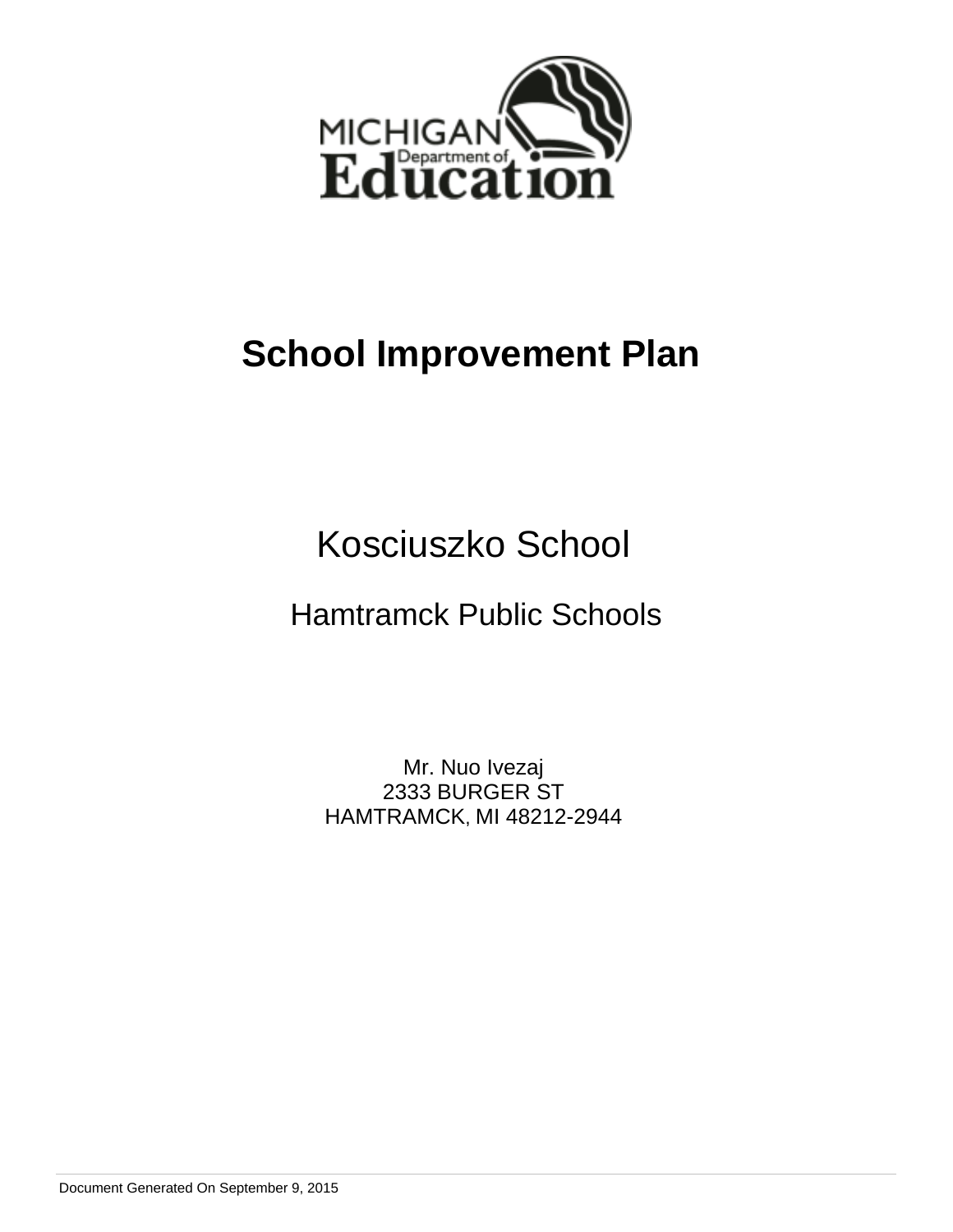# **TABLE OF CONTENTS**

## **Executive Summary**

# **Improvement Plan Stakeholder Involvement**

# **School Data Analysis**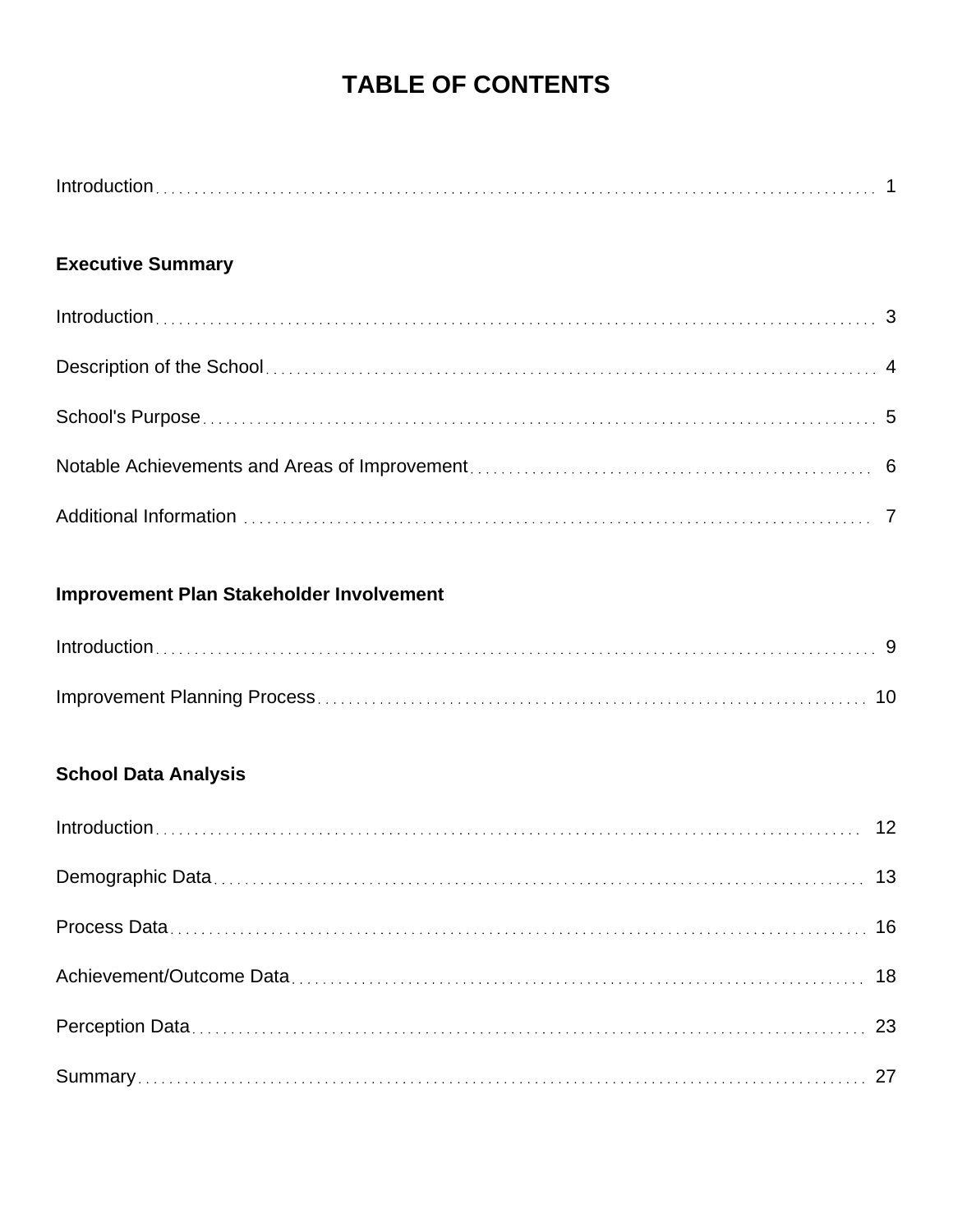## **School Additional Requirements Diagnostic**

| $Introduction \dots 29$ |  |
|-------------------------|--|
|                         |  |

## **Title I Schoolwide Diagnostic**

| Component 9: Timely and Additional Assistance to Students Having Difficulty Mastering the           |  |
|-----------------------------------------------------------------------------------------------------|--|
| Component 10: Coordination and Integration of Federal, State and Local Programs and Resources<br>59 |  |
|                                                                                                     |  |

## **Content Area Goals 2015-2016**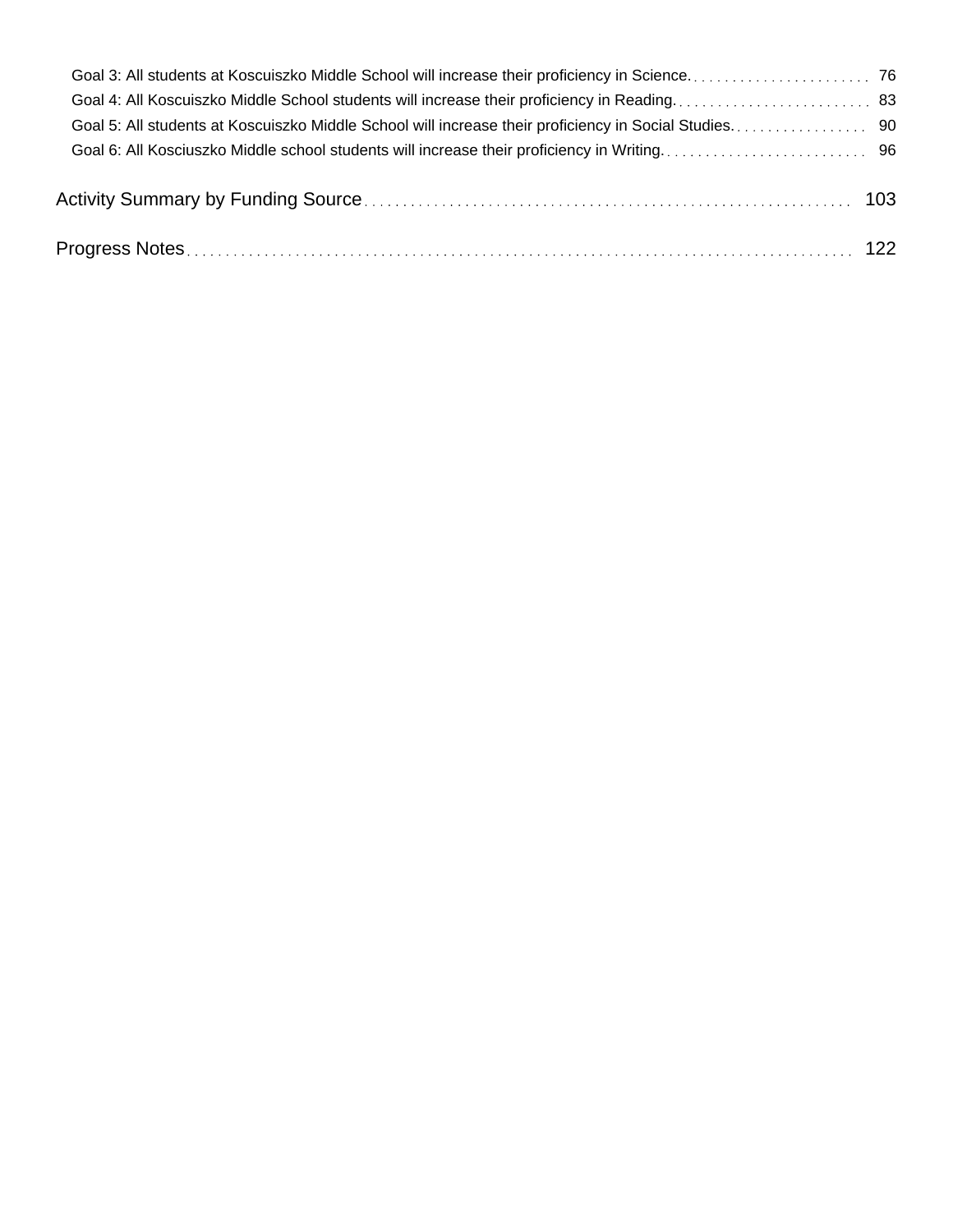## **Introduction**

The SIP is a planning tool designed to address student achievement and system needs identified through the school's comprehensive needs assessment (CNA). Additionally, the SIP provides a method for schools to address the school improvement planning requirements of Public Act 25 of the Revised School Code and the Elementary and Secondary Education Act (ESEA) as applicable.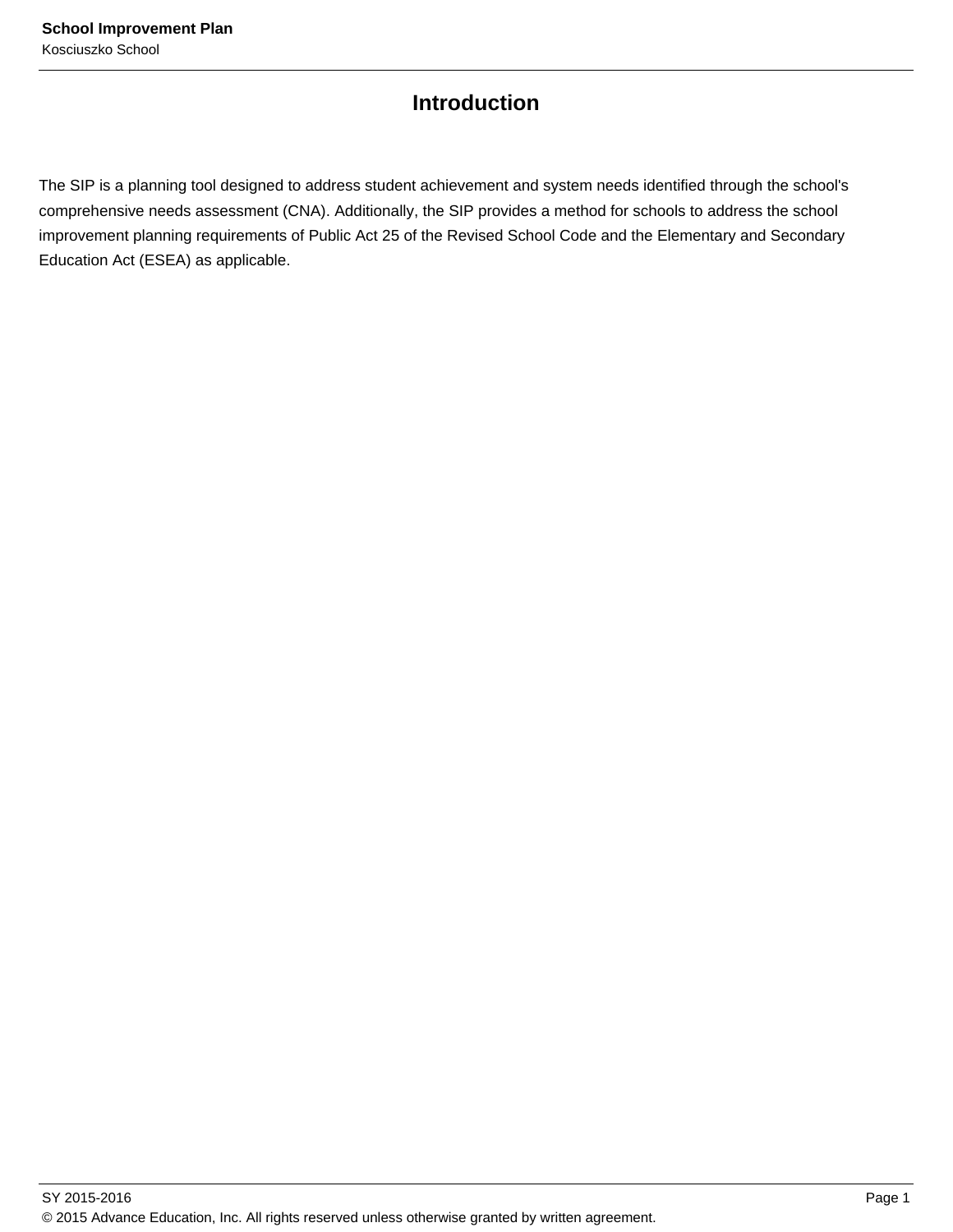# **Executive Summary**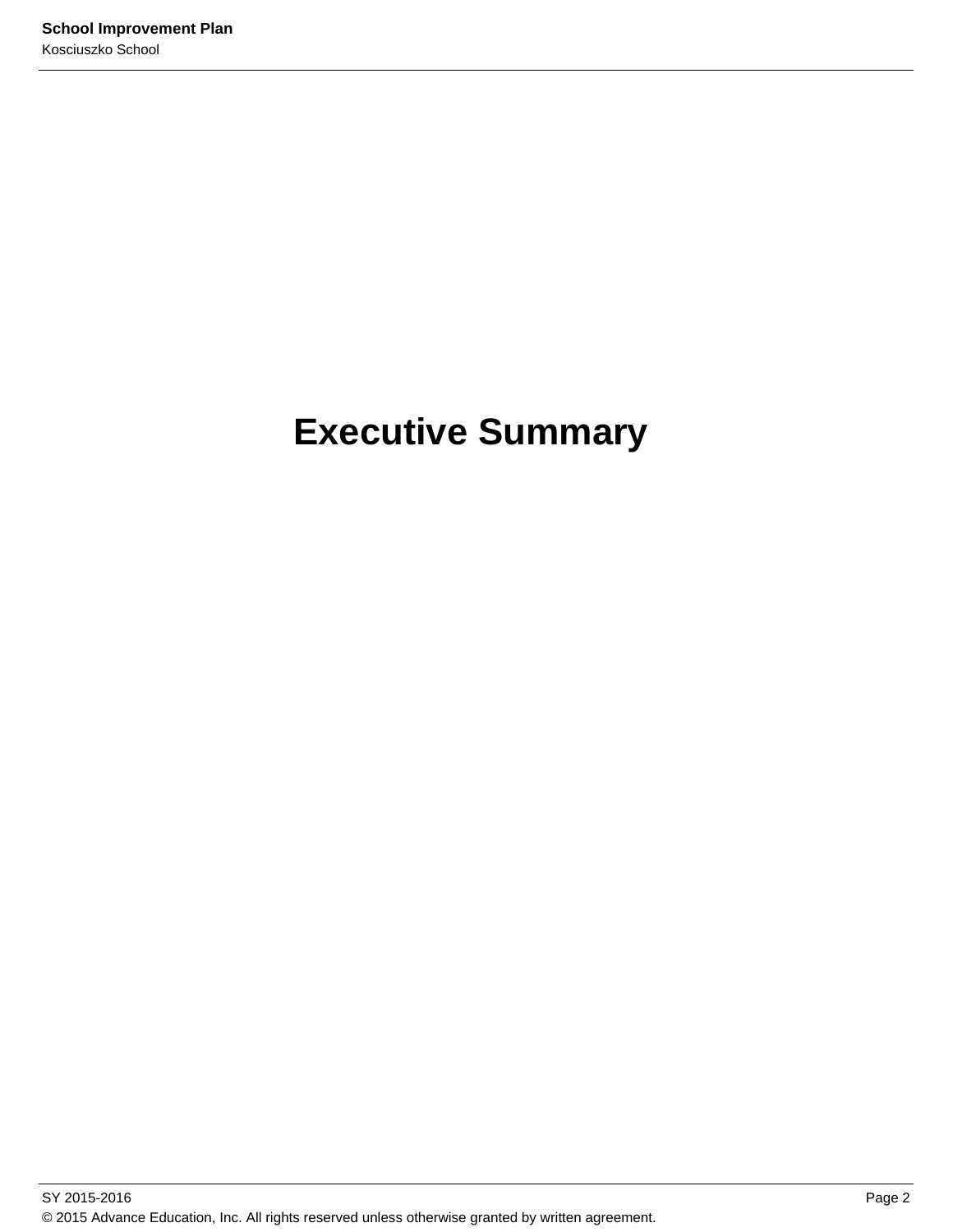## **Introduction**

Every school has its own story to tell. The context in which teaching and learning takes place influences the processes and procedures by which the school makes decisions around curriculum, instruction, and assessment. The context also impacts the way a school stays faithful to its vision. Many factors contribute to the overall narrative such as an identification of stakeholders, a description of stakeholder engagement, the trends and issues affecting the school, and the kinds of programs and services that a school implements to support student learning.

The purpose of the Executive Summary (ES) is to provide a school with an opportunity to describe in narrative form the strengths and challenges it encounters. By doing so, the public and members of the school community will have a more complete picture of how the school perceives itself and the process of self-reflection for continuous improvement. This summary is structured for the school to reflect on how it provides teaching and learning on a day to day basis.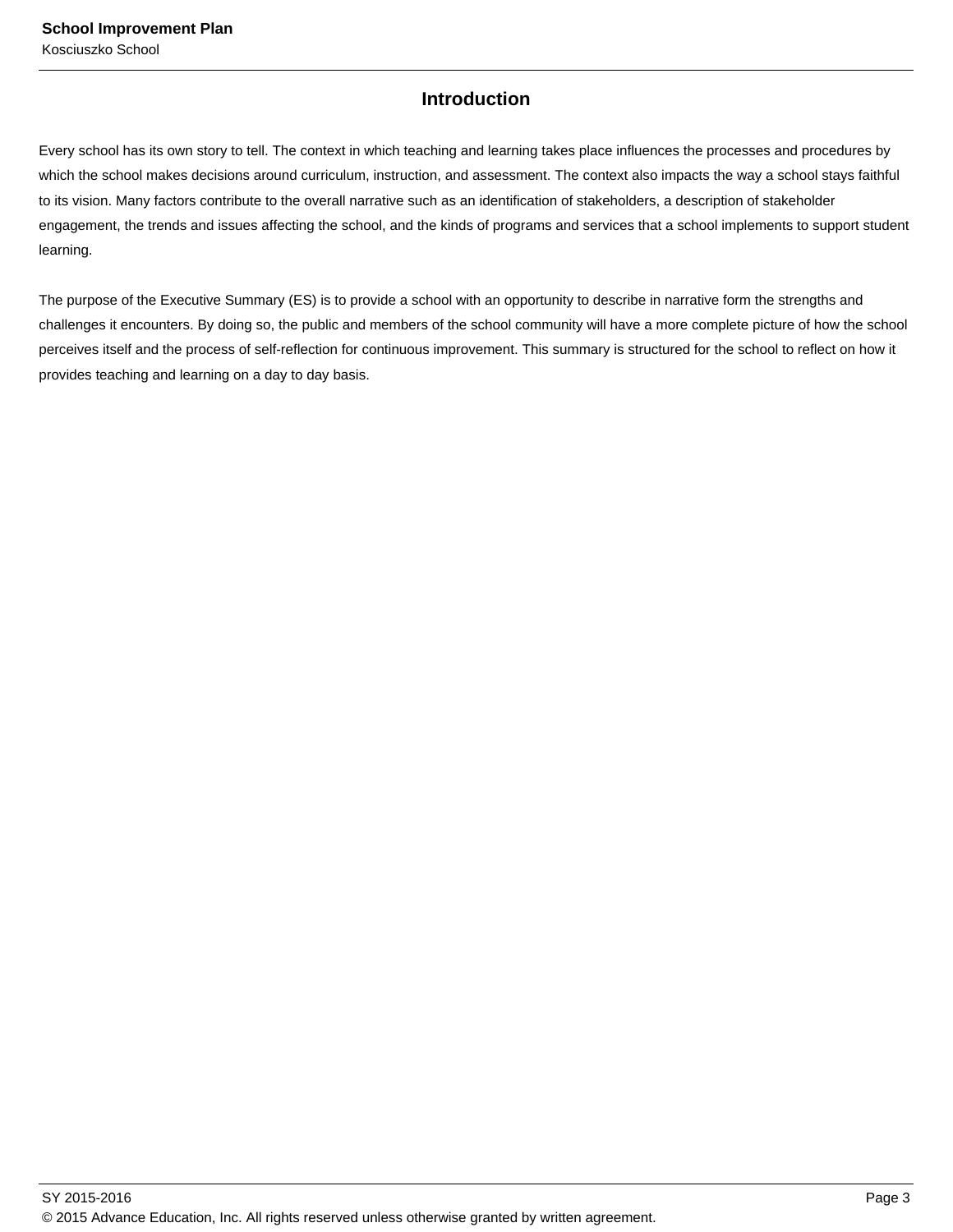## **Description of the School**

**Describe the school's size, community/communities, location, and changes it has experienced in the last three years. Include demographic information about the students, staff, and community at large. What unique features and challenges are associated with the community/communities the school serves?**

Community Demographics of Hamtramck (2010 Census)

Population-22,423, Land Area-2.09 square miles, Median Household Income- \$24,240, Below Poverty Level-43.3%, Non-Hispanic White 53.6%, African American 19.3%, Native American 0.3%, Asian 21.5%, Hispanic 40.7%, Foreign Born Persons 54.9% speak a language other than English

School Demographic Information (2013 MEAP Data) 7th Grade-162 students 52 Asian, 42 African American, 56 White 155 Economically Disadvantaged; 7 Non-Econmically Disadvantaged 53 English Language Learners; 109 Non-English Language Learners

8th grade-151 students 59 Asian, 37 African American, 61 White 137 Economically Disadvantaged; 14 Non-Economically Disadvantaged 43 English Language Learners; 108 Non-English Language Learners

No significant changes have been established over the last three years in terms of school size, community and location.

Staff Demographics (Survey) 100% Highly Qualified in Area of Teaching Average Number of Years Teaching: 16 Bachelor's Degree: 11 Master's Degree: 10 Doctorate Degree: 1 21 White; 1 African-American

There are a few specific features and challenges that we face. We have a high transit population in Hamtramck and at KMS. The amount of foreign-born persons and homes where English is the second language are significantly higher than surrounding areas. Our community is diverse culturally and that is reflected at the school level. Finally, we have low parent involvement.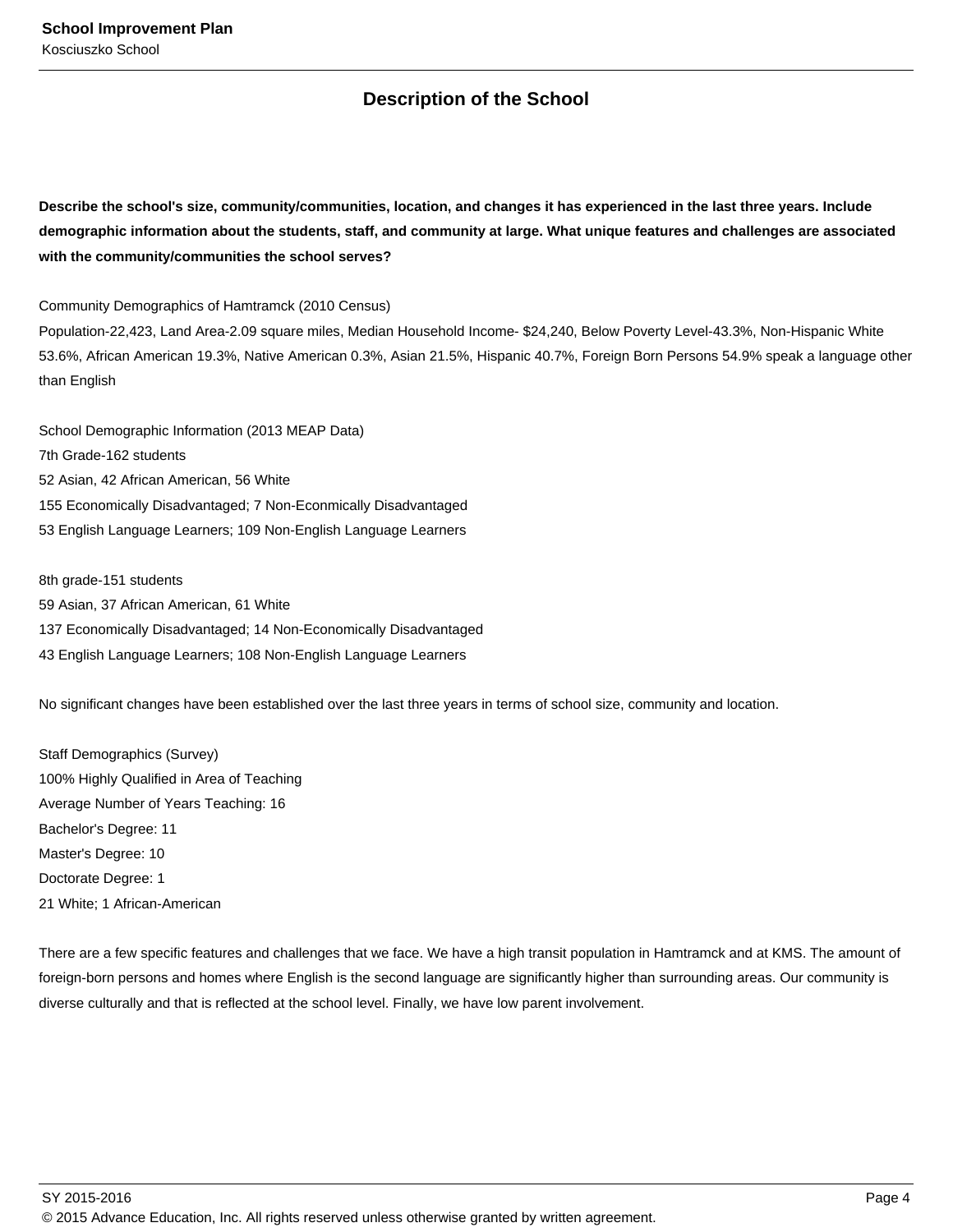## **School's Purpose**

**Provide the school's purpose statement and ancillary content such as mission, vision, values, and/or beliefs. Describe how the school embodies its purpose through its program offerings and expectations for students.**

Vision Statement

Our vision statement describes the direction in which our school is heading and goals we seek to accomplish. We strive towards a school community where:

\*Students, families, staff and community members work in close partnership.

\*Teachers collaborate and use best practices to meet the needs of all students.

\*Students display good character and are actively engaged in continuous learning.

Mission Statement

The responsibility of Kosciuszko Middle School (KMS) is to create a supportive learning environment. The staff will provide instruction to ensure that all students increase their academic performance and will learn to become positive, responsible and productive members of society.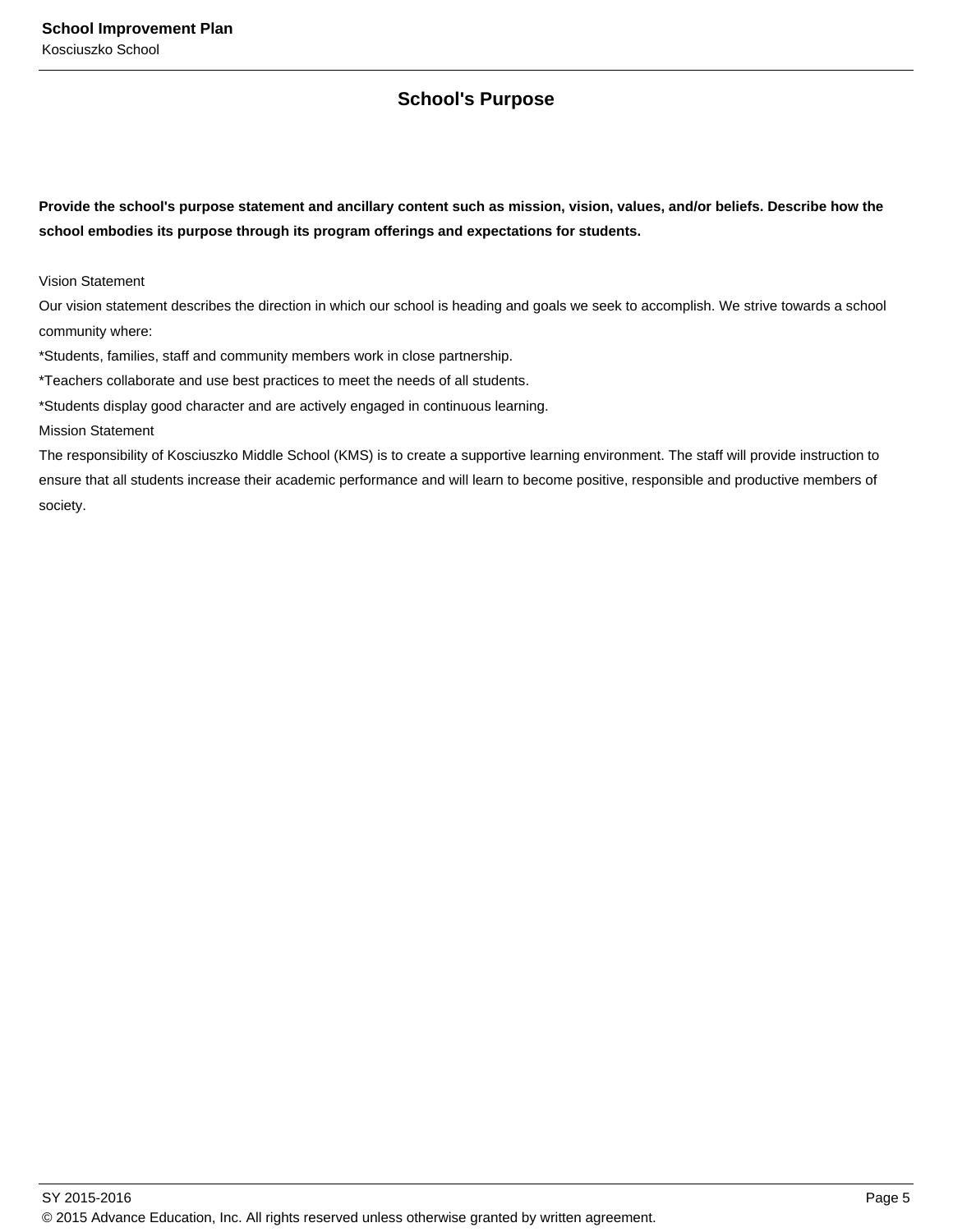## **Notable Achievements and Areas of Improvement**

**Describe the school's notable achievements and areas of improvement in the last three years. Additionally, describe areas for improvement that the school is striving to achieve in the next three years.**

Noteable Achievements

\* MEAP Scores increased over three years, with a slight dip in 2013 Our Reading Scores (Proficient) were as follows: 2010-30.2%2011-34.0%, 2012-50.9%, 2013-44.6% Our Math Scores (Proficient) were as follows: 2010-11.2%, 2011-16.7%, 2012-33.8%, 2013-28.2% \*Common Core Implementation with Performance Tasks in ELA and Math \*Additional Offerings of advanced classes \*RTI Process is in place with additional Title I support for Tier 2 and Tier 3 interventions

\*Parent Community Involvement,

Areas of Improvement:

\*Use of a variety of efficient data sources to plan instruction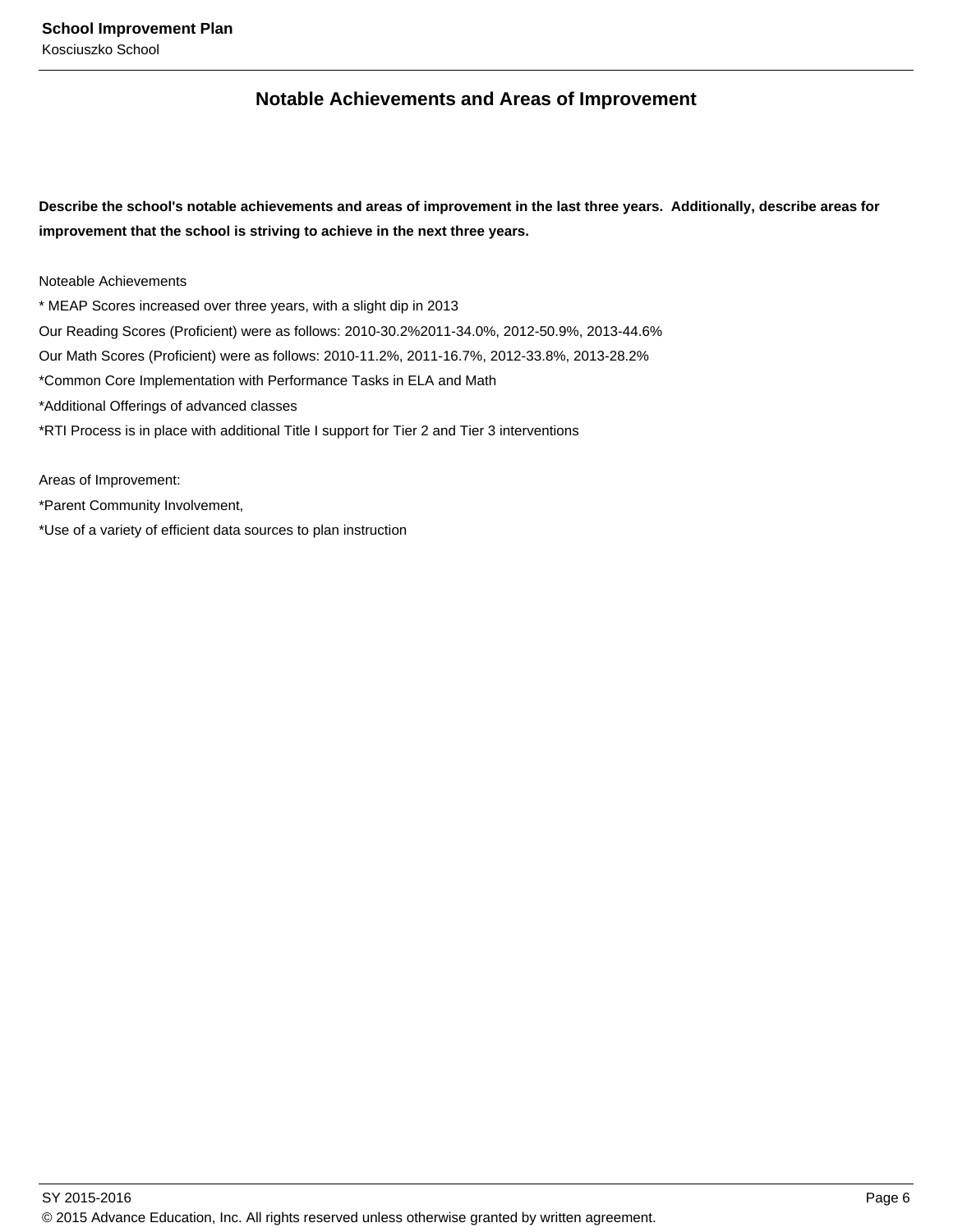## **Additional Information**

**Provide any additional information you would like to share with the public and community that were not prompted in the previous sections.**

Kosciuszko Middle School was identified as a Focus School by the Michigan department of education in August of 2013.Looking at our student data, it continues to show yearly growth on the MEAP test. We have identified teaching and learning priorities to help close the gap between achievement and the bottom 30% percent.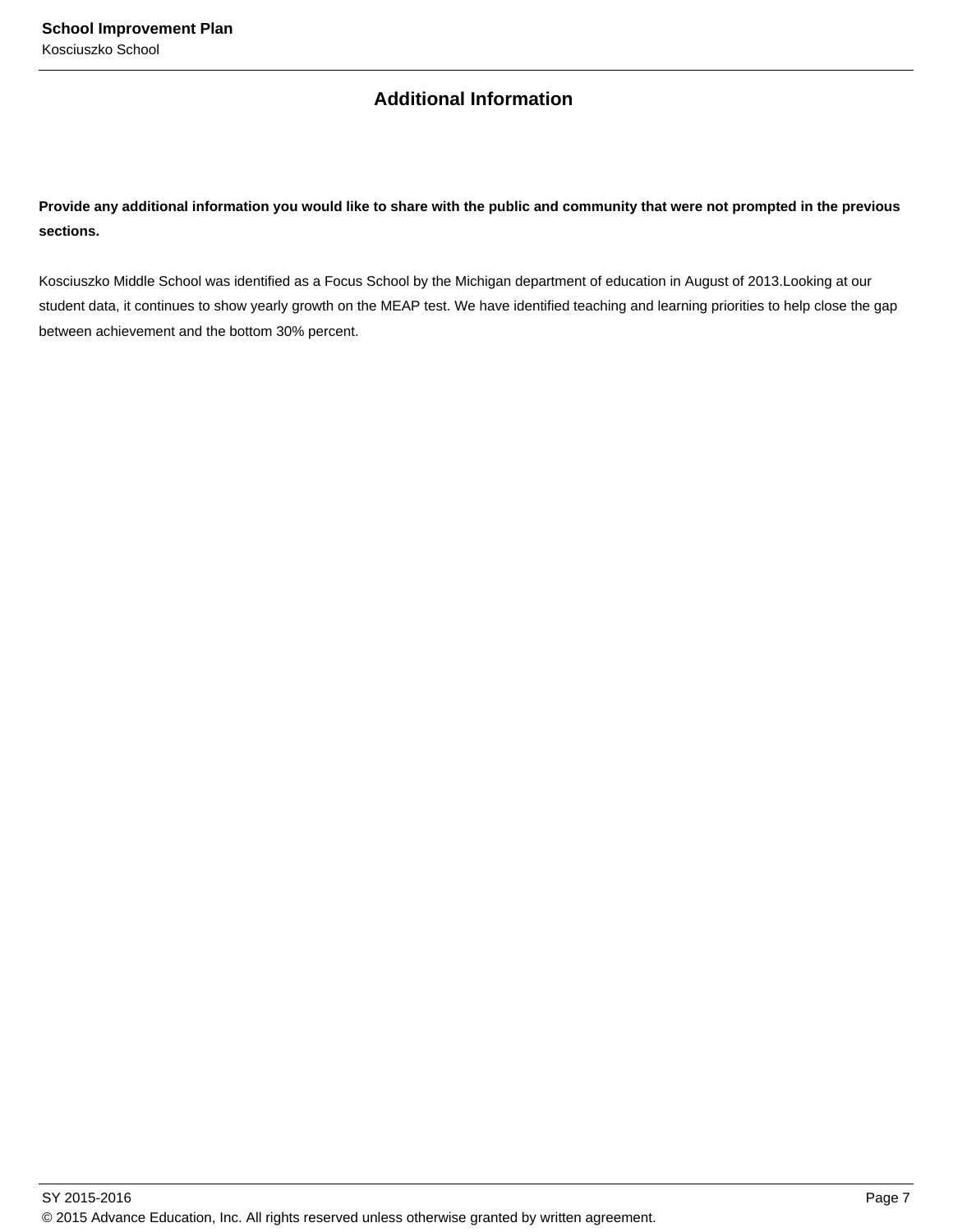# **Improvement Plan Stakeholder Involvement**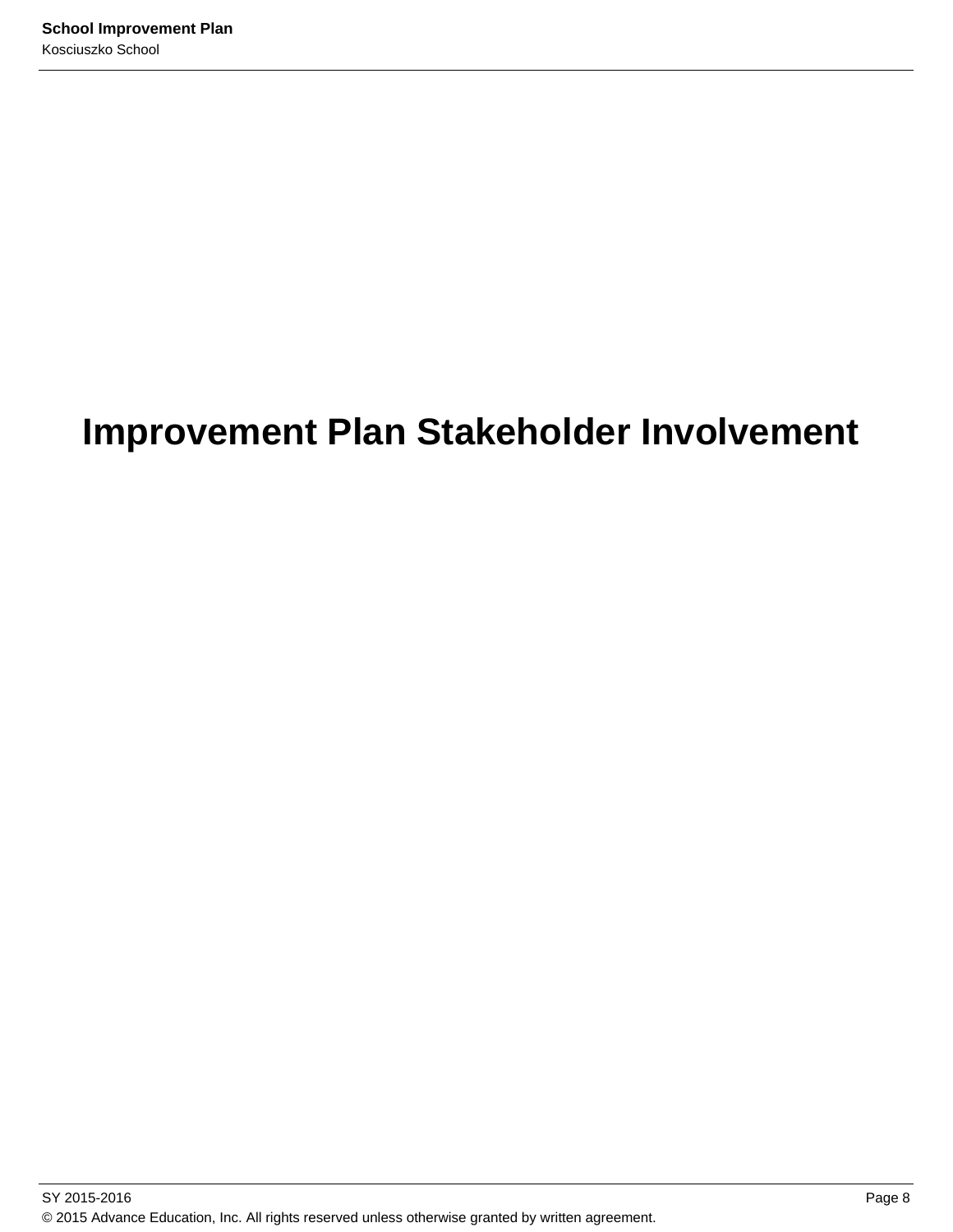## **Introduction**

The responses should be brief, descriptive, and appropriate for the specific section. It is recommended that the responses are written offline and then transferred into the sections below.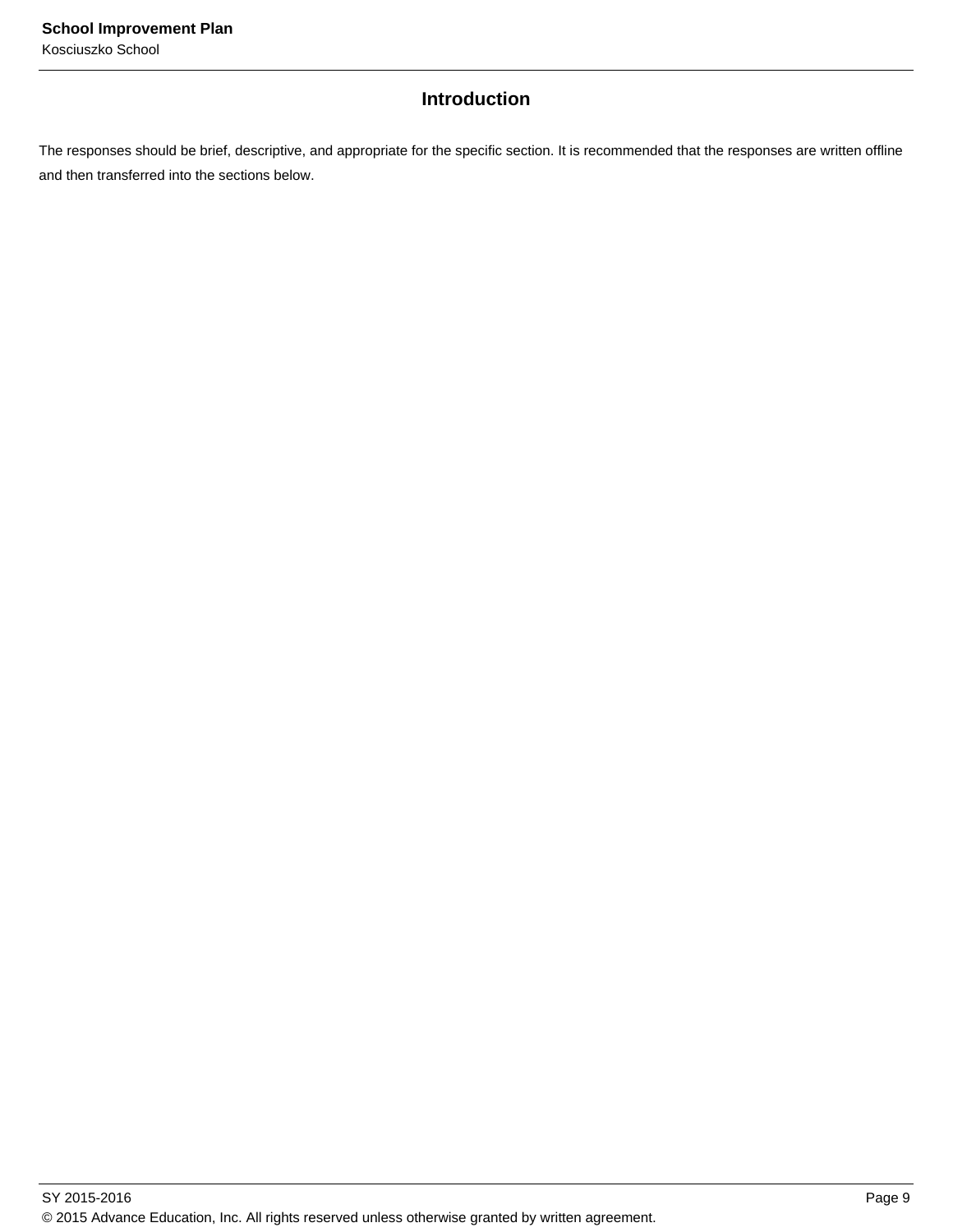## **Improvement Planning Process**

Improvement Planning Process

**Describe the process used to engage a variety of stakeholders in the development of the institution's improvement plan. Include information on how stakeholders were selected and informed of their roles, and how meetings were scheduled to accommodate them.** 

The School Improvement Team meets on a monthly basis after school. Parents are encouraged and invited attend these meetings. Parents receive information about the team meetings in a monthly calendar and newsletter that is sent home with students. The School Improvement Team also has representatives who visit with the parents of students transitioning to the middle school from our elementary schools. These parents are invited to attend meetings as well. Meetings are able to be held in various rooms in order to accommodate any parents or school board members with special needs.

## **Describe the representations from stakeholder groups that participated in the development of the improvement plan and their responsibilities in this process.**

The school improvement team currently consists of: representatives from the four content areas, an elective teacher, a Title I teacher, the Restorative Practices Coordinator, an outside third party coach from MSU and the principal. Parents are invited to attend any meeting. Each member of the team was responsible for helping construct a part of the plan. The content area teacher then shares with team members in content area meetings to construct and make changes as needed to action plans.

## **Explain how the final improvement plan was communicated to all stakeholders, and the method and frequency in which stakeholders receive information on its progress.**

The school improvement plan is available for all staff members to view, and print if they choose to. At the beginning of the school year, the plan is reviewed with all staff members. Each teacher receives a copy of the action plan(s) for the content areas they are responsible for teaching. Teachers then review and refer to the plan, especially the action plans, during content area meeting that are held quarterly. Parents are given a copy of the annual report at a meeting in the fall. The annual report contains highlights from the school improvement plan. The annual report is also available on the school's website: www.hamtramck.k12.mi.us.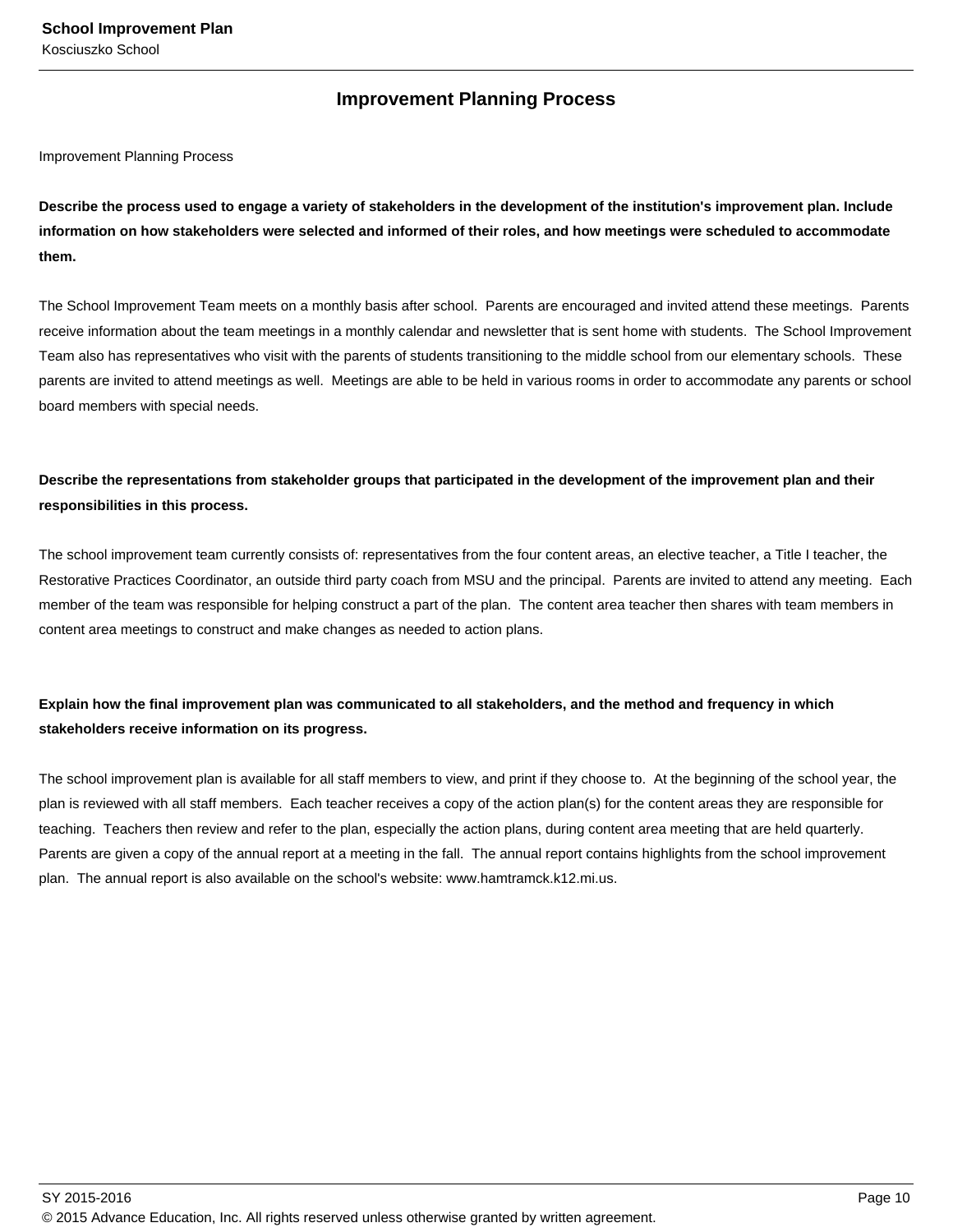# **School Data Analysis**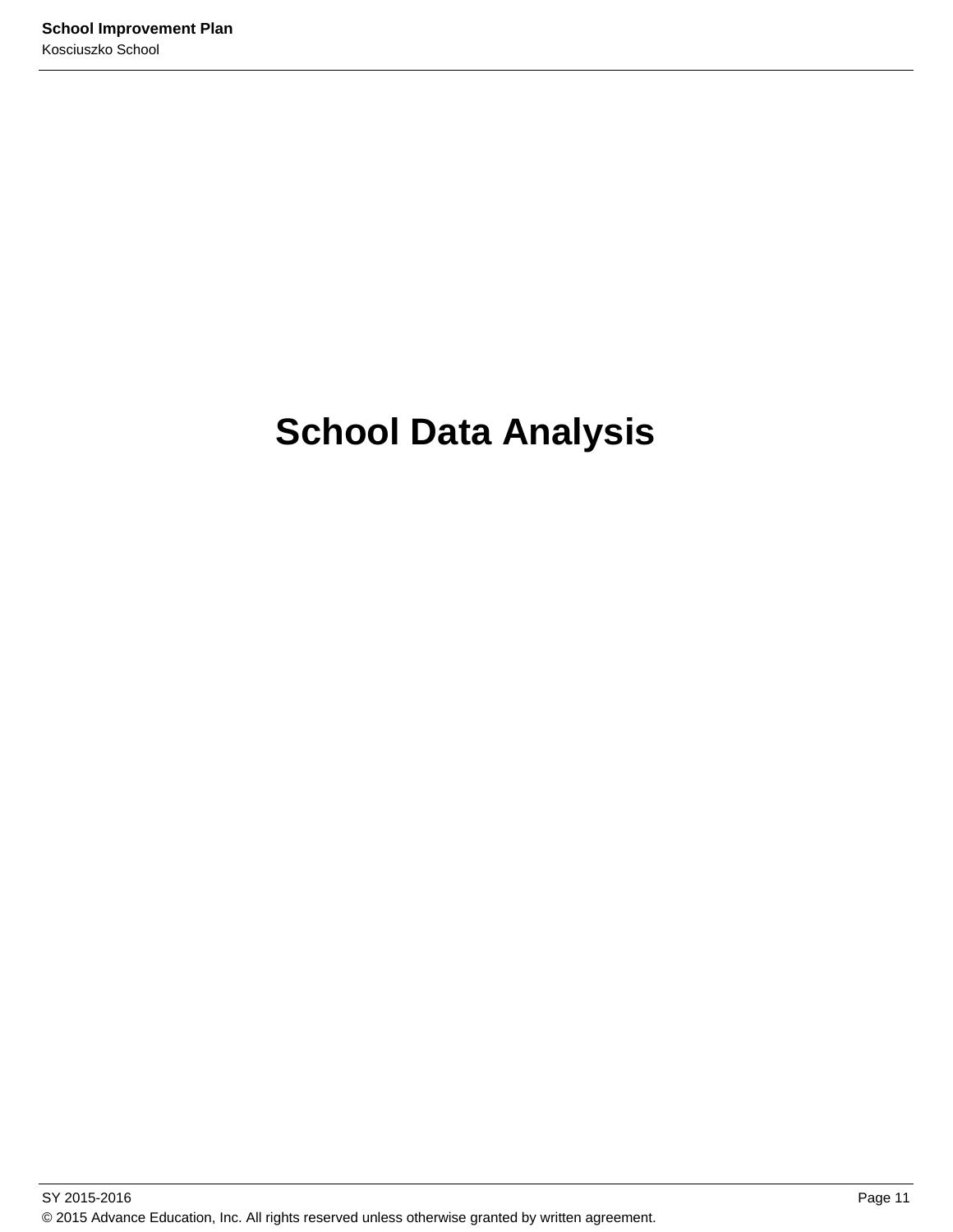## **Introduction**

The School Data Analysis (SDA) is a diagnostic tool intended to facilitate rich and deep collaborative discussions among staff members about school data. The SDA can serve as a guide to determine a school's strengths and challenges as well as directions for improvement based on an analysis of data and responses to a series of data - related questions in content areas. This data collection and analysis process should include the identification of achievement gaps as well as reflections on possible causes for these gaps. This diagnostic represents the various types of data that should be continuously collected, reviewed, analyzed and evaluated. Completion of the SDA is one piece of a school's comprehensive needs assessment process.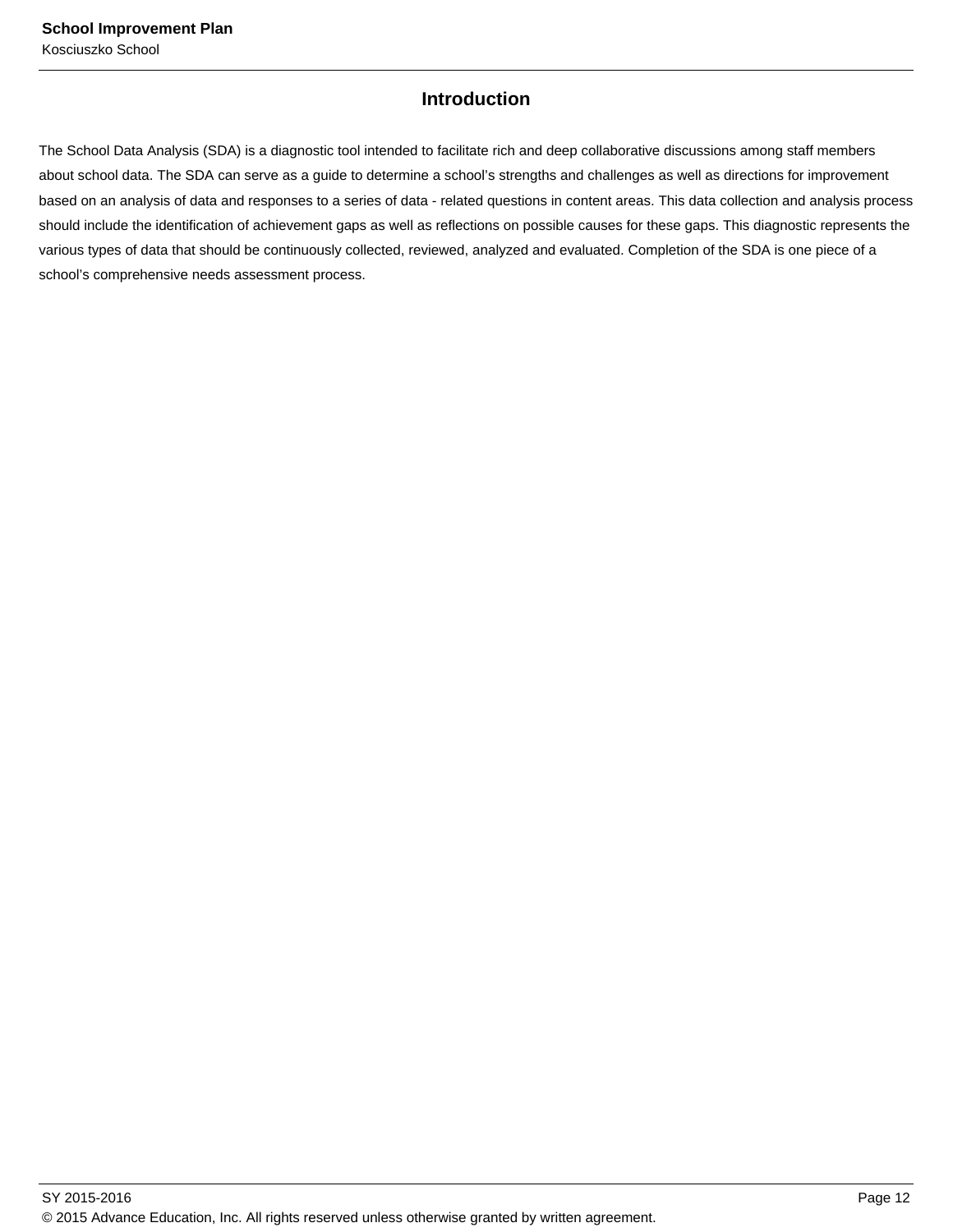## **Demographic Data**

Demographic data is data that provides descriptive information about the school community. Examples may include enrollment, attendance, grade levels, race/ethnicity, gender, students with disabilities, English learners, socio-economic status, graduation rate, suspensions/expulsions, etc.

#### **Student Demographic Data**

#### **1. In looking at the three year trend in student enrollment data, what challenges have been identified?**

Over the last three school years enrollment has been stable at Kosciuszko Middle School. Our enrollment stays consistent between 325 - 350 students each school year. Our subgroups such as English Language Learners and Special Education students has not had significant changes. At the end of each school a projection is made based on past student loss and incoming students to create a new schedule. This projection has been stable.

#### **Student Demographic Data**

#### **2. In looking at the three year trend in student attendance data, what challenges have been identified?**

Our attendance over the last three years has been consistent. The school works with the Director of Pupil Services to identify truant students. The director works with parents and if needed the court system to create a plan to improve those identified students' attendance. The African American students have a higher rate of absence than other subgroups. Academic Support teachers are asked to maintain parent communication when an increase of absences occur.

#### **Student Demographic Data**

## **3. In looking at the three year trend in student behavior data (discipline referrals, suspensions and expulsions), what challenges have been identified?**

Behavioral referrals to the office did have a decrease in 2013-2014 compared the year before and after. In 2013 -2014 there were no staff changes and the restorative practices initiative was maintained with fidelity. In the 2014-2015 school year there was an increase in referrals to the office. New staff members and inconsistency in the discipline log was noted. Our challenge for the next school year is to make sure all new staff is trained in Restorative Practices at the beginning of the school year. In addition, making sure all current staff is using RP with fidelity and following discipline procedures is needed.

#### **Student Demographic Data**

### **4. What action(s) could be taken to address any identified challenges with student demographic data?**

#### Enrollment: to continue yearly projections

Attendance: to work with the Director of Pupil Services for students who have been identified as truant. Academic Support teachers to maintain communication with parents and administration for students who have potential truancy issues.

Behavior: train all new staff members in the beginning of the year in Restorative Practices. Maintain consistency in discipline log and procedures. Increase parent communication with students with increased behavioral issues.

SY 2015-2016 Page 13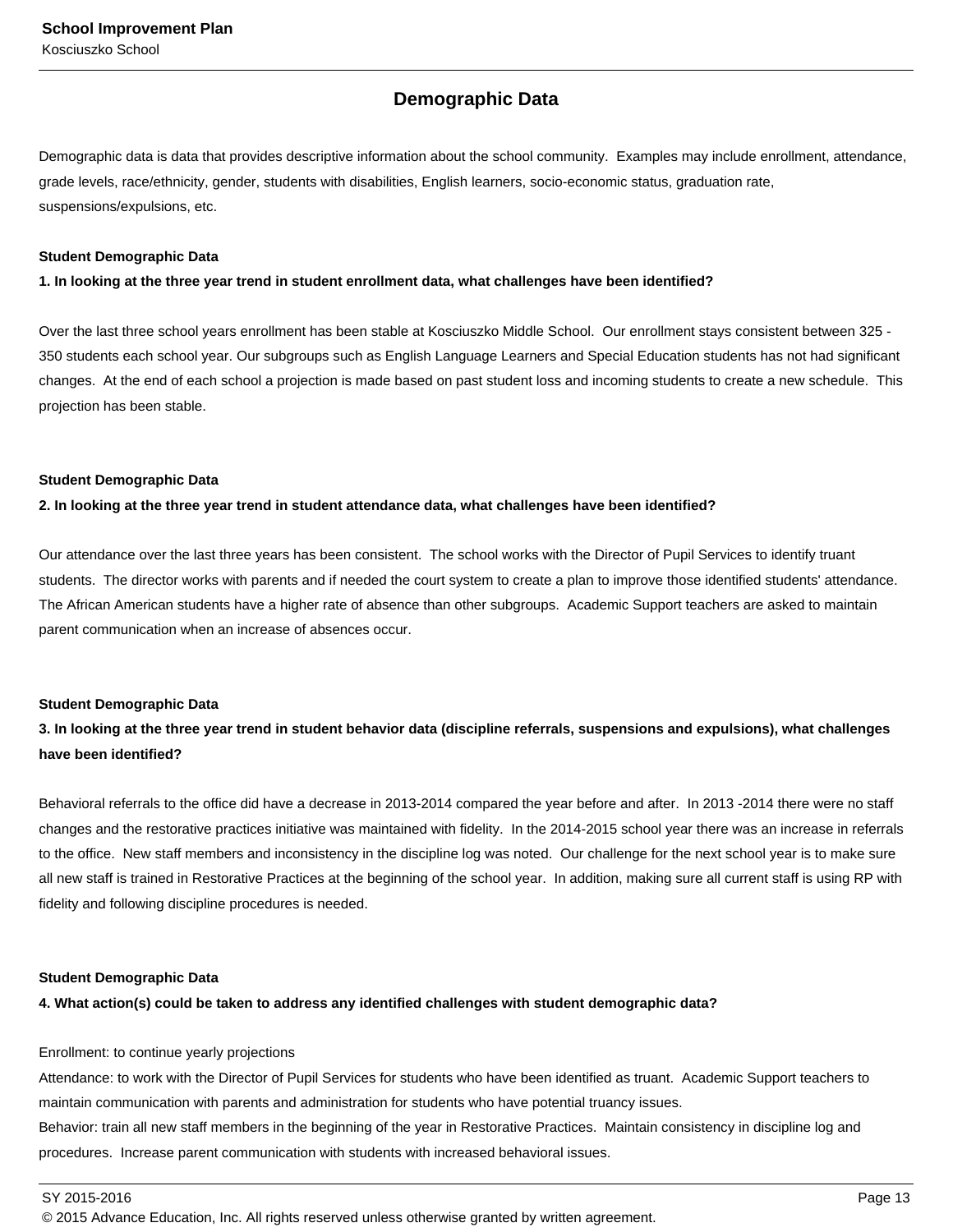#### **Teacher/School Leader(s) Demographic Data**

## **5. As you review the number of years of teaching and administrative experience of the school leader(s) in your building, what impact might this have on student achievement?**

Our building principal (leader) has over twenty years of classroom experience and eight years of administrative experience. This can impact student achievement in a positive manner because of the knowledge and practice the principal has. He is able to use his classroom and administrative experience to help staff when struggling and or aid in maintaining an environment which is conducive for learning.

#### **Teacher/School Leader(s) Demographic Data**

### **6. As you review the number of years of teaching experience of teachers in your building, what impact might this have on student achievement?**

At the end of the 2014-2015 school year Kosciuszko Middle School had a variety of levels of teachers with experience. This can be viewed as a strength for impacting student achievement. Newer teachers bring a level of excitement and new practices to the classroom. More experienced teachers understand their content and are able to bring it consistently to students. When the teachers meet together; the newer staff can spread their enthusiasm and the more seasoned teachers can share their knowledge that only experience can bring.

#### **Teacher/School Leader(s) Demographic Data**

## **7. As you review the total number of days for school leader absences and note how many were due to professional learning and /or due to illness, what impact might this have on student achievement?**

The number of days the school leader was absent due to illness was two and the number of absences due to professional development days were 4. This should positively impact student achievement. The school leader is consistently in school and when absent is usually out for professional development which is used to help the school improve.

#### **Teacher/School Leader(s) Demographic Data**

## **8. As you review the total number of days for teacher absences due to professional learning and/or illness, what impact might this have on student achievement?**

The staff average of being absence due to professional learning and or illness is over 11%. This number of days due to illness and professional learning is fairly even. This can be viewed as a negative to student achievement. When a teacher is absent from their classroom the same level of learning cannot be maintained with a guest teacher.

#### **Teacher/School Leader(s) Demographic Data**

### **9. What actions might be taken to address any identified challenges regarding teacher/school leader demographics?**

The school district needs to review their policy on staff absences to try and decrease the time staff is out of the building due to professional development and or illness.

SY 2015-2016 Page 14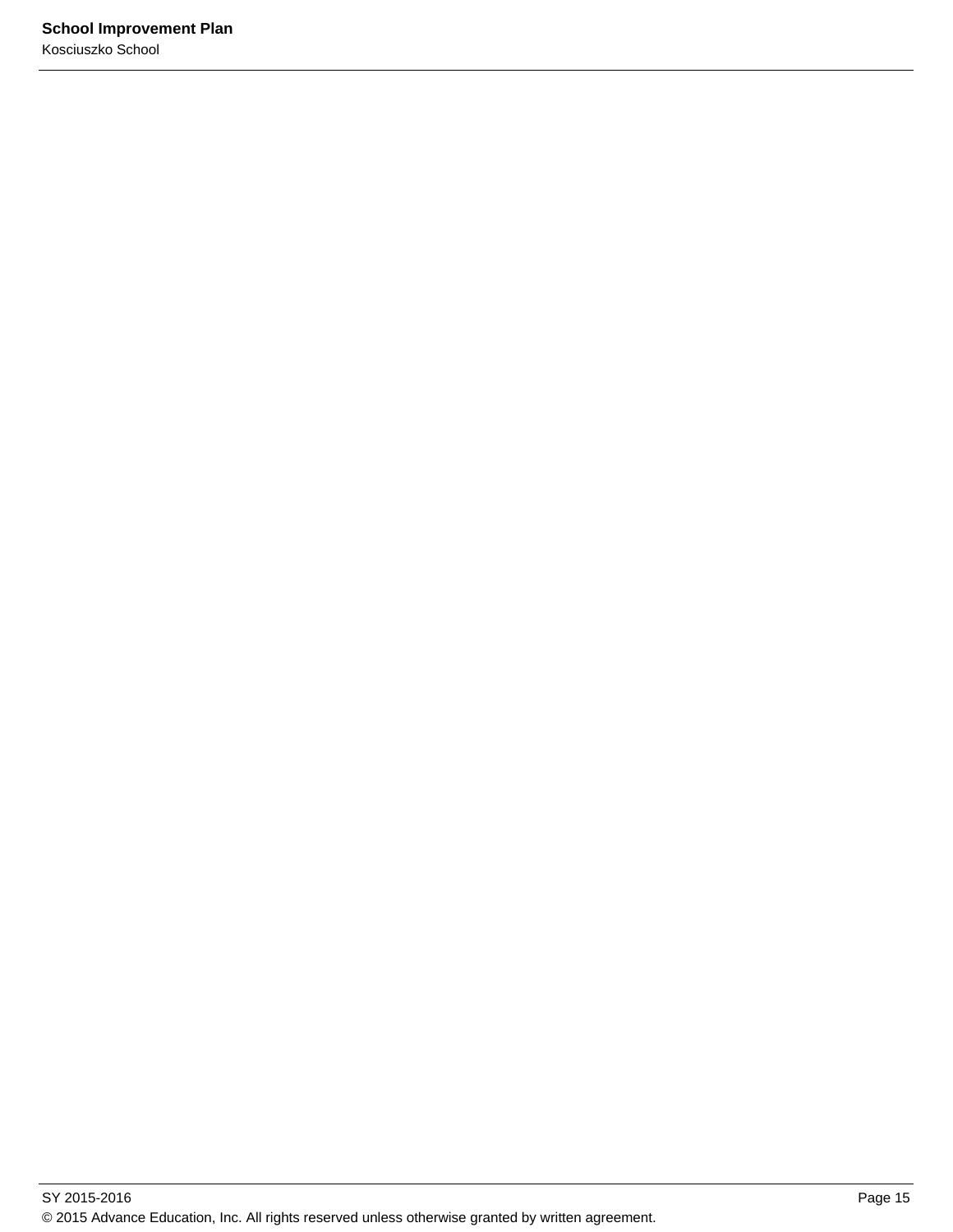## **Process Data**

Process data is information about the practices and procedures schools use to plan, deliver and monitor curriculum, instruction and assessment.

## **10. In reviewing the results of the School Systems Review or the Interim Self Assessment/Self Assessment, what strands/standards/indicators stand out as strengths?**

After reviewing the results of the School Systems Review there are many many strands/standards/indicators that stand out as strengths. The strengths for the Teaching for Learning strand include: Standard 1:Curriculum including Indicators A and B. Standard 2: Instruction including Indicators C and D. Standard 3: Assessment including indicators G and H. The strengths for the Leadership for Learning Strand include: Standard 4: Instructional Leadership including Indicators K, L, and M. Strand 5: A Culture for Learning including indicators N and O. Standard 6: Organizational Management including Indicator Q. Standard 7: Professional Learning Culture including Indicators S and T. Standard 8: Professional Learning System including Indicators U and V. Strand 9: Communication including Indicators W and X.

## **11. In reviewing the results of the School Systems Review or the Interim Self Assessment/Self Assessment, what strands/standards/indicators stand out as challenges?**

After reviewing the results of the School Systems Review there are some strands/standards/indicators that stand out as challenges. The challenges for The Teaching and Learning Strand include Standard 2: Instruction including indicators E and F. Standard 3 Assessment including Indicators I and J. The challenges for The Leadership for Learning Strand include Standard 6: Organizational Management including indicator Q. The challenges for The School, Family, and Community Relations Strand include Standard 9 including indicators Y and Z.

#### **12. How might these challenges impact student achievement?**

These challenges can have a negative impact on student achievement.

## **13. What actions could be taken and incorporated into the School Improvement Plan to address these challenges from the School Systems Review or the Interim Self Assessment/Self Assessment.**

There are actions that could be taken and incorporated in the School Improvement Plan to address the challenges from the School Systems Review. To address the challenges noted in Indicator E, The Learning Environment, a continuation of the use of Restorative Practices could address this challenge. To address the challenges noted in Indicator J, Student Involvement in the Assessment Process, student-centered cross-curricula projects could address this challenge.To address Challenges noted in Indicator Y, Learning Opportunities, parents and students could be invited to join the school improvement team.

## 14. How do you ensure that students with disabilities have access to the full array of intervention programs available i.e. Title I, Title **III, Section 31a, IDEA, credit recovery, extended learning opportunities?**

 $\,$  SY 2015-2016  $\,$  Page 16  $\,$  Page 16  $\,$  Page 16  $\,$  Page 16  $\,$  Page 16  $\,$  Page 16  $\,$  Page 16  $\,$  Page 16  $\,$  Page 16  $\,$  Page 16  $\,$  Page 16  $\,$  Page 16  $\,$  Page 16  $\,$  Page 16  $\,$  Page 16  $\,$  Pag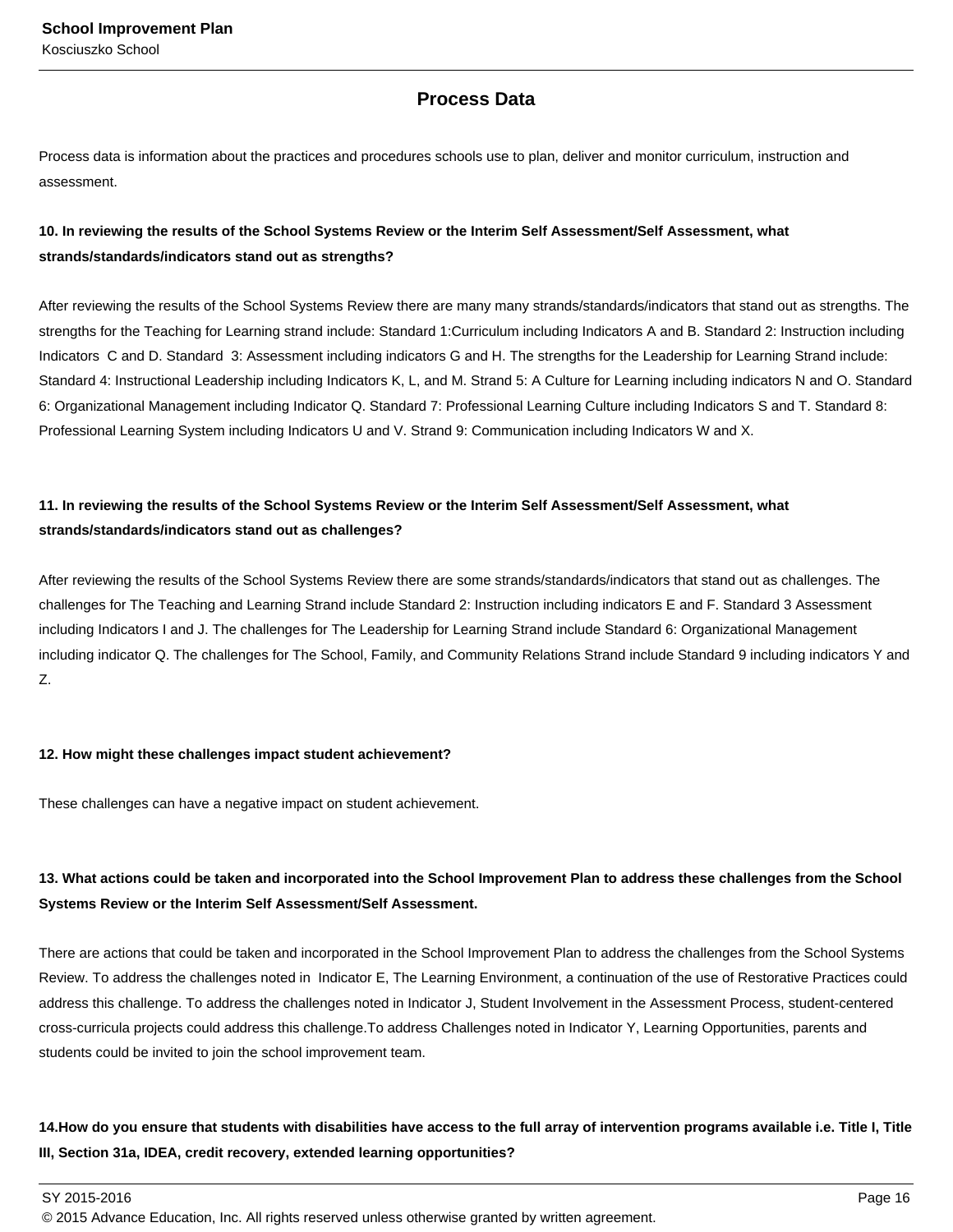Kosciuszko School

Students with disabilities have access to all opportunities including summer school (Title I funded) and the HOPE (an after school program). These students also have an opportunity to participate in field trips throughout the school year.These students also have access to Title I reading, math and science teachers if identified as needing services in these areas.

#### **15. Describe the Extended Learning Opportunities that are available for students and in what grades they are available?**

The Extended Learning Opportunities are available to both seventh and eighth grade students. Students have the opportunity to attend filed trips throughout the school year. Some of these include a visit to the Detroit Institute of Arts and Maybury State Park.All students can attend the summer program which focuses on the academics of reading and math. During the school year, students have access to the after school program (HOPE).

## **16. What is the process for identifying students for Extended Learning Opportunities and how are parents notified of these opportunities?**

Students that are performing in the bottom 30% are given first priority to the after school program (HOPE) and summer school even though these are available to all students. Parents are notified by mail and/or letters sent home with the students. If a student is to participate in a filed trip during the school day, a permission slip is sent home to parents to notify them of the opportunity.

## **17. What evidence do you have to indicate the extent to which the state content standards are being implemented with fidelity i.e. horizontal and vertical alignment, in all content courses and grade levels?**

Each grade level, both seventh and eighth, has a written curriculum for all content areas. The curriculum is based on the states standards. It is reviewed on a yearly basis and adjusted accordingly. Content area teachers meet at least twice a year to review the curriculum and common assessments. After reviewing the results of the common assessments, as well as standardized assessments, it can then be determined which standards are being implemented with fidelity.

**18. How does your school use health survey/screener results (i.e. MIPHY) to improve student learning? Answer only if you completed a health survey/ screener.**

N/A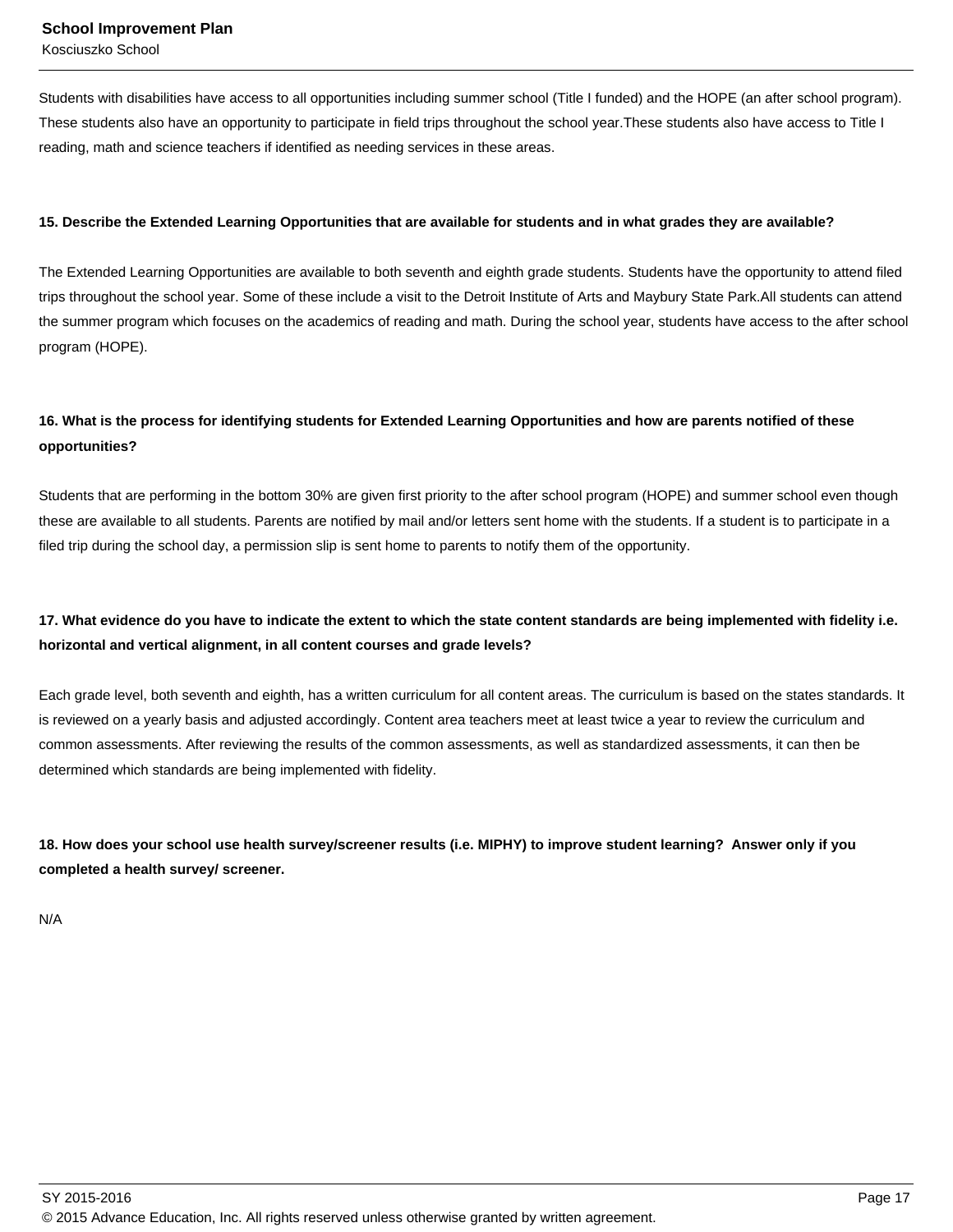## **Achievement/Outcome Data**

Achievement/outcome data tell us what students have learned. These include classroom-level, benchmark, interim and formative assessment data as well as summative data such as standardized test scores from annual district and state assessments. If the school completed the Student Performance Diagnostic for the AdvancED External Review, please insert 'See Student Performance Diagnostic' in each text box.

#### **19a. Reading- Strengths**

According to Spring NWEA scores, 21% of 7th grade students scored at or above the norm grade level. This is a 4% increase from the Fall NWEA scores. 22% of the 8th grade students scored at or above the norm grade level. This is a 4% increase from the Fall scores on the NWEA.

#### **19b. Reading- Challenges**

According to Spring NWEA scores, 75% of 7th grades students scored below the 40th percentile or average. There was a 1% increase in students scoring below average from Fall to Spring. 62% of 8th grade students scored below the 40th percentile or average.There was only a 7% decrease from Fall to Spring.

#### **19c. Reading- Trends**

The M-STEP(state assessment scores) were not available at the time this report was written. NWEA (local assessment) was only given this year. Therefore, trend data could not be reviewed.

#### **19d. Reading- Summary**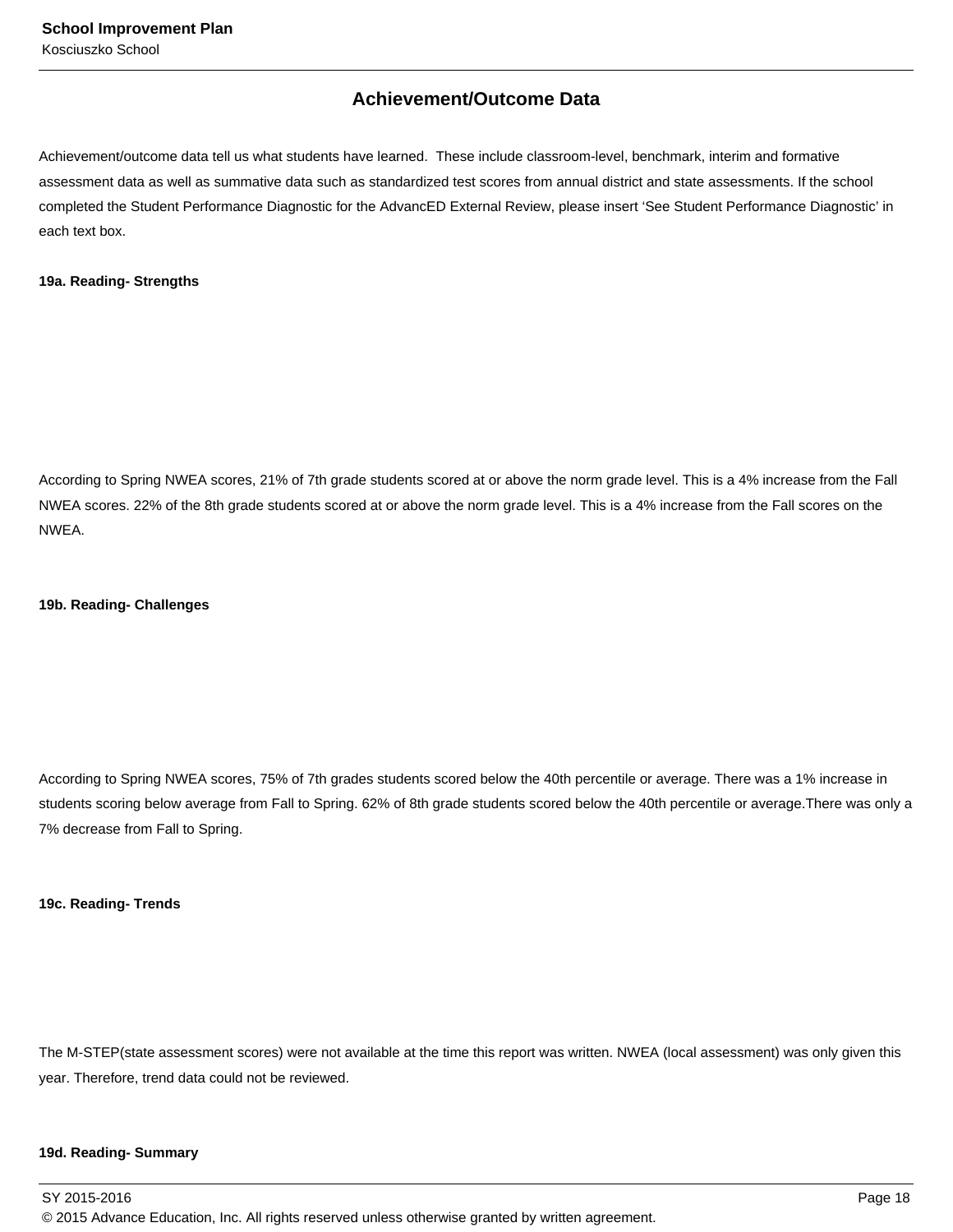**Summarize how these challenges will be addressed in your School Improvement Plan. Indicate Not Applicable (NA) if there is no challenge or this challenge will not be addressed at this time in the School Improvement Plan. Indicate the relevance or impact on tiered instruction if appropriate.**

There is a goal for Reading in the School Improvement Plan. The objectives, strategies, and activities will remain the same for next year. An addition to the activities includes a ninety minute language arts block for those students performing below grade level, according to Spring NWEA results. Students achieving above grade level will be placed in an advanced language arts class. Students identified in the bottom 30% will also receive additional assistance via the Title I Reading Program.

#### **20a. Writing- Strengths**

The M-STEP(state assessment scores) were not available at the time this report was written. NWEA (local assessment) was only given this year in reading and math. Therefore, trend data could not be reviewed.

#### **20b. Writing- Challenges**

The M-STEP(state assessment scores) were not available at the time this report was written. NWEA (local assessment) was only given this year in reading and math. Therefore, trend data could not be reviewed

#### **20c. Writing- Trends**

The M-STEP(state assessment scores) were not available at the time this report was written. NWEA (local assessment) was only given this year in reading and math. Therefore, trend data could not be reviewed

#### **20d. Writing- Summary**

**Summarize how these challenges will be addressed in your School Improvement Plan. Indicate Not Applicable (NA) if there is no challenge or this challenge will not be addressed at this time in the School Improvement Plan. Indicate the relevance or impact on tiered instruction if appropriate.**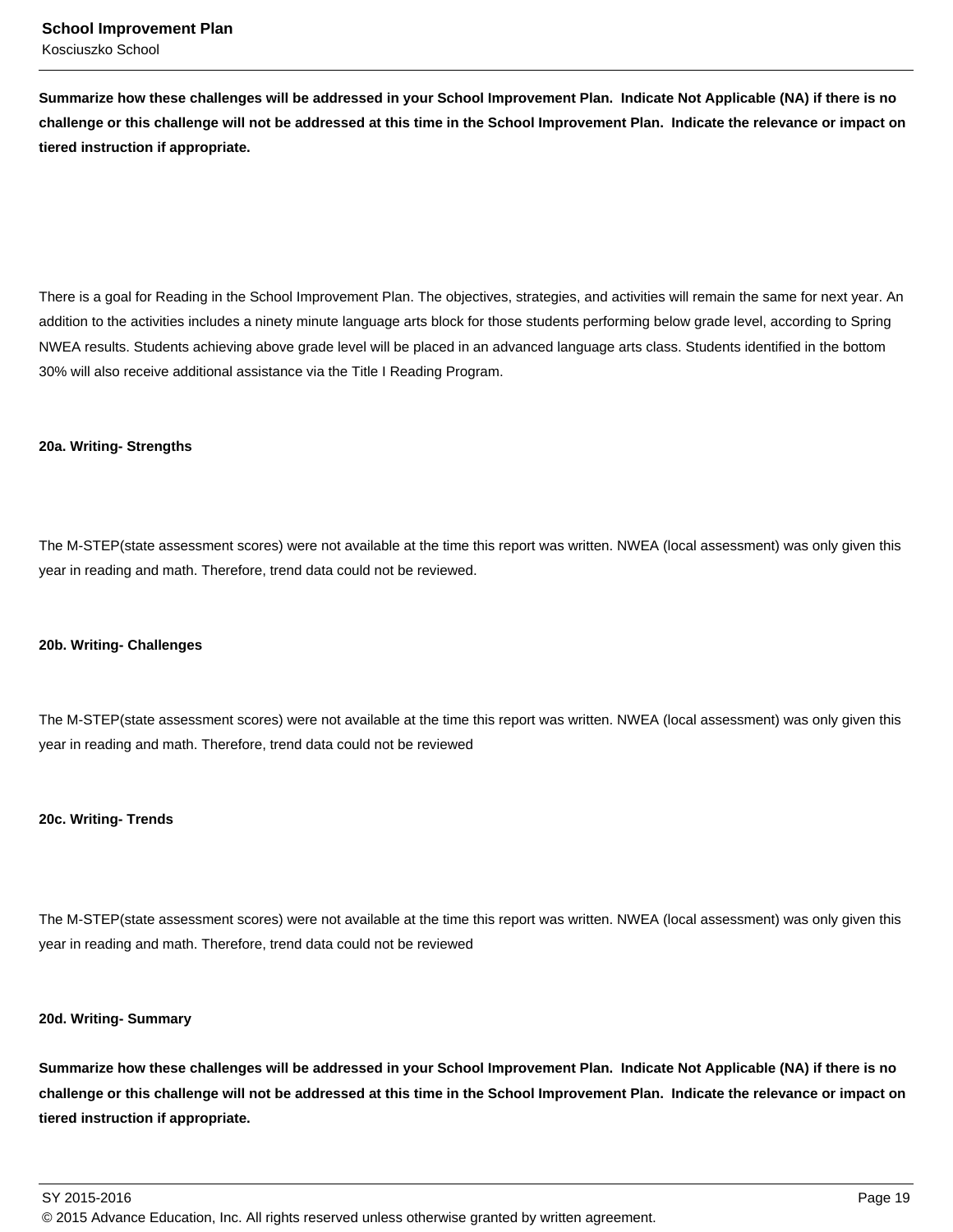There is a goal for Writing in the School Improvement Plan. The objectives, strategies, and activities will remain the same for next year. Once data becomes available, changes will be made to reflect this data.

#### **21a. Math- Strengths**

According to Spring NWEA scores, 27% of 7th grade students scored at or above the norm grade level. This is a 5% increase from the Fall NWEA scores. 25% of the 8th grade students scored at or above the norm grade level. This is a 3% increase from the Fall scores on the NWEA.

#### **21b. Math- Challenges**

According to Spring NWEA scores, 67% of 7th grades students scored below the 40th percentile or average. There was no change in students scoring below average from Fall to Spring. 72% of 8th grade students scored below the 40th percentile or average.There was no change in students scoring below average from Fall to Spring.

#### **21c. Math- Trends**

The M-STEP(state assessment scores) were not available at the time this report was written. NWEA (local assessment) was only given this year. Therefore, trend data could not be reviewed

#### **21d. Math- Summary**

**Summarize how these challenges will be addressed in your School Improvement Plan. Indicate Not Applicable (NA) if there is no challenge or this challenge will not be addressed at this time in the School Improvement Plan. Indicate the relevance or impact on tiered instruction if appropriate.**

There is a goal for Math in the School Improvement Plan. The objectives, strategies, and activities will remain the same for next year. Students achieving above grade level will be placed in an algebra class.Students will have the opportunity to earn one year of high school

SY 2015-2016 Page 20

<sup>© 2015</sup> Advance Education, Inc. All rights reserved unless otherwise granted by written agreement.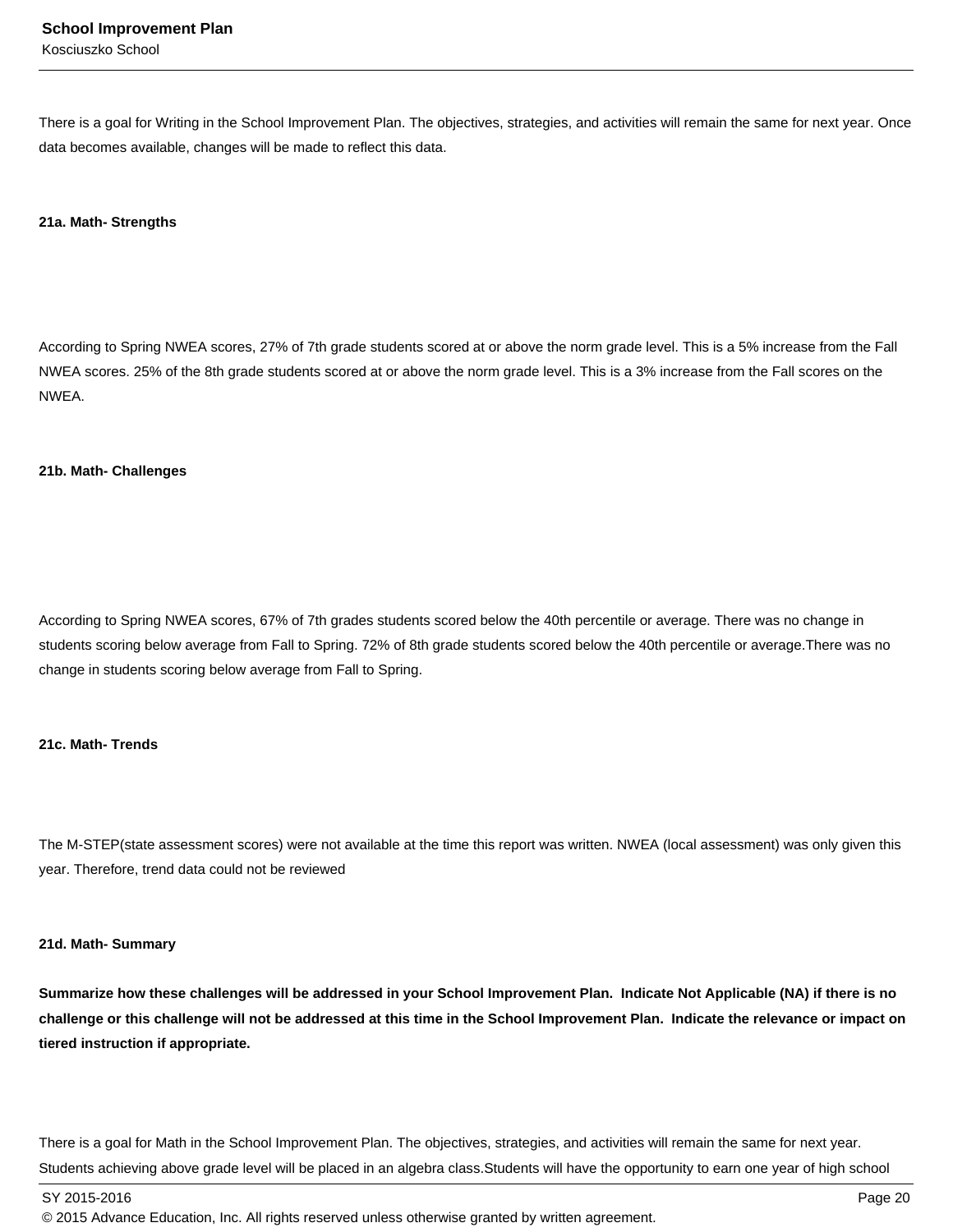#### **School Improvement Plan**

Kosciuszko School

math credit if they successfully complete the class. Students identified in the bottom 30% will also receive additional assistance via the Title I Math Program.

#### **22a. Science- Strengths**

The M-STEP(state assessment scores) were not available at the time this report was written. NWEA (local assessment) was only given this year in reading and math.

#### **22b. Science- Challenges**

The M-STEP(state assessment scores) were not available at the time this report was written. NWEA (local assessment) was only given this year in reading and math.

#### **22c. Science- Trends**

The M-STEP(state assessment scores) were not available at the time this report was written. NWEA (local assessment) was only given this year in reading and math. Therefore, trend data could not be reviewed

#### **22d. Science- Summary**

**Summarize how these challenges will be addressed in your School Improvement Plan. Indicate Not Applicable (NA) if there is no challenge or this challenge will not be addressed at this time in the School Improvement Plan. Indicate the relevance or impact on tiered instruction if appropriate.**

There is a goal for Science in the School Improvement Plan. The objectives, strategies, and activities will remain the same for next year. Once data becomes available, changes will be made to reflect this data.

#### **23a. Social Studies- Strengths**

The M-STEP(state assessment scores) were not available at the time this report was written. NWEA (local assessment) was only given this year in reading and math.

#### **23b. Social Studies- Challenges**

The M-STEP(state assessment scores) were not available at the time this report was written. NWEA (local assessment) was only given this

SY 2015-2016 Page 21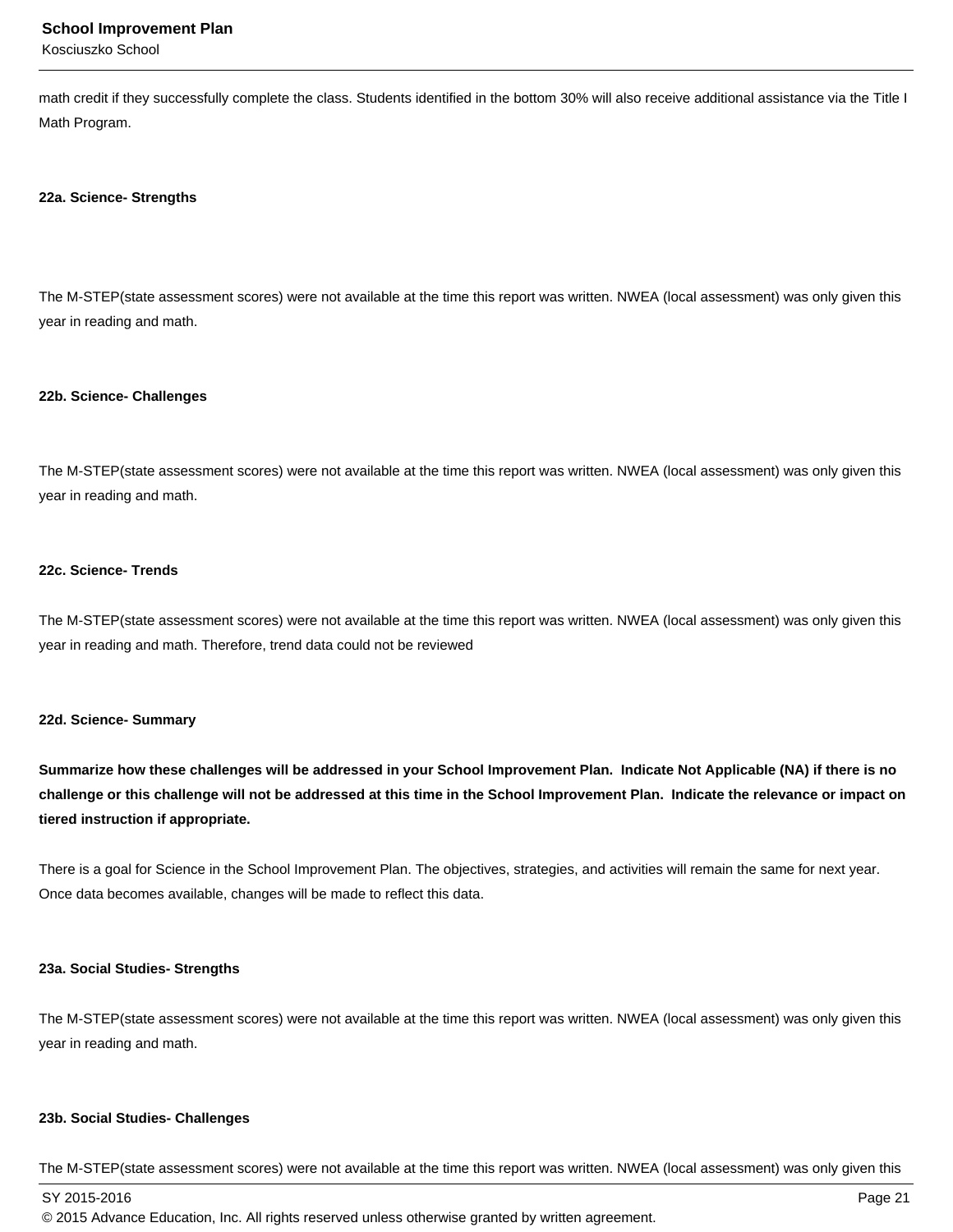Kosciuszko School

year in reading and math.

#### **23c. Social Studies- Trends**

The M-STEP(state assessment scores) were not available at the time this report was written. NWEA (local assessment) was only given this year in reading and math. Therefore, trend data could not be reviewed

#### **23d. Social Studies- Summary**

**Summarize how these challenges will be addressed in your School Improvement Plan. Indicate Not Applicable (NA) if there is no challenge or this challenge will not be addressed at this time in the School Improvement Plan. Indicate the relevance or impact on tiered instruction if appropriate.**

There is a goal for Social Studies in the School Improvement Plan. The objectives, strategies, and activities will remain the same for next year. Once data becomes available, changes will be made to reflect this data.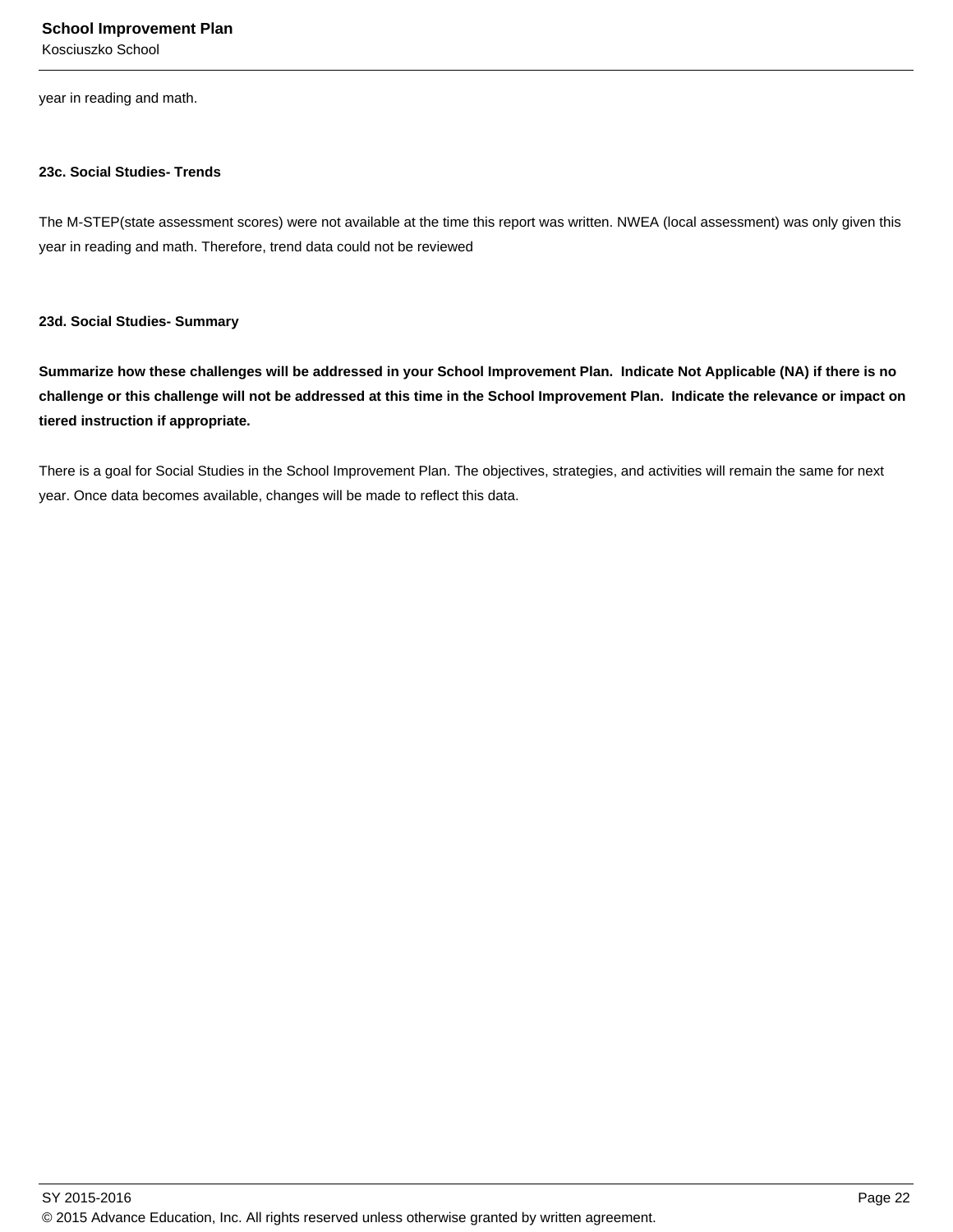## **Perception Data**

Perception data is information collected that reflects the opinions and views of stakeholders. If the school completed the Stakeholder Feedback Diagnostic for the AdvancED External Review, please insert 'See Stakeholder Feedback Diagnostic' in each text box for survey feedback already collected from students, parents and staff.

#### **24a. Student Perception Data**

#### **Which area(s) indicate the overall highest level of satisfaction among students?**

According to the Student Spring 2015 Survey (Likert Scale 5 Strongly Agree, 4 Agree, 3 Neutral, 2 Disagree, 1 Strongly Disagree.), the three highest areas that indicate the overall highest level of satisfaction among students were:

In my school, teachers work together to improve student learning (3.69) In my school, the principal and teachers have high expectations of me. (3.67) My school offers opportunities for my family to become involved in school activities and my learning. (3.66)

#### **24b. Student Perception Data**

#### **Which area(s) indicate the overall lowest level of satisfaction among students?**

According to the Student Spring 2015 Survey (Likert Scale 5 Strongly Agree, 4 Agree, 3 Neutral, 2 Disagree, 1 Strongly Disagree.), the three lowest areas that indicate the overall lowest level of satisfaction among students were:

In my school, students respect the properties of others. (2.44) In my school, students treat adults with respect. (2.68) In my school, the building and ground are safe, clean, and provide a healthy place for learning. (2.73)

#### **24c. Student Perception Data**

#### **What actions will be taken to improve student satisfaction in the lowest area(s)?**

The Restorative Practices coordinator will continue to work with staff and students on promoting a positive culture in where all members of the school are treated with respect. At the beginning of the next school year, all KMS students will participate in a building-wide behavior tour that includes specific instructions on how to respect the building by keeping it clean to provide for a healthy and safe environment. Also, teachers will review the code of conduct at the beginning of the year making sure to stress the importance of respecting others and their property. Finally, teachers will have a specific method (by either e-mailing the administrator or posting in a work journal) about any cleanliness issues within the building and grounds.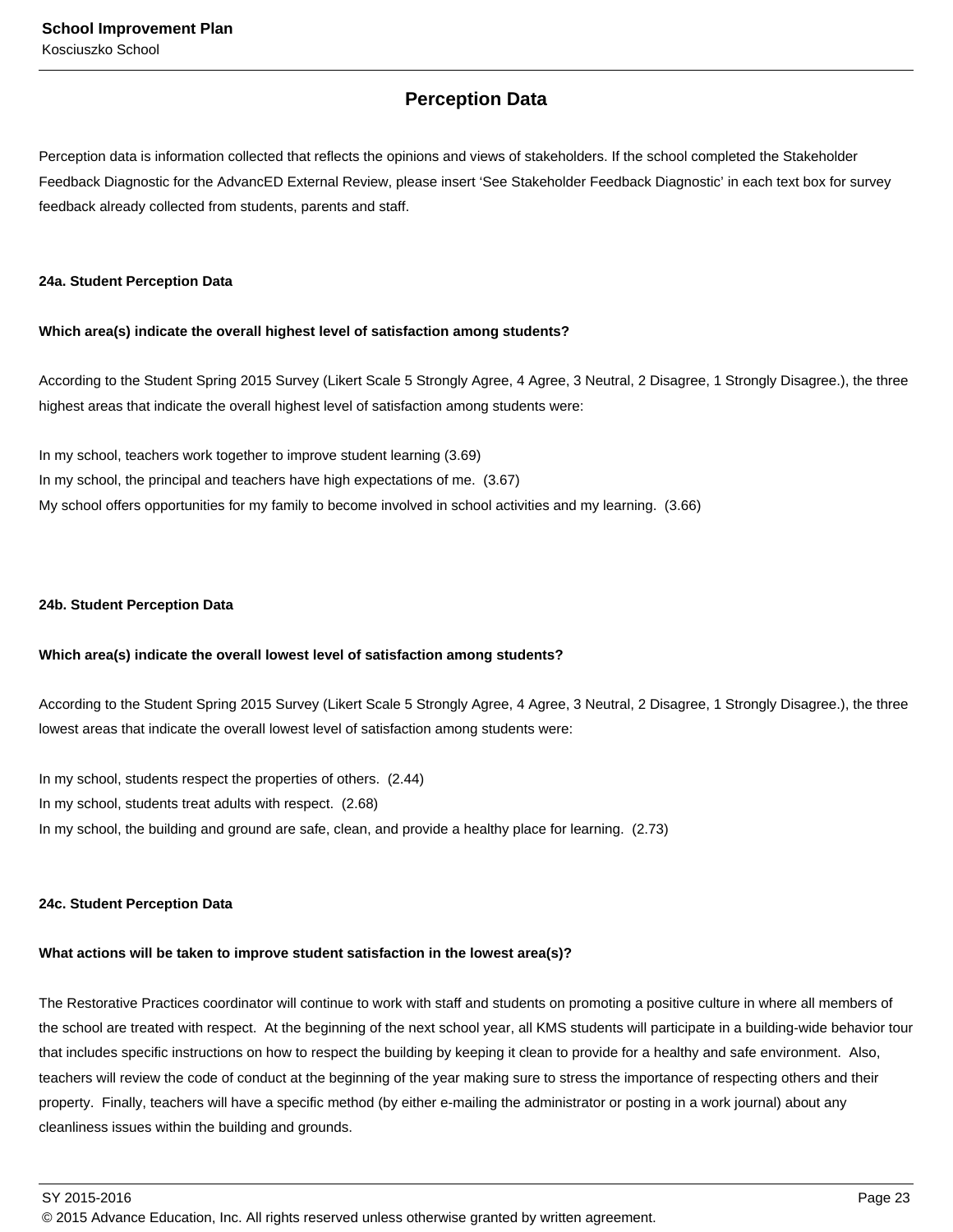## Kosciuszko School

#### **25a. Parent/Guardian Perception Data**

#### **What area(s) indicate the overall highest level of satisfaction among parents/guardians?**

According to the Parent Spring 2015 Survey (Likert Scale 5 Strongly Agree, 4 Agree, 3 Neutral, 2 Disagree, 1 Strongly Disagree.), the three highest areas that indicate the overall highest level of satisfaction among parents were:

My child knows the expectations for learning in all classes. (4.16) Our school's purpose statement is clearly focused on school success. (3.98) Our school provides students with access to a variety of information resources to support their learning. (3.97)

#### **25b. Parent/Guardian Perception Data**

#### **What area(s) indicate the overall lowest level of satisfaction among parents/guardians?**

According to the Parent Spring 2015 Survey (Likert Scale 5 Strongly Agree, 4 Agree, 3 Neutral, 2 Disagree, 1 Strongly Disagree.), the three lowest areas that indicate the overall lowest level of satisfaction among parents were:

Our school ensures the effective use of financial resources. (3.25) Our school shares responsibility for student learning with its stakeholders. (3.41) Our schools governing body does not interfere with the operation or leadership of our school. (3.43)

#### **25c. Parent/Guardian Perception Data**

#### **What actions will be taken to improve parent/guardian satisfaction in the lowest area(s)?**

KMS teachers will continue to send classroom progress reports home every two weeks. Also, we will continue to post activities and achievements in the local newspaper on a weekly basis. During the beginning of the year Curriculum night, teachers will show parents how to access the school website, which contains important information for stakeholders, and inform them of our strategies to keep them updated (school newsletter, bi-weekly progress reports, school website, newspaper, SIT meetings, and Parent Nights).

#### **26a. Teacher/Staff Perception Data**

### **What area(s) indicate the overall highest level of satisfaction among teachers/staff?**

According to the Staff Spring 2015 Survey (Likert Scale 5 Strongly Agree, 4 Agree, 3 Neutral, 2 Disagree, 1 Strongly Disagree.), the three highest areas that indicate the overall highest level of satisfaction among staff were:

SY 2015-2016 Page 24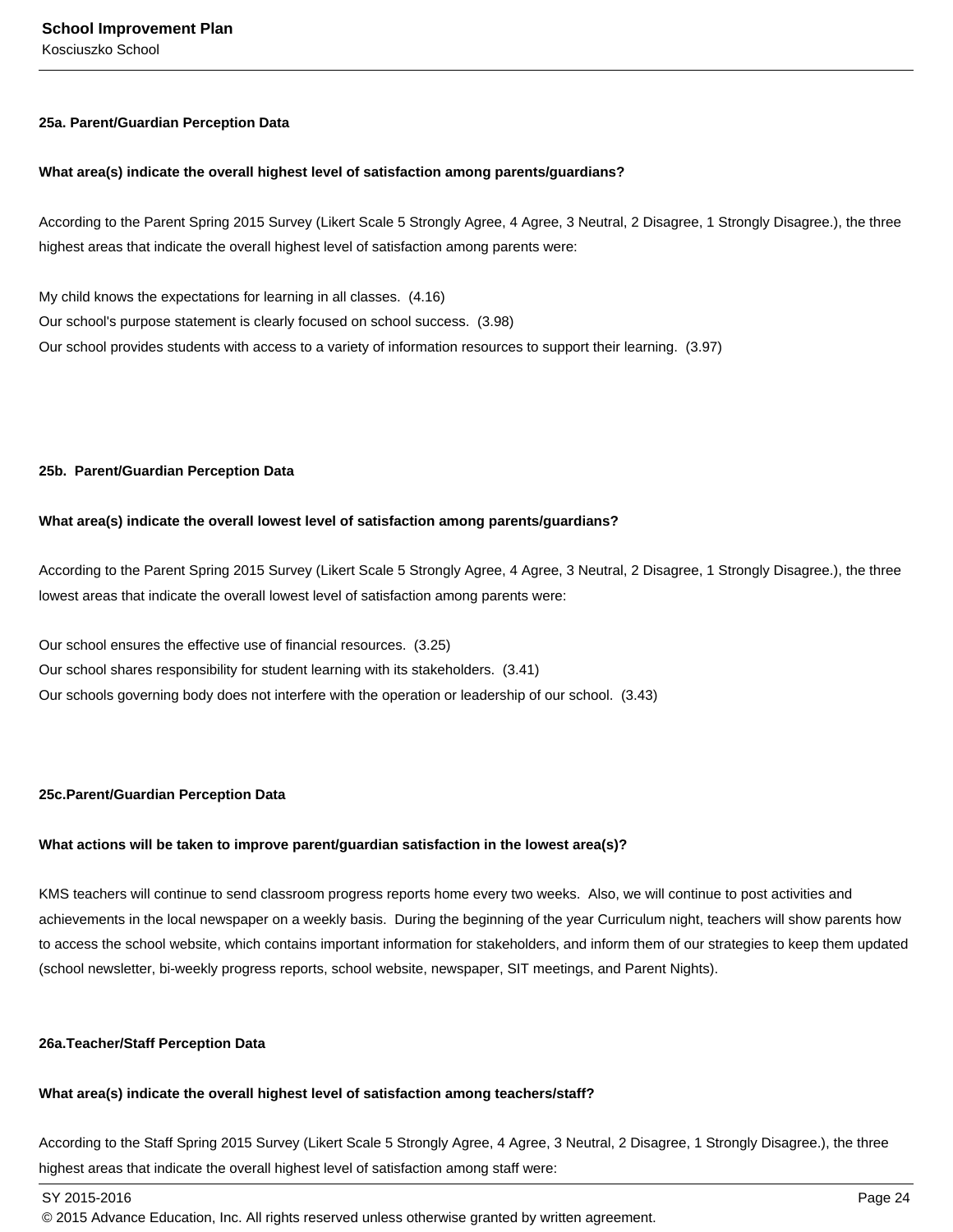Our school's purpose statement is clearly focused on student success. (4.13) Our school provides qualified staff members to support student learning. (4.07) Our school uses multiple assessment measures to determine student learning and school performance. (3.97)

#### **26b. Teacher/Staff Perception Data**

#### **What area(s) indicate the overall lowest level of satisfaction among teachers/staff?**

According to the Staff Spring 2015 Survey (Likert Scale 5 Strongly Agree, 4 Agree, 3 Neutral, 2 Disagree, 1 Strongly Disagree.), the three lowest areas that indicate the overall lowest level of satisfaction among staff were:

In our school, a formal process is in place to support new staff members in their professional practice. (2.82) In our school, staff members provide peer coaching to teachers. (2.97) Our school provides high-quality student support services (counseling, referrals, educational, and career planning). (3.03)

#### **26c. Teacher/Staff Perception Data**

#### **What actions will be taken to improve teacher/staff satisfaction in the lowest area(s)?**

The staff will continue to do the best they can to assist new teachers in their profession without a formal program in place. Many conversations and coaching will occur on an informal basis and on the teacher's own time. Staff will continue to collaborate as a form of peer coaching within their content area meetings. Our one social worker will continue to service our students three days a week and staff will continue to implement the career planning tool, Career Cruising, each year.

#### **27a. Stakeholder/Community Perception Data**

#### **What area(s) indicate the overall highest level of satisfaction among stakholders/community?**

According to the Spring 2015 Perception Survey (Likert Scale 5 Strongly Agree, 4 Agree, 3 Neutral, 2 Disagree, 1 Strongly Disagree.), the three highest areas that indicate the overall highest level of satisfaction among stakeholders/community members were:

Students knows the expectations for learning in all classes. (4.16) The school's purpose statement is clearly focused on school success. (3.98) The school provides students with access to a variety of information resources to support their learning. (3.97)

#### **27b. Stakeholder/Community Perception Data**

#### **What area(s) indicate the overall lowest level of satisfaction among stakeholders/community?**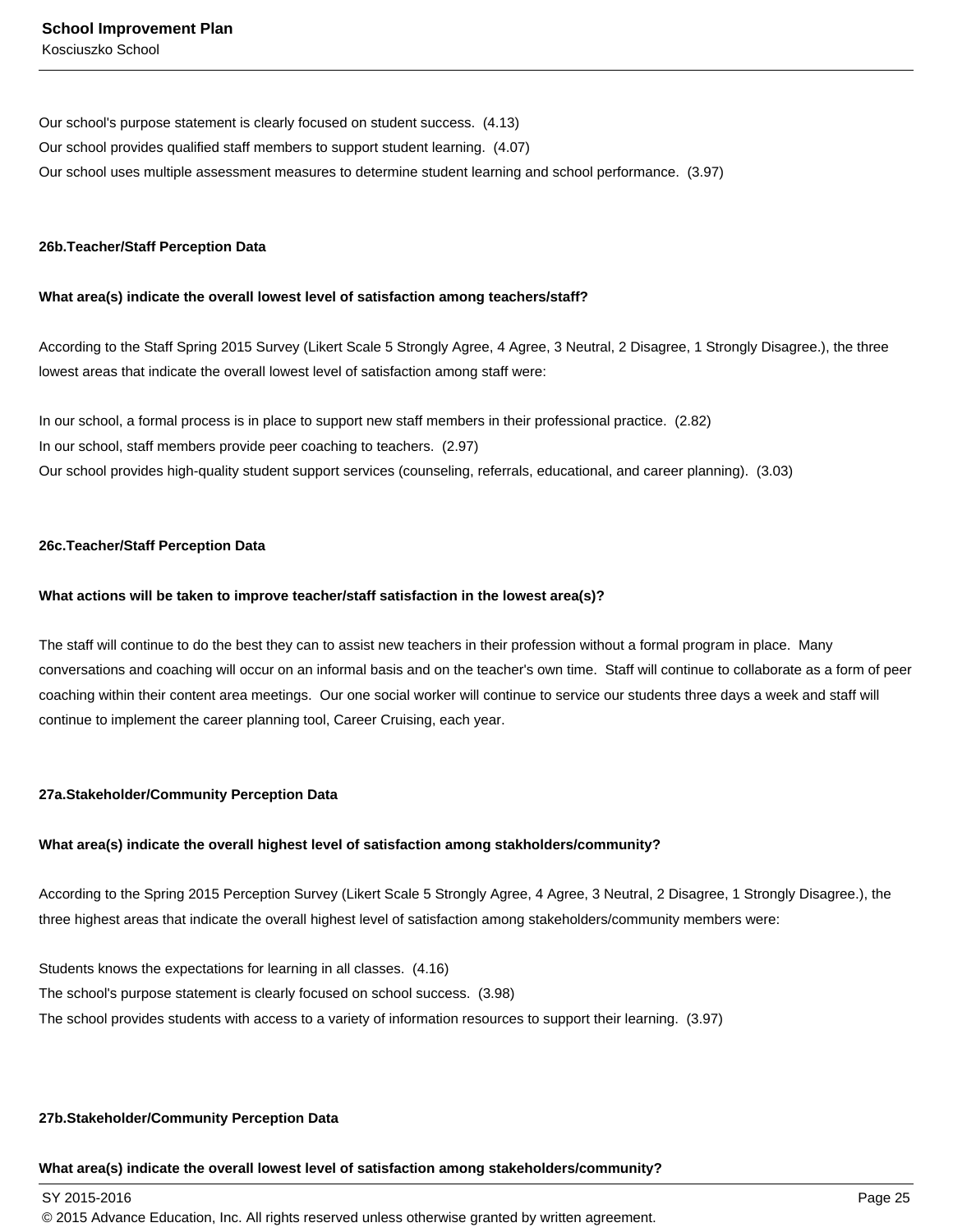According to the Spring Perception 2015 Survey (Likert Scale 5 Strongly Agree, 4 Agree, 3 Neutral, 2 Disagree, 1 Strongly Disagree.), the three lowest areas that indicate the overall lowest level of satisfaction among stakeholders/community were:

The school ensures the effective use of financial resources. (3.25) The school shares responsibility for student learning with its stakeholders. (3.41) The schools governing body does not interfere with the operation or leadership of the school. (3.43)

#### **27c. Stakeholder/Community Perception Data**

#### **What actions will be taken to improve the level of stakeholder/community satisfaction in the lowest area(s)?**

The school will continue to post activities and achievements in the local newspaper on a weekly basis. Stakeholders and community members will be invited to attend our SIT meetings as well as our Title I meeting at the beginning of the year. Our schools newsletter and calendar will be accessible on our school's website for public viewing.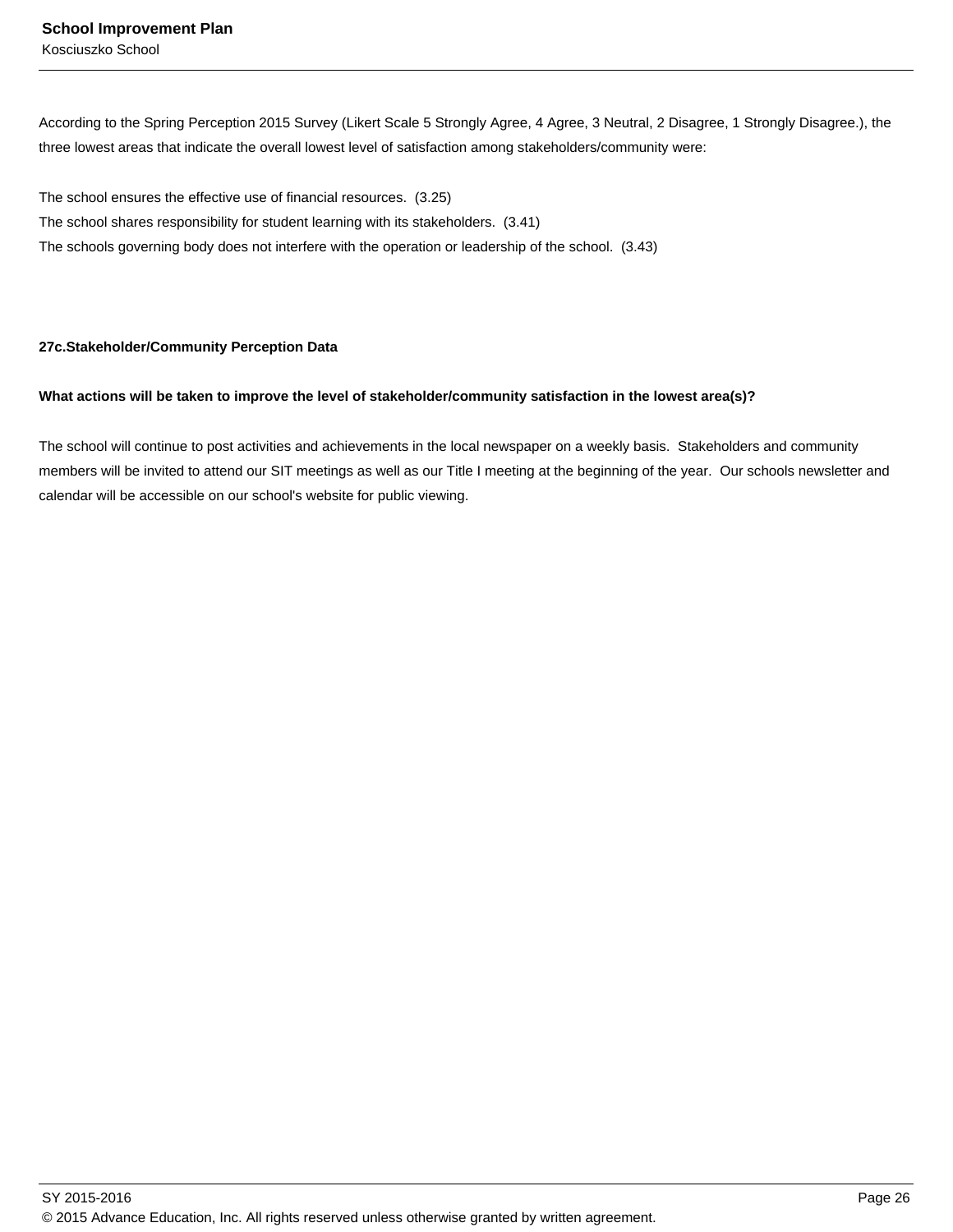### **Summary**

#### **28a. Summary**

**Briefly summarize the strengths and challenges identified in the four kinds of data-demographic, process, achievement/outcomes and perception.**

After carefully reviewing our perception data, it is clear that we have some specific strengths and some challenges that we will need to address. Both parents and students report that the expectations for learning at our school are made clear by not only our school's purpose but also by the teachers. Additionally, students report that the principal and teachers have high expectations for their educational and social success. Parents and staff both report that students have access to a variety of information for learning as well as assessments that will assess their learning. Students add that there are many opportunities for their families to become involved in their learning as well.

Although we are proud of our strengths, there are still some areas that are challenges for us. Overwhelmingly, students, staff, and parents expressed concerns about the cleanliness and safety of the building and grounds. There is a trend that was apparent from the parent and stakeholders' surveys that expressed a need for more communication between the school and its stakeholders, including parents. Finally, the students also expressed a concern for the lack of respect that is shown towards peers, authority figures in the school, and the property of the school.

#### **28b. Summary**

#### **How might the challenges identified in the demographic, process and perception data impact student achievement?**

Based on the perception data we received from all stakeholders, the challenges that were identified will impact student achievement by taking away instructional time. Instead of the classroom teacher addressing academics 100% of the time, they are also having to address respect and safety issues that arise.

#### **28c. Summary**

**How will these challenges be addressed in the School Improvement Plan's Goals, Measurable Objectives, Strategies and Activities for the upcoming year? For Priority Schools, which of these high need areas will inform the Big Ideas and the Reform/Redesign Plan?**

The challenges will be addressed in the School Improvement Plan.Ssince this is the third year of the plan,the staff will continue to use the same strategies and activities. These will continued to be monitored by examining data from NWEA and M-Step when available. Students that are identified as reading below grade level will be placed in a ninety minute English Language Arts class. The focus continues to remain on reading. Title I Reading and Math teachers will also target students that need additional assistance in these areas.

SY 2015-2016 Page 27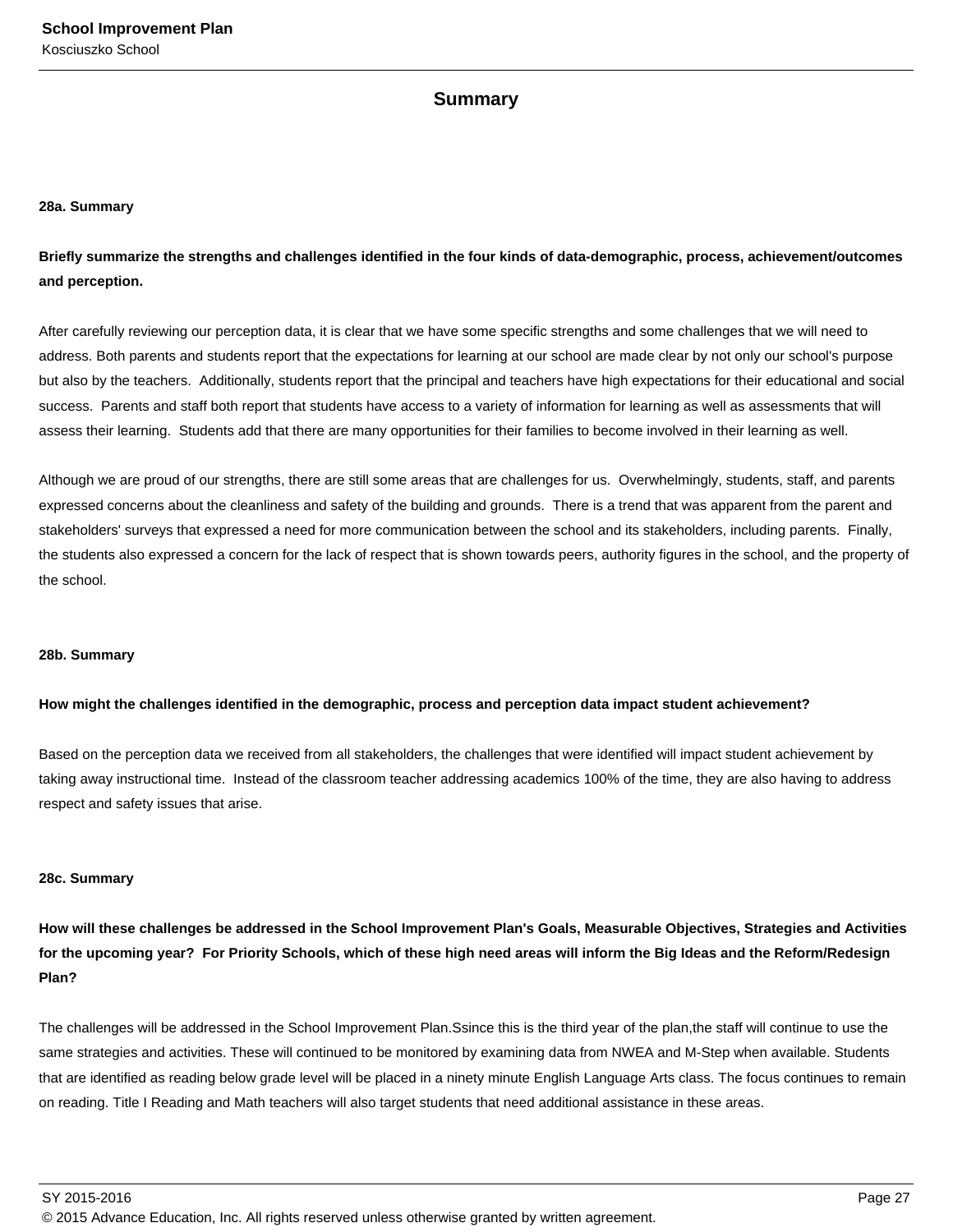# **School Additional Requirements Diagnostic**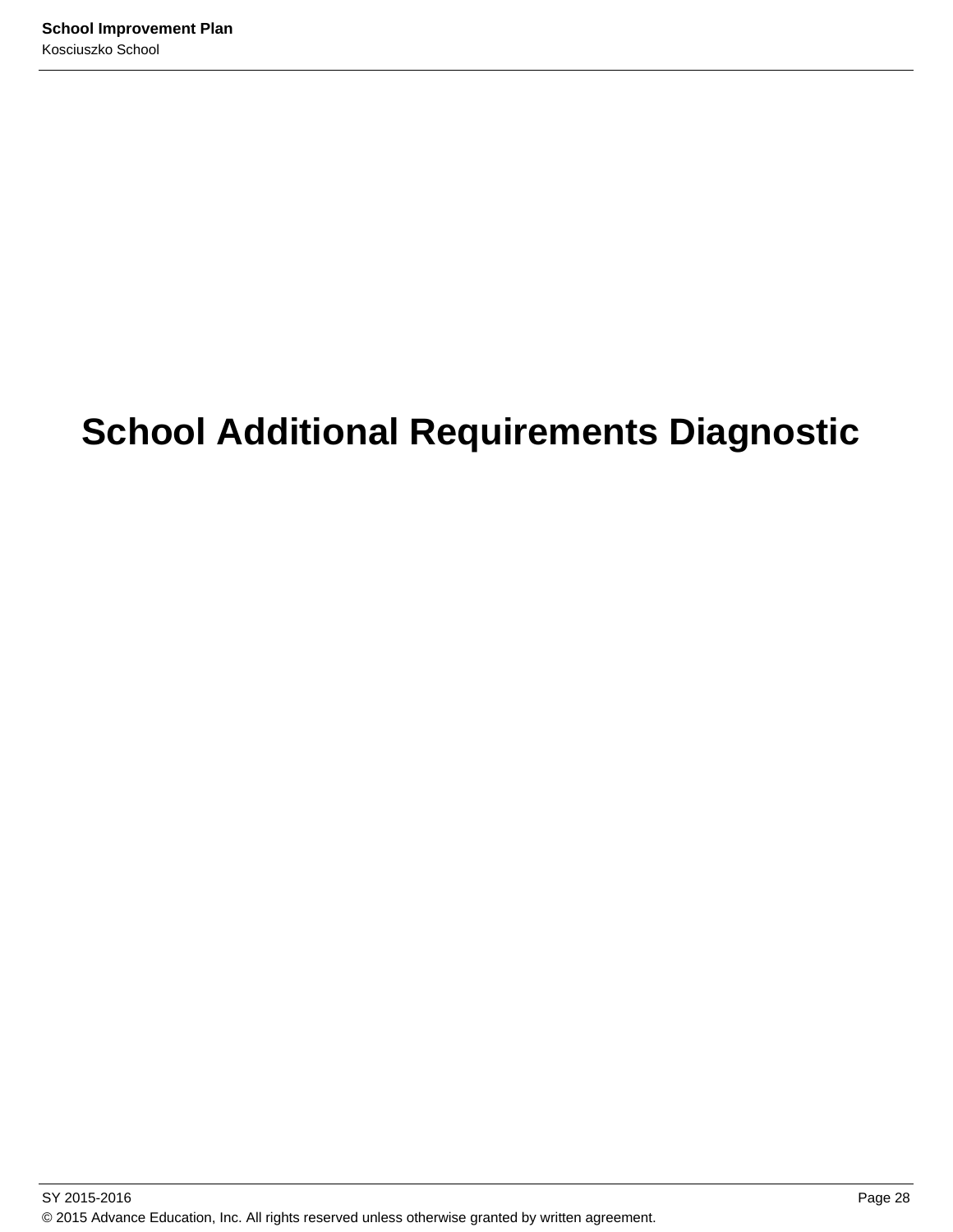## **Introduction**

This diagnostic contains certification requirements for Michigan schools. This diagnostic must be completed by all schools.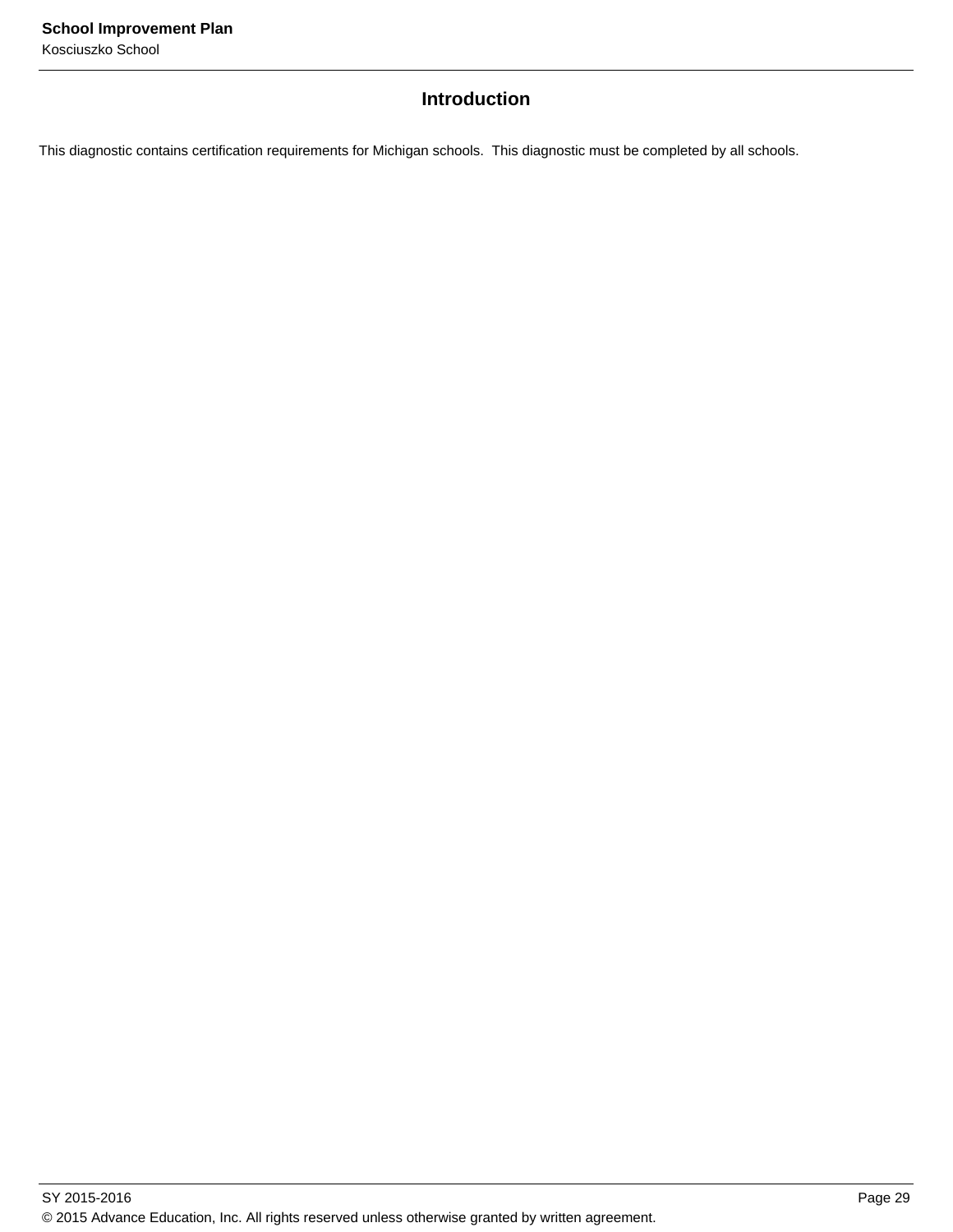## **School Additional Requirements Diagnostic**

| ∣Label | Assurance                                                  | <b>Response</b> | <b>Comment</b>                                            | Attachment |
|--------|------------------------------------------------------------|-----------------|-----------------------------------------------------------|------------|
|        | Literacy and math are tested annually in grades No<br>1-5. |                 | <b>NA We service only 7th and 8th</b><br>larade students. |            |

| ∣Label | Assurance                                                                                                                                                                         | <b>Response</b> | <b>Comment</b>                                     | <b>Attachment</b> |
|--------|-----------------------------------------------------------------------------------------------------------------------------------------------------------------------------------|-----------------|----------------------------------------------------|-------------------|
|        | Our school published a fully compliant annual<br>report. (The Annual Education Report (AER)<br>satisfies this). If yes, please provide a link to the<br>freport in the box below. | Yes             | See district website:<br>Iwww.hamtramck.k12.mi.us. |                   |

| Label | <b>Assurance</b>                                                                                      | <b>Response</b> | <b>Comment</b>                                   | ⊺Attachment |
|-------|-------------------------------------------------------------------------------------------------------|-----------------|--------------------------------------------------|-------------|
|       | Our school has the 8th grade parent approved<br><b>IEducational Development Plans (EDPs) on file.</b> | 'Yes            | IAII EDP's are placed in the<br>I student files. |             |

| Label | Assurance                                                                                          | Response | <b>Comment</b> | l Attachment |
|-------|----------------------------------------------------------------------------------------------------|----------|----------------|--------------|
|       | Our school reviews and annually updates the<br>IEDPs to ensure academic course work<br>lalignment. | INo.     |                |              |

| Label | Assurance                                                                                                                                                                                                                                                                                                                                                                                                                                                                                                                                                                                                                                                                                                                                                                                                                                                           | <b>Response</b> | ∣Comment                                                                                                                                                | <b>Attachment</b> |
|-------|---------------------------------------------------------------------------------------------------------------------------------------------------------------------------------------------------------------------------------------------------------------------------------------------------------------------------------------------------------------------------------------------------------------------------------------------------------------------------------------------------------------------------------------------------------------------------------------------------------------------------------------------------------------------------------------------------------------------------------------------------------------------------------------------------------------------------------------------------------------------|-----------------|---------------------------------------------------------------------------------------------------------------------------------------------------------|-------------------|
|       | The institution complies with all federal laws<br>and regulations prohibiting discrimination and<br>with all requirements and regulations of the<br>U.S. Department of Education. It is the policy of<br>this institution that no person on the basis of<br>race, color, religion, national origin or ancestry,<br>age, gender, height, weight, marital status or<br>disability shall be subjected to discrimination in<br>any program, service or activity for which the<br>institution is responsible, or for which it receives<br>financial assistance from the U.S. Department<br>of Education.<br>References: Title VI of the Civil Rights Act of<br>1964, Section 504 of the Rehabilitation Act of<br>1973, The Age Discrimination Act of 1975, The<br>Americans with Disabilities Act of 1990, Elliott-<br>Larsen prohibits discrimination against religion. | <b>Yes</b>      | Included in the district's plan.<br>Any questions, please contact:<br>Mr. Thomas Niczay,<br>Superintendent<br>3201 Roosevelt St.<br>Hamtramck, MI 48212 |                   |

| ∣Label | Assurance                                                                                                                                                                                                                                            | <b>Response</b> | <b>Comment</b>                                                                                                              | <b>Attachment</b> |
|--------|------------------------------------------------------------------------------------------------------------------------------------------------------------------------------------------------------------------------------------------------------|-----------------|-----------------------------------------------------------------------------------------------------------------------------|-------------------|
|        | The institution has designated an employee to<br>coordinate efforts to comply with and carry out<br>Inon-discrimination responsibilities. If yes, list<br>the name, position, address and telephone<br>Inumber of the employee in the comment field. | <b>IYes</b>     | Any questions, please contact:<br>Mr. Thomas Niczay,<br><b>Superintendent</b><br>13201 Roosevelt St.<br>Hamtramck, MI 48212 |                   |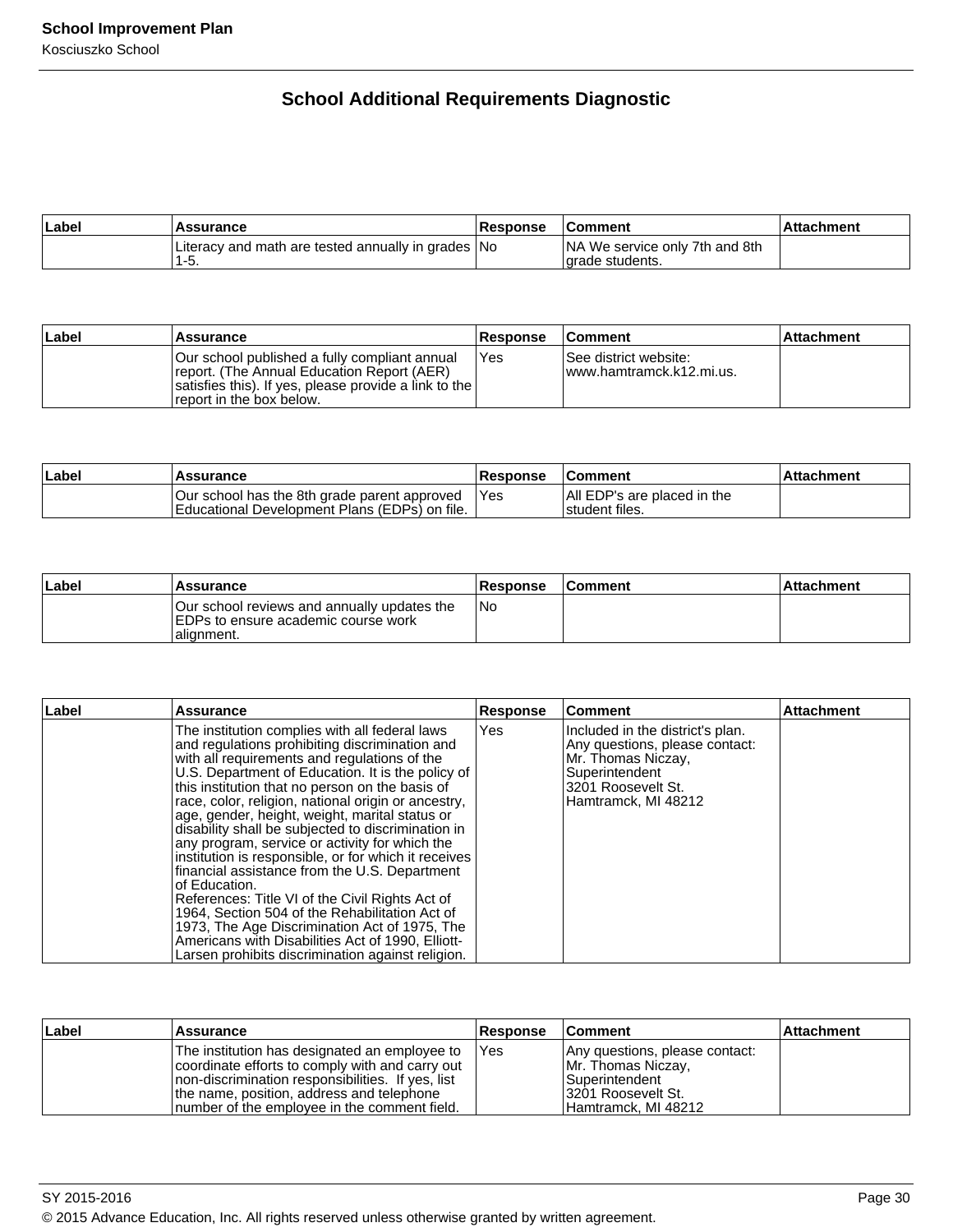## **School Improvement Plan**

Kosciuszko School

| ∣Label | <b>Assurance</b>                                                                                                                                                                                                                 | <b>Response</b> | <b>Comment</b>  | ∣Attachment                         |
|--------|----------------------------------------------------------------------------------------------------------------------------------------------------------------------------------------------------------------------------------|-----------------|-----------------|-------------------------------------|
|        | The institution has a School-Parent Involvement lYes<br>Plan (that addresses Section 1118 activities)<br>that is aligned to the District's Board Policy. If<br>Ives, please attach the School-Parent<br>Ilnvolvement Plan below. |                 | Attached to SIP | lTitle I Parent<br>Involvement Plan |

| ∣Label | Assurance                                                                                                       | <b>Response</b> | <b>Comment</b>    | ∣Attachment                         |
|--------|-----------------------------------------------------------------------------------------------------------------|-----------------|-------------------|-------------------------------------|
|        | The institution has a School-Parent Compact. If  Yes<br>yes, please attach the School-Parent Compact<br>'below. |                 | l Attached to SIP | Parent/Student/Tea<br>Icher Compact |

| ∣Label | Assurance                                                                                            | <b>Response</b> | <b>Comment</b>                                           | ⊺Attachment                |
|--------|------------------------------------------------------------------------------------------------------|-----------------|----------------------------------------------------------|----------------------------|
|        | The School has additional information<br>Inecessary to support your improvement plan<br>'(optional). | Yes             | 12015-2016 Professional<br>Development Calendar attached | IPD Calendar 2015<br>12016 |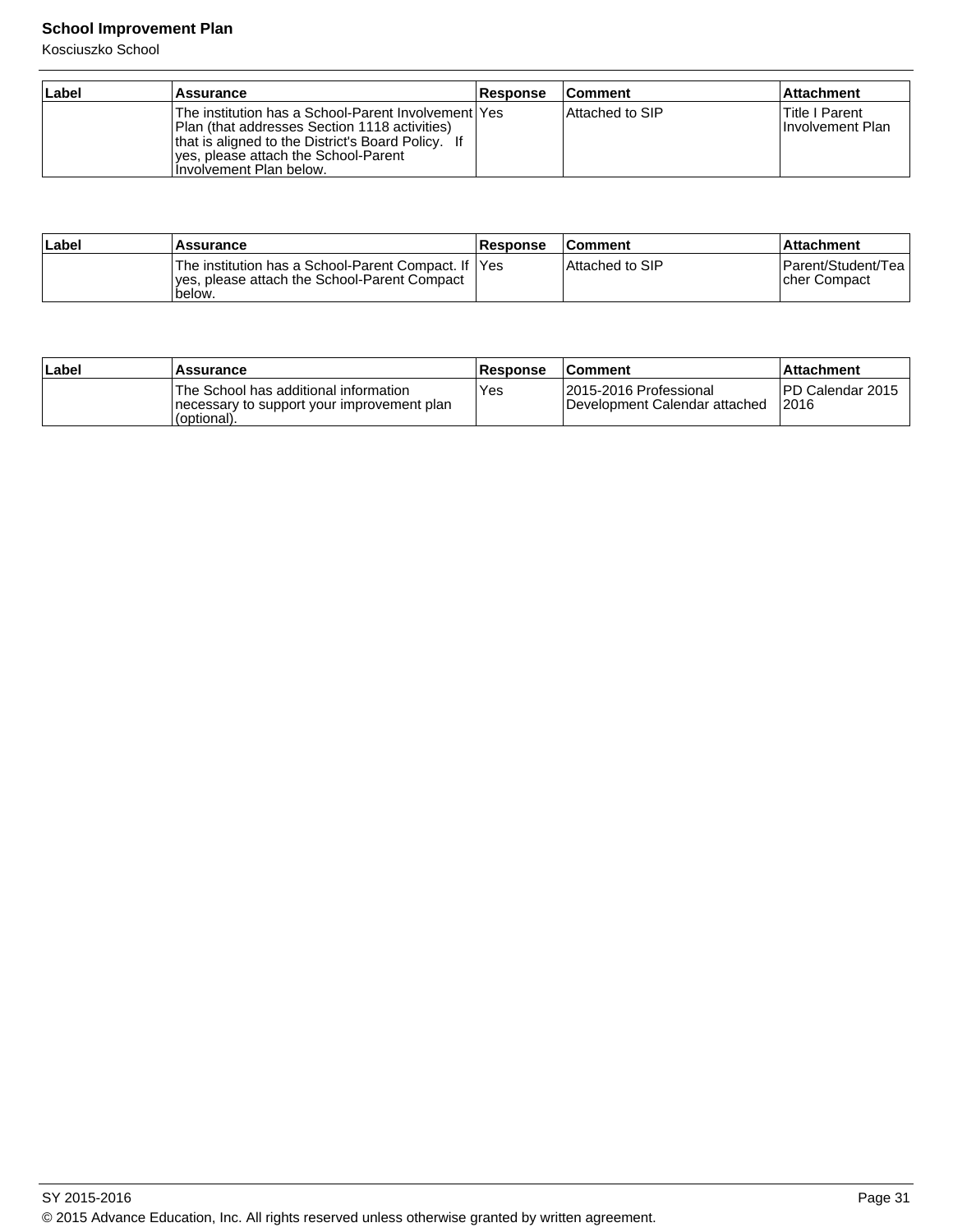# **Title I Schoolwide Diagnostic**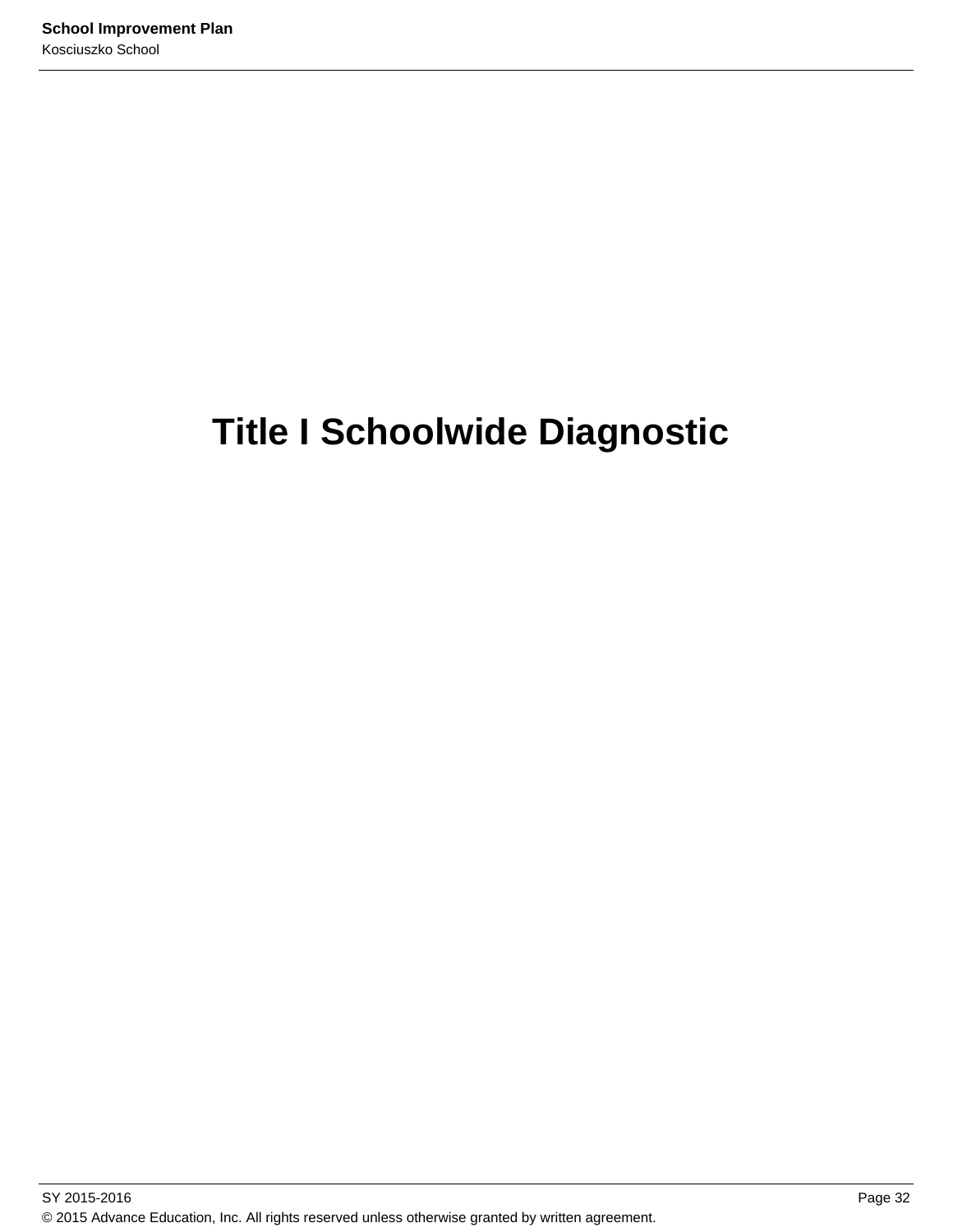### **Introduction**

This diagnostic tool is aligned to requirements for Title I Schoolwide schools. As described in sections 1111(b)(1), 1114 (b)(1)(A) and 1309(2) of the Elementary and Secondary Education Act (ESEA), the Comprehensive Needs Assessment (CNA) requirement is met by completing a School Data Analysis (SDA) and School Process Profile (SPP). The Comprehensive Needs Assessment must be completed prior to creating a new plan or annually updating an existing school improvement plan. Use the results of the Comprehensive Needs Assessment to develop Goals/Objectives/Strategies and Activities. Ensure that the Comprehensive Needs Assessment addresses all four types of data: student achievement data, school programs/process data, perceptions data (must include teachers and parents; student data is encouraged), and demographic data. The Comprehensive Needs Assessment must also take into account the needs of migratory children as defined in Title I, Part C, Section 1309(2).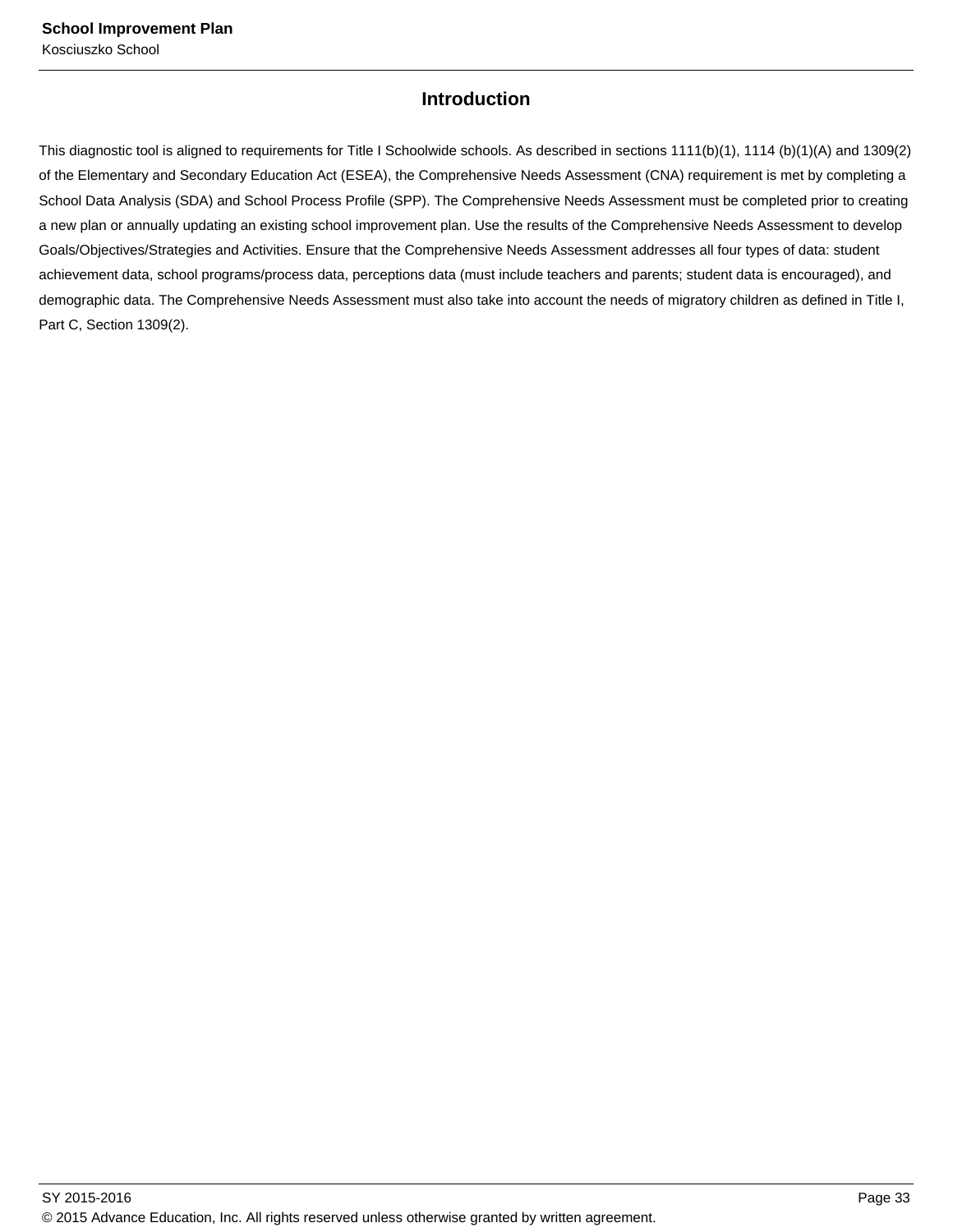### **Component 1: Comprehensive Needs Assessment**

#### **1. How was the comprehensive needs assessment process conducted?**

The school systems review was conducted throughout school year at staff meetings, content area meetings and professional development days. The school improvement team includes: an administrator, a restorative practices coordinator, two Title I teachers, a teacher from each of the four content areas, as well as the Spanish teacher. The school improvement team reviewed the school systems review and determined how to gather information from the staff and community. The school improvement team met monthly throughout the year. Parents, students and staff were surveyed about perceptions, student achievement, program and process data. Finally, the school improvement team met to summarize the information and complete the school systems review.

During the meetings, data was reviewed to identify areas of strengths and weaknesses. The sources of data included common assessments, NWEA results, Title I assessments, as well as perception surveys by parents, students and staff. In addition, demographic reports, school systems review and student discipline data were analyzed as well.

The purpose of this analysis was to identify gaps in learning and attempt to discover their potential causes. To do so, the data results were compared within our own student population using the demographics of gender, race, ELL (English Language Learners), and SES (Social Economic Status). We also compared our student data to the national, state and local standards when applicable.

### **2. What were the results of the comprehensive needs assessment process? What information was concluded as a result of analyzing perception, student achievement, school programs/process, and demographic data?**

#### Results of comprehensive needs assessment:

After reviewing the results of the School Systems Review there are many many strands/standards/indicators that stand out as strengths. The strengths for the Teaching for Learning strand include: Standard 1:Curriculum including Indicators A and B. Standard 2: Instruction including Indicators C and D. Standard 3: Assessment including indicators G and H. The strengths for the Leadership for Learning Strand include: Standard 4: Instructional Leadership including Indicators K, L, and M. Strand 5: A Culture for Learning including indicators N and O. Standard 6: Organizational Management including Indicator Q. Standard 7: Professional Learning Culture including Indicators S and T. Standard 8: Professional Learning System including Indicators U and V. Strand 9: Communication including Indicators W and X. After reviewing the results of the School Systems Review there are some strands/standards/indicators that stand out as challenges. The challenges for The Teaching and Learning Strand include Standard 2: Instruction including indicators E and F. Standard 3 Assessment including Indicators I and J. The challenges for The Leadership for Learning Strand include Standard 6: Organizational Management including indicator Q. The challenges for The School, Family, and Community Relations Strand include Standard 9 including indicators Y and Z. There are actions that could be taken and incorporated in the School Improvement Plan to address the challenges from the School Systems Review. To address the challenges noted in Indicator E, The Learning Environment, a continuation of the use of Restorative Practices could address this challenge. To address the challenges noted in Indicator J, Student Involvement in the Assessment Process, student-centered cross-curricula projects could address this challenge.To address Challenges noted in Indicator Y, Learning Opportunities, parents and students could be invited to join the school improvement team.

#### Results of analyzing demographic data:

Over the last three school years enrollment has been stable at Kosciuszko Middle School. Our enrollment stays consistent between 325 - 350 students each school year. Our subgroups such as English Language Learners and Special Education students has not had significant SY 2015-2016 Page 34 © 2015 Advance Education, Inc. All rights reserved unless otherwise granted by written agreement.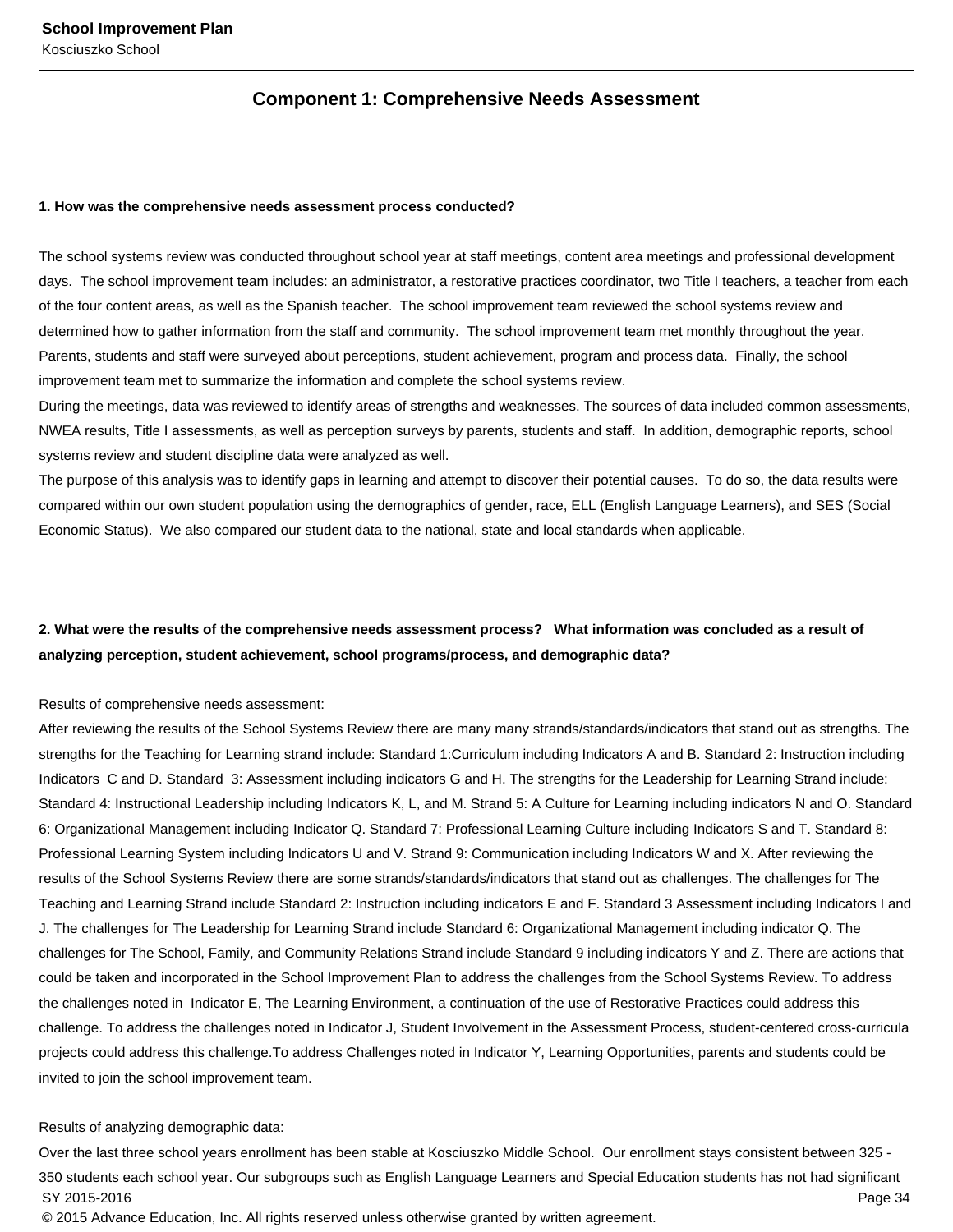changes. At the end of each school a projection is made based on past student loss and incoming students to create a new schedule. This projection has been stable.Our attendance over the last three years has been consistent. The school works with the Director of Pupil Services to identify truant students. The director works with parents and if needed the court system to create a plan to improve those identified students' attendance. The African American students have a higher rate of absence than other subgroups. Academic Support teachers are asked to maintain parent communication when an increase of absences occur. Behavioral referrals to the office did have a decrease in 2013-2014 compared the year before and after. In 2013 -2014 there were no staff changes and the restorative practices initiative was maintained with fidelity. In the 2014-2015 school year there was an increase in referrals to the office. New staff members and inconsistency in the discipline log was noted. Our challenge for the next school year is to make sure all new staff is trained in Restorative Practices at the beginning of the school year. In addition, making sure all current staff is using RP with fidelity and following discipline procedures is needed.

### Results of student achievement data:

#### Reading:

According to Spring NWEA scores, 21% of 7th grade students scored at or above the norm grade level. This is a 4% increase from the Fall NWEA scores. 22% of the 8th grade students scored at or above the norm grade level. This is a 4% increase from the Fall scores on the NWEA. According to Spring NWEA scores, 75% of 7th grades students scored below the 40th percentile or average. There was a 1% increase in students scoring below average from Fall to Spring. 62% of 8th grade students scored below the 40th percentile or average.There was only a 7% decrease from Fall to Spring.The M-STEP(state assessment scores) were not available at the time this report was written. NWEA (local assessment) was only given this year. Therefore, trend data could not be reviewed. There is a goal for Reading in the School Improvement Plan. The objectives, strategies, and activities will remain the same for next year. An addition to the activities includes a ninety minute language arts block for those students performing below grade level, according to Spring NWEA results. Students achieving above grade level will be placed in an advanced language arts class. Students identified in the bottom 30% will also receive additional assistance via the Title I Reading Program.

#### Math:

According to Spring NWEA scores, 27% of 7th grade students scored at or above the norm grade level. This is a 5% increase from the Fall NWEA scores. 25% of the 8th grade students scored at or above the norm grade level. This is a 3% increase from the Fall scores on the NWEA. According to Spring NWEA scores, 67% of 7th grades students scored below the 40th percentile or average. There was no change in students scoring below average from Fall to Spring. 72% of 8th grade students scored below the 40th percentile or average.There was no change in students scoring below average from Fall to Spring. The M-STEP(state assessment scores) were not available at the time this report was written. NWEA (local assessment) was only given this year. Therefore, trend data could not be reviewed. There is a goal for Math in the School Improvement Plan. The objectives, strategies, and activities will remain the same for next year. Students achieving above grade level will be placed in an algebra class.Students will have the opportunity to earn one year of high school math credit if they successfully complete the class. Students identified in the bottom 30% will also receive additional assistance via the Title I Math Program. Writing, Science and Social Studies:

The M-STEP(state assessment scores) were not available at the time this report was written. NWEA (local assessment) was only given this year in reading and math. Therefore, trend data could not be reviewed. There are goasl for Writing, Science and Socail Studies in the School Improvement Plan. The objectives, strategies, and activities will remain the same for next year. Once data becomes available, changes will be made to reflect this data.

#### Results of analyzing perception data:

#### **Student**

:According to the Student Spring 2015 Survey (Likert Scale 5 Strongly Agree, 4 Agree, 3 Neutral, 2 Disagree, 1 Strongly Disagree.), the three highest areas that indicate the overall highest level of satisfaction among students were:

In my school, teachers work together to improve student learning (3.69)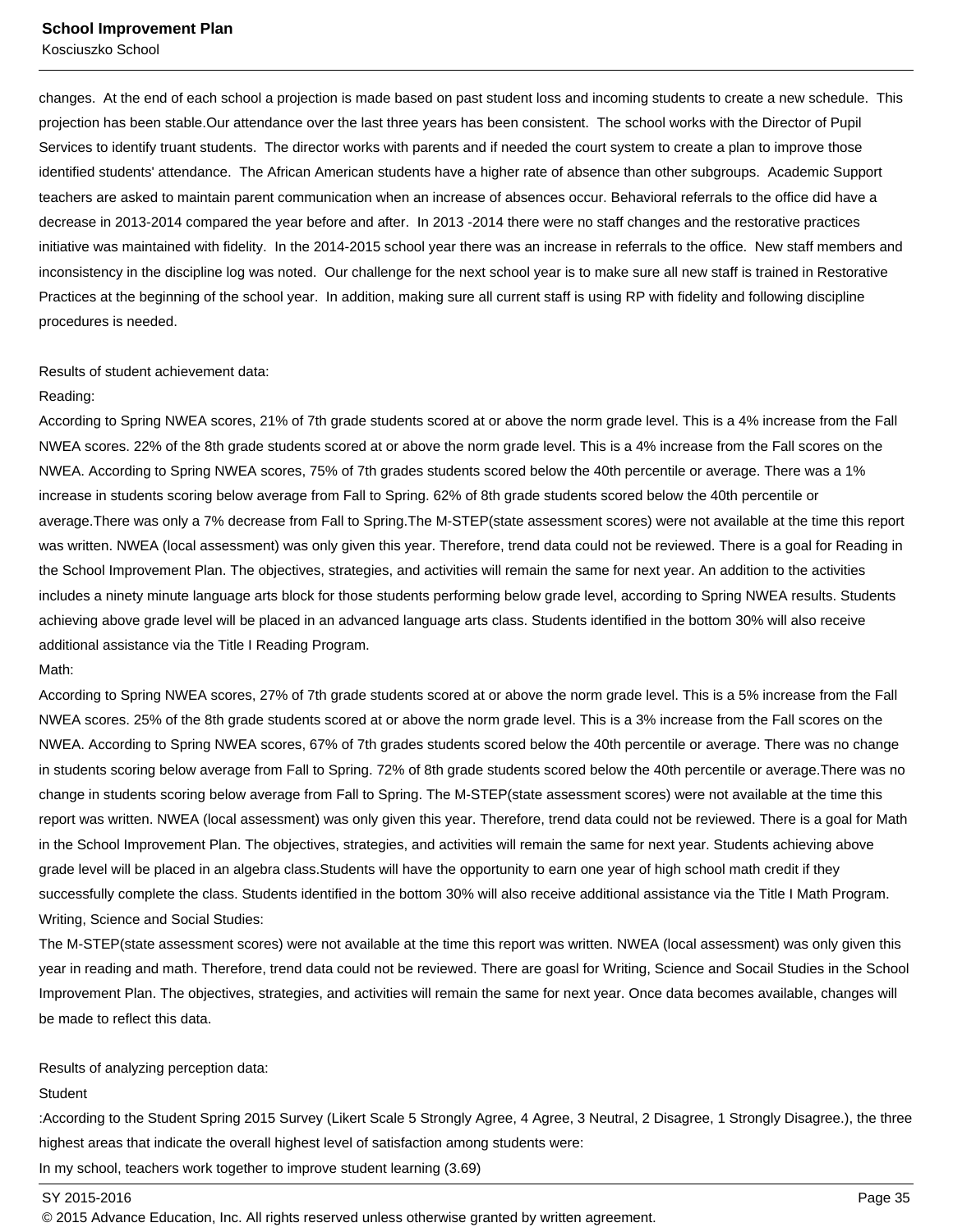**School Improvement Plan**

Kosciuszko School

In my school, the principal and teachers have high expectations of me. (3.67)

My school offers opportunities for my family to become involved in school activities and my learning. (3.66)

According to the Student Spring 2015 Survey (Likert Scale 5 Strongly Agree, 4 Agree, 3 Neutral, 2 Disagree, 1 Strongly Disagree.), the three lowest areas that indicate the overall lowest level of satisfaction among students were:

In my school, students respect the properties of others. (2.44)

In my school, students treat adults with respect. (2.68)

In my school, the building and ground are safe, clean, and provide a healthy place for learning. (2.73)

The Restorative Practices coordinator will continue to work with staff and students on promoting a positive culture in where all members of the school are treated with respect. At the beginning of the next school year, all KMS students will participate in a building-wide behavior tour that includes specific instructions on how to respect the building by keeping it clean to provide for a healthy and safe environment. Also, teachers will review the code of conduct at the beginning of the year making sure to stress the importance of respecting others and their property. Finally, teachers will have a specific method (by either e-mailing the administrator or posting in a work journal) about any cleanliness issues within the building and grounds.

### Parent:

According to the Parent Spring 2015 Survey (Likert Scale 5 Strongly Agree, 4 Agree, 3 Neutral, 2 Disagree, 1 Strongly Disagree.), the three highest areas that indicate the overall highest level of satisfaction among parents were:

My child knows the expectations for learning in all classes. (4.16)

Our school's purpose statement is clearly focused on school success. (3.98)

Our school provides students with access to a variety of information resources to support their learning. (3.97)

According to the Parent Spring 2015 Survey (Likert Scale 5 Strongly Agree, 4 Agree, 3 Neutral, 2 Disagree, 1 Strongly Disagree.), the three lowest areas that indicate the overall lowest level of satisfaction among parents were:

Our school ensures the effective use of financial resources. (3.25)

Our school shares responsibility for student learning with its stakeholders. (3.41)

Our schools governing body does not interfere with the operation or leadership of our school. (3.43)

KMS teachers will continue to send classroom progress reports home every two weeks. Also, we will continue to post activities and

achievements in the local newspaper on a weekly basis. During the beginning of the year Curriculum night, teachers will show parents how to access the school website, which contains important information for stakeholders, and inform them of our strategies to keep them updated (school newsletter, bi-weekly progress reports, school website, newspaper, SIT meetings, and Parent Nights). Teacher/Staff:

According to the Staff Spring 2015 Survey (Likert Scale 5 Strongly Agree, 4 Agree, 3 Neutral, 2 Disagree, 1 Strongly Disagree.), the three highest areas that indicate the overall highest level of satisfaction among staff were:

Our school's purpose statement is clearly focused on student success. (4.13)

Our school provides qualified staff members to support student learning. (4.07)

Our school uses multiple assessment measures to determine student learning and school performance. (3.97)

According to the Staff Spring 2015 Survey (Likert Scale 5 Strongly Agree, 4 Agree, 3 Neutral, 2 Disagree, 1 Strongly Disagree.), the three lowest areas that indicate the overall lowest level of satisfaction among staff were:

In our school, a formal process is in place to support new staff members in their professional practice. (2.82)

In our school, staff members provide peer coaching to teachers. (2.97)

Our school provides high-quality student support services (counseling, referrals, educational, and career planning). (3.03)

The staff will continue to do the best they can to assist new teachers in their profession without a formal program in place. Many

conversations and coaching will occur on an informal basis and on the teacher's own time. Staff will continue to collaborate as a form of peer coaching within their content area meetings. Our one social worker will continue to service our students three days a week and staff will continue to implement the career planning tool, Career Cruising, each year.

SY 2015-2016 Page 36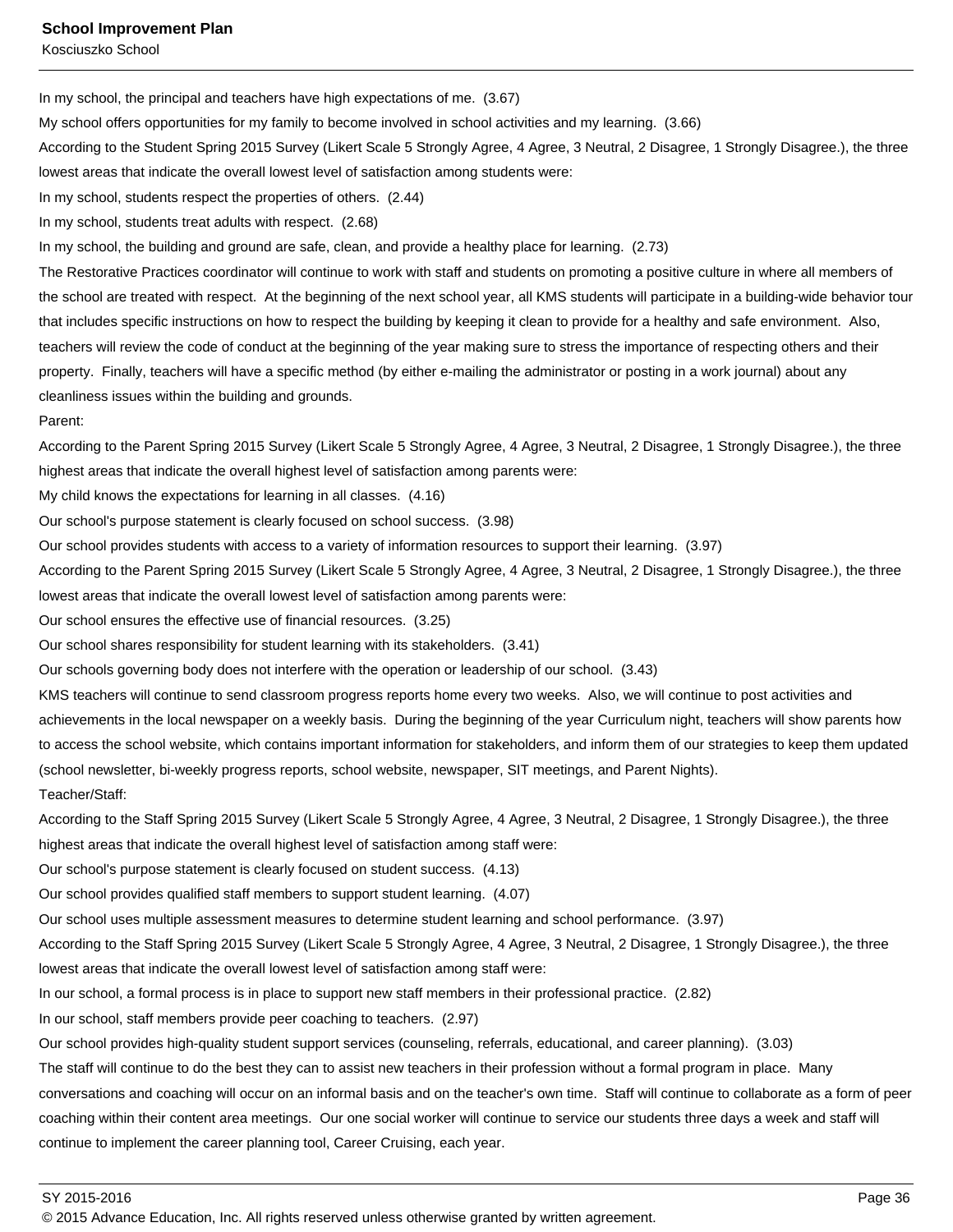#### Conclusions:

After carefully reviewing our perception data, it is clear that we have some specific strengths and some challenges that we will need to address. Both parents and students report that the expectations for learning at our school are made clear by not only our school's purpose but also by the teachers. Additionally, students report that the principal and teachers have high expectations for their educational and social success. Parents and staff both report that students have access to a variety of information for learning as well as assessments that will assess their learning. Students add that there are many opportunities for their families to become involved in their learning as well.Although we are proud of our strengths, there are still some areas that are challenges for us. Overwhelmingly, students, staff, and parents expressed concerns about the cleanliness and safety of the building and grounds. There is a trend that was apparent from the parent and stakeholders' surveys that expressed a need for more communication between the school and its stakeholders, including parents. Finally, the students also expressed a concern for the lack of respect that is shown towards peers, authority figures in the school, and the property of the school Based on the perception data we received from all stakeholders, the challenges that were identified will impact student achievement by taking away instructional time. Instead of the classroom teacher addressing academics 100% of the time, they are also having to address respect and safety issues that arise. The challenges will be addressed in the School Improvement Plan.Ssince this is the third year of the plan,the staff will continue to use the same strategies and activities. These will continued to be monitored by examining data from NWEA and M-Step when available. Students that are identified as reading below grade level will be placed in a ninety minute English Language Arts class. The focus continues to remain on reading. Title I Reading and Math teachers will also target students that need additional assistance in these areas.

### **3. How are the school goals connected to priority needs and the needs assessment process? It is clear that a detailed analysis of multiple types of data was conducted to select the goals.**

There are goals for all five content areas including, reading, math, writing, science and social studies. There is also a Restorative Practice goal that helps build community and improve student behavior. Read and math are the main academic focuses. Students are assessed in these areas three times per year(NWEA). Once M-Step scores are available, these will also be examined. Teachers also review common assessment data.

### **4. How do the goals address the needs of the whole school population? How is special recognition paid to meeting the needs of children who are disadvantaged?**

The goasl address the entire student population. The activities within the goals address the needs of children that are disadvantaged. For example, many students, based on reading scores, will have a ninety minute language arts block this school year. Our reading scores, based on NWEA, show that most students are reading at least 2-3 years below grade level. Those that are on level will be placed in a one hour advanced language arts class with a more challenging curriculum. Students that need additional help in math, will also have access to small group instruction both within the math classroom, and in small groups. Students that are performing above level will be placed in an advanced math class with an accelerated curriculum. Students in this program will be given the opportunity to earn a high school math credit in eighth grade if they meet the criteria. Title I reading, math and science teachers are used to assist in meeting the needs of those that are disadvantaged by working with students both within the classroom and in small group settings.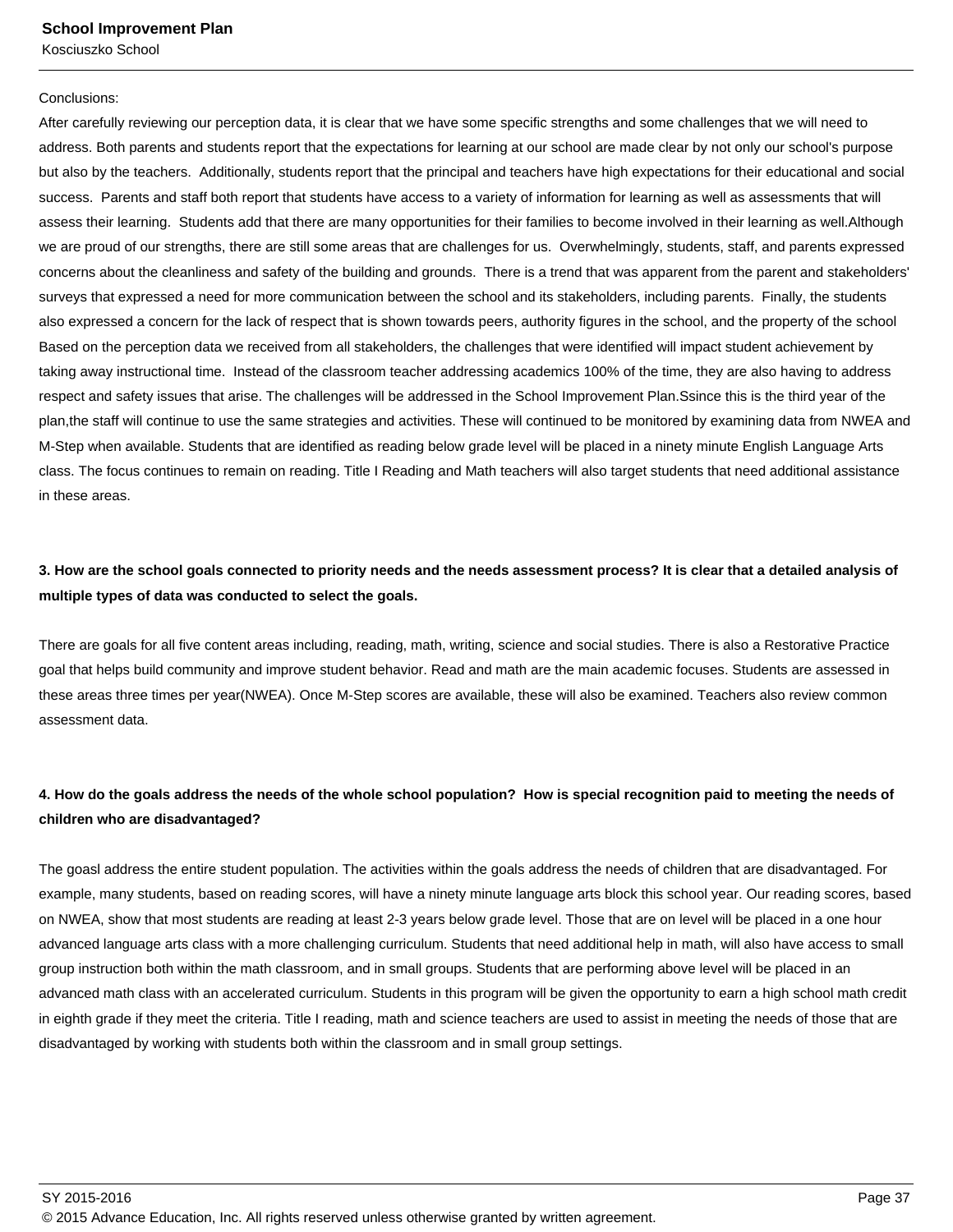### **Component 2: Schoolwide Reform Strategies**

### **1. Describe the strategies in the schoolwide plan which focus on helping ALL students reach the State's standards.**

After reviewing data in the Comprehensive Needs Assessment, Kosciuszko Middle School students are not performing at grade level in Reading and Math as shown by their NWEA scores. Therefore, the strategies, including activities, will focus on increasing all students' levels of proficiency in achieving the state standards in all content areas. These strategies are school wide. Most activities are school wide as well, and have been adapted to meet the needs of the students within a specific content area.

The two research based school-wide strategies are: Differentiated Instruction and Curriculum Design and Implementation. The activities included in the Differentiated Instruction strategy are: Thinking Maps, ELL support and Sheltered Classes, RTI (Response to Intervention), and Success Maker. Teachers will also have BrainPop, EdHelper, and Discovery Education to supplement the existing curriculum. The activities included in the Curriculum Design and Implementation strategy are: Cross Curricular Sustained Silent Reading, Backward Design, Writing Across the Curriculum, Cross Curricular Projects, Curriculum Calendar, and Content Area Meetings.

The following activities will be used to target a specific content area(s): Successmaker (Math and Reading), and iLit (Reading and Writing). All students receive and will continue to receive Tier I instructional strategies in all content areas classes. Students in need of Tier 2 interventions will do so with a Title I teacher in a combination of small group instruction, or in class push in support. Students in need of Tier 3 support will work with the Title I teacher in a small group or on a one to one basis. Teachers in all content area classes will provide additional support by allowing for preferred seating at the front of the classroom, modified tests and assignments, and the use of technology such as overhead projectors, net books, and IPads. Students in the co-taught language arts classes in both 7th and 8th grades will be using the ILit program. These will give extra support to students in language arts that need it most. Teachers will use a variety of differentiation strategies in all content areas to assist those needed extra help.

### **2. Describe how the research-based methods and strategies in the schoolwide plan increase the quality and quantity of instruction (which accelerates and enriches the curriculum).**

The strategies in our school improvement plan are researched based to improve and increase instruction in all content areas. Our curriulum design and implementation strategy will be used to align and develop curriculum to meet common core state standards. The acitivies within this strategy include backwards design and cross curricular activities such as sustained silent reading and writing, and cross-curricular projects. A curriculum calendar will help coordinate these activities, and is included as an acitivity within the strategy to help do so. Supplemental materials such as BrainPop, EdHelper, Successmaker, and Mobymax will also help increase the quality and quantity of instruction. Our differentiated instruction strategy(Tomilson, C.A. 1999 and 2001)includes activities to also increase the quality and quantity of instruction. An activity that will be used in all content areas is Thinking Maps(Weiss, L 2011) This will allow teachers to differentiate by readiness. Sheltered and resource classrooms will also be used to help students that are not meeting state standards. The RTI system(Hughes, C. & Dexter, D. (2011) will be used to help all students at various levels. The technology available, LCD projectors, net books, IPads, and various computer programs such as BrainPop and EdHelper will also increase the quality and quantity of instruction.

#### Research to support Differentiation Strategy in all content areas:

Hughes, C. & Dexter, D. (2011). Response to Intervention: A Research-based summary. Theory into Practice, v50 n 1, p. 4-11. The Response to Intervention process is being used to give high-quality interventions to students who need them. It relies on the tracking of student progress, fidelity of the classroom teacher, a high quality curriculum, and the integration of evidence based strategies to increase student achievement in the classroom.

SY 2015-2016 Page 38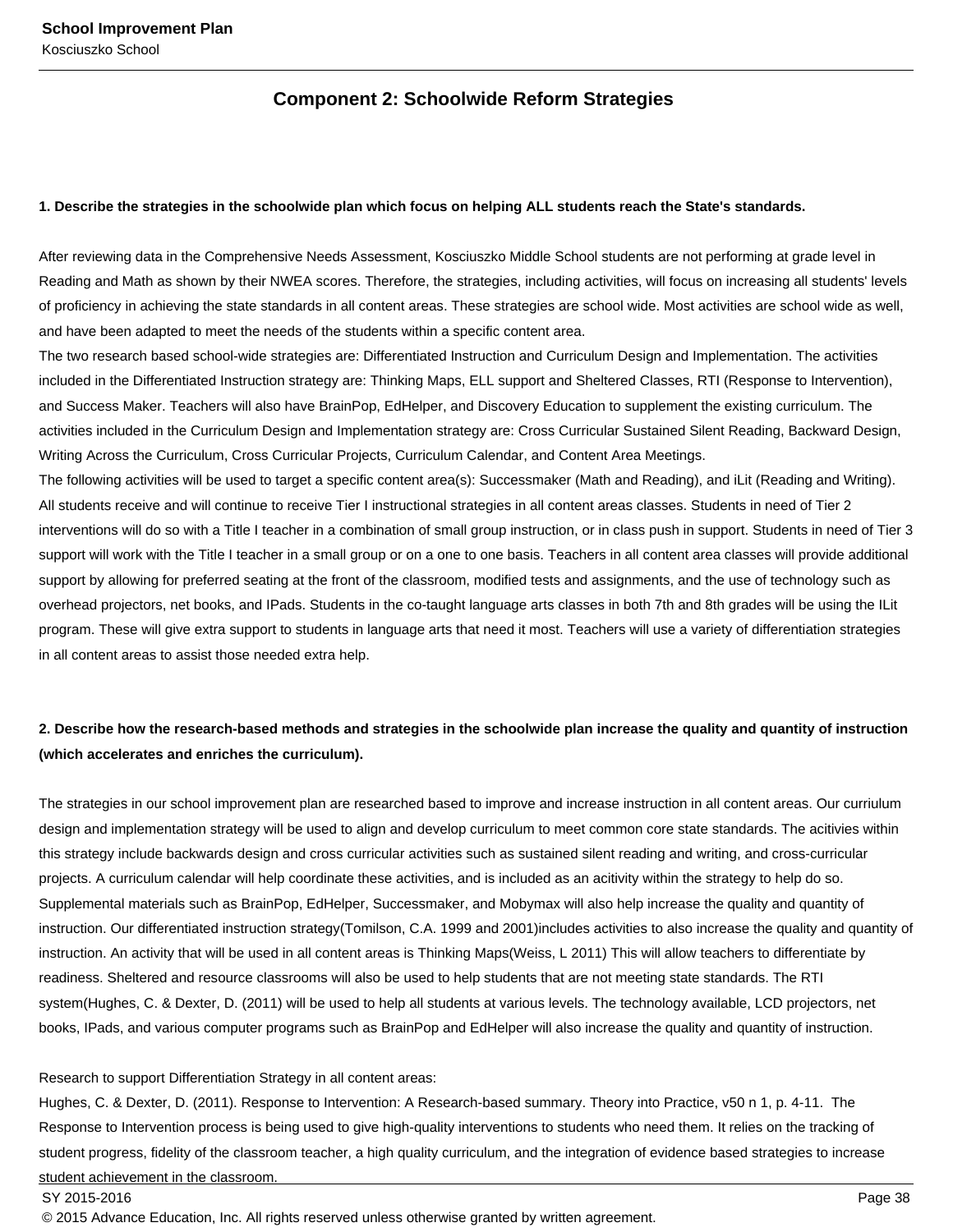Tomlinson, C.A. (1999). The Differentiated Classroom: Responding to the Needs of all Learners. Alexandria, VA:ASCD. Chapter 7: Instructional Strategies that Support Differentiation. Tomilinson shared three decades of experience of helping teachers divide their time, resources, and efforts to effectively instruct many students of diverse backgrounds, readiness, skill levels, and interests. This chapter provides narratives about actual lessons and classrooms to assist teachers in differentiating their instruction.

Tomilinson, C.A. (2001). How to Differentiate Instuction in Mixed-Ability Classrooms (2nd ed). Alexandria, VA: ASCD. Chapter 8 (Pages. 45- 51): How to Plan Lesson-Differentiate by Readiness. This chapter provides additional sample lessons and activities designed to help teachers differentiate instruction based on readiness.

Weiss, L. (2011). The Effect of Thinking Maps on Students' Higher Order Thinking Skills. Northridge: California State University.This research discusses the impact on student achievement as measured by classroom assessments in and Advanced Placement Biology class. The effect of utilizing Thinking Maps as an instructional strategy is relevant. Filed notes were used to support the surveys and assessments conducted during the study.

Zemelman, S., Daniels, H., & Hyde, A. (2012), Best Practices: Bring Standards to Life in America's Classrooms (4th ed.). Portsmouth, NH:Heinemann. The Importance of Best Practice Principles pg, 10-18. Thia chapter addresses the importance that instruction should be student centered, authentic, holistic, and appropriately developmental. Differentiated instruction allows for students to learn in the best was possible in accordance to what each student needs and wants. It is important for the teacher to infuse student-driven curriculum by asking students what they want to learn and differentiating the curriculum to do so.

Reseach to support Curriculum Design & Implement Strategy in all content areas:

Lake, K. (1994). Integrated Curriculum School Improvement Research Series, VIII(16). An integrated curriculum provides the learners with a unified view of commonly held knowledge while motivating and developing the studet's power to bridge ideas between relationships. An interdisciplinary curriculum includes a combination of subjects, an emphasis on projects, sources that go beyond the textbook, relationships among concepts, and thematic units that focus on organizing principles.

Zemelman, S., Daniels, H., & Hyde, A. (2012). Best Practice: Bringing Standards to Life in America's classrooms (4th ed.) Portsmouth, NH: Heinemann. Integrative Units: pages 68-71. The authors advocate learning that is extended and coordinated to include content information that integrates cross-content exploration. Creating a truly integrated curriculum requires cooperation and the development of a scope and sequence document that would allow teachers to coordinate their efforts to include interdisciplinary content.

### **3. Describe how the research-based reform strategies in the schoolwide plan align with the findings of the comprehensive needs assessment.**

Based on the Comprehensive Needs Assessment, not all students at Kosciuszko Middle School met state standards for proficiency in all subjects, We also have an achievement gap between certain groups of students. This gap has made us a focus school. Students are not performing at grade level in Reading and Math as shown by NWEA scores. The strategies, including activities, within the plan will be used to increase achievement for all students, and close the gap. In additional to the content based strategies, we will also continue to use Restorative Practices to further decrease the amount of student disciplinary issues and increase a sense of community throughout our school. This will also promote student learning and growth.

SY 2015-2016 Page 39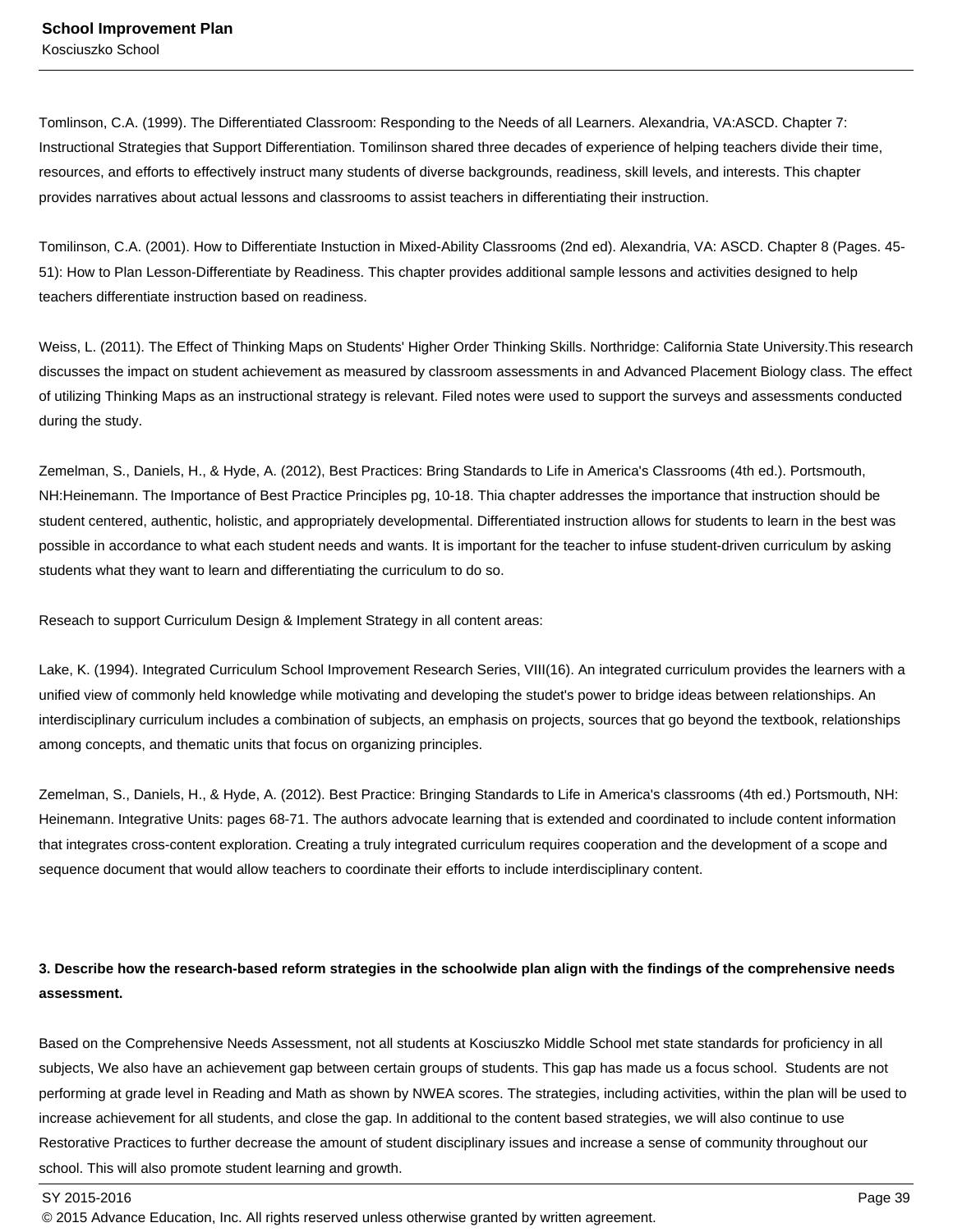Research to findings in the comprehensive needs assessment:

Content Area based strategies to increase student achievement:Hughes, C. & Dexter, D. (2011). Response to Intervention: A Research based summary. Theory into Practice, v50 n 1, p. 4-11.

The Response to Intervention process is being used to give high-quality interventions to students who need them. It relies on the tracking of student progress, fidelity of the classroom teacher, a high quality curriculum, and the integration of evidence based strategies to increase student achievement in the classroom.

Tomlinson, C.A. (1999). The Differentiated Classroom: Responding to the Needs of all Learners. Alexandria, VA:ASCD. Chapter 7: Instructional Strategies that Support Differentiation. Tomilinson shared three decades of experience of helping teachers divide their time, resources, and efforts to effectively instruct many students of diverse backgrounds, readiness, skill levels, and interests. This chapter provides narratives about actual lessons and classrooms to assist teachers in differentiating their instruction.

Tomilinson, C.A. (2001). How to Differentiate Instruction in Mixed-Ability Classrooms (2nd ed). Alexandria, VA: ASCD. Chapter 8 (Pages. 45- 51): How to Plan Lesson-Differentiate by Readiness. This chapter provides additional sample lessons and activities designed to help teachers differentiate instruction based on readiness.

Weiss, L. (2011). The Effect of Thinking Maps on Students' Higher Order Thinking Skills. Northridge: California State University.This research discusses the impact on student achievement as measured by classroom assessments in and Advanced Placement Biology class. The effect of utilizing Thinking Maps as an instructional strategy is relevant. Filed notes were used to support the surveys and assessments conducted during the study.

Zemelman, S., Daniels, H., & Hyde, A. (2012), Best Practices: Bring Standards to Life in America's Classrooms (4th ed.). Portsmouth, NH:Heinemann. The Importance of Best Practice Principles pg, 10-18. This chapter addresses the importance that instruction should be student-centered, authentic, holistic, and appropriately developmental. Differentiated instruction allows for students to learn in the best was possible in accordance to what each student needs and wants. It is important for the teacher to infuse student-driven curriculum by asking students what they want to learn and differentiating the curriculum to do so.

Research to support Curriculum Design & Implement Strategy in all content areas:

Lake, K. (1994). Integrated Curriculum School Improvement Research Series, VIII(16). An integrated curriculum provides the learners with a unified view of commonly held knowledge while motivating and developing the student's power to bridge ideas between relationships. An interdisciplinary curriculum includes a combination of subjects, an emphasis on projects, sources that go beyond the textbook, relationships among concepts, and thematic units that focus on organizing principles.

Zemelman, S., Daniels, H., & Hyde, A. (2012). Best Practice: Bringing Standards to Life in America's classrooms (4th ed.) Portsmouth, NH:Heinemann. Integrative Units: pages 68-71. The authors advocate learning that is extended and coordinated to include content information that integrates cross-content exploration. Creating a truly integrated curriculum requires cooperation and the development of a scope and sequence document that would allow teachers to coordinate their efforts to include interdisciplinary content.

Student behavior based strategies to increase a sense of community and decrease student disciplinary issues:

Costello, Bob; Watchel, Joshua; Watchel, Ted. Restorative Practices Handbook. Bethlehem, PA: International Institute of Restorative Practices, 2009. Allowing students to better understand the impact of their behavior is more likely to influence their behavior in the future than

SY 2015-2016 Page 40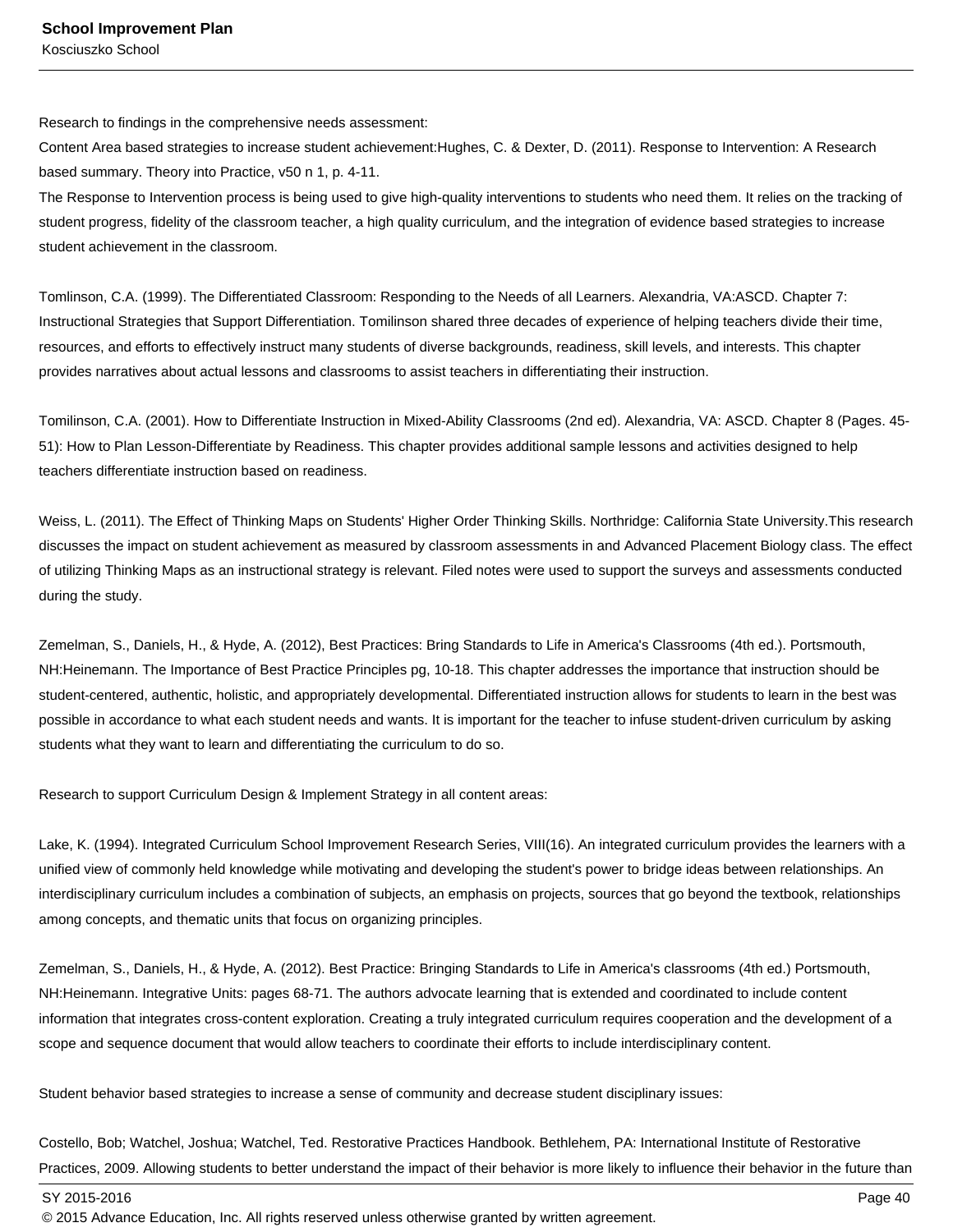the standard sanctions we use in schools. Offending students realize how they have affected other people when they hear directly from those they have harmed. School authorities can achieve this through a variety of means, ranging from from informal restorative questions to a more formal circle or restorative conference (p. 53).

Costello, Bob; Watchel, Joshua; Watchel, Ted. Restorative Circles In Schools. Bethlehem PA: International Institute of Restorative Practices, 2010. Research says: Affective statements are expressions of personal feelings. Instead of scolding a student a teacher identifies the behavior and expresses how it makes him or her feel. Affective statements help clarify boundaries, provide feedback, and build empathy. (p12). Costello, Bob; Watchel, Joshua; Watchel, Ted. Restorative Practices Handbook. Bethlehem PA: International Institute of Restorative Practices, 2009. Research says: Affective questions help to elicit what a student is thinking and feeling and therefore many of their responses will be affective statements. There are other questions that can be asked to help students better understand the impact of behavior, both theirs and others (p. 19).

### **4. Describe the strategies in the schoolwide plan which provide a level of INTERVENTIONS for students who need the most instructional support in all major subgroups participating in the schoolwide program.**

All students receive and will continue to receive Tier I instructional strategies in all content areas classes. Students in need of Tier 2 interventions will do so with a Title I teacher in a combination of small group instruction, or in class push in support. Students in need of Tier 3 support will work with the Title I teacher in a small group or on a one to one basis. Teachers in all content area classes will provide additional support by allowing for preferred seating at the front of the classroom, modified tests and assignments, and the use of technology such as overhead projectors, net books, and IPads. Students, identified as the bottom 30%, in the co-taught language arts classes in both 7th and 8th grades will be using the ILit program or Successmaker, and be given ninety minutes of language arts instruction on a daily basis. These will give extra support to students in language arts that need it most. Teachers will use a variety of differentiation strategies in all content areas to assist those needed extra help. Those include, but are not limited to Thinking Maps and providing for sheltered and resource classrooms. All students will also have access to summer school programs. Lexia will also be available to students in need of additional interventions in reading, and have an IEP.

### **5. Describe how the school determines if these needs of students are being met.**

The school determines if the needs of these students are being met through various assessments. Students will take M-STEP assessment once per year. Students will take NWEA tests, three times per year. Students will also take quarterly common assessments in content area classes. Students with IEP's have progress report checks where their goals and placement are monitored for efficacy. If student data reveals that a student needs additional instruction in a subject, they will be referred to the Title I program for intervention. Those involved in the decision making process are classroom teachers, special education teachers, and parents/caregivers. In some cases the school psychologist and/or social worker are on the decision team as well.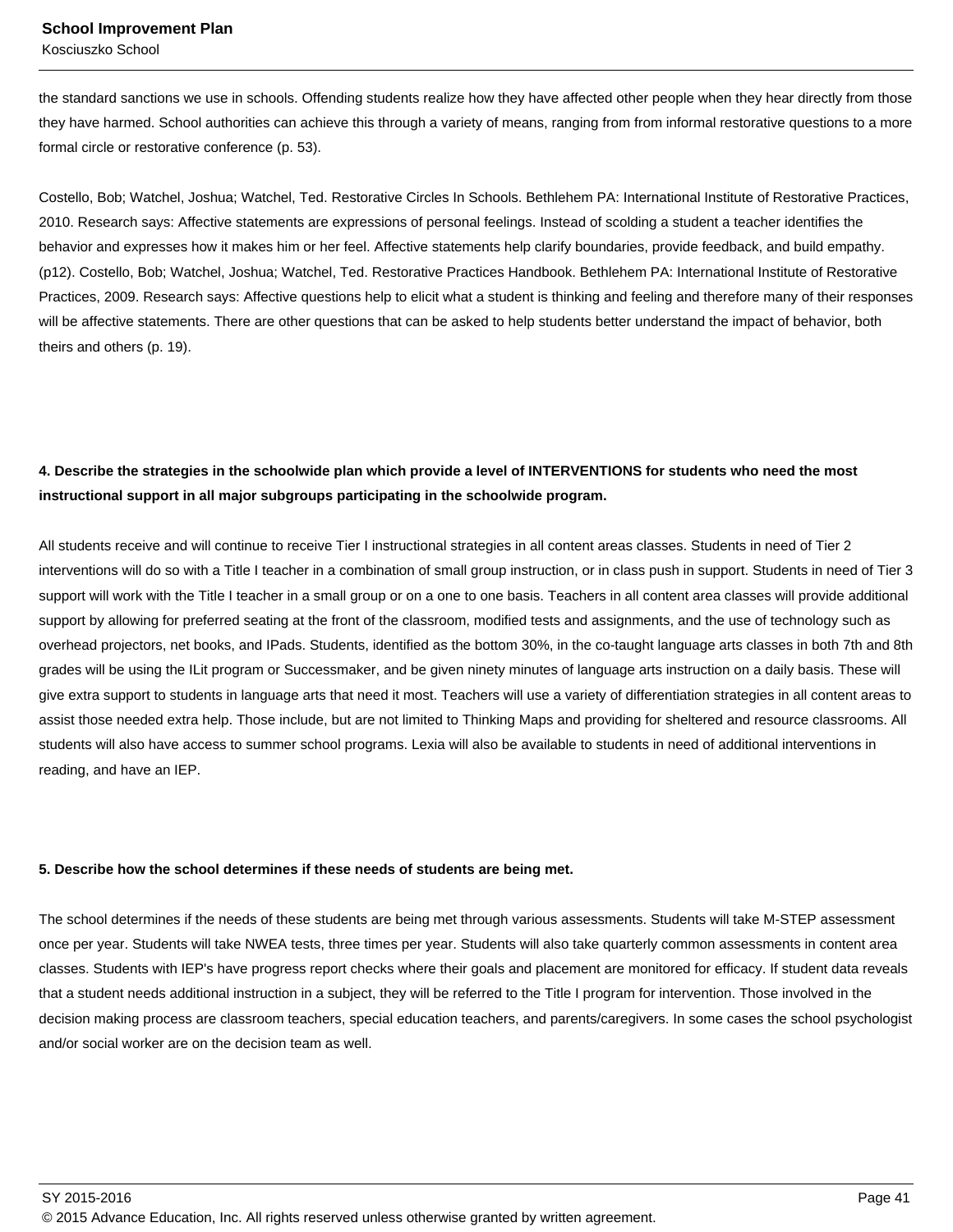## **Component 3: Instruction by Highly Qualified Staff**

| Label | <b>Assurance</b>                                                                                                                                                                                                                                                                                                                     | Response | ∣Comment                                                                                        | <b>Attachment</b> |
|-------|--------------------------------------------------------------------------------------------------------------------------------------------------------------------------------------------------------------------------------------------------------------------------------------------------------------------------------------|----------|-------------------------------------------------------------------------------------------------|-------------------|
|       | 1. Do all of the instructional paraprofessionals<br>meet the NCLB requirements for highly<br>qualified? Provide an assurance statement. If<br>no, what is the number that is not highly<br>qualified and what is being done to address<br>this?<br>NOTE: A schoolwide program must have all<br>highly qualified instructional staff. | Yes      | l Currently our one<br>Iparaprofessional meets the NCLB I<br>requirements for highly qualified. |                   |

| Label | Assurance                                                                                                                                                                                                                                                                                                    | <b>Response</b> | <b>Comment</b>                                                                          | ∣Attachment |
|-------|--------------------------------------------------------------------------------------------------------------------------------------------------------------------------------------------------------------------------------------------------------------------------------------------------------------|-----------------|-----------------------------------------------------------------------------------------|-------------|
|       | 12. Do all of the teachers meet the NCLB<br>requirements for highly qualified? Provide an<br>assurance statement. If no, what is the number<br>that is not highly qualified and what is being<br>Idone to address this?<br>NOTE: A schoolwide program must have all<br>highly qualified instructional staff. | Yes             | Currently all teachers meet the<br>requirements of NCLB defines as<br>highly qualified. |             |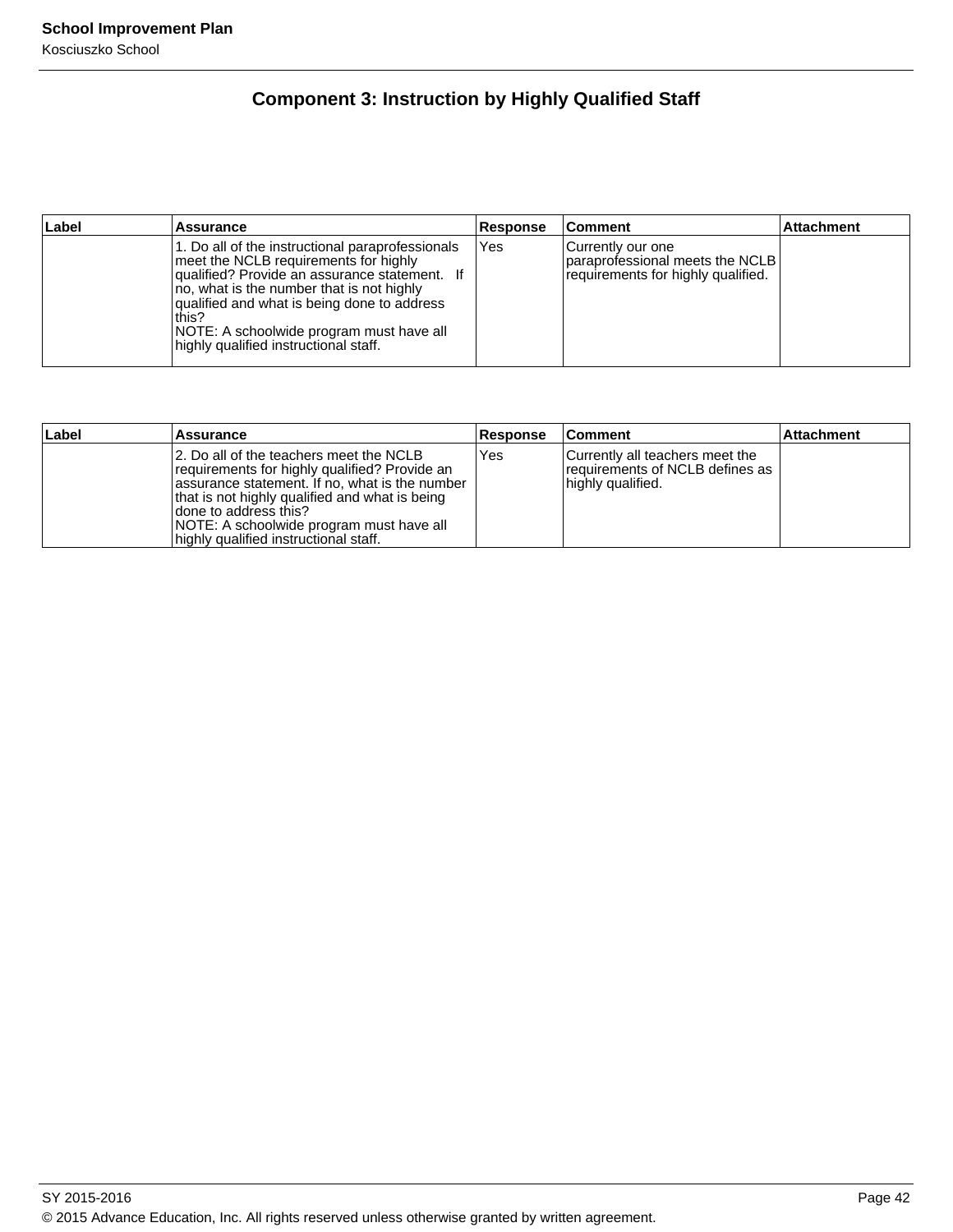### **Component 4: Strategies to Attract Highly Qualified Teachers**

### **1. What is the school's teacher turnover rate for this school year?**

The current turnover rate is 10%. One teacher left the district for a higher paying job and the other teacher transferred within the district for a teacher position that became available in alternative education. We do not consider 10% a high turnover rate.

### **2. What is the experience level of key teaching and learning personnel?**

Our current staff has 20 teachers.

- 0-3 years experience  $= 0\%$
- 4-10 years experience =3 teachers or 15%
- 11 20 years experience = 11 teachers or 55%
- $21 +$  experience = 6 teachers or 30%

### **3. Describe the specific initiatives the SCHOOL has implemented to attract and retain high quality teachers regardless of the turnover rate.**

Hamtramck Public Schools offers the following initiatives to current and future employees: Longevity pay benefits are given after completing eleven, sixteen and twenty years. These benefits continue until retirement. Professional development opportunities for all teachers. Availability of working with a diverse student population.

### **4. Describe the specific initiatives the DISTRICT has implemented to attract and retain highly qualified teachers regardless of the turnover rate.**

The district offers longevity pay benefits after completing eleven, sixteen and twenty years of service. There are professional development opportunities for all teachers.

### **5. If there is a high turnover rate, what initiatives has the school implemented to attempt to lower the turnover rate of highly qualified teachers?**

The current turnover rate is 10%. One teacher left the district for a higher paying job and the other teacher transferred within the district for a teacher position that became available in alternative education. We do not consider 10% a high turnover rate.

SY 2015-2016 Page 43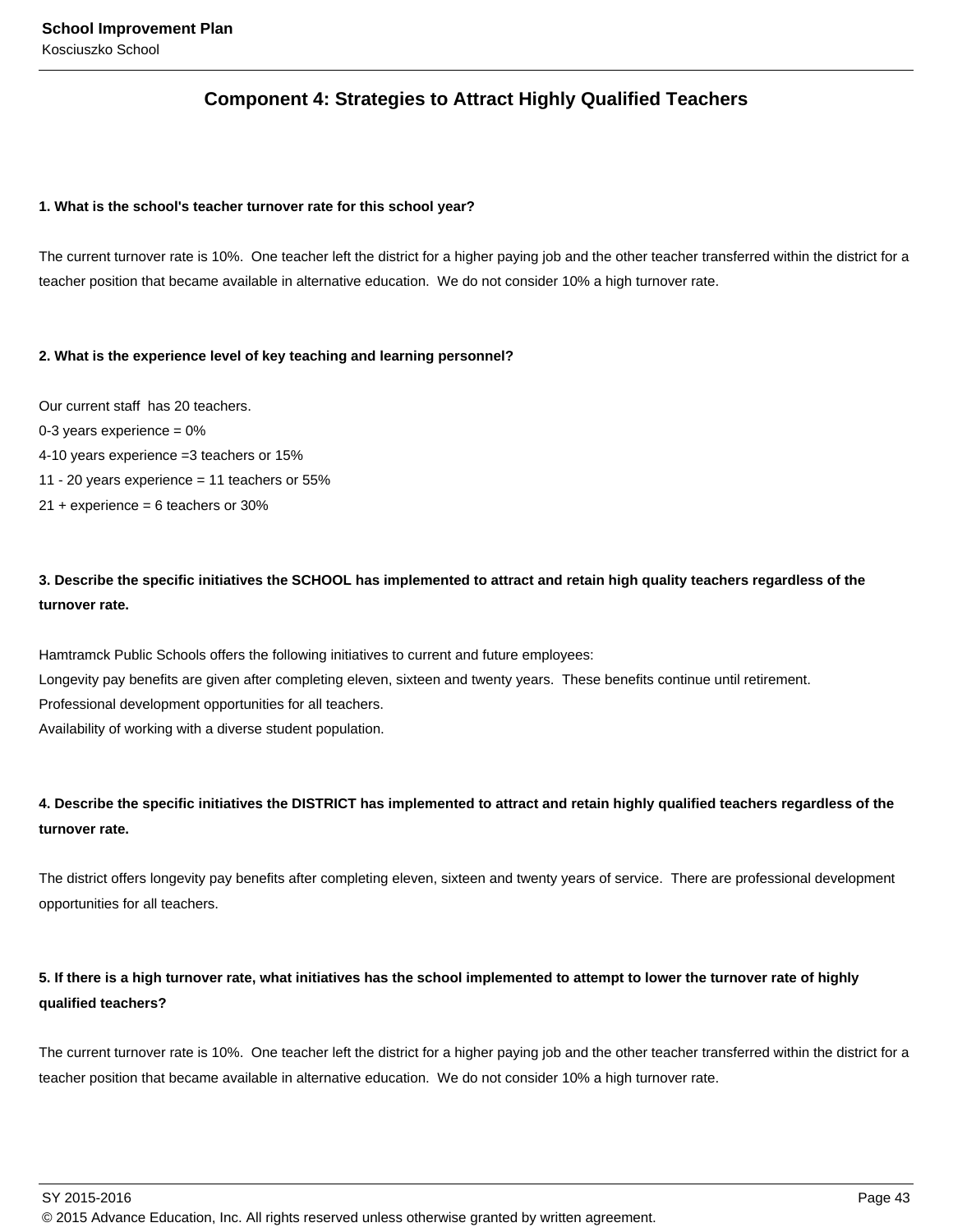### **Component 5: High Quality and Ongoing Professional Development**

### **1. Describe the professional learning that the staff will receive that is aligned with the comprehensive needs assessment process and the goals of the school improvement plan.**

The staff will continue to receive professional development on Thinking Maps. All content area teachers are expected to use Thinking Maps with their students, Elective teachers are also expected to use Thinking Maps when possible. The staff will receive on-going professional development aligned with the needs identified in the comprehensive needs assessment and the goals of the school improvement plan.

The professional development teachers receive, will be focused on the following topics: Thinking Maps, backwards design, common assessments ( including item analysis of common assessments), developing and following a curriculum calendar, writing across the curriculum, development of cross-curricular activities, and sharing and reviewing of student work. Teachers will also continue to receive professional development on Restorative Practices.

#### English Language Arts:

Our students are still performing below the state averages for reading. In eighth grade our reading scores slightly increased, but still continue to be below the state average. All language arts teachers will continue to use Thinking Maps. These teachers will also meet quarterly to review the curriculum and evaluate and analyze common assessment results. Teachers will also continue to work with other content area teachers to develop cross-curricular projects. ELL teachers will continue to receive SIOP training by attending workshops and conferences when available.

### Math:

Our students are still performing below the state average for math in both seventh and eighth grade. All math teachers will continue to use Thinking Maps. Math teachers will meet quarterly to evaluate current common assessments as well as the curriculum. Title I math teachers will continue to use Success Maker for students who are struggling. Math teachers will work with other content area teachers to develop cross-curricular projects when appropriate.

#### Science:

Students continue to perform below the state average. All science teachers will continue to use Thinking Maps. Teachers will meet quarterly to continue to work on curriculum, evaluate common assessments. Science teachers will work with other content areas to develop crosscurricular projects when appropriate.

### Social Studies:

Students continue to perform below the state averages. All teachers will continue to use Thinking Maps. a Teachers will meet quarterly to discuss curriculum and evaluate common assessments. They will also work with other content area teachers to develop cross-curricular projects when appropriate.

Some staff members will be sent outside the district to attend workshops, and then present information at a monthly staff meeting or a content-area meeting. The district will also provide professional development to the staff in order to educate the staff on district initiatives.

SY 2015-2016 Page 44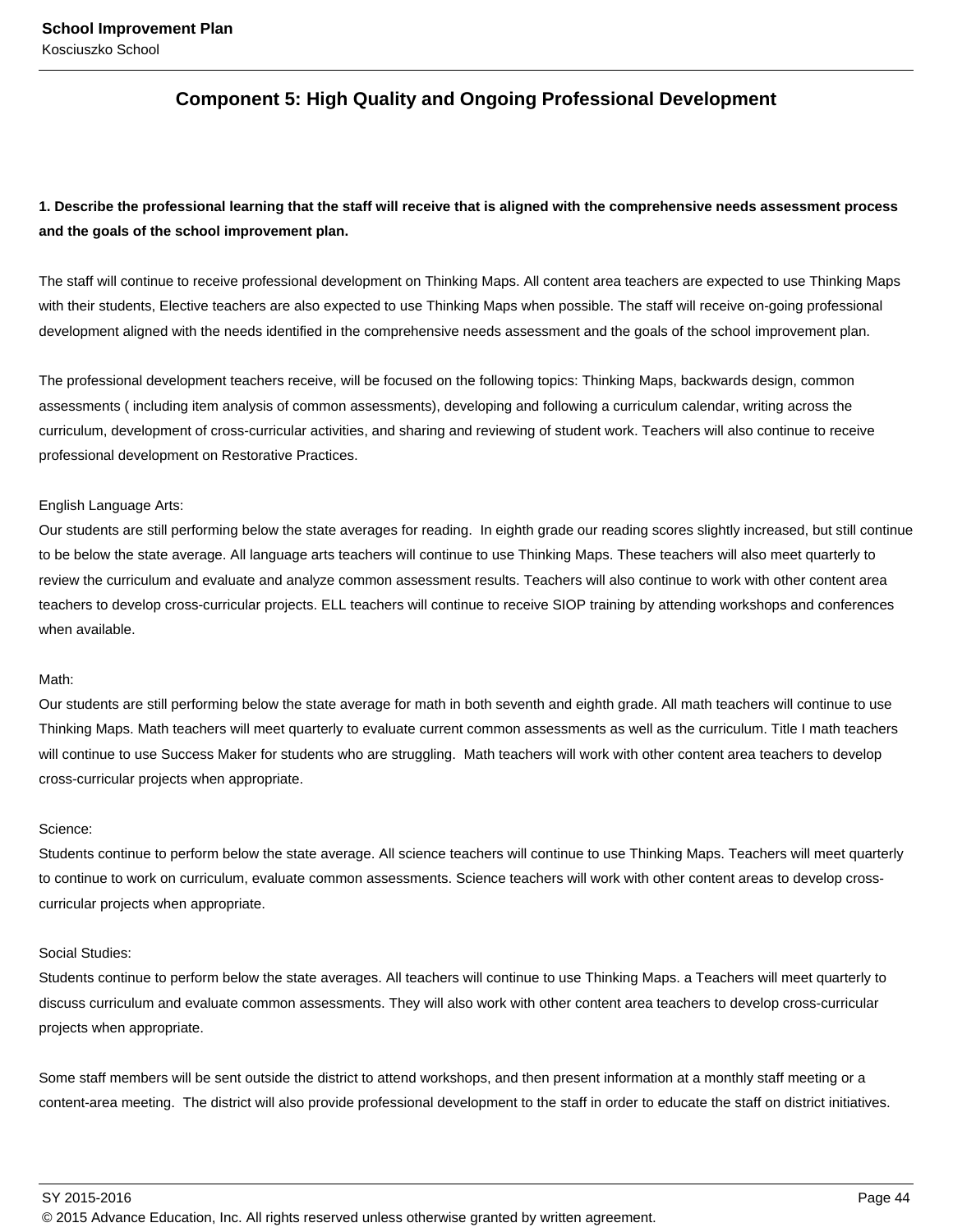### **School Improvement Plan**

Kosciuszko School

### **2. Describe how this professional learning is "sustained and ongoing."**

The professional development will be sustained and ongoing throughout the year at monthly staff meetings, district professional days, and half days. Professional development will be facilitated by teacher leaders and administrators at the building level, coordinators and outside consultants provided by the district, as well as workshops teachers are sent to inside and outside of the district.

Professional development to support our goals includes:

All teachers will continue to receive Thinking Maps training. This training will be provided by an outside consultant, as well as, teachers within the building.

ELL teachers will continue to receive SIOP training by attending workshops and conferences throughout the year.

Content area teachers will be given release time quarterly to review curriculum, common assessments, and any available data that pertains to their content area.

Curriculum consultants provided by the district will continue to assist teachers in Math.

| Label | Assurance                                                   | Response | <b>Comment</b> | ∣Attachment                                                                                           |
|-------|-------------------------------------------------------------|----------|----------------|-------------------------------------------------------------------------------------------------------|
|       | 3. The school's Professional Learning Plan is<br>Icomplete. | Yes      |                | KMS 2015-2016<br><b>IPD Calendar</b><br><b>Professional</b><br>IDevelopment<br>ICalendar 2015<br>2016 |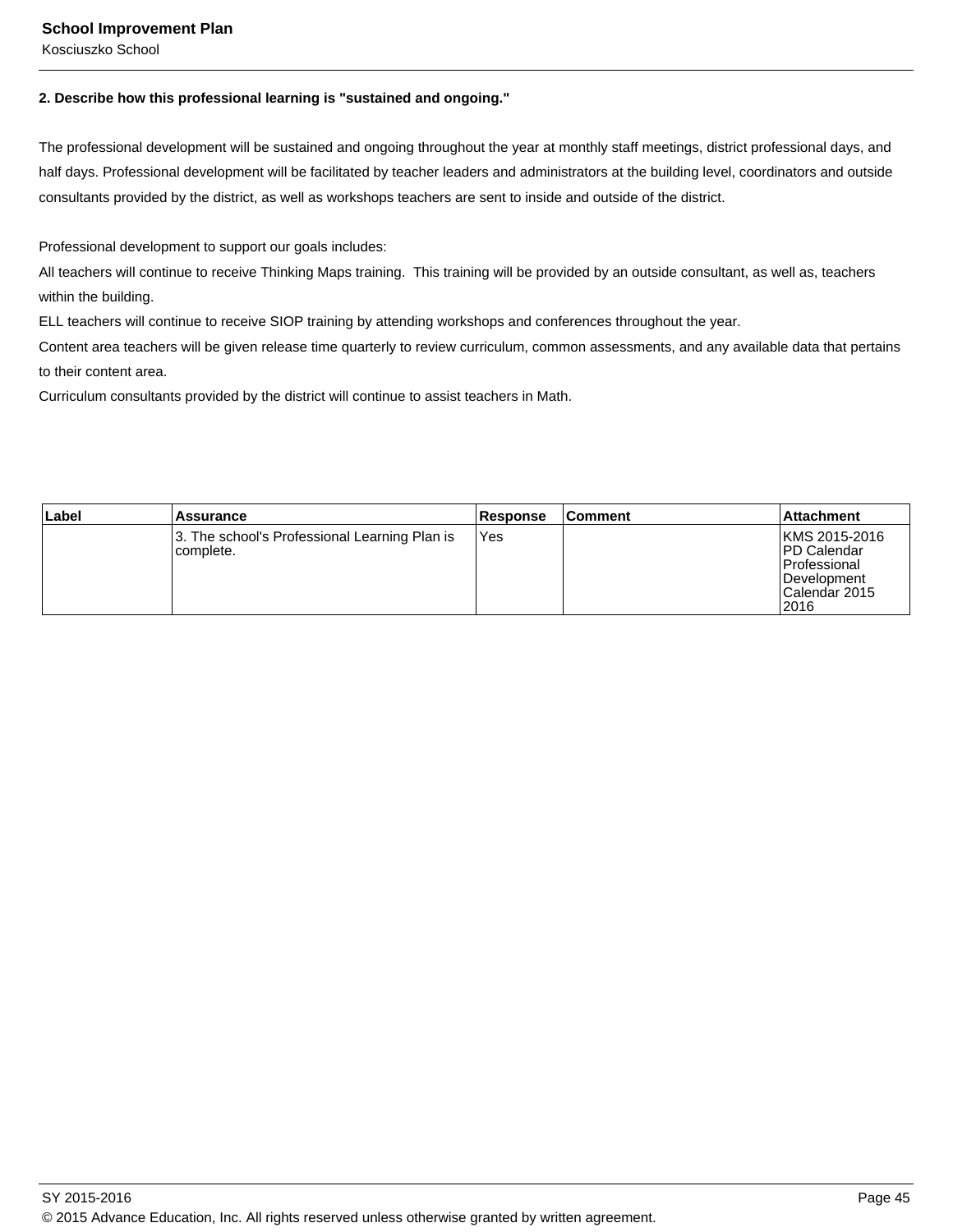### **Component 6: Strategies to Increase Parental Involvement**

### **1. Describe how parents are (will be) involved in the design of the schoolwide plan.**

Parents are encouraged to be involved in all areas of design and implementation of the school wide plan.Parents are invited to be a part of the school improvement team. A small learning community, with the focus of increasing parent involvement, was formed this school year. The teachers that were a part of this community held meetings throughout the year, and met with a few parents.

The comprehensive needs assessment was conducted over several months at staff meetings, school improvement meetings, and meetings with parents throughout the year. Parents were also given a perception survey to add their thought regarding the school-wide plan.

### **2. Describe how parents are (will be) involved in the implementation of the schoolwide plan.**

Comprehensive Needs Assessment:Parents are provided with assessment data for their child and the school as a whole. Data is also provided that shows how Kosciuszko Middle School students are performing academically as compared to others across the state. Parents needs are assessed through parent surveys.

School Wide Reform Strategies: Student achievement data is made available to parents. This data includes areas of strengths and weaknesses. It also shows where learning gaps exist. Parents are encouraged to help their students at home by using some of the same strategies and activties used at school.

Highly Qualified Staff: Parents are made aware of job openings in the district. Parents are sometimes invited to sit on interview committees for positions available in the district.

Professional Development: The parent survey is used to identify professional development topics. Parents are encouraged to attend meetings throughout the year to receive information that will help their students. Parent Involvement: Kosciuszko Middle School has an open door policy and parents are encouraged to visit and volunteer at the school and after-school events.

Pre-School Transition: Parents are encouraged to help their children transition from elementary to middle school. Middle school staff members meet with elementary school parents at a planned meeting in the Spring. Elementary students and parents are invited to visit the school in the Spring, and spend the morning learning about the educational and extra-curricular opportunities the middle school has to offer.

Assessment Decisions: Parents are provided information about the standardized assessments their children will be given throughout the year. Parents are encouraged to help students prepare for these assessments. Parents are given student achievement data to help them identify their child's areas of strengths and weaknesses.

Timely and Additional Assistance: The school will provide clear information about the processes and resources available for students to receive when they need additional assistance.

SY 2015-2016 Page 46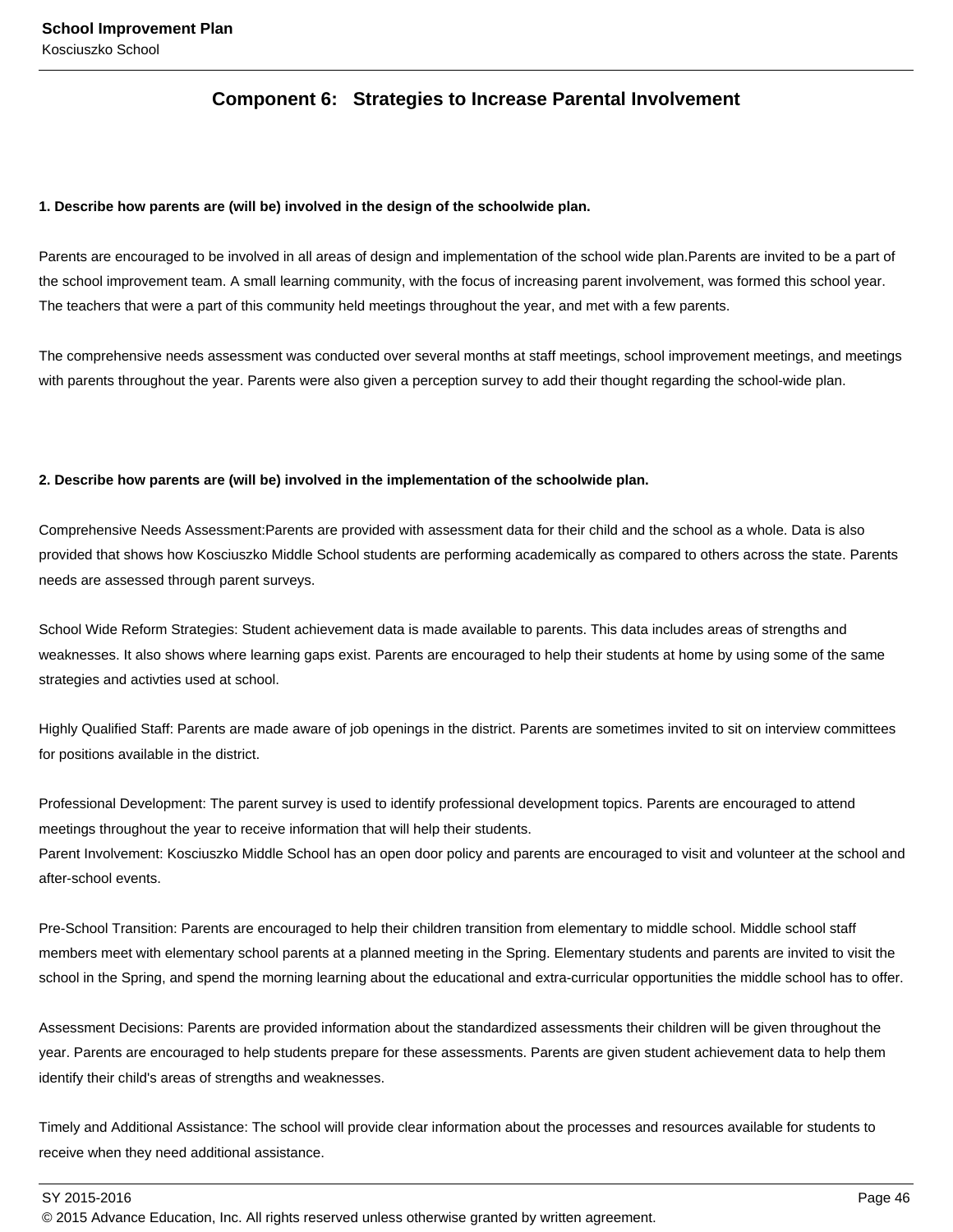Coordination and Integration of Federal, State and Local Resources: Resources available to students and the school are reviewed during the annual Title I meeting. Parents can help identify additional needs or resources that can help support the educational process.

### **3. Describe how parents are (will be) involved in the evaluation of the schoolwide plan.**

Parents are able to give input in the program evaluation through the Parent Perception survey that is given each year that addresses the school climate and academic performance of our program. Parents are also encouraged to attend school improvement team meetings, as well as, meetings help by the parent involvement committee. There is an annual Title I parent meeting that is held in the Fall to discuss suggestions for plan improvement. Parents are also provided an opportunity to review the Student-Parent-Teacher Compact at the first parent-teacher conferences in the fall.Parents are welcomed into the building at any time, and are encouraged to volunteer in the classrooms. Parent-teacher conferences are held at least 3 times a year. Afternoon and evening conferences are held. Bi-weekly progress reports are sent home from each teacher. A monthly newsletter and calendar is sent home to inform parents of all events taking place at the school, including school improvement team meetings. A copy of the School Parent Involvement policy is available in the office at all times for parents to review and provide input Parents are encouraged to visit the district website for continued insight on how our Title I program can be improved.

| Label | Assurance                                                                                                                                                                      | <b>Response</b> | <b>Comment</b>                                                    | ∣Attachment∶                                  |
|-------|--------------------------------------------------------------------------------------------------------------------------------------------------------------------------------|-----------------|-------------------------------------------------------------------|-----------------------------------------------|
|       | 14. Does the school have a Title I Parent<br>Involvement policy that addresses how the<br>school carries out the required activities of<br>IESEA Section 1118 (c) through (f)? | Yes             | Yes, Kosciuszko Middle School<br>has a parent involvement policy. | <b>IParent Involvement</b><br>IPlan 2015-2016 |

### **5. Describe how the school is carrying out the activities outlined in ESEA Section 1118 (e) 1-5, 14 and (f).**

Section 118 (e)(1): Assist parents in understanding of the State's content standards and assessments and how to monitor their child's progress:

Parents are invited to Meet the Teacher Night where the teachers explain Common Core Standards and how parents will be able to monitor the progress of their child during the school year. Kosciuszko Middle School provides all parents with a Parent Handbook, and quarterly report card, biweekly and mid-quarter written progress. Parent/Teacher conferences are held at the end of the first 5 weeks of first quarter, first semester, 3rd quarter and teachers make and welcome additional contact as necessary and are available by appointment before and after school and on prep period. The school also sponsors Parent Nights throughout the school year.

Section 1118(e) (2): Provide materials and training to help parents work with their children.

Efforts are made to use simple language, supported by graphics, like clip art, and photographs to increase understanding of written communication. Our school employs staff members who speak Arabic, Bengali, Bosnian and Polish, who, when necessary, translate for parents. The staff makes every effort to communicate with parents in ways that are free of educational jargon.

Section 1118(e) (3): Train staff to build effective parent involvement. Kosciuszko Middle School Staff is provided with materials, instructions and suggestions to build effective parent involvement at the beginning of the school year.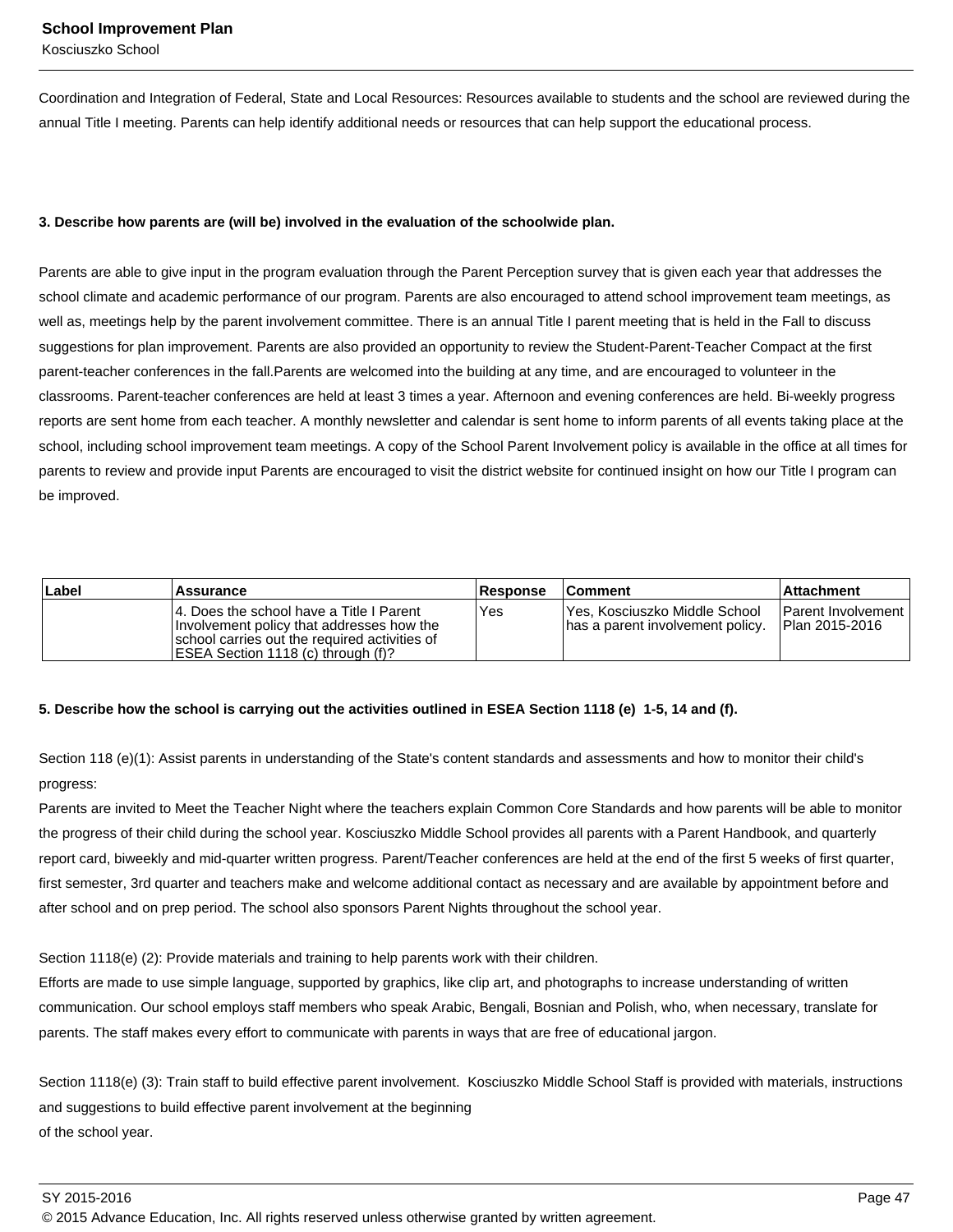Section 1118(e) (4): Collaborate with other programs to coordinate parent involvement. The staff at The Kosciuszko Middle School collaborates with programs like the Hamtramck Recreation Department, ACCESS, Mobile Dentist, Child's Hope, the Hamtramck School Based Health Clinic and the Wayne County Health Department. We provide the services of a part-time social worker who has access to a variety of community resources.

Section 1118(e) (5): Provide information in a format and language that parents can understand. Our school community is very ethnically diverse with 61% of the middle school population being English Language Learners (ELL), with more than 8 languages other than English being spoken by the students. Many district and school letters and flyers are translated into several languages. Efforts are made to use simple language, supported by graphics like clip art and photographs to increase understanding of written communication. Our school employs staff members who speak Arabic, Bengali and Albanian, who, when necessary, translate for parents. The staff makes every effort to communicate with parents in ways that are free of educational jargon. Regular communication includes monthly calendars, monthly school newsletters, telephone calls to homes, staff email, voice-mail, bi-weekly progress reports and tele-parent communication.

Section 1118(e) (14): Provide such other reasonable support for parent involvement activities under this section as parents may request. Every effort is made to meet all parental requests to support involvement including transportation. (See Section (e) (2) above) Teachers are available before and after school by appointment and during preparation period. Parents are encouraged to volunteer in the classroom, as well as for field trips and other school activities.

Section 1118(f): Provide all opportunities for participation of parents with Limited English Proficiency, or with disabilities and for parents for migratory children.

### PARENTS WITH LIMITED ENGLISH PROFICIENCY:

Efforts are made to use simple language, supported by graphics, like clip art, and photographs to increase understanding of written communication. Our school employs staff members who speak Arabic, Bengali, Bosnian and Polish, who, when necessary, translate for parents. The staff makes every effort to communicate with parents in ways that are free of educational jargon.Our school community is very ethnically diverse with 61% of the middle school population being English Language Learners (ELL), with more than 8 languages other than English being spoken by the students. Many district and school letters and flyers are translated into several languages. Efforts are made to use simple language, supported by graphics like clip art and photographs to increase understanding of written communication. Our school employs staff members who speak Arabic, Bengali and Albanian, who, when necessary, translate for parents. The staff makes every effort to communicate with parents in ways that are free of educational jargon. Regular communication includes monthly calendars, monthly school newsletters, telephone calls to homes, staff email, voicemail, bi-weekly progress reports and tele-parent communication.

### PARENTS WITH DISABILITIES:

For parents with mobility issues, conferences and meetings are held on the first floor of the school. Conferences may be held over the phone with parents with restricted mobility. Other alternative forms of communication may includes monthly calendars, monthly school newsletters, telephone calls to homes, staff email, voice-mail, bi-weekly progress reports and tele-parent communication. Efforts are made to use simple language, supported by graphics like clip art and photographs to increase understanding of written communication.

### PARENTS FOR MIGRATORY CHILDREN: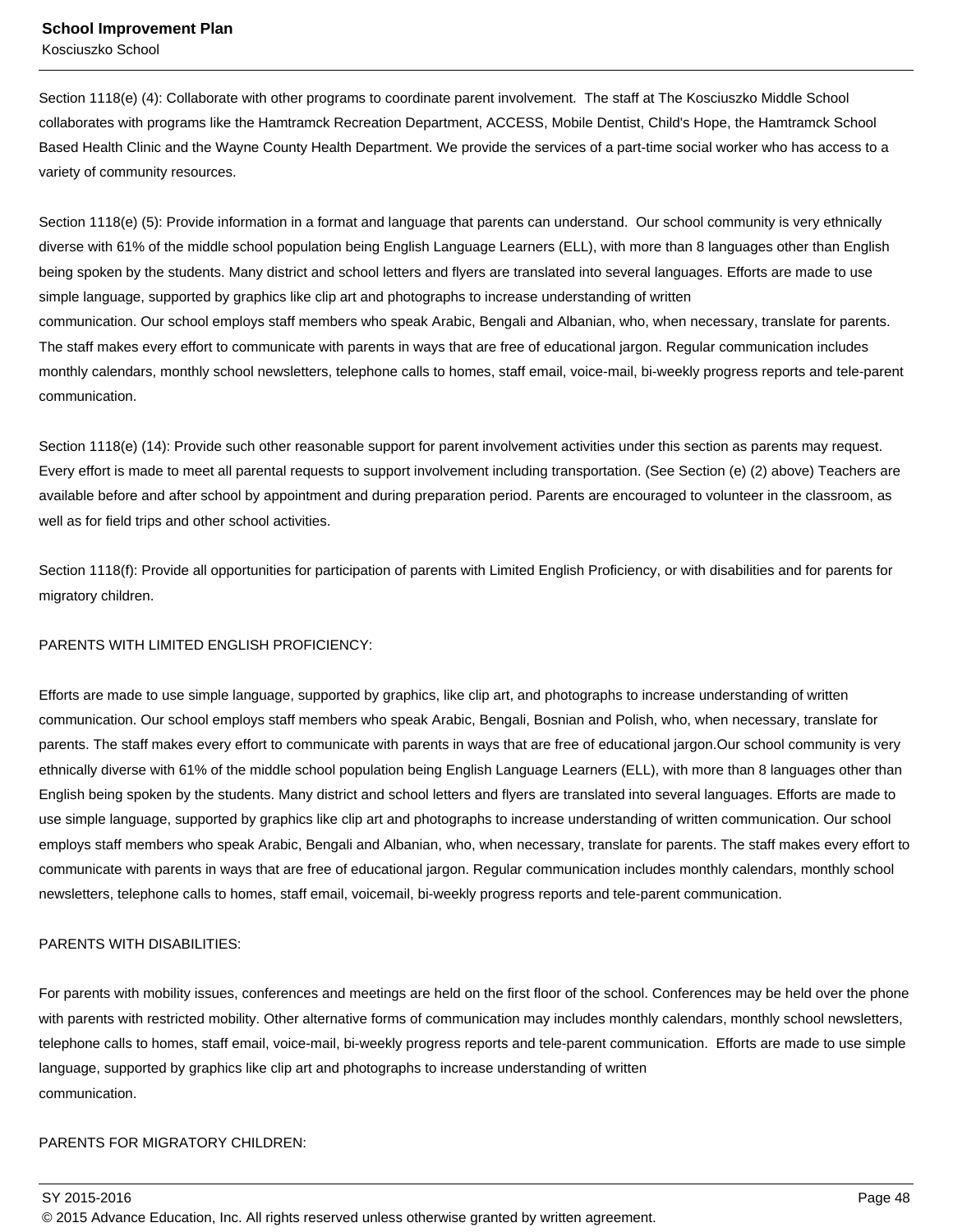Invitations to parent-night and other parent activities are sent home monthly. A yearly schedule is sent home to parents at the beginning of the year outlining the various activities planned for the school year.

### **6. Describe how the parent involvement component of the schoolwide plan is (will be) evaluated.**

Stakeholders, including staff, parents, and administrators, will be invited to a meeting to discuss the components that have worked well, as well as the areas that may need improvement. Based on the suggestions from the meeting, and the parent surveys given to all parents, the plan will be modified to further encourage parent involvement.

Parents will also be given the opportunities to help, plan, review, and improve our school-wide Title I program by:

-Reviewing the School Parent Involvement Policy and the school improvement plan at the annual Title I meeting.

-Reviewing the Parent Involvement Policy and the school improvement plan at Parent-Teacher conferences with opportunities to give feedback to staff and administration.

-Expanding all avenues of communication with parents (monthly newsletters, district website and publications) for continued insight on how our Title I program can be improved.

-Completing an annual parent survey.

-Attending a follow up meeting will take place to present all revisions and gain approval from all stakeholders.

### **7. Describe how the results of the evaluation are (will be) used to improve the schoolwide program.**

The results of the evaluation will be analyzed by all stakeholders (parents, teachers, and administrators). The information gathered will provide discussion points to evaluate what we currently have in the school-wide program and what could be added. We strive to involve parents as much as possible in our school and are always looking for ways to improve.

### **8. Describe how the school-parent compact is developed.**

The school-parent compact was developed as a collaborative effort between all stakeholders (parents, teachers, and administrators). All played integral parts in the development of this agreement and will continue to be involved in the updating and amending of our School-Wide Title I Program.

### **9. Describe how the School-Parent Compact is used at elementary-level parent teacher conferences.**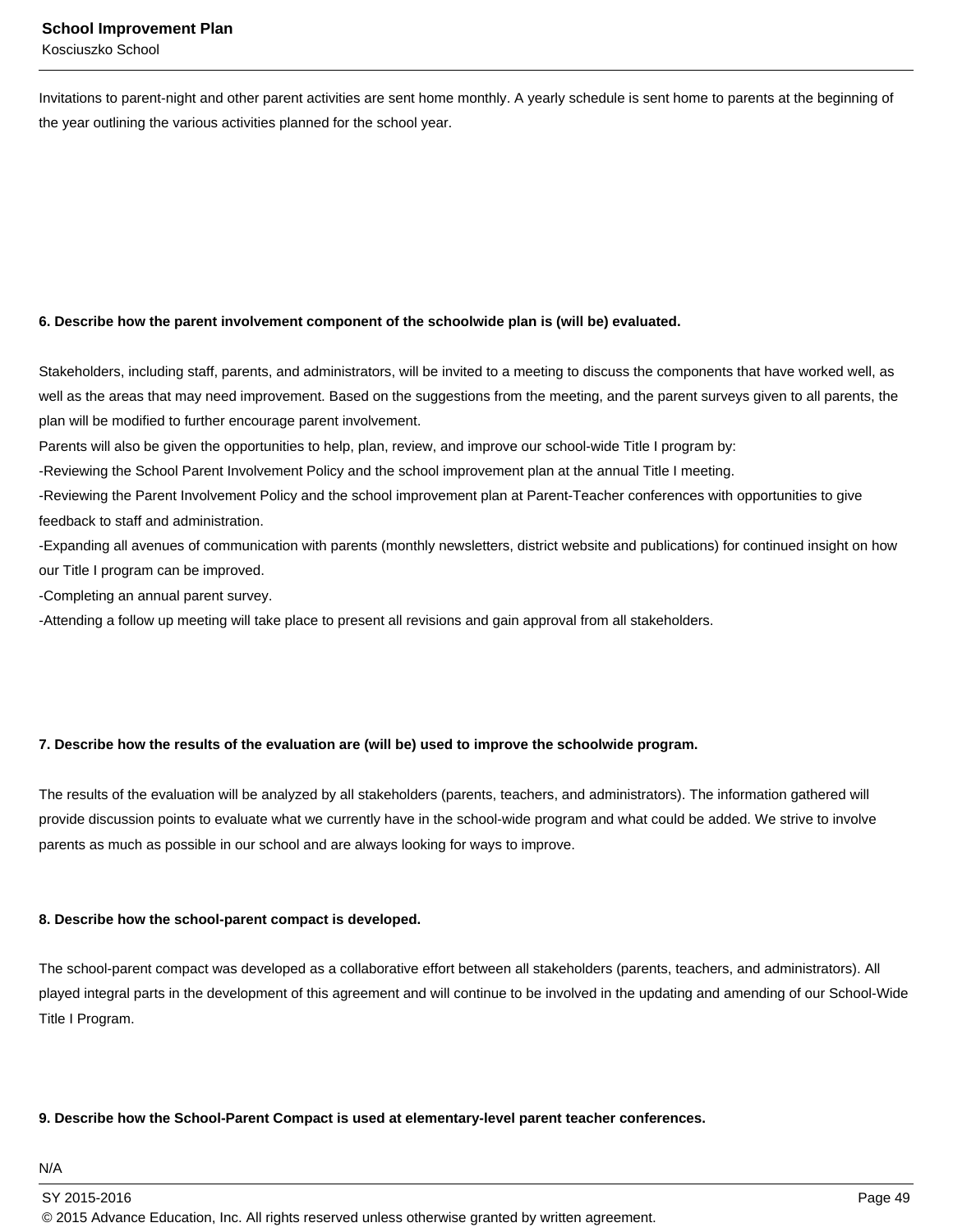### **10. How is the School-Parent Compact shared with middle school or high school parents (depending on the grade span of the school)?**

The parent compact is reviewed and discussed annually during parent-teacher conferences. The compact is discussed in classrooms with the parents. Students see the commitment by their parents and teachers. They then read the student expectations. The compact is then signed by the student, parent, and teacher.The compact is kept on file to be used as a reminder of what all parties agreed to ensure a successful school year.

| ∣Label | <b>Assurance</b>                                     | <b>Response</b> | <b>Comment</b>                                          | l Attachment       |
|--------|------------------------------------------------------|-----------------|---------------------------------------------------------|--------------------|
|        | 'The School's School-Parent Compact is<br>'attached. | <b>Yes</b>      | <b>IKMS Student-Parent-Teacher</b><br>compact attached. | <b>KMS Compact</b> |

### **11. Describe how the school provides individual student academic assessment results in a language the parents can understand.**

Kosciuszko provides parents of participating Title I children a description and explanation of the curriculum in use at the school, the forms of academic assessment used to measure student progress and the proficiency levels students are expected to meet. Parents are provided access to the district curriculum and academic program at Meet the Teacher Night held at the beginning of the school year. In addition, forms of academic assessment for all students and the state mandated test expectations are communicated to parents.

Kosciuszko provides frequent reports to parents on their children's progress.

- School Progress Reports sent home every 5th week of each marking period.

- Parents receive class progress reports every 2 weeks. Parents are expected to sign and return the progress reports to ensure timely

communication between parents and teachers and to allow ongoing discussion of the student's progress and schedule needed conferences.

- Grade book progress reports from Mi-Star as needed.

- Individual consultation with parents for student academic progress as needed by appointment - Use the Tele-Parent system as a viable means of communicating with parents.

- Provide all teacher email addresses to parents

- Flyers to update parents of scheduled calendar events

- Notes home to parents through US mail describing positive behavior and academic progress

-Some teachers speak a foreign language to help with translations with parents

-Provide translation services through the District

Section 1118(f): Provide all opportunities for participation of parents with Limited English Proficiency, or with disabilities and for parents for migratory children.

### PARENTS WITH LIMITED ENGLISH PROFICIENCY:

Efforts are made to use simple language, supported by graphics, like clip art, and photographs to increase understanding of written communication. Our school employs staff members who speak Arabic, Bengali, Bosnian and Polish, who, when necessary, translate for parents. The staff makes every effort to communicate with parents in ways that are free of educational jargon.Our school community is very ethnically diverse with 61% of the middle school population being English Language Learners (ELL), with more than 8 languages other than English being spoken by the students. Many district and school letters and flyers are translated into several languages. Efforts are made to use simple language, supported by graphics like clip art and photographs to increase understanding of written communication. Our school SY 2015-2016 Page 50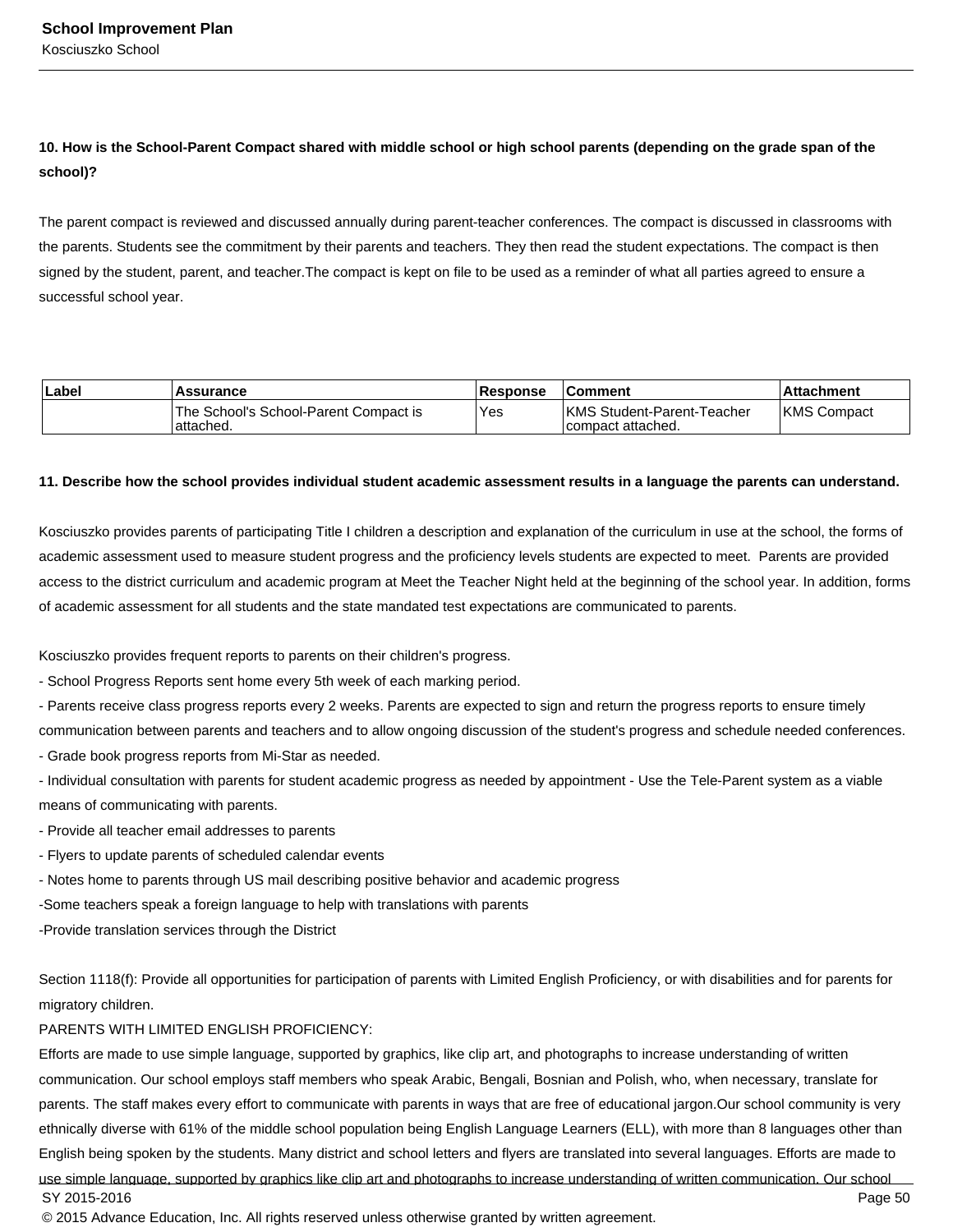employs staff members who speak Arabic, Bengali and Albanian, who, when necessary, translate for parents. The staff makes every effort to communicate with parents in ways that are free of educational jargon. Regular communication includes monthly calendars, monthly school newsletters, telephone calls to homes, staff email, voicemail, bi-weekly progress reports and tele-parent communication. PARENTS WITH DISABILITIES:

For parents with mobility issues, conferences and meetings are held on the first floor of the school. Conferences may be held over the phone with parents with restricted mobility. Other alternative forms of communication may includes monthly calendars, monthly school newsletters, telephone calls to homes, staff email, voicemail, bi-weekly progress reports and tele-parent communication.

Efforts are made to use simple language, supported by graphics like clip art and photographs to increase understanding of written communication.

### PARENTS FOR MIGRATORY CHILDREN:

Invitiations to parent-night and other parent activities are sent home monthly. A yearly schedule is sent home to parents at the beginning of the year outlining the various activities planned for the school year.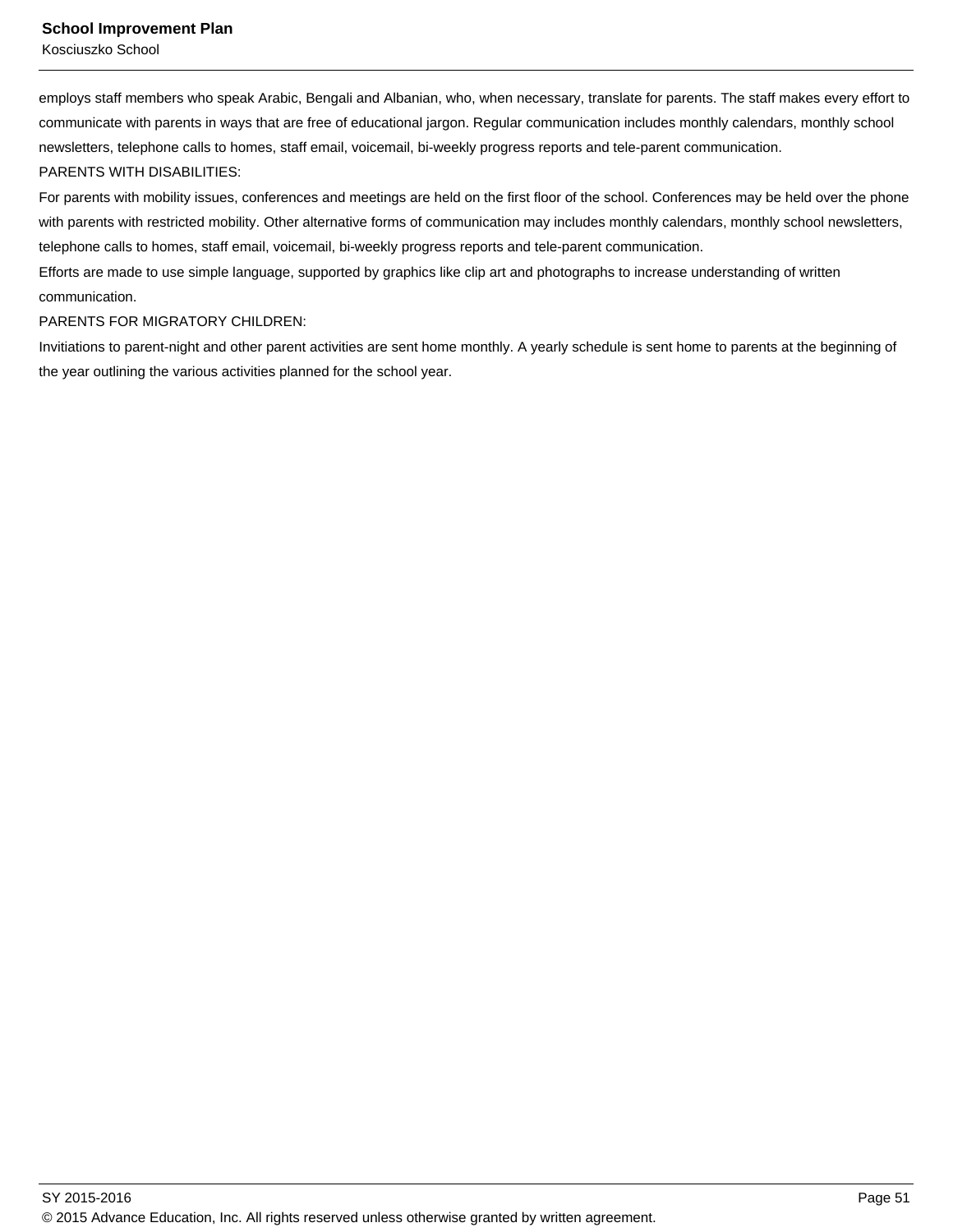### **Component 7: Preschool Transition Strategies**

### **1. In what ways does the school connect with preschool age children more than a once a year visitation to the kindergarten classroom?**

Our school helps students transition from the sixth grade into the middle school and from the eighth grade into the high school. The following activities are done to transition both sixth grade students and their parents:

The school improvement team visits the elementary schools in the Spring and meets with the parents of the students entering in the Fall. Students then visit the middle school for a half day to learn about how the middle school operates, classes available, and other special programs.

The Restorative Practices coordinator also does transition circles with all sixth grade students. A group of students from the middle school along with the Restorative Practice coordinator visit all sixth grade classrooms.

Parents and students entering the seventh grade are also invited to attend an orientation before school starts in late August.

The following activities are done to transition both eighth grade students and their parents:

All eighth grade students visit the high school for a half day in the Spring. During their visit they learn about the course offerings, including the three learning communities, clubs and organizations to join, and the sports program.

All eighth grade students are then given a choice of a learning community. The form they complete is also signed by a parent.

The Restorative Practice coordinator also conducts transition circles with the eighth grade students. High school students come to the middle school to share their experiences to help make the transition as smooth as possible.

A freshman orientation is also held for incoming high school freshman and their parents before the start of school in late August.

### **2. What types of training does the school provide preschool parents and/or preschool teachers on the skills preschool age children will need when they enter kindergarten?**

Parents of students entering seventh grade are invited to attend an orientation before the start of school in late August. At the orientation, teachers, the Restorative Practice coordinator, a counselor, and the principal review the guidelines and expectations of the students. Teachers give a brief overview of the curriculum that is taught in the seventh grade. Parents are encouraged to be involved in their child's education at the middle school. Parents are also invited to attend monthly meetings to learn how to help their child succeed in middle school.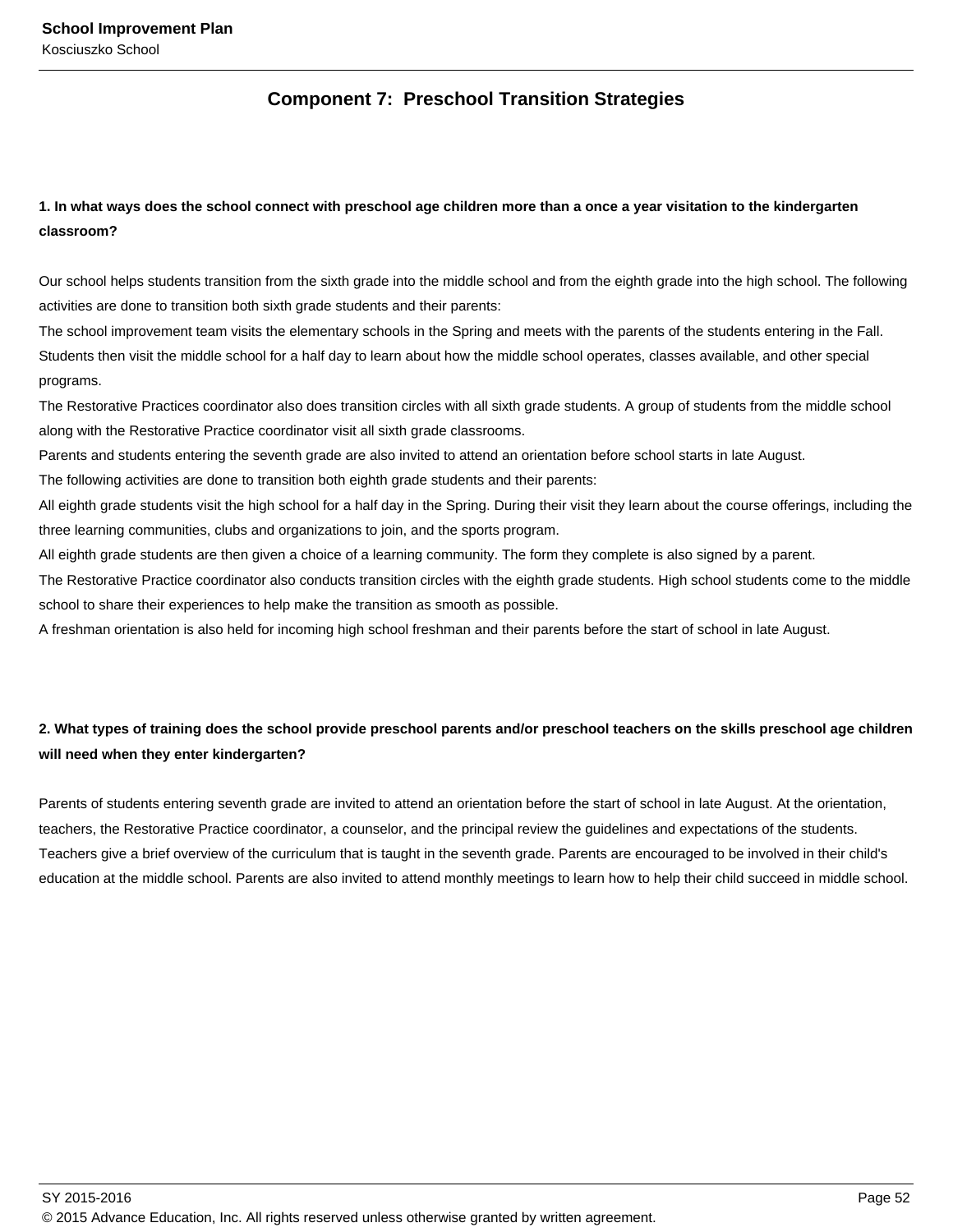### **Component 8: Teacher Participation in Making Assessment Decisions**

### **1. How do teachers provide their input into the decisions regarding the use of school-based academic assessments?**

KMS strives to make the assessment decision-making process one in which all staff members are involved and which is relevant to the common core standards and grade level content expectations. Teachers design classroom assessments based on the specific common core standards that coincide with what is being taught in the classroom.

In ELA, the curriculum was written by staff members. Common Assessments were also written to assess the concepts and skills being taught in the ELA classrooms throughout the school year. In Math, all teachers follow a pacing guide that coincides with the common core standards for the 7th and 8th grade students. The individual teacher may differentiate classroom assessments to meet the needs of the diverse learners in the classroom. In Science and Social Studies, teachers wrote the curriculum with common assessments to measure progress. However, the classroom teacher can make assessment decisions based on the needs of their students and adapt the assessments as necessary.

### **2. How are teachers involved in student achievement data analysis for the purpose of improving the academic achievement of all students?**

Teachers collaborate in content area meetings to discuss ways to activate prior knowledge students will need to be successful. During these meetings staff analyze NWEA results according to specific standards according to strengths and weaknesses demonstrated in each grade and content area. The information obtained from the item analysis and top to bottom ranking is presented to all staff and distributed so all members can apply strategies to their specific content areas. The School Improvement Team (SIT), which includes a teacher from each content area, the principal, and a the restorative practices coordinator, make changes to the action plan by reviewing and revising strategies to meet the needs of the students based on the assessment data collected. In addition, the SIT creates professional development calendar to address the needs for instruction and skill development demonstrated by te student assessment results.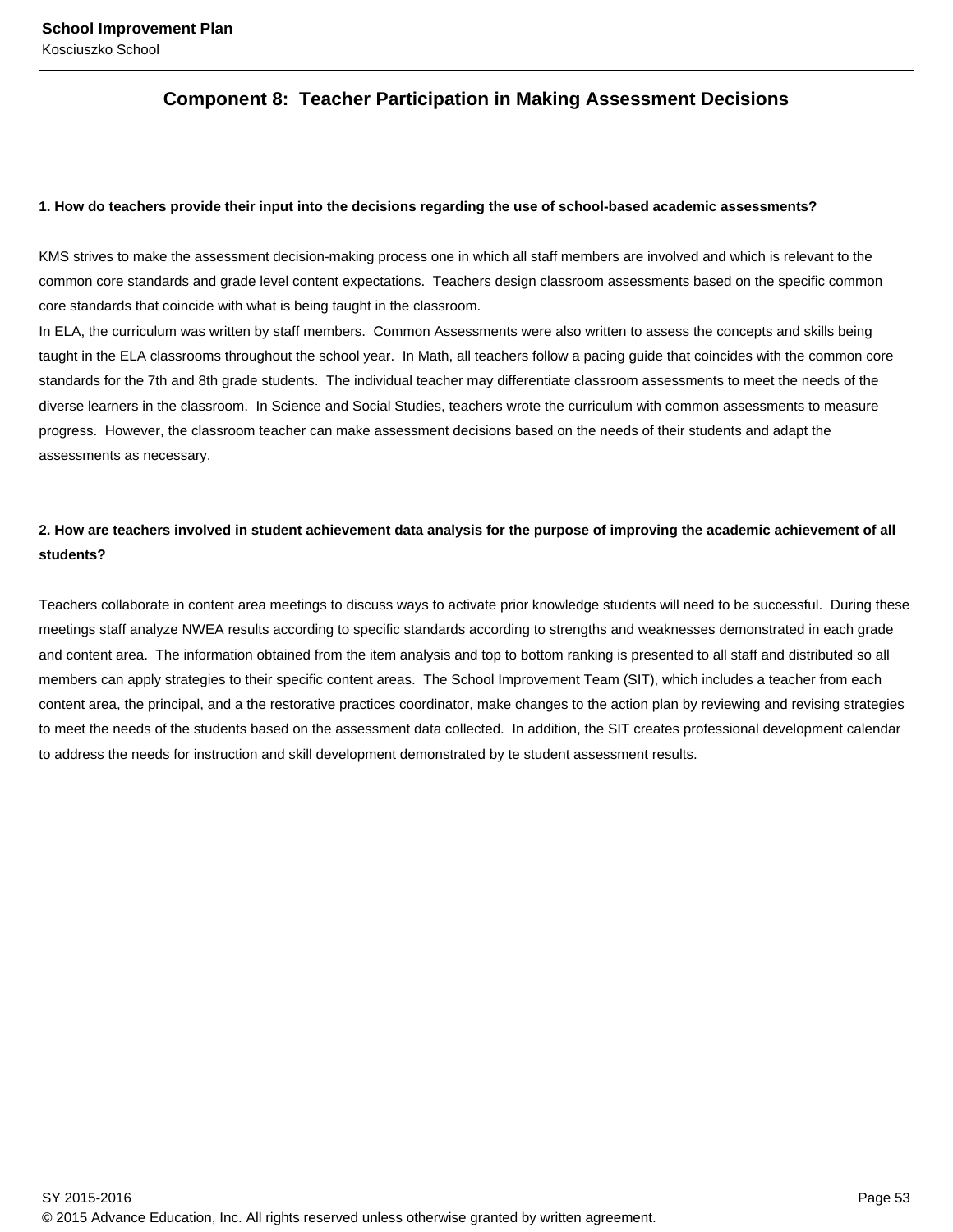### **Component 9: Timely and Additional Assistance to Students Having Difficulty Mastering the Standards**

### **1. Describe the process to identify students who experience difficulty mastering the State's academic achievement assessment standards at an advanced or proficient level.**

Identification of the students having difficulty mastering state academic standards will be done through monitoring assessment data. Assessment data includes but is not limited to: M-Step, NWEA, Grade A+ and data gathered through teacher observations and assessments. Students not mastering academic standards on State and local assessments in Reading, Writing, Mathematics, and Science will be provided with intervention support. In accordance with the Response to Intervention Model, assessment data is analyzed to identify students' specific area of need. Review and analysis takes place during subject area meetings. Once all baseline assessments and analysis are complete the Title I Teachers and the administrative staff will review the results and recommendation for every child and determine the students with the highest needs. Students that score below the 30th percentile, on the state standard test, the NWEA and the Grade A + are considered for intervention support. Interventions will begin immediately once the process is complete. Students are monitored about every 8 weeks to see that they are maintaining academic progress.

### Criteria for Selection/Entrance and Exit Criteria:

Students are placed on the eligibility list in rank order accord to the score they received on the M-Step, NWEA, and Grade A+. The students that fall in the lowest 30% will receive immediate service from the Title I Teacher and para-pros. Any student being considered for exiting the program will have a meeting convened with the Title I teacher. Title I will progress monitor and review current data in assessing whether or not the student is ready to exit. All Title I students are monitored for 8 weeks to see that they are maintaining academic progress. As students on the list move closer to reaching the goal of proficiency, other students needing assistance will be added to the list.

#### Reading

#### Grade Span:6-8

#### Identification: M-Step, NWEA MAP, Common Assessments

Identification/Criteria for Selection: Students' rit scores that are in the bottom 30%, and/or other teacher

assessments will be targeted for assistance. Students that are targeted for assistance will see the achievement gap between the highest group and their group in which they are placed decrease with a growth of 3% or more. Each student is placed in rank order for their intervention by priority listing based on students who are further from proficiency to the top of the list. To exit intervention support students must show an increase in their overall in their rit scores.

#### Writing

#### Grade Span: 6-8

Identification: M-Step, Common Assessments

Identification/Criteria for Selection: Students that score below proficiency on M-Step, and/or other teacher assessments will be targeted for assistance. Students that are targeted for assistance will see the achievement gap between the highest group and their group in which they are placed decrease with a growth of 3% or more. Each student is placed in rank order for their intervention by priority listing based on students who are furthers from proficiency to the top of the list. To exit intervention support students must show increase in their overall composite score after 2 consecutive benchmark cycles.

SY 2015-2016 Page 54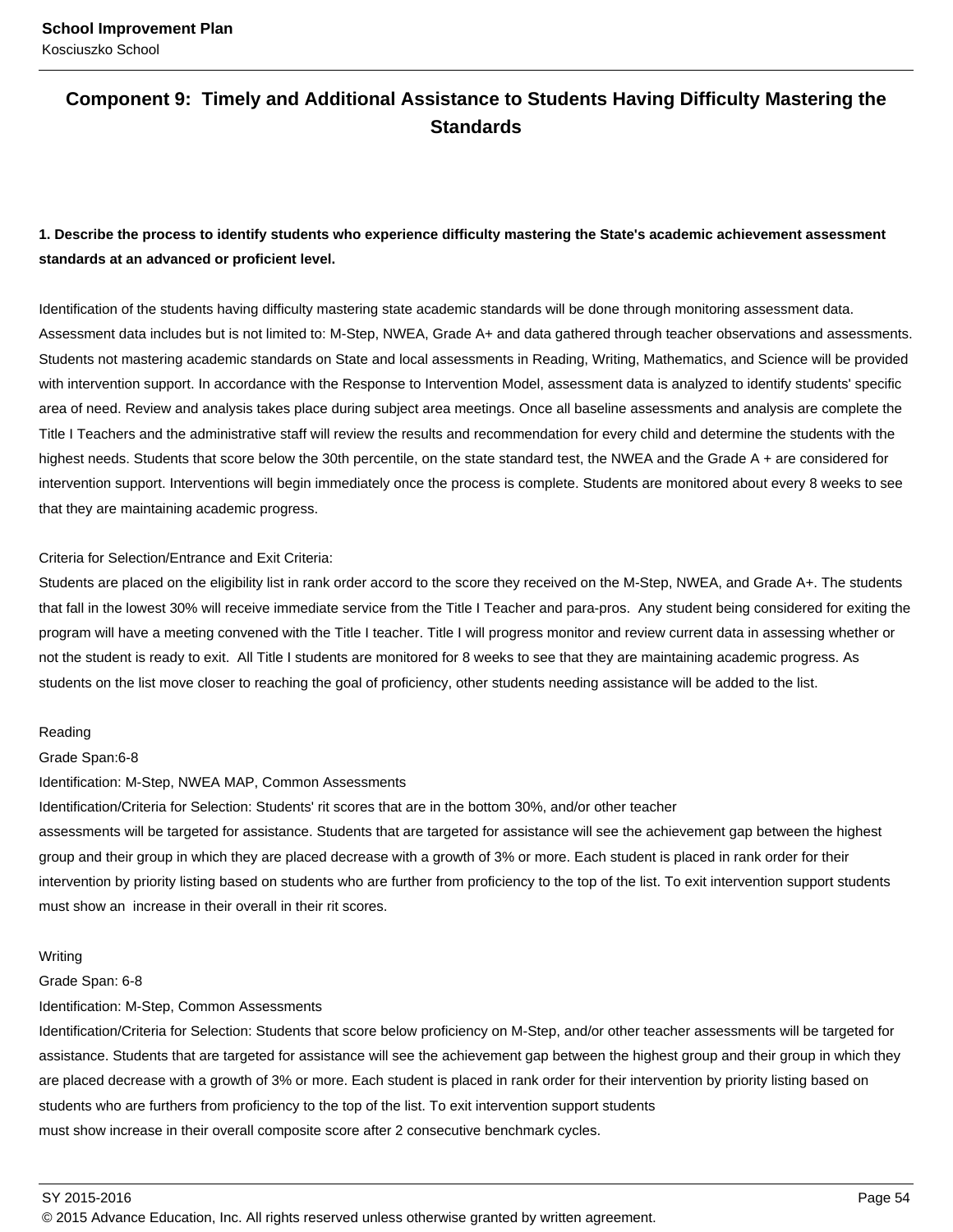#### Math

#### Grade Span: 6-8

Identification: M-Step, NWEA MAP, Common Assessments

Identification/Criteria for Selection: Students scoring below proficiency on MAP, and/or other teacher

assessments will be targeted for assistance. Students that are targeted for assistance will see the achievement gap between the highest group and their group in which they are placed decrease with a growth of 3% or more. Each student is placed in rank order for their intervention by priority listing based on students who are furthest from proficiency to the top of the list.To exit intervention support students must show an increase in their overall in their rit scores.

#### **Science**

Grade Span: 6-8

Identification: M-Step, Common Assessments

Identification/Criteria for Selection: Students scoring below proficiency on M-Step, and/or other teacher

assessments will be targeted for assistance. Students that are targeted for assistance will see the achievement gap between the highest group and their group in which they are placed decrease with a growth of 3% or more. Each student is placed in rank order for their intervention by priority listing based on students who are furthest from proficiency to the top of the list. To exit intervention support students must show increase in their overall composite score after 2 consecutive benchmark cycles.

#### Social Studies

Grade Span: 6-8

Identification: M-Step, Common Assessments

Identification/Criteria for Selection: Students scoring below proficiency on M-Step, and/or other teacher

assessments will be targeted for assistance. Students that are targeted for assistance will see the achievement gap between the highest group and their group in which they are placed decrease with a growth of 3% or more. Each student is placed in rank order for their intervention by priority listing based on students who are furthest from proficiency to the top of the list. To exit intervention support students must show increase in their overall composite score after 2 consecutive benchmark cycles.

### **2. How is timely, effective, additional assistance provided to students who are experiencing difficulty mastering the State's academic achievement assessment standards at an advanced or proficient level?**

### English Language Arts; Grades 7 and 8

Interventions:

-Tier 1: Teachers will develop and implement curriculum design in alignment with the common core state standards through use of Backward Design, Cross-Curricular activities such as sustained silent reading and writing, and cross curricular projects in specific content areas. All teachers will have access to supplemental curriculum in order to enhance the needs of of students that may include memberships to websites like BrainPop, and EdHelper. Teachers will also implement differentiated instuction in order to implement the common core state standards. Strategies for implementation include using Thinking Maps to differentiate by readiness, supporting students through the integration of sheltered and resource classrooms, and specific professional development to implement specific instructional strategies. In the co-taught special education classes ilit will be used.

-Tier 2: Title I reading teacher will use Tier I strategies with students in small groups, as well as in the classroom by working with the teacher and students.

### SY 2015-2016 Page 55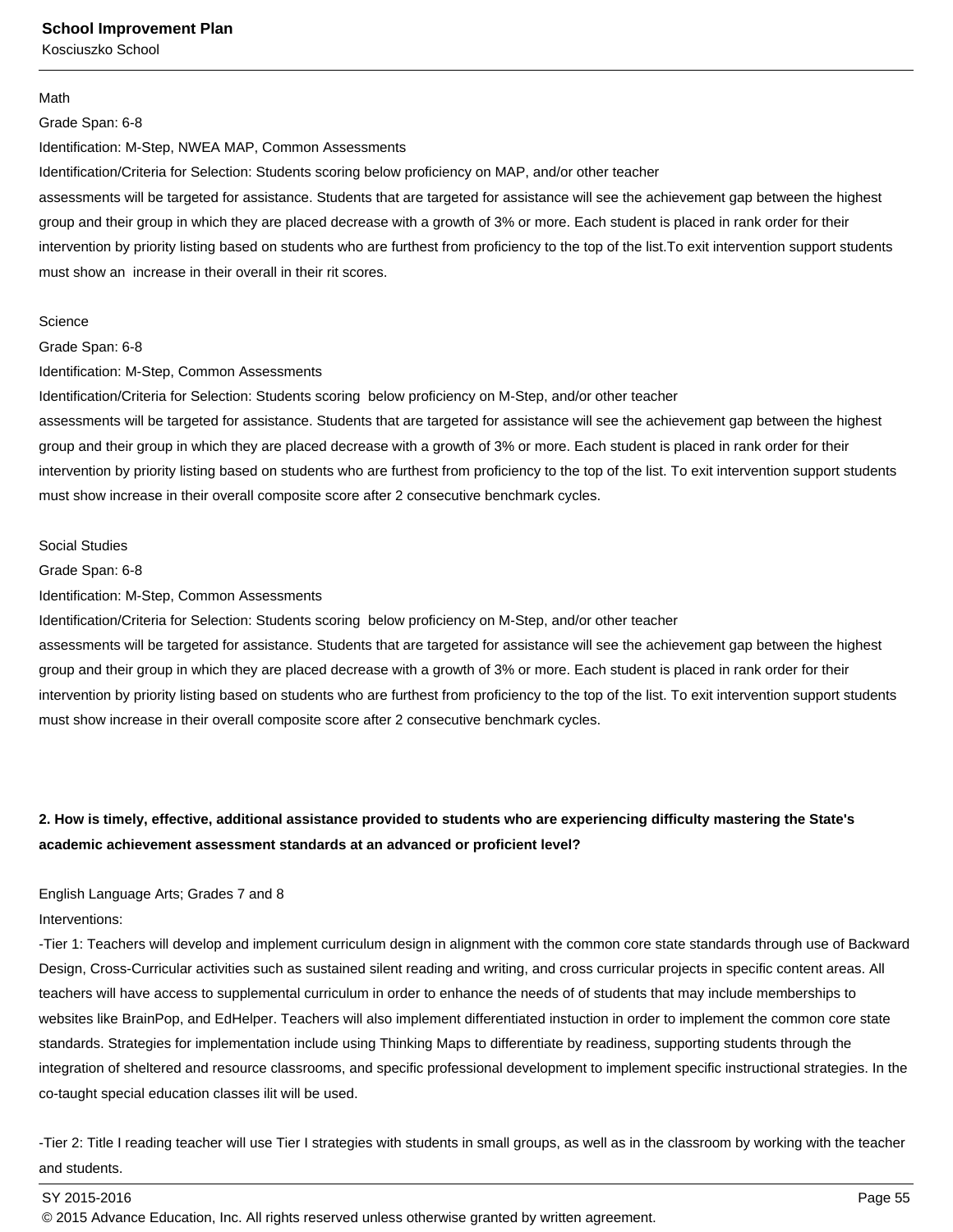-Tier 3: Title I teacher will use Tier I strategies with a student individually or in groups or no more than 2-3.

#### Math: Grades 7 and 8

Tier 1: Teachers will develop and implement curriculum design in alignment with the common core state standards through use of Backward Design, Cross-Curricular activities such as sustained silent reading and writing, and cross curricular projects in specific content areas. All teachers will have access to supplemental curriculum in order to enhance the needs of of students that may include memberships to websites like BrainPop, and EdHelper.Teachers will also implement differentiated instuction in order to implement the common core state standards. Strategies for implementation include using Thinking Maps to differentiate by readiness, supporting students through the integration of sheltered and resource classrooms, and specific professional development to implement specific instructional strategies.

-Tier 2: Title I math teacher will use Tier I strategies with students in small groups, as well as in the classroom by working with the teacher and students.

-Tier 3: Title I teacher will use Tier I strategies with a student individually or in groups or no more than 2-3.

#### Science: Grades 7 and 8

Tier 1: Teachers will develop and implement curriculum design in alignment with the common core state standards through use of Backward Design, Cross-Curricular activities such as sustained silent reading and writing, and cross curricular projects in specific content areas. All teachers will have access to supplemental curriculum in order to enhance the needs of of students that may include memberships to websites like BrainPop, and EdHelper. Teachers will also implement differentiated instuction in order to implement the common core state standards. Strategies for implementation include using Thinking Maps to differentiate by readiness, supporting students through the integration of sheltered and resource classrooms, and specific professional development to implement specific instructional strategies.

-Tier 2: Title I science teacher will use Tier I strategies with students in small groups, as well as in the classroom by working with the teacher and students.

-Tier 3: Title I teacher will use Tier I strategies with a student individually or in groups or no more than 2-3.

### Social Studies: Grades 7 and 8

Tier 1: Teachers will develop and implement curriculum design in alignment with the common core state standards through use of Backward Design, Cross-Curricular activities such as sustained silent reading and writing, and cross curricular projects in specific content areas. All teachers will have access to supplemental curriculum in order to enhance the needs of of students that may include memberships to websites like BrainPop and, EdHelper.Teachers will also implement differentiated instuction in order to implement the common core state standards. Strategies for implementation include using Thinking Maps to differentiate by readiness, supporting students through the integration of sheltered and resource classrooms, and specific professional development to implement specific instructional strategies. In the co-taught special education classes ilit will be used.

-Tier 2: Title I reading teacher will use Tier I strategies with students in small groups, as well as in the classroom by working with the teacher and students.

-Tier 3: Title I reading teacher will use Tier I strategies with a student individually or in groups or no more than 2-3.

SY 2015-2016 Page 56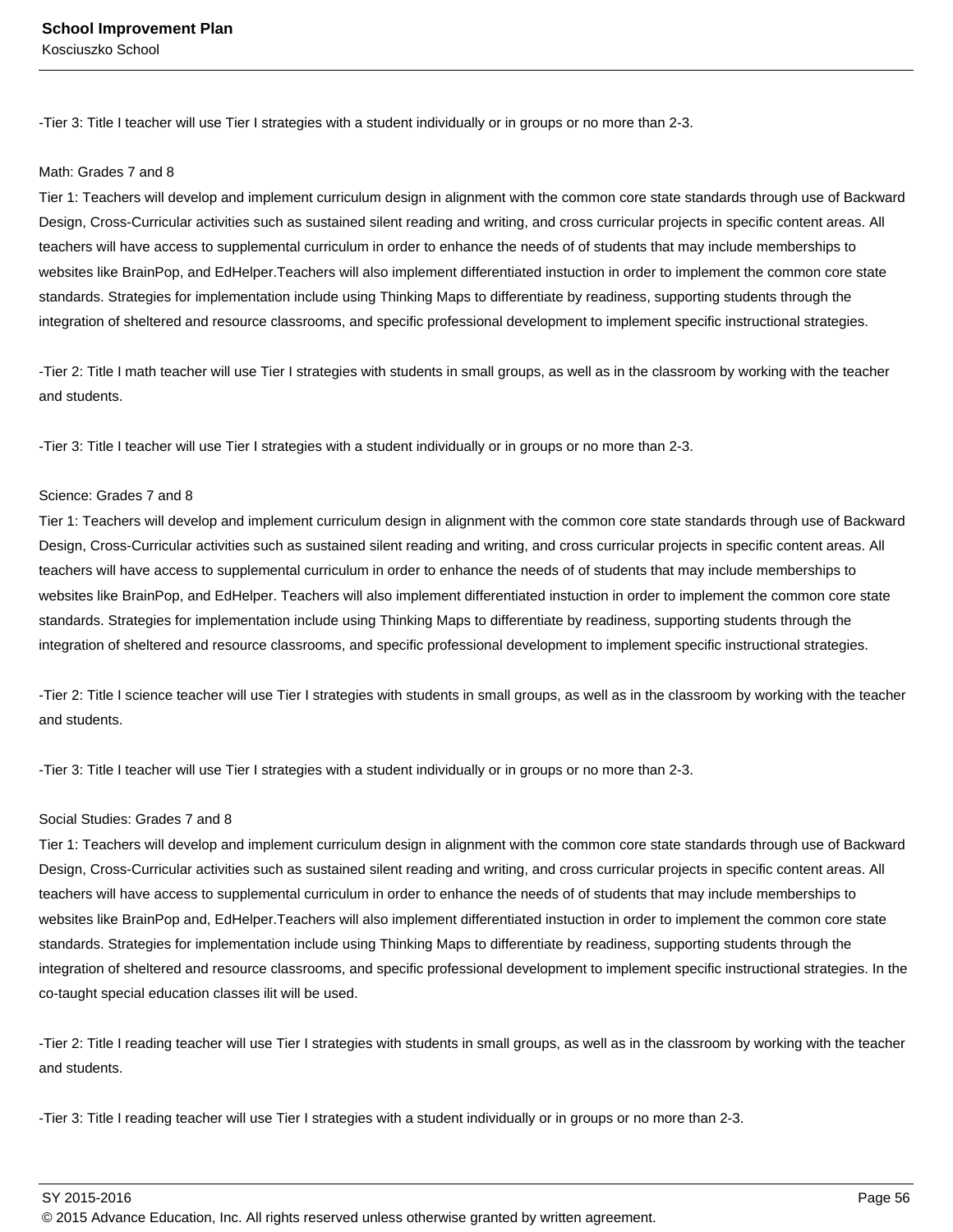#### **3. How are students' individual needs being addressed through differentiated instruction in the classroom?**

### English Language Arts: Reading/Writing

#### Grades 7 and 8

Teachers will continue to recieve professional development training in differentiated instruction. Differentiated instruction will include using Thinking Maps to differentiate by readiness, supporting students through the Response to Intervention program, and supporting students through the integration of sheltered and resource classrooms. Teachers will modify assignments, change student seating, make accommodations for testing, and implement other strategies to help students succeed. Instruction is delivered whole group, small group, and individual conferencing and reteaching. Classrooms are equipped with sound amplification systems and projectors to enlarge print or aide visual learners. Students have access to computers for writing, and reading (many teachers video and/or read the test questions for students to answer). Students demonstrate learning through written projects, oral presentations, and creative projects to meet different learning styles. Some students, those scoring in the bottom 30% on MEAP, will be placed in a language arts class where instruction is done using the iLit program. These students will receive ninety minutes of language arts instruction a day. This program incorporates all aspects of language arts.Math:

#### Grades 7 and 8

Teachers will continue to receive professional development training in differentiated instruction. Differentiated instruction will include using Thinking Maps to differentiate by readiness, supporting students through the Response to Intervention program, and supporting students through the integration of sheltered and resource classrooms. Teachers will modify assignments, change student seating, make accommodations for testing, and implement other strategies to help students succeed. Instruction is delivered whole group, small group, and individual conferencing and reteaching. Classrooms are equipped with sound amplification systems and projectors to enlarge print or aide visual learners. Students have access to computers for writing, and reading (many teachers video and/or read the test questions for students to answer). Students demonstrate learning through written projects, oral presentations, and creative projects to meet different learning styles. Students will have access to graphing calculators. Teachers will also utilize hands-on activities (manipulatives) in order to teach certain concepts.

### **Science**

### Grades 7 and 8

Teachers will continue to receive professional development training in differentiated instruction. Differentiated instruction will include using Thinking Maps to differentiate by readiness, supporting students through the Response to Intervention program, and supporting students through the integration of sheltered and resource classrooms. Teachers will modify assignments, change student seating, make accommodations for testing, and implement other strategies to help students succeed. Instruction is delivered whole group, small group, and individual conferencing and reteaching. Classrooms are equipped with sound amplification systems and projectors to enlarge print or aide visual learners. Students have access to computers for writing, and reading (many teachers video and/or read the test questions for students to answer). Students demonstrate learning through written projects, oral presentations, and creative projects to meet different learning styles. Students will participate in hands-on science labs when appropriate.

#### Social Studies:

#### Grades 7 and 8

Teachers will continue to receive professional development training in differentiated instruction. Differentiated instruction will include using Thinking Maps to differentiate by readiness, supporting students through the Response to Intervention program, and supporting students through the integration of sheltered and resource classrooms. Teachers will modify assignments, change student seating, make accommodations for testing, and implement other strategies to help students succeed. Instruction is delivered whole group, small group, and individual conferencing and reteaching. Classrooms are equipped with sound amplification systems and projectors to enlarge print or aide

#### SY 2015-2016 Page 57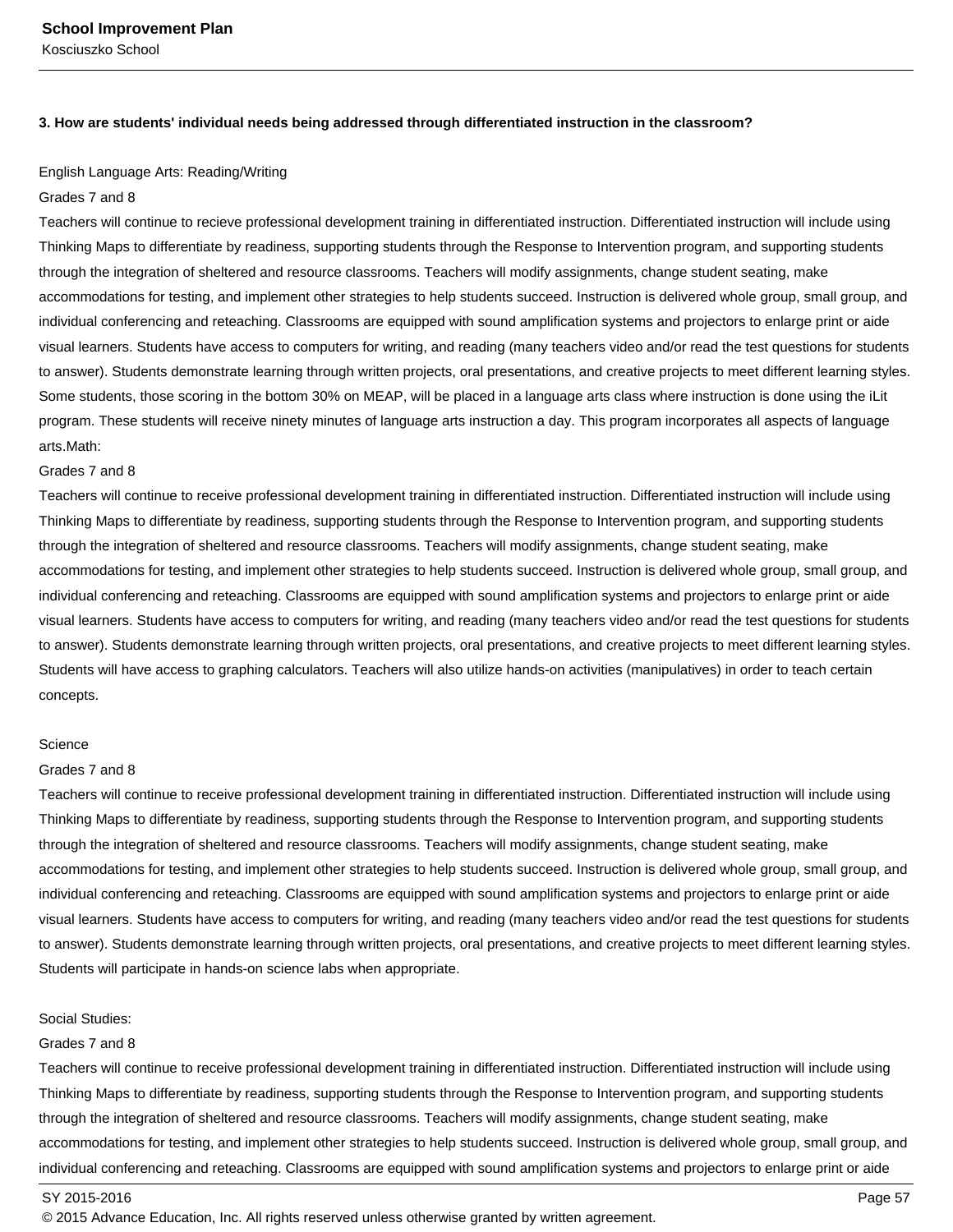visual learners. Students have access to computers for writing, and reading (many teachers video and/or read the test questions for students to answer). Students demonstrate learning through written projects, oral presentations, and creative projects to meet different learning styles.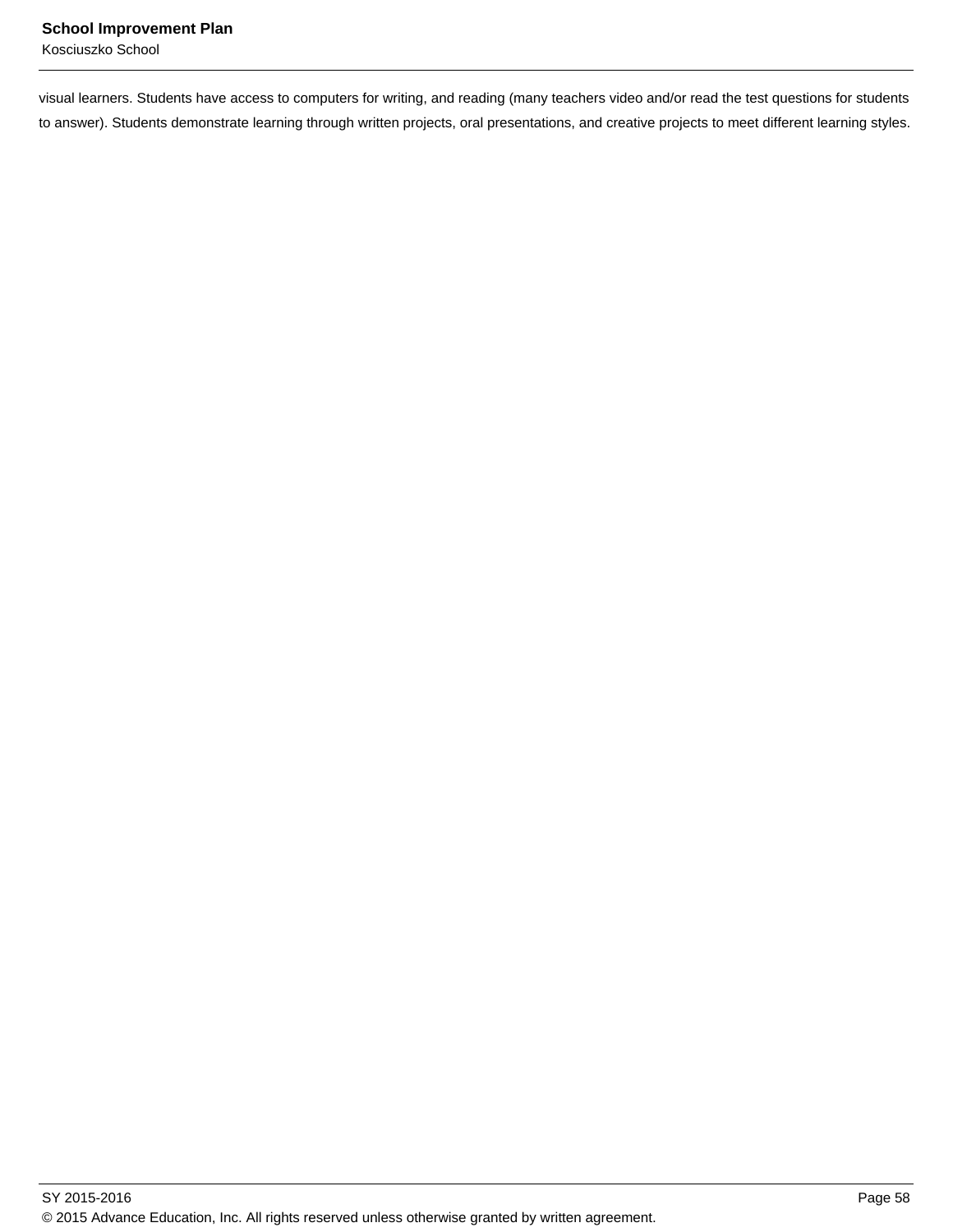### **Component 10: Coordination and Integration of Federal, State and Local Programs and Resources**

**1. In what ways are the programs coordinated and integrated toward the achievement of the schoolwide goals? Include a LIST of the State, local and Federal programs/resources that will be supporting the schoolwide program.**

### Federal Funds:

Title I: Title I Reading Specialist, Title I Math Specialist, Restorative Practices Coordinator, 1 paraprofessional, iLit Reading Intervention Program, SuccessMaker Reading and Math Intervention Program, BrainPop Supplemental Program, EdHelper Supplemental Program, Professional Development for Thinking Maps and SIOP: Professional Development for student engagement strategies, building vocabulary activities and cognitive awareness.

Title II: Professional Development

Title III: English Language Learners programs

State Funds:

31A: At Risk Science Specialist and Part-time At-Risk Social Worker

Local Funds:

Professional Learning Community Meetings, Differentiated Instruction, RTI, English Language Learner Sheltered Instruction, Sustained Silent Reading, Curriculum Calendar, and resources and basic supplies for classrooms.

Local, State and Federal programs are coordinated in the school wide program to support the achievement of the school wide goals increasing proficiency in all five subject areas.

**2. Describe how the school will use the resources from Title I and other State, local and Federal sources to implement the ten required schoolwide components.**

Resources used to implement the required school wide components:

1. Comprehensive Needs Assessment: Title I and General Funds

The CNA is supported by the general fund through the SIT meeting times and supplies. The resources needed to support the outcomes from the Can, such as supplies for programs or funded positions, are the accessed through Title I funds.

2. School Reform Strategies: Title I and General Funds

General Funding Supports:

a. Professional Learning Committees where staff meet regularly with each to discuss items such as data, parental involvement, student

achievement and recognition along with meeting regularly with content counterparts to discuss curricular and assessment items.

SY 2015-2016 Page 59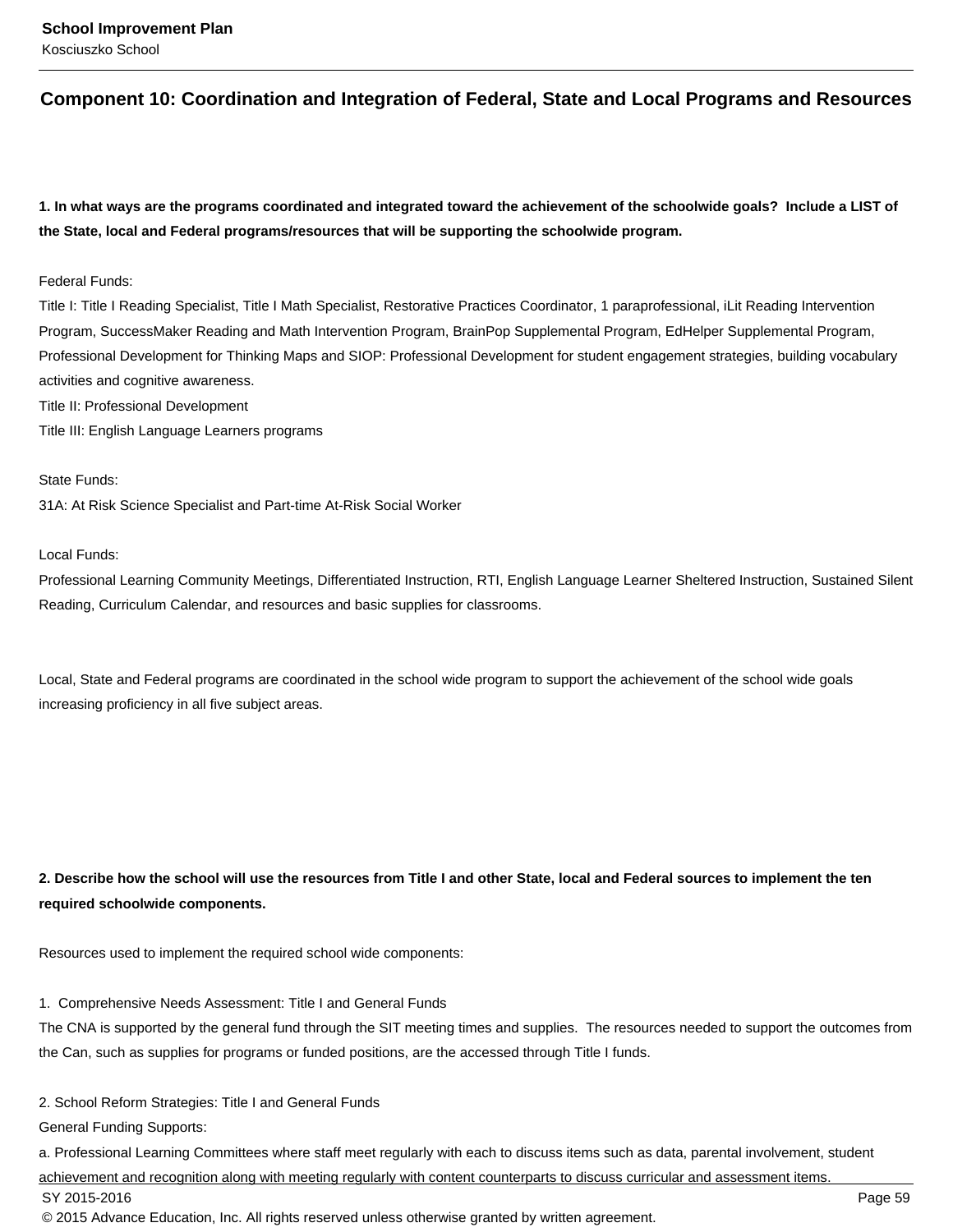#### **School Improvement Plan**

Kosciuszko School

b. Differentiated Instruction at KMS will include using Thinking Maps to differentiate by readiness, supporting students through Responses to Intervention, supporting students through the integration of sheltered and resource classrooms, and specific professional development to implement specific instructional strategies.

c. Response to Intervention is a three tiered program which starts with Tier 1 interventions by the classroom teachers on a daily basis, Tier 2 are implemented as needed by Title I teachers and Tier 3 includes individualized and small group instruction.

d. ELL Instruction: English Language Learners are assessed and then placed in appropriate classes based on language proficiency.

e. Sustained Silent Reading is utilized in all classes to help promote reading across the curriculum. Time is set aside in each content area throughout the year for students to read self selected books.

f. Curricular Calendar will be utilized building wide to allow for cross-curricular activities that focus on Common Core Standards in all content areas.

Title I Funding supports:

a. Reading Specialist, Math Specialist and paraprofessional will work with the students identified as the bottom 30 percent in order to raise their achievement levels.

b. Restorative Practices Coordinator works with staff and students in order to have a climate that promotes learning and responsibility.

c. iLit is a literacy instructional model that allows students to increase their reading comprehension levels and use technology effectively. It creates a classroom that provides the teacher with the ability to monitor student engagement and progress.

d. SuccessMaker is designed for students who are performing below grade level in Math and Reading. It is considered a Tier 2 and tier 3 intervention.

e. Supplemental Resources (BrainPop and EdHelper) are used in classrooms to help support the curriculum to meet the needs of all students.

f. Professional Development in the area of the differentiated instruction focusing on Thinking Maps and SIOP strategies to aid all teachers.

31A supports:

Science Specialist and part-time Social Worker that will work with pre-identified At-Risk students.

3. Instruction by Highly Qualified Staff (Teachers and Instructional ParaProfessionals)

a. General Fund: general education teachers and administrator

b. Special Education IDEA funding: Resource Room Teachers, Co-Taught Teachers, Speech and Language Specialist, Social Worker,

School, School Psychologists and Professional Development.

c. Title I: Reading Specialist, Math Specialist, Paraprofessional, Restorative Practices Coordinator and professional development.

d. 31 A: Science Specialist and Part-Time Social Worker

4. Strategies to Attract High-Qualified Teachers: General Fun and Title I

Through the general fund the district offers the following initiatives to current and future employees: longevity pay and working with a diverse student population

Title I funds are used for ongoing professional development, current technology and a climate that promotes learning and responsibility.

5. High Quality and Ongoing Professional Development

Through general funds the district will provide professional development to the staff in order to educate the staff on district initiatives. With Title I funds staff will receive on-going professional development aligned with the needs identified in the comprehensive needs assessment and the goals of the school improvement. Such as Thinking Maps to increase cognitive awareness and achievement in all students. In addition, Title I funds will pay for some staff members to be sent outside the district to attend workshops, and then present information at a monthly staff meeting or content area meetings.

SY 2015-2016 Page 60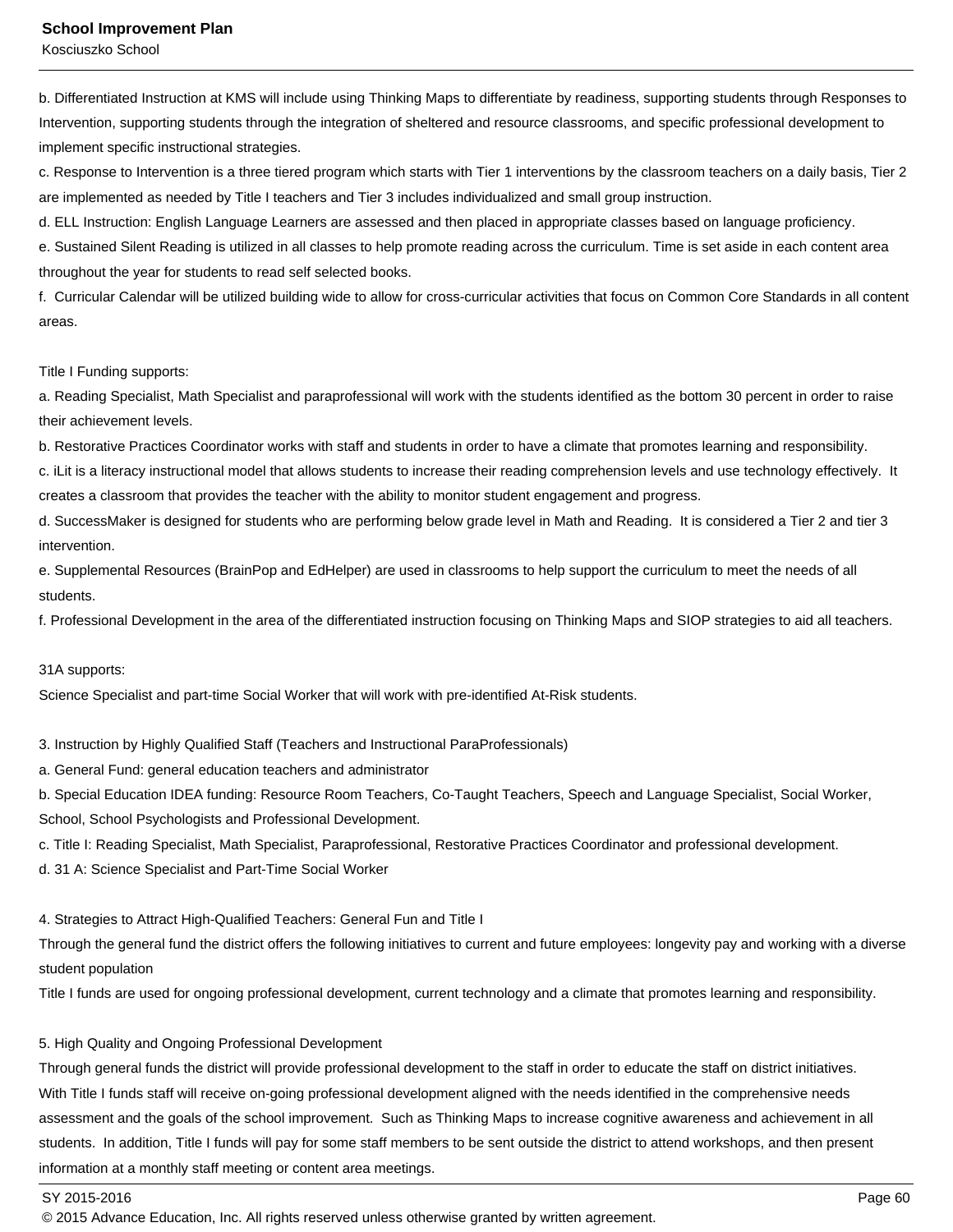#### 6. Strategies to Increase Parental Involvement

Time is given to staff to plan monthly parental involvement activities and meetings through the general fund. Title I funds provide materials, speakers and or demonstrations, snacks, and payment to staff for Parent Content Nights which occurs 5-6 times per year.

7. Preschool Transition Strategies N/A

8. Teacher Participation in Making Assessment Decisions

School improvement, content area, and professional learning community meetings are where assessment decisions are made is supported by the general fund. Title I funding is used to provide support programming, training and resources for supplemental services and materials that are identified in meetings to aid low achieving students.

### 9. Timely and Additional Assistance to Students Having Difficulty Mastering the Standards

Supplemental Reading and Math classes, push-in services in reading and math by specialists, intervention programs (iLit, SuccessMaker, EdHelper and BrainPop) and a paraprofessional are funded by Title I to assist students that are having difficulty mastering the standards. Supplemental Science, push-in services by specialist and part-time social worker is funded by 31A. Identified at-risk students are given a staff member to act as a mentor is supported by general fund.

#### 10. Coordination and Integration of Federal, State and Local Programs and Resources

General Fund: Professional Learning Communities, Differentiated Instruction, RTI, English Language Learner Sheltered Instruction, Sustained Silent Reading, Curriculum Calendar, and resources and basic supplies for classrooms.

Title I: Reading Specialist, Math Specialist, Restorative Practices Coordinator, Paraprofessional, iLit Reading Intervention Program, EdHelper Supplemental Program and Professional Development for Thinking Maps and SIOP: Professional developmental for student engagement strategies, building vocabulary activities and cognitive awareness.

31 A: At-Risk Science Specialist and Part-Time Social Worker

**3. How does the school coordinate and integrate the following Federal, State and local programs and services in a manner applicable to the grade level to support achievement of the schoolwide goals: violence prevention programs, nutrition programs, housing programs, Head Start, adult education, vocational and technical education, and job training.** 

Kosciuszko Middle School (KMS) will utilize funds from Title I, 31A, Grants and General Fund to ensure that a wide spectrum of support services are available to support the achievement of the school wide goals.

Additional support from the following program also provide supports:

### Nutritional Programs:

Through the state and federal programming all students at KMS are provided with a free breakfast and lunch regardless of status. All food provided to students meets the MDE nutritional value requirements. (Grants)

SY 2015-2016 Page 61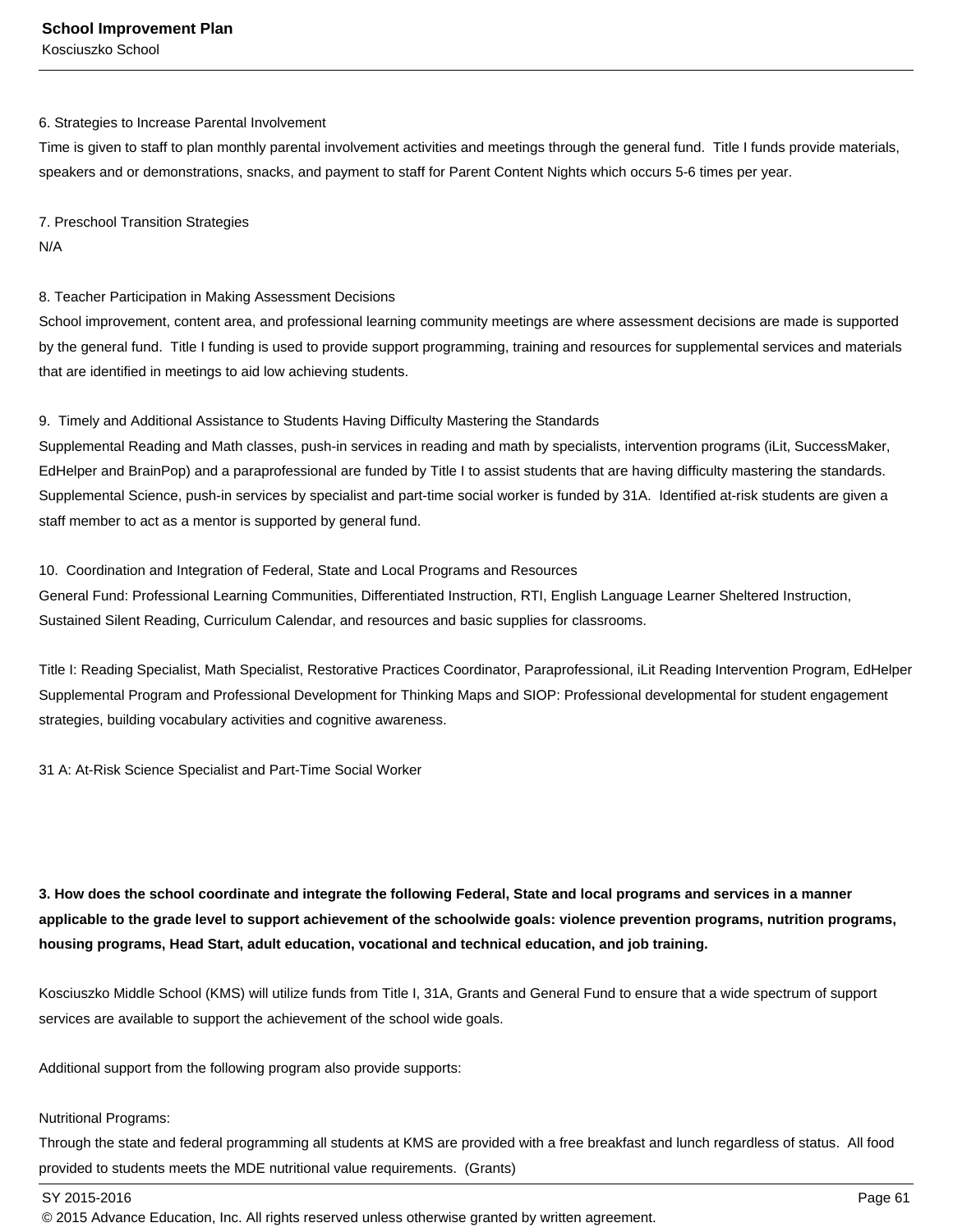Housing Programs:

Information regarding the McKinney-Vento Homeless Act is provided to all parents during registration and again at orientation. Literature is posted in the office with the district Homeless Liaison contact information visible. The Homeless liaison works with the community in providing resources to families in need. (General Fund, 31A)

### Parental Involvement Programs:

Workshops and events are planned to educate and assist families of Hamtramck. The events cover a wide range of topics from academic support, student supports and technology/internet safety. This events are scheduled throughout the year with the input of the School Improvement Team. (Title I and General Fund)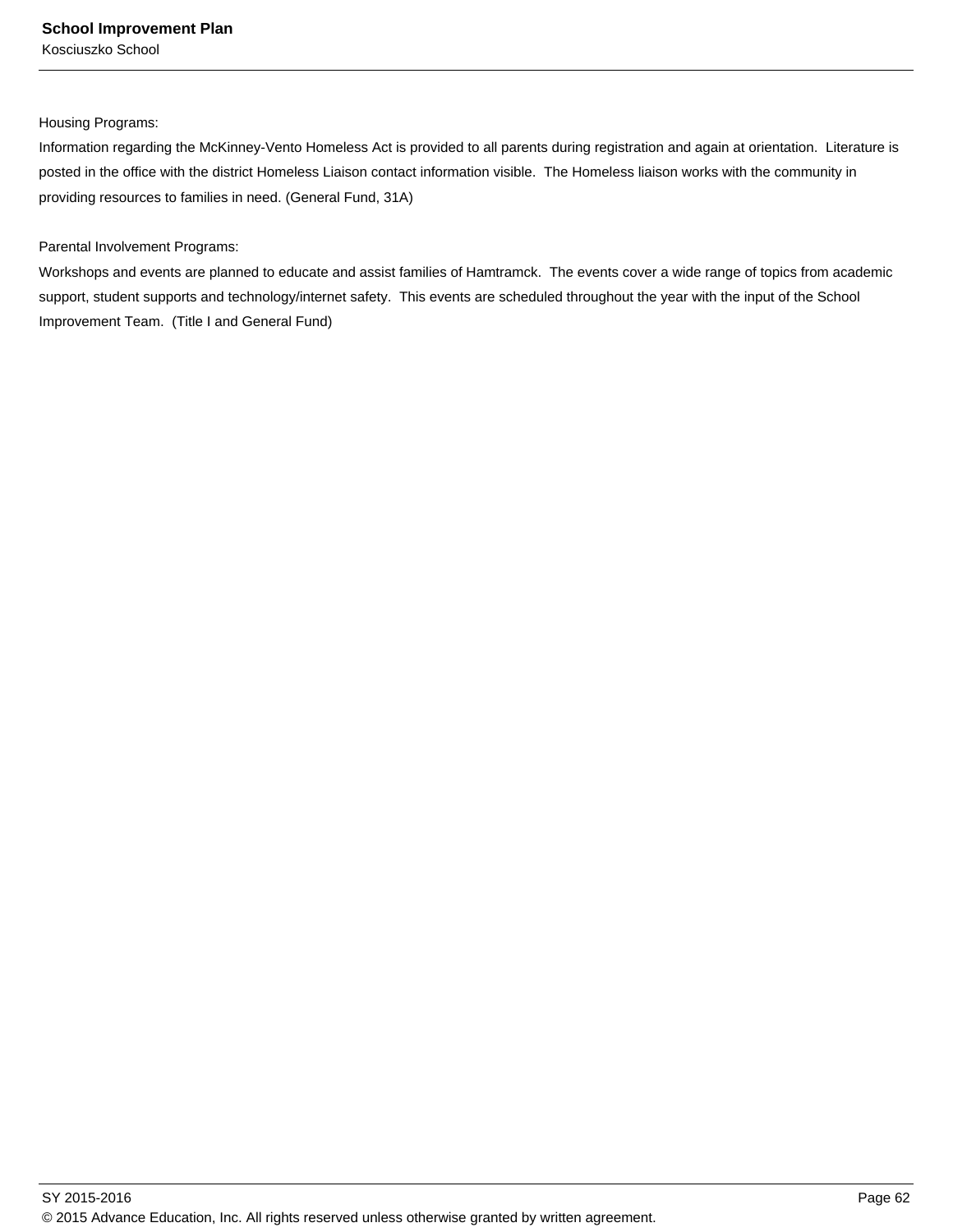### **Evaluation:**

### **1. Describe how the school evaluates, at least annually, the implementation of the schoolwide program.**

The school evaluates the implementation of the school-wide program annually by looking at a variety of data. The data includes: student achievement data (state and local assessments) and perception data (student, teacher, and parent). The process of gathering and analyzing demographic, achievement, process, and perception date is led by our school improvement team. Data analysis is collected from NWEA scores and M-Step (when made available). The results of the testing are viewed collectively to evaluate the school wide program. Other items used to evaluate the school program are attendance, demographic and behavioral data, and evaluations from professional development, walk through and survey data from various stakeholders.

### **2. Describe how the school evaluates the results achieved by the schoolwide program using data from the State's annual assessments and other indicators of academic achievement.**

Since the school has not yet received the results of the state's annual assessments, the local assessment of NWEA was used to indicate academic achievement. M-STEP data will be used to evaluate once it becomes available.NWEA Reading and Math assessment scores were used to evaluate the school wide program. The evaluation determines the effectiveness of the school wide programs, revisions, eliminations and updates as needed to make a positive impact on achievement.

### **3. Describe how the school determines whether the schoolwide program has been effective in increasing the achievement of students who are furthest from achieving the standards.**

The school determines whether the program has been effective by focusing on the students in the bottom 30%. These results are desegregated by grade, ethnicity and gender. Adjustments can then be made to the program to meet the needs of the students who are furthest from achieving the standards. Currently Math and Reading NWEA scores are being used. M-STEP scores will also be used once they become evaluated. Data will be analyzed for groups of students and individual students, and item analysis will be studies. The effectiveness of specific programs and interventions will be considered and discussed.

### **4. What process is followed by the school to revise the plan, as necessary, based on the evaluation, to ensure continuous improvement of students in the schoolwide program?**

The process used to revise the plan begins by looking at student achievement data . The local assessment, NWEA, is used to determine if a student is on target or needs additional assistance. Many of the strategies within the plan are schoolwide, but there are programs in place (Title I) to address those in the bottom 30% for reading and Math. If revisions to the plan are needed, there are done so.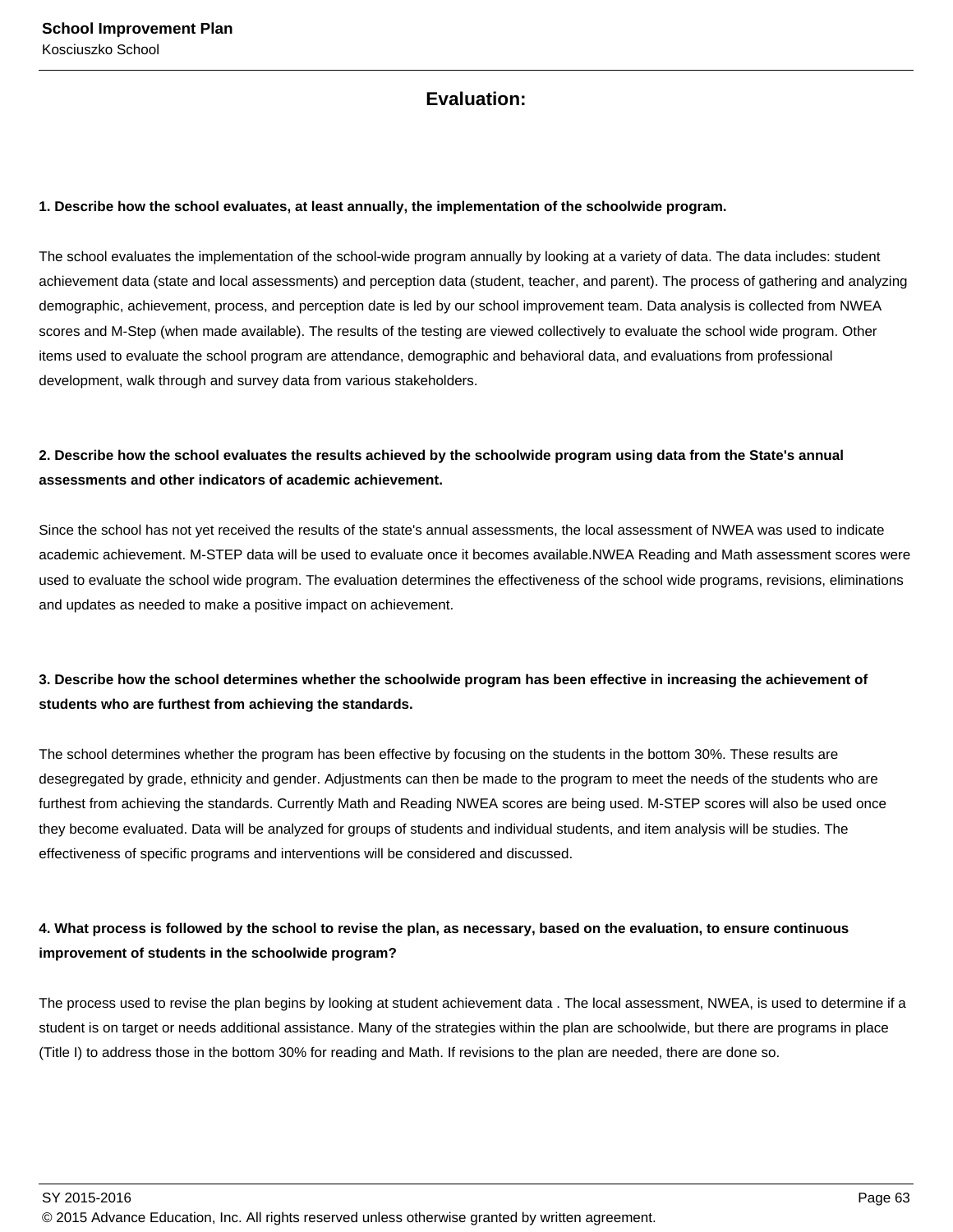# **Content Area Goals 2015-2016**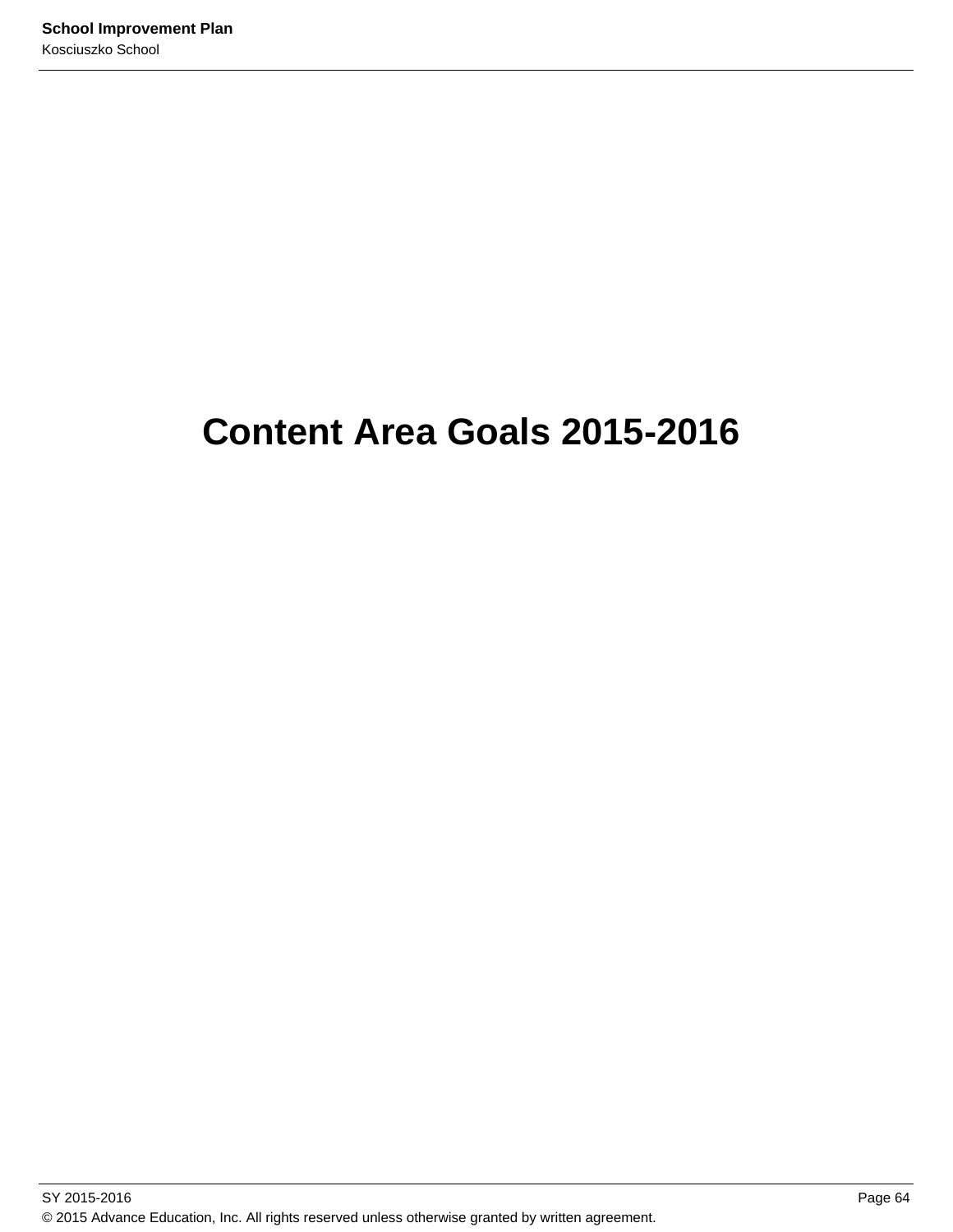# **Overview**

### **Plan Name**

Content Area Goals 2015-2016

### **Plan Description**

2015-2016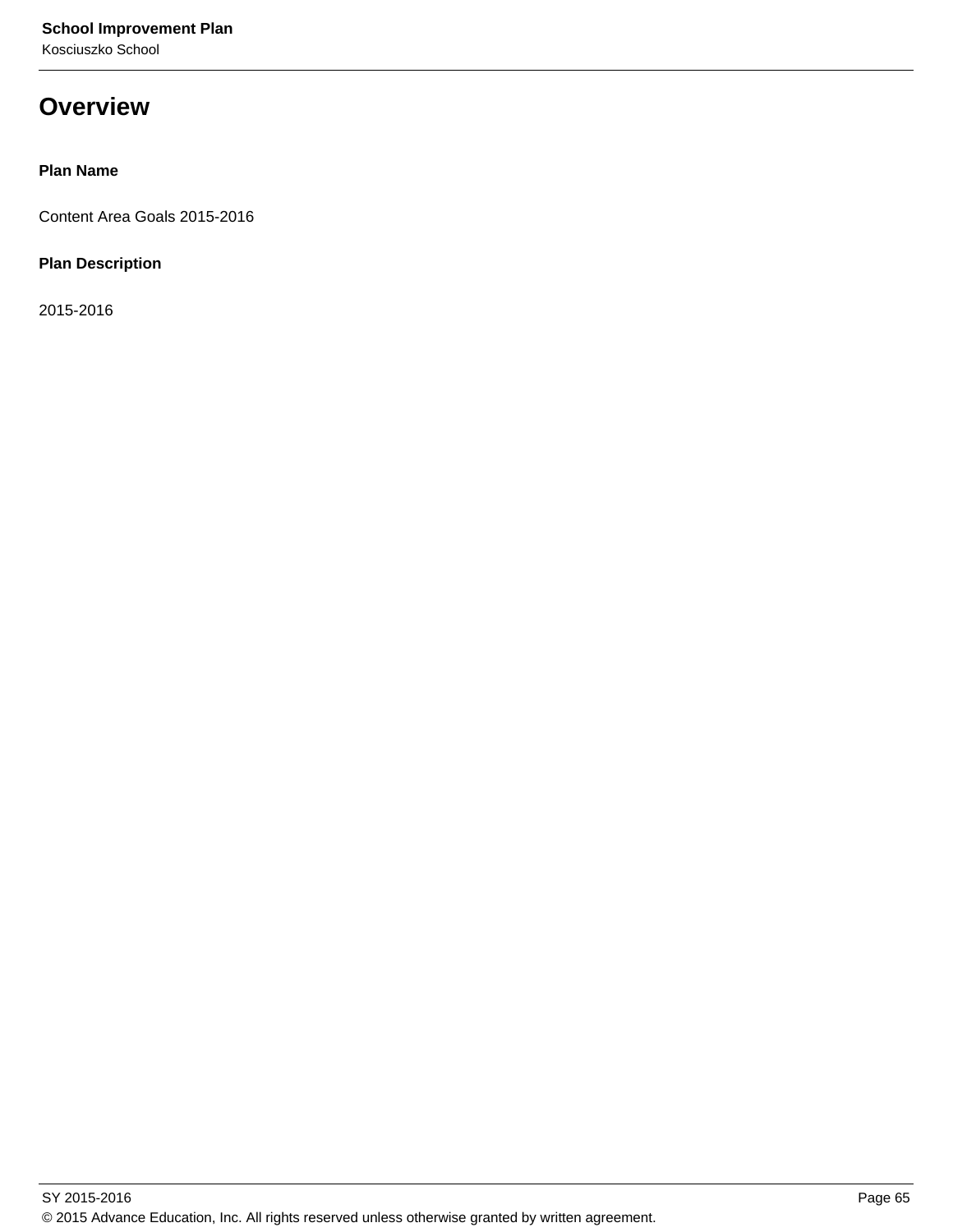# **Goals Summary**

**The following is a summary of the goals encompassed in this plan. The details for each goal are available in the next section.**

| #              | Goal Name                                                                                          | Goal Details                                     | <b>Goal Type</b> | Total Funding |
|----------------|----------------------------------------------------------------------------------------------------|--------------------------------------------------|------------------|---------------|
|                | All students at Koscuiszko Middle School will<br>increase their proficiency in Math.               | Objectives: 1<br>Strategies: 2<br>Activities: 21 | Academic         | \$41653       |
| $ 2\rangle$    | All students at Kosciuszko Middle School will<br>improve their behavior.                           | Objectives: 2<br>Strategies: 2<br>Activities: 10 | Organizational   | \$3100        |
| 3              | All students at Koscuiszko Middle School will<br>increase their proficiency in Science.            | Objectives: 1<br>Strategies: 2<br>Activities: 21 | Academic         | \$21729       |
| 14             | All Koscuiszko Middle School students will increase Objectives: 1<br>their proficiency in Reading. | Strategies: 2<br>Activities: 23                  | Academic         | \$42640       |
| $\overline{5}$ | All students at Koscuiszko Middle School will<br>increase their proficiency in Social Studies.     | Objectives: 1<br>Strategies: 2<br>Activities: 18 | Academic         | \$9650        |
| 16             | All Kosciuszko Middle school students will increase<br>their proficiency in Writing.               | Objectives: 1<br>Strategies: 2<br>Activities: 20 | Academic         | \$16850       |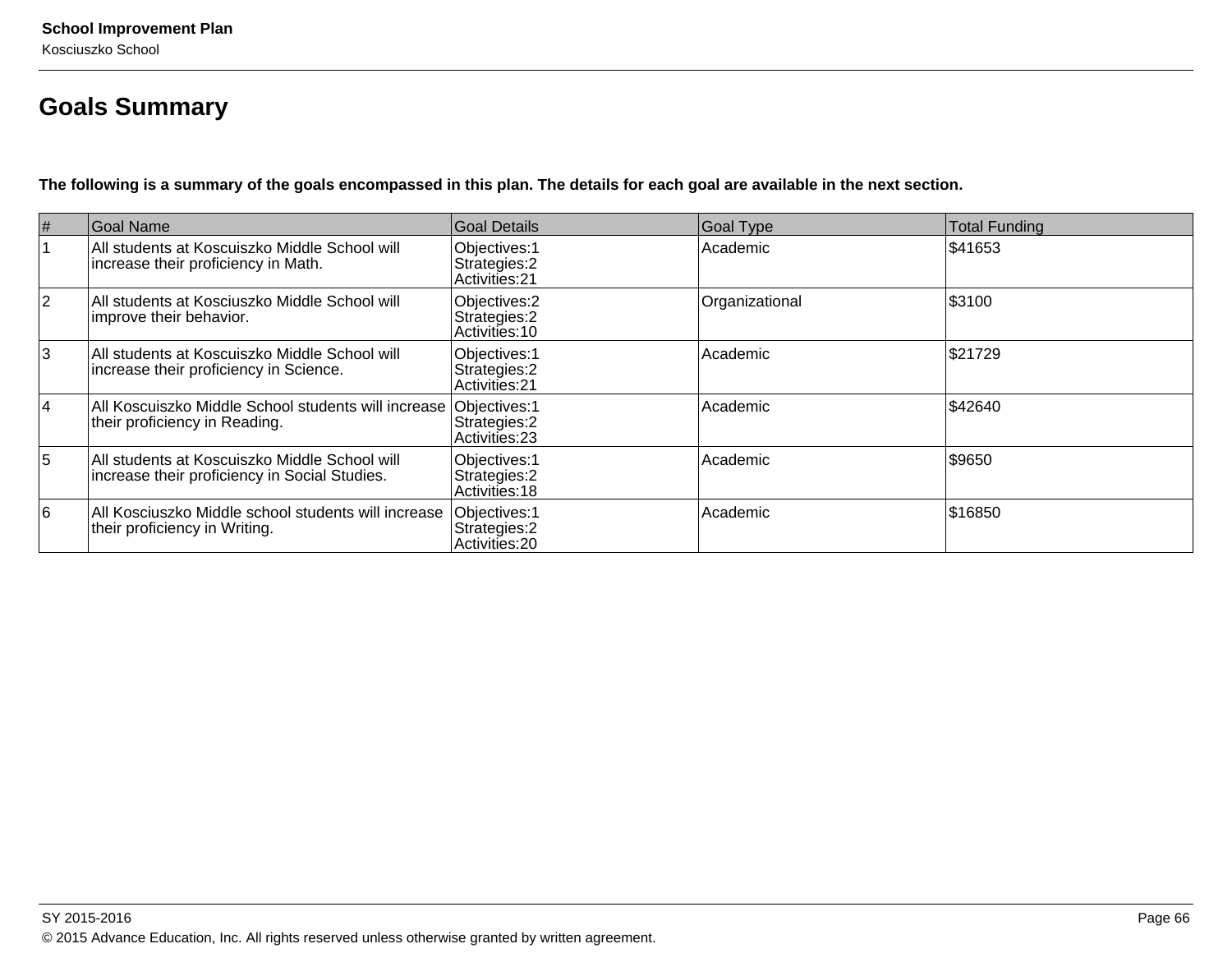# **Goal 1: All students at Koscuiszko Middle School will increase their proficiency in Math.**

This plan includes progress notes which are at the very end of this document

### **Measurable Objective 1:**

85% of Seventh and Eighth grade Black or African-American, Asian, White, Economically Disadvantaged, Gifted and Talented, Hispanic or Latino, Students with Disabilities, English Learners, Two or More Races, American Indian or Alaska Native and Native Hawaiian or Other Pacific Islander students will demonstrate aproficiency in grade level Common Core standards in Mathematics by 06/17/2022 as measured by M-Step.

### **Strategy 1:**

Differentiated Instruction - Teachers will implement Differentiated Instruction in order to implement the State Standards. Differentiated Instruction at KMS will includeusing Thinking Maps to differentiate by readiness, supporting students through Response to Intervention, supporting students through the integration of sheltered andresources classrooms, and specific professional development to implement specific instructional strategies.

Research Cited: Holzman , Stefanie. "Thinking Maps®: Strategy-Based Learning." Aiming High Jan. 2006: n. page 20 May 2013.

This article describes the impact of Thinking Maps on an urban school with a high population of English Language learners. According to this case study, Thinking Maps have been successful because of their ease of use by students and staff, the in all content areas and at all age levels, and the flexibility to used for data collect.Examples and descriptions of each map is described. Specific attention is paid to the usefulness for English Language Learners.

Hughes, C. & Dexter, D. (2011). Response to intervention: A research-based summary. Theory Into Practice, v50 n 1, p. 4-11.

The Response to Intervention process is being used to give high-quality interventions to students who need them. It relies on the tracking of student progress, fidelity ofthe classroom teacher, a high quality curriculum, and the integration of evidence based strategies to increase student achievement in the classroom.

Tomlinson, C.A. (1999). The differentiated classroom: Responding to the needs of all learners. Alexandria, VA: ASCD. Chapter 7: Instructional Strategies that SupportDifferentiation.

Tomlinson shared her three decades of experience of helping teachers divide their time, resources, and efforts to effectively instruct many students of diversebackgrounds, readiness, skill levels, and interests. This chapter provides narratives about actual lessons and classrooms to assist teaches in differentiating theirinstruction.

Tomlinson, C.A. (2001). How to differentiate instruction in mixed-ability classrooms (2nd ed.). Alexandria, VA: ASCD. How to Plan Lesson- Differentiate by ReadinessChapter 8 pages 45-51.

This chapter provides additional sample lessons and activities designed to help teachers differentiate instruction based on readiness.

#### Weis, L. (2011). The Effect of Thinking Maps on Students' Higher Order Thinking Skills . Northridge: California State University.SY 2015-2016en and the state of the state of the state of the state of the state of the state of the state of the Page 67  $\,$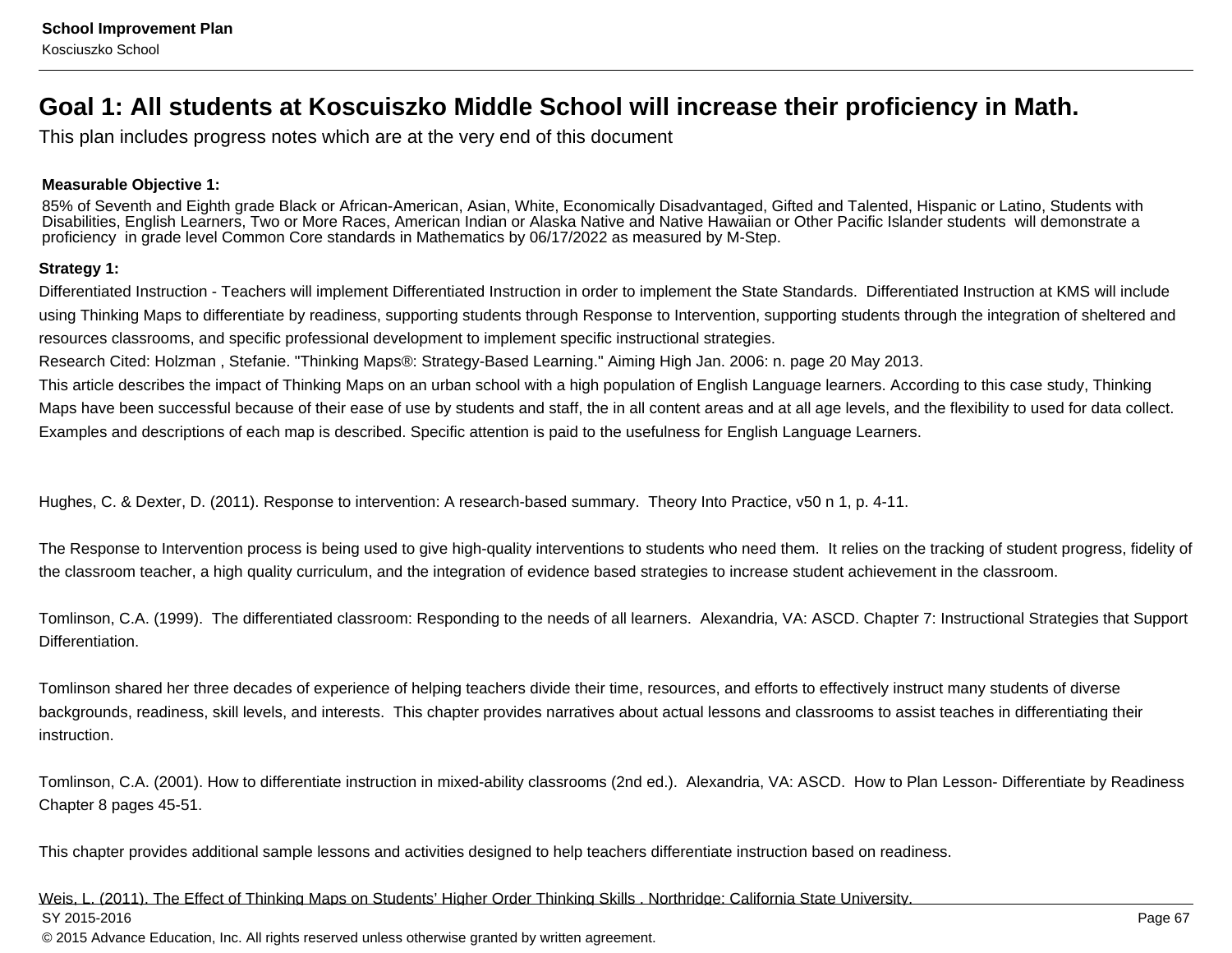### **School Improvement Plan**

Kosciuszko School

This research paper discusses the impact on student achievement as measured by classroom assessments in an Advanced Placement Biology class. The effect ofutilizing Thinking Maps as an instructional strategy is statistically relevant. Field notes were used to support the surveys and assessments conducted during the study.

Zemelman, S., Daniels, H., & Hyde, A. (2012). Best practice: Bringing standards to life in america's classrooms (4th ed.). Portsmouth, NH: Heinemann. TheImportance of Best Practice Principles pg. 10-18.

This chapter addresses the importance that instruction should be student-centered, authentic, holistic, and appropriately developmental. Differentiated instruction allows for students to learn in the best way possible in accordance to what each student needs and wants. It is important for teacher to infuse student-driven curriculumby asking students what they want to learn and differentiating the curriculum in order to do so. Tier: Tier 1

| Activity - Thinking Maps                                                                                                                                                                                                         | Activitv<br><b>Type</b>      | Tier   | <b>IPhase</b>     | Begin Date End Date         | <b>Resource</b><br>Assigned | <b>Source Of</b><br><b>IFundina</b> | <b>Staff</b><br>Responsibl                  |
|----------------------------------------------------------------------------------------------------------------------------------------------------------------------------------------------------------------------------------|------------------------------|--------|-------------------|-----------------------------|-----------------------------|-------------------------------------|---------------------------------------------|
| All teachers will use Thinking Maps as a differentiated<br>instructional strategy. The 8 Thinking Maps will be used<br>regularly to augment formative and summative assessments in<br>the classroom to promote cognitive skills. | Direct<br><b>Instruction</b> | Tier 1 | <b>Ilmplement</b> | 09/08/2015  06/17/2016  \$0 |                             | <b>Required</b>                     | No Funding   All Building  <br><b>Staff</b> |

| Activity - Thinking Maps Professional Development & Materials Activity                                                                                                                                                                                    | l ype                            | Tier | <b>IPhase</b> | Begin Date   End Date        | Resource<br><b>Assigned</b> | Source Of<br><b>IFunding</b>       | Staff<br>Responsibl                                 |
|-----------------------------------------------------------------------------------------------------------------------------------------------------------------------------------------------------------------------------------------------------------|----------------------------------|------|---------------|------------------------------|-----------------------------|------------------------------------|-----------------------------------------------------|
| Any new teachers will be trained to implement Thinking Maps.<br>In addition follow up training for all teachers will be provided<br>throughout the year to ensure consistent and correct use. A<br>focus will be placed on writing across the curriculum. | Professiona   Tier 1<br>Learning |      | Ilmplement    | 09/08/2015 06/17/2016 \$3000 |                             | Title i<br>Schoolwide   be trained | All staff will<br>limplement<br> Thinking<br>IMaps. |

| Activity - ELL Support & Sheltered Classes                                                                                                                                                                                                                   | Activity<br>Type       | lTier  | <b>Phase</b> | Begin Date End Date           | Resource<br>Assigned | <b>Source Of</b><br><b>Funding</b> | <b>Staff</b><br>Responsibl                                                                                               |
|--------------------------------------------------------------------------------------------------------------------------------------------------------------------------------------------------------------------------------------------------------------|------------------------|--------|--------------|-------------------------------|----------------------|------------------------------------|--------------------------------------------------------------------------------------------------------------------------|
| Teachers will place students in classes that are best suited for<br>their English language proficiency (general education,<br>supplemental, sheltered, or newcomers) with teachers who are   Program<br>properly trained to meet content and language goals. | l Academic<br> Support | Tier 2 | Implement    | $ 09/08/2015 06/17/2016 $ \$0 |                      | No Funding Building<br>Required    | ladministrat<br>lors and<br>IELL<br>Iteachers<br>will ensure<br>appropriate<br>testing and<br> placement<br>of students. |

| Activity<br>SIOP & MABE Professional Development<br><b>Activity</b><br>'Tier<br>Type | Begin Date End Date<br>'Phase | <b>Resource</b><br><b>Assigned</b> | $\bigcap$<br><b>Source Of</b><br>Funding | <b>Staff</b><br>Responsibl |
|--------------------------------------------------------------------------------------|-------------------------------|------------------------------------|------------------------------------------|----------------------------|
|--------------------------------------------------------------------------------------|-------------------------------|------------------------------------|------------------------------------------|----------------------------|

### SY 2015-2016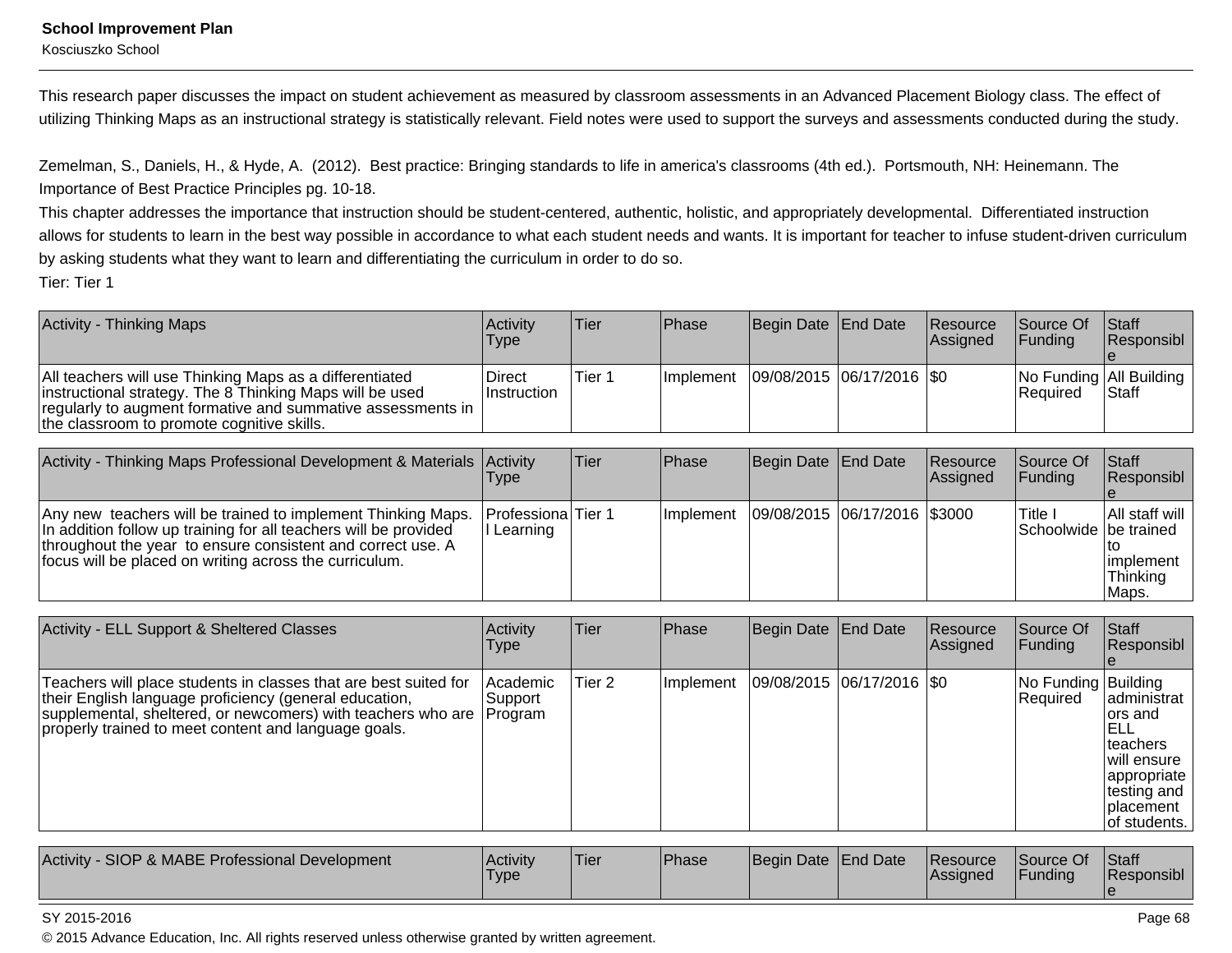Kosciuszko School

| ELL, Sheltered, and Newcomer teachers will be properly<br>trained in strategies to best meet the needs of English<br>Language Learners. Opportunities may include workshops and<br>conferences when available. | Professiona Tier 2<br>Learning |  | l Implement |  | 09/08/2015 06/17/2016   \$625 |  | 'Title I | Building<br>Schoolwide administrati<br>Ion will<br>lensure<br>laccess to<br>lall staff<br>working<br>l with<br>English<br> Language<br>ILearners. |
|----------------------------------------------------------------------------------------------------------------------------------------------------------------------------------------------------------------|--------------------------------|--|-------------|--|-------------------------------|--|----------|---------------------------------------------------------------------------------------------------------------------------------------------------|
|----------------------------------------------------------------------------------------------------------------------------------------------------------------------------------------------------------------|--------------------------------|--|-------------|--|-------------------------------|--|----------|---------------------------------------------------------------------------------------------------------------------------------------------------|

| Activity - Response to Intervention                                                                                                                                                                                                                                                                                                                                                                                                                                                       | Activity<br><b>Type</b>        | Tier   | Phase     | Begin Date End Date         | <b>Resource</b><br>Assigned | lSource Of<br> Funding                   | <b>Staff</b><br>Responsibl                                                                                                                               |
|-------------------------------------------------------------------------------------------------------------------------------------------------------------------------------------------------------------------------------------------------------------------------------------------------------------------------------------------------------------------------------------------------------------------------------------------------------------------------------------------|--------------------------------|--------|-----------|-----------------------------|-----------------------------|------------------------------------------|----------------------------------------------------------------------------------------------------------------------------------------------------------|
| All teachers will implement Tier 1 interventions (presenting<br>information in multiple formats, gradual release of<br>responsibility, modeling, multiple modes of output to check for<br>understanding, etc.) in their classrooms daily. Title I teachers<br>will implement Tier 2 interventions as needed. Daily<br>Supplemental Classes and push-in classroom support. Tier 3<br>interventions (One-on-One Coaching) will be implemented by<br>Title I teachers on an as-needed basis. | Academic<br>Support<br>Program | Tier 1 | Implement | 09/08/2015  06/17/2016  \$0 |                             | No Funding   All staff will<br> Required | limplement<br>Tier 1 RTI<br>strategies<br>lin their<br>Iclassrooms<br>. Title I<br><b>Teachers</b><br>implement<br>lTier 2 and<br>lTier 3<br>Strategies. |

| Activity - Monitoring Differentiated Instruction                                                                                                                                                                                                                                                                                                                   | <b>Activity</b><br><b>Type</b> | ∣Tier  | Phase          | Begin Date End Date       | Resource<br>Assigned | Source Of<br>IFundina             | <b>IStaff</b><br><b>Responsibl</b> |
|--------------------------------------------------------------------------------------------------------------------------------------------------------------------------------------------------------------------------------------------------------------------------------------------------------------------------------------------------------------------|--------------------------------|--------|----------------|---------------------------|----------------------|-----------------------------------|------------------------------------|
| Building Administrator will review weekly lesson plans and<br>conduct classroom walk throughs. Building Administrator will be<br>looking to see that the content being taught is aligned to the<br>State Standards, Thinking Maps are being used, students are<br>being supported by the RTI program, and the integration of<br>sheltered and resource classrooms. | <b>Other</b>                   | Tier 1 | <b>Monitor</b> | 09/08/2015 06/17/2016 \$0 |                      | No Funding Building<br>l Reauired | <b>Administrat</b>                 |

| Activity - BrainPOP Website Subscription                                                                                           | Activitv<br>Type                 | Tier   | <b>Phase</b> | Begin Date End Date     | <b>Resource</b><br><b>Assigned</b> | Source Of<br><b>IFundina</b> | <b>Staff</b><br><b>Responsibl</b> |
|------------------------------------------------------------------------------------------------------------------------------------|----------------------------------|--------|--------------|-------------------------|------------------------------------|------------------------------|-----------------------------------|
| All teachers will have access to the BrainPOP website to<br>supplement the existing curriculum. (Multi-year license<br>(purchased) | l Academic<br>Support<br>Program | Tier 1 | Ilmplement   | 09/08/2015 06/17/2016 0 |                                    | Title I<br>Schoolwide area   | <b>All content</b><br>Iteachers   |
| Activity - EdHelper Website Subscription                                                                                           | Activity<br>Type                 | Tier   | Phase        | Begin Date End Date     | <b>Resource</b><br><b>Assigned</b> | Source Of<br><b>IFundina</b> | <b>Staff</b><br><b>Responsibl</b> |

#### SY 2015-2016

© 2015 Advance Education, Inc. All rights reserved unless otherwise granted by written agreement.

e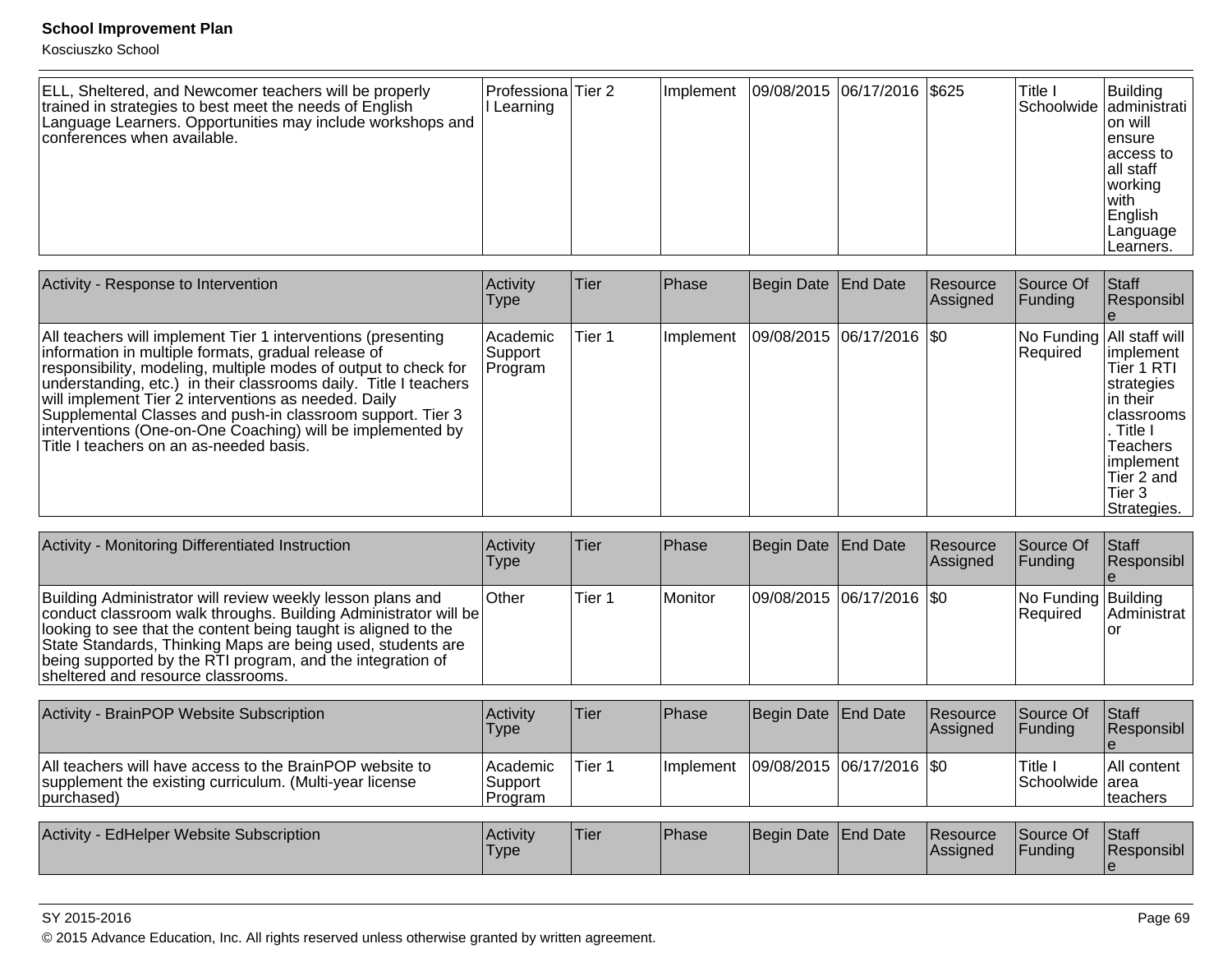Kosciuszko School

| All teachers will have access to the EdHelper website to<br>supplement the existing curriculum. (Multi-year license<br>purchased)                                                                                                                                                                                                                                                                                                                                                                     | Academic<br>Support<br>Program                | Tier <sub>1</sub> | Implement | 09/08/2015 06/17/2016 \$0     |                    |                      | Title I<br>Schoolwide            | All<br>classroom<br>teachers                 |
|-------------------------------------------------------------------------------------------------------------------------------------------------------------------------------------------------------------------------------------------------------------------------------------------------------------------------------------------------------------------------------------------------------------------------------------------------------------------------------------------------------|-----------------------------------------------|-------------------|-----------|-------------------------------|--------------------|----------------------|----------------------------------|----------------------------------------------|
| Activity - Discovery Education website                                                                                                                                                                                                                                                                                                                                                                                                                                                                | Activity<br>Type                              | Tier              | Phase     | <b>Begin Date</b>             | <b>End Date</b>    | Resource<br>Assigned | Source Of<br>Funding             | Staff<br>Responsibl                          |
| All teachers will have access to the Discovery Education<br>website to supplement the existing curriculum.                                                                                                                                                                                                                                                                                                                                                                                            | Academic<br>Support<br>Program                | Tier 1            | Implement | 09/08/2015                    | $ 06/17/2016 $ \$0 |                      | Required                         | No Funding All teachers                      |
| <b>Activity - Success Maker</b>                                                                                                                                                                                                                                                                                                                                                                                                                                                                       | Activity<br>Type                              | Tier              | Phase     | <b>Begin Date</b>             | End Date           | Resource<br>Assigned | Source Of<br>Funding             | Staff<br>Responsibl<br>$\theta$              |
| The Success Maker program is designed for secondary<br>students who are performing below grade level in math and<br>reading. It is considered a Tier II and Tier III Intervention. This<br>model is supported by the National Center for Education. It is<br>based on the philosophy that an educational leader promotes<br>the success of every stuent by advocating, nuturing, and<br>sustaining a school that helps students progress rapidly. (3)<br>year license purchased for math and reading) | Academic<br>Support<br>Program                | Tier <sub>2</sub> | Implement | 09/08/2015                    | 06/17/2016 \$25790 |                      | Title I<br>Schoolwide            | Title I<br>lteachers                         |
| Activity - Supplemental Math Benchmark Education VCL Series Activity<br>with Content Connections                                                                                                                                                                                                                                                                                                                                                                                                      | <b>Type</b>                                   | Tier              | Phase     | <b>Begin Date</b>             | <b>End Date</b>    | Resource<br>Assigned | Source Of<br>Funding             | Staff<br>Responsibl                          |
| Math teachers will have access to the VCL Benchmark series<br>to enhance the mathematics curriculum. Students will discover<br>the usefulness of math in real life and will practice application<br>of mathematical concepts utilizing the materials.                                                                                                                                                                                                                                                 | Materials                                     | Tier <sub>2</sub> | Implement | 09/08/2015                    | 06/17/2016         | \$5800               | Title I<br>Schoolwide            | <b>Title I Math</b><br>Teachers              |
| Activity - Scholastic Magazine for Math                                                                                                                                                                                                                                                                                                                                                                                                                                                               | Activity<br><b>Type</b>                       | Tier              | Phase     | <b>Begin Date</b>             | <b>End Date</b>    | Resource<br>Assigned | Source Of<br>Funding             | Staff<br>Responsibl<br>$\boldsymbol{\Theta}$ |
| Title I math teachers will have access to a Scholastic Magazine<br>for Math subscription. The subscription will allow students to<br>discover the practical uses for math in every day life.                                                                                                                                                                                                                                                                                                          | Materials                                     | Tier 2            | Implement | 09/08/2015  06/17/2016  \$413 |                    |                      | Title I<br>Schoolwide   teachers | Title I Math                                 |
| Activity - Success Maker Professional Development                                                                                                                                                                                                                                                                                                                                                                                                                                                     | Activity<br><b>Type</b>                       | Tier              | Phase     | <b>Begin Date</b>             | <b>End Date</b>    | Resource<br>Assigned | Source Of<br>Funding             | Staff<br>Responsibl<br>$\boldsymbol{\Theta}$ |
| All teachers will be trained on how to use Success Maker                                                                                                                                                                                                                                                                                                                                                                                                                                              | Professiona <sup> </sup> Tier 1<br>I Learning |                   | Implement | 09/08/2015 06/16/2016         |                    | \$2000               | Title I<br>Schoolwide            | All teachers                                 |

### **Strategy 2:**

Curriculum Design & Implementation - Teachers will develop and implement curriculum design in alignment with the state standards through the use of Backward Design, Cross-Curricular activities such as sustained silent reading and writing, Cross Curricular Projects in specific content areas, professional content area meetingsPage 70 SY 2015-2016estimate the contract of the contract of the contract of the contract of the contract of the contract of the contract of the contract of the contract of the contract of the contract of the contract of the contract of the c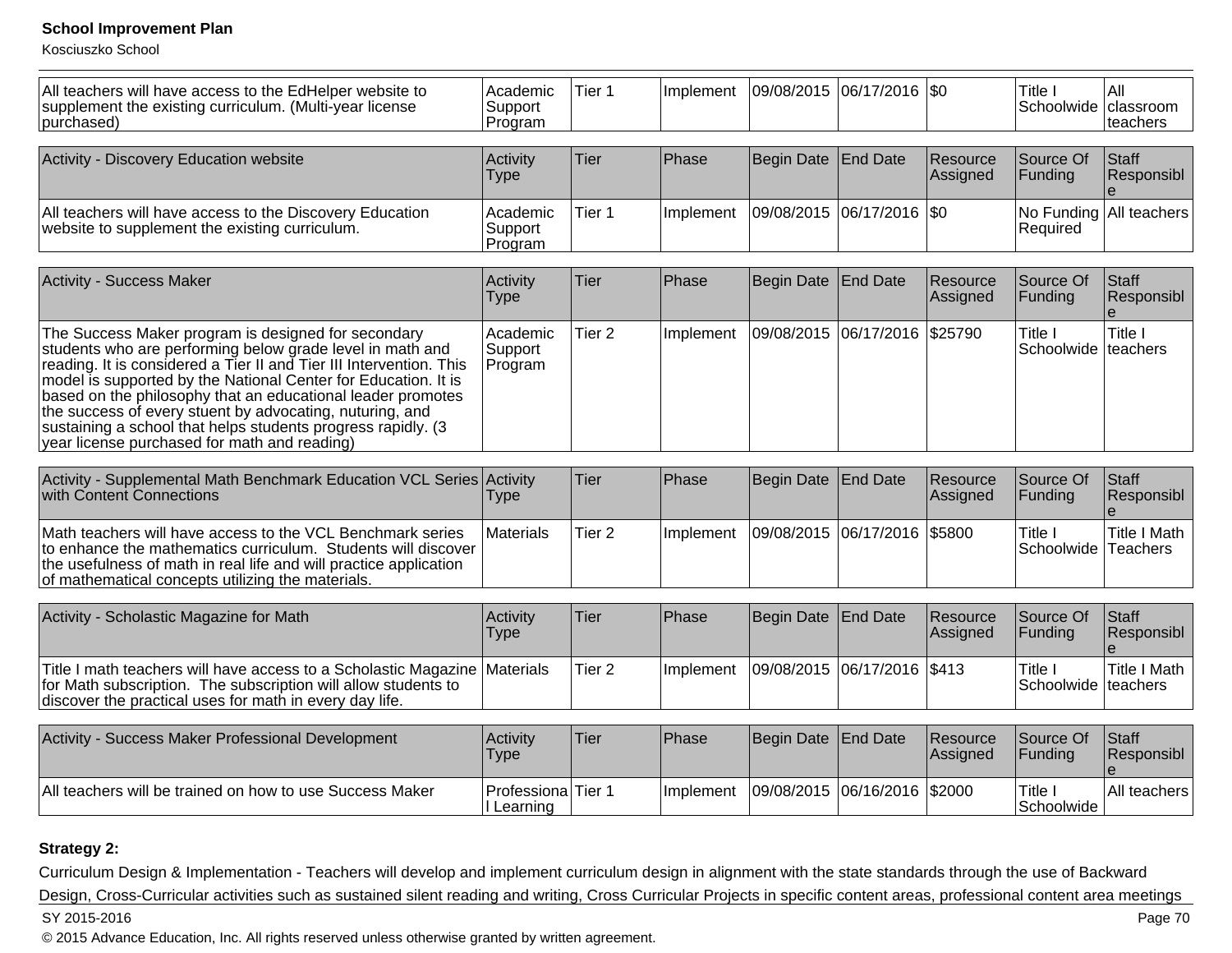Kosciuszko School

and the development of a curriculum calendar.

Research Cited: Lake, K. (1994). Integrated Curriculum. School Improvement Research Series, VIII(16).

An integrated curriculum provides the learners with a unified view of commonly held knowledge while motivating and developing the student's power to bridge ideasbetween relationships. An interdisciplinary curriculum includes a combination of subjects, an emphasis on projects, sources that go beyond the textbook, relationshipsamong concepts, and thematic units that focus on organizing principles.

Zemelman, S., Daniels, H., & Hyde, A. (2012). Best practice: Bringing standards to life in America's classrooms (4th ed.). Portsmouth, NH: Heinemann. IntegrativeUnits: pages 68-71.

The authors advocate learning that is extended and coordinated to include content information that integrates cross-content exploration. Creating a truly integrated curriculum requires cooperation and the development of a scope and sequence document that would allow teacher to coordinate their efforts to include interdisciplinarycontent.

Tier: Tier 1

| Activity - Backward Design                                                                                                                                                                                                                                                            | Activity<br><b>Type</b>          | Tier | <b>IPhase</b> | Begin Date End Date         | Resource<br>Assigned | <b>Source Of</b><br><b>IFunding</b> | <b>Staff</b><br>Responsibl |
|---------------------------------------------------------------------------------------------------------------------------------------------------------------------------------------------------------------------------------------------------------------------------------------|----------------------------------|------|---------------|-----------------------------|----------------------|-------------------------------------|----------------------------|
| Teachers will utilize Backward Design to plan and implement<br>content curriculum. Teachers will identify learning goals,<br>outline essential questions, create performance tasks, and<br>determine evidence to validate student growth for each unit<br>taught throughout the year. | Curriculum   Tier 1<br>Developme |      | l Implement   | 09/08/2015  06/17/2016  \$0 |                      | No Funding All<br><b>Required</b>   | Teachers                   |

| Activity - Writing Across the Curriculum                                                                                                                                                                                                                                           | <b>Activity</b><br>Type | Tier | <b>IPhase</b>     | Begin Date End Date         | <b>Resource</b><br><b>Assigned</b> | Source Of<br><b>IFunding</b>                      | <b>Staff</b><br><b>Responsibl</b> |
|------------------------------------------------------------------------------------------------------------------------------------------------------------------------------------------------------------------------------------------------------------------------------------|-------------------------|------|-------------------|-----------------------------|------------------------------------|---------------------------------------------------|-----------------------------------|
| All teachers will develop activities that utilize Writing across the Curriculum Tier 1<br>Curriculum. Students will be required to do at least one writing Developme<br>$ $ activity per quarter in each content area. The topic will pertain $ $ nt<br>to the current curriculum. |                         |      | <b>Ilmplement</b> | 09/08/2015  06/17/2016  \$0 |                                    | $\vert$ No Funding $\vert$ All<br><b>Required</b> | Classroom<br><b>Teachers</b>      |

| <b>Activity - Cross Curricular Projects</b>                                                                                                                                                                                                                                                                               | <b>Activity</b><br><b>Type</b>           | Tier | <b>IPhase</b> | Begin Date End Date         | <b>Resource</b><br><b>Assigned</b> | <b>Source Of</b><br><b>IFunding</b> | Staff<br>Responsibl          |
|---------------------------------------------------------------------------------------------------------------------------------------------------------------------------------------------------------------------------------------------------------------------------------------------------------------------------|------------------------------------------|------|---------------|-----------------------------|------------------------------------|-------------------------------------|------------------------------|
| Teachers will develop cross-curricular projects. The projects<br>will include content areas that are common to both subject<br>areas and focus on State Standards. Teachers will develop<br>one cross-curricular project per year that may focus on areas<br>such as measurement, data analysis, and weather and climate. | Curriculum   Tier 1<br>Developme<br>l nt |      | Ilmplement    | 09/08/2015  06/17/2016  \$0 |                                    | No Funding All<br><b>Required</b>   | Classroom<br><b>Teachers</b> |

| Activity<br>/ - Content Area Meetings | <b>Activity</b><br>Type | <b>Tier</b> | <b>Phase</b> | Begin Date End Date |  | <b>Resource</b><br> Assigned | $\bigcap$<br>Source Of<br>Funding | <b>Staff</b><br>Responsibl |
|---------------------------------------|-------------------------|-------------|--------------|---------------------|--|------------------------------|-----------------------------------|----------------------------|
|---------------------------------------|-------------------------|-------------|--------------|---------------------|--|------------------------------|-----------------------------------|----------------------------|

#### SY 2015-2016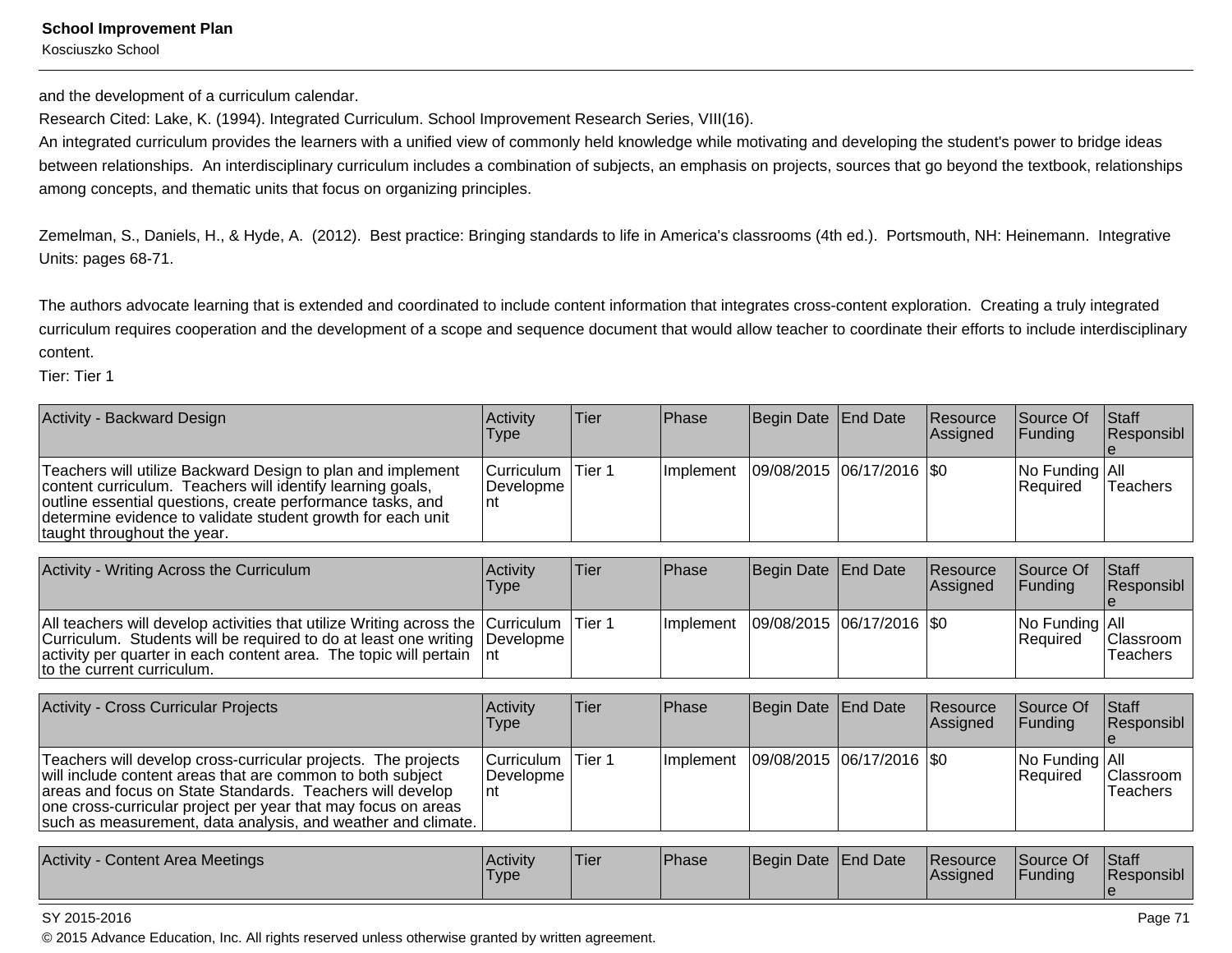Kosciuszko School

| Activity - Curriculm Calendar                                                                                                                                                                                                                                             | Activity<br><b>Type</b> | Tier   | Phase     | Begin Date End Date        | Resource<br>Assigned | Source Of<br>Funding | <b>Staff</b><br>Responsibl                                                                                                                        |
|---------------------------------------------------------------------------------------------------------------------------------------------------------------------------------------------------------------------------------------------------------------------------|-------------------------|--------|-----------|----------------------------|----------------------|----------------------|---------------------------------------------------------------------------------------------------------------------------------------------------|
| All building staff will develop a monthly curriculum calendar with Policy and<br>a brief description of the content that will be taught. Teachers<br>will utilize the calendar to plan cross-curricular activities that<br>focus on State Standards in all content areas. | <b>Process</b>          | Tier 1 | Implement | 09/08/2015 06/17/2016 \$25 |                      | lGeneral<br>lFund    | All teachers<br>lwill submit<br>monthly<br>lacademic<br>lgoals.<br>lSelect staff<br>will be<br>responsible<br>for updating<br>Master<br>Calendar. |

| Activity - Monitoring Curriculum Design & Implementation                                                                                                                                                                                                                                                                       | Activity<br><b>Type</b> | lTier  | Phase          | Begin Date End Date           | <b>Resource</b><br><b>Assigned</b> | Source Of<br><b>IFunding</b>      | <b>Staff</b><br>Responsibl |
|--------------------------------------------------------------------------------------------------------------------------------------------------------------------------------------------------------------------------------------------------------------------------------------------------------------------------------|-------------------------|--------|----------------|-------------------------------|------------------------------------|-----------------------------------|----------------------------|
| Building Administrator will review weekly lesson plans and<br>conduct classroom walk throughs. Building Administrator will be<br>looking to see that the content being taught is aligned to the<br>state standards, cross curricular activities and projects are<br>being done, and the curriculum calendar is being followed. | <b>Other</b>            | Tier 1 | <b>Monitor</b> | $ 09/08/2015 06/17/2016 $ \$0 |                                    | No Funding Building<br>l Reauired | IAdministrat               |

| Activity - Curriculum Consultants                                                                                                                   | Activity<br>Type | lTier. | <b>IPhase</b> | Begin Date   End Date       | Resource<br><b>Assigned</b> | Source Of<br> Funding                             | <b>Staff</b><br>Responsibl                                                         |
|-----------------------------------------------------------------------------------------------------------------------------------------------------|------------------|--------|---------------|-----------------------------|-----------------------------|---------------------------------------------------|------------------------------------------------------------------------------------|
| All teachers will have access to curriculum consultants in order   Professiona Tier 1<br>to improve classroom practices and enhance student growth. | I Learning       |        | Ilmplement    | 09/08/2015  06/17/2016  \$0 |                             | $\vert$ No Funding $\vert$ All<br><b>Required</b> | classroom<br><b>Iteachers</b><br><b>IDistrict</b><br><b>Curriculum</b><br>Director |

| Activity - NWEA                                                                                                        | Activity<br>Type | 'Tier  | <b>IPhase</b>     | Begin Date End Date |                               | <b>Resource</b><br><b>Assigned</b> | Source Of<br><b>IFundina</b> | <b>Staff</b><br><b>Responsibl</b> |
|------------------------------------------------------------------------------------------------------------------------|------------------|--------|-------------------|---------------------|-------------------------------|------------------------------------|------------------------------|-----------------------------------|
| Teachers will use the test results from the NWEA to measure<br>student growth and tailor instruction to student needs. | <b>Other</b>     | Tier 1 | <b>Ilmplement</b> |                     | $ 09/08/2015 06/17/2016 $ \$0 |                                    | <b>IRequired</b>             | No Funding   All teachers         |

SY 2015-2016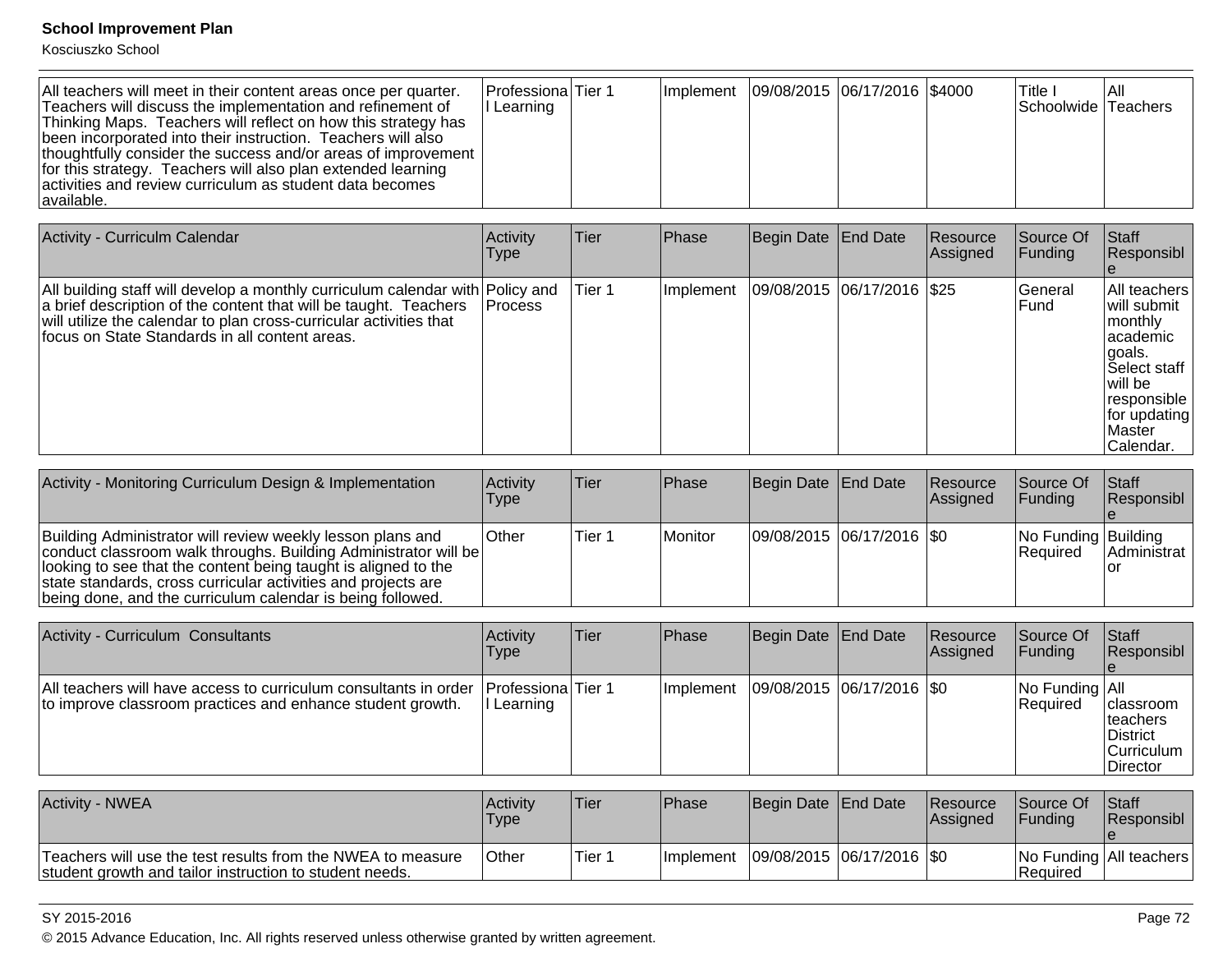## **Goal 2: All students at Kosciuszko Middle School will improve their behavior.**

This plan includes progress notes which are at the very end of this document

### **Measurable Objective 1:**

demonstrate a behavior The number of disciplinary referrals will decrease by 5% as measured by behavior incident reports based on 2014 data. by 06/12/2015 asmeasured by referrals to office: fights, disruptive behavior, number of suspension..

### **Strategy 1:**

Restorative Practice Continuum - The restorative practices continuum is a five point continuum from the less formal daily use of affective statements and questionsthrough small impromptu conferenes, circles and groups, and finally formal conferences set up by restorative practices coordinator.

Research Cited: Costello, Bob; Watchel, Joshua; Watchel, Ted. Restorative Practices Handbook. Bethlehem PA: International Institute of Restorative Practices, 2009.Allowing students to better understand the impact of their behavior is more likely to influence their future behavior than the standard sanctions we use in schools.Offending students realize how they have affected other people when they hear directly from those they have harmed. School authorities can ahieve this through avariety of means, randging informal restorative questions to a more formal circle or restorative conference. (pg 53)Tier:

| <b>Activity - Bullying Task Force</b>                                                                                                                                                             | <b>Activity</b><br>Type           | Tier | Phase     | Begin Date End Date          | Resource<br>Assigned | Source Of<br> Funding | <b>Staff</b><br>Responsibl                                                                                                 |
|---------------------------------------------------------------------------------------------------------------------------------------------------------------------------------------------------|-----------------------------------|------|-----------|------------------------------|----------------------|-----------------------|----------------------------------------------------------------------------------------------------------------------------|
| Creating a task force with selected students to create a culture<br>where the community looks upon bullying behavior and<br>bystanders as negative. We want to create a culture of<br>Idefenders. | Behavioral<br>Support<br>∣Program |      | Implement | 09/08/2015 06/17/2016 \$1500 |                      | <b>Title I Part</b>   | <b>IRP</b><br>coordinator,<br>Administrat<br>lor.<br>I Instructiona<br>I Staff,<br>Social<br>Worker,<br>Central<br> Office |

| Activity - Full Training                                                                   | Activity<br>'Type       | <b>Tier</b> | Phase     | Begin Date End Date         | Resource<br>Assigned | Source Of<br><b>Funding</b> | Staff<br>Responsibl                                                                                                            |
|--------------------------------------------------------------------------------------------|-------------------------|-------------|-----------|-----------------------------|----------------------|-----------------------------|--------------------------------------------------------------------------------------------------------------------------------|
| All new staff members (who have not been trained) will<br>participate in a 2-day training. | Professiona<br>Learning |             | Implement | 09/08/2015 06/17/2016 \$500 |                      | <b>Title I Part</b>         | Restorative<br>Practices<br>Coordinator<br>Trainer of<br>Trainers,<br>Principal<br>land<br>Director of<br>Federal<br>Programs. |

SY 2015-2016estimate the contract of the contract of the contract of the contract of the contract of the contract of the contract of the contract of the contract of the contract of the contract of the contract of the contract of the c © 2015 Advance Education, Inc. All rights reserved unless otherwise granted by written agreement.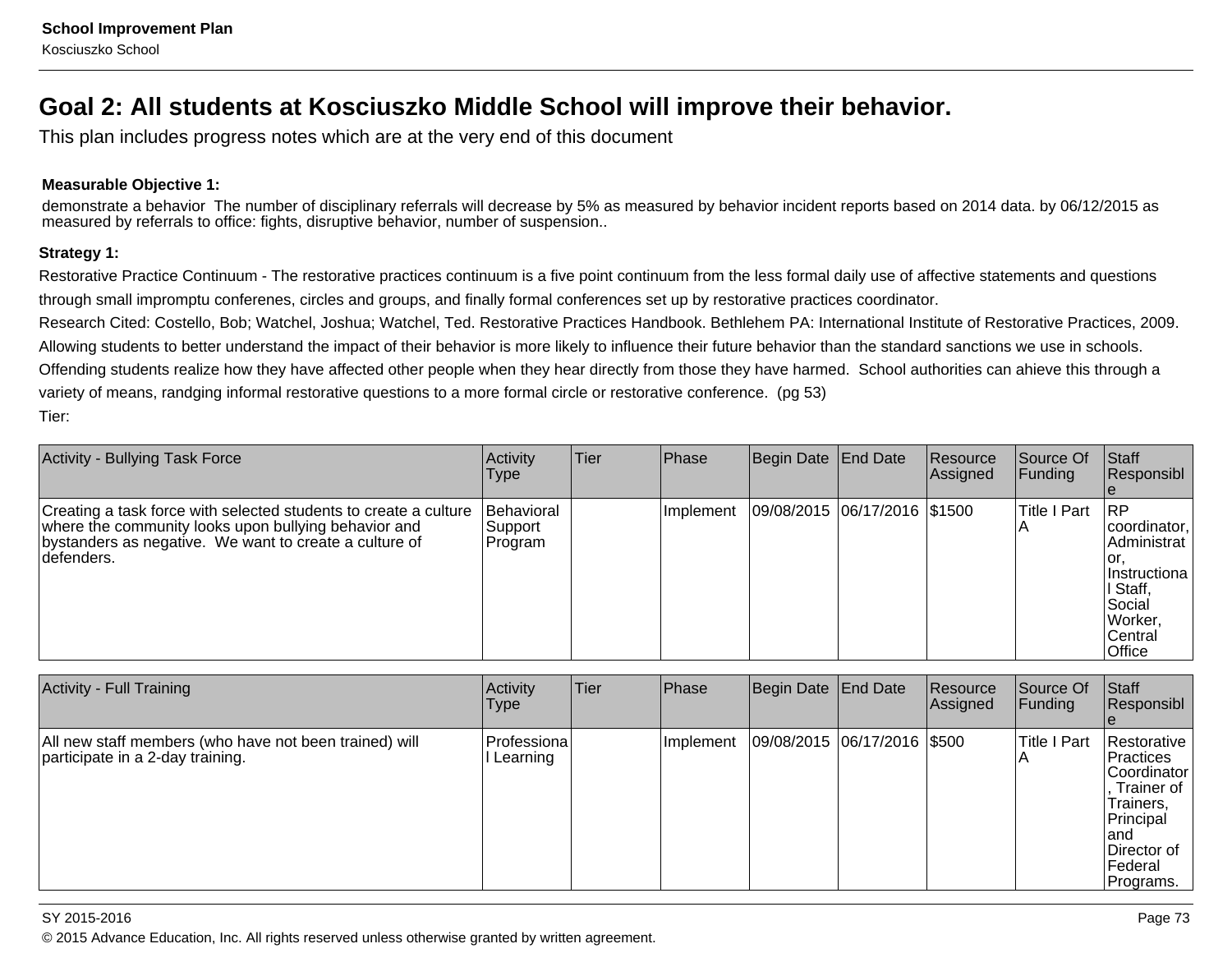| <b>Activity - RP Refresher</b>                                                                                                                                           | Activity<br>l ype          | <b>Tier</b> | Phase      | Begin Date End Date       | <b>Resource</b><br>Assigned | lSource Of<br> Funding | Staff<br>Responsibl                                                                                                                  |
|--------------------------------------------------------------------------------------------------------------------------------------------------------------------------|----------------------------|-------------|------------|---------------------------|-----------------------------|------------------------|--------------------------------------------------------------------------------------------------------------------------------------|
| Currently trained staff will be assessed on knowledge of<br>Restorative Practices at the end of each school year to be<br>determined if additional training is required. | lProfessiona l<br>Learning |             | Ilmplement | 09/08/2015 06/17/2016 \$0 |                             | <b>Title I Part</b>    | Restorative  <br> Practices<br> Coordinator  <br>Trainer of<br>Trainers,<br>Principal<br>land<br>Director of<br>Federal<br>Programs. |

| Activity - Middle School to High School Transition Circles                                                                                                                                                                                                                                                                                                                                                                                                         | Activity<br>Type                   | Tier | Phase     | Begin Date End Date |                             | <b>Resource</b><br>Assigned | Source Of<br><b>Funding</b> | <b>Staff</b><br>Responsibl                                                                                                |
|--------------------------------------------------------------------------------------------------------------------------------------------------------------------------------------------------------------------------------------------------------------------------------------------------------------------------------------------------------------------------------------------------------------------------------------------------------------------|------------------------------------|------|-----------|---------------------|-----------------------------|-----------------------------|-----------------------------|---------------------------------------------------------------------------------------------------------------------------|
| Several groups of five to six high school girls meet with groups<br>of middle school girls with similar backgrounds to discuss<br>topics that ease anxiety before starting high school. Eighth<br>grade students are given the opportunity to write annonymous<br>questions prior to circle. Groups are based on commonalities.<br>Topics Include: First day of school, getting lost, academic<br>expectations, sex/relationships and extra curricular activities. | l Recruitmen<br>t and<br>Retention |      | Implement |                     | 09/08/2015 06/17/2016 \$500 |                             | <b>Title I Part</b>         | <b>IRP</b><br>lCoordinator<br>Middle<br>School and<br>High<br>School<br>Administrat<br>ors, HHS<br>Circle<br>lCoordinator |

| Activity - Elementary to Middle School Transition Circles                                                                                                                                                                                                                                   | Activity<br>l ype                              | Tier        | Phase         | Begin Date   End Date       | Resource<br> Assigned | Source Of<br> Funding  | <b>Staff</b><br>Responsibl                                                                                                    |
|---------------------------------------------------------------------------------------------------------------------------------------------------------------------------------------------------------------------------------------------------------------------------------------------|------------------------------------------------|-------------|---------------|-----------------------------|-----------------------|------------------------|-------------------------------------------------------------------------------------------------------------------------------|
| A group of 6 ethnically and academically diverse middle school<br>students visit each self contained 6th grade elementary<br>classrooms. Students meet in circle and have a two way<br>discussion regarding the below topics: physical layout,<br>schedules, lockers, safety, and bullying. | <b>Recruitmen</b><br>t and<br><b>Retention</b> |             | Ilmplement    | 09/08/2015 06/17/2016 \$100 |                       | Title II Part   RP     | lCoordinator<br>∣s at Middle<br>lSchool and<br>Elementary<br> schools,<br>lMiddle and<br>Elementary<br>Ischool<br>Principals. |
| Activity - Monitoring of Restorative Continuum                                                                                                                                                                                                                                              | <b>Activity</b>                                | <b>Tier</b> | <b>IPhase</b> | Begin Date LEnd Date        | Resource              | <b>Source Of Staff</b> |                                                                                                                               |

| Activity - Monitoring of Restorative Continuum | <b>Activity</b><br><b>Type</b> | 'Tier | <b>Phase</b> | Begin Date End Date |  | <b>Resource</b><br><b>Assigned</b> | Source Of<br><b>IFunding</b> | Staff<br><b>Responsibl</b> |
|------------------------------------------------|--------------------------------|-------|--------------|---------------------|--|------------------------------------|------------------------------|----------------------------|
|------------------------------------------------|--------------------------------|-------|--------------|---------------------|--|------------------------------------|------------------------------|----------------------------|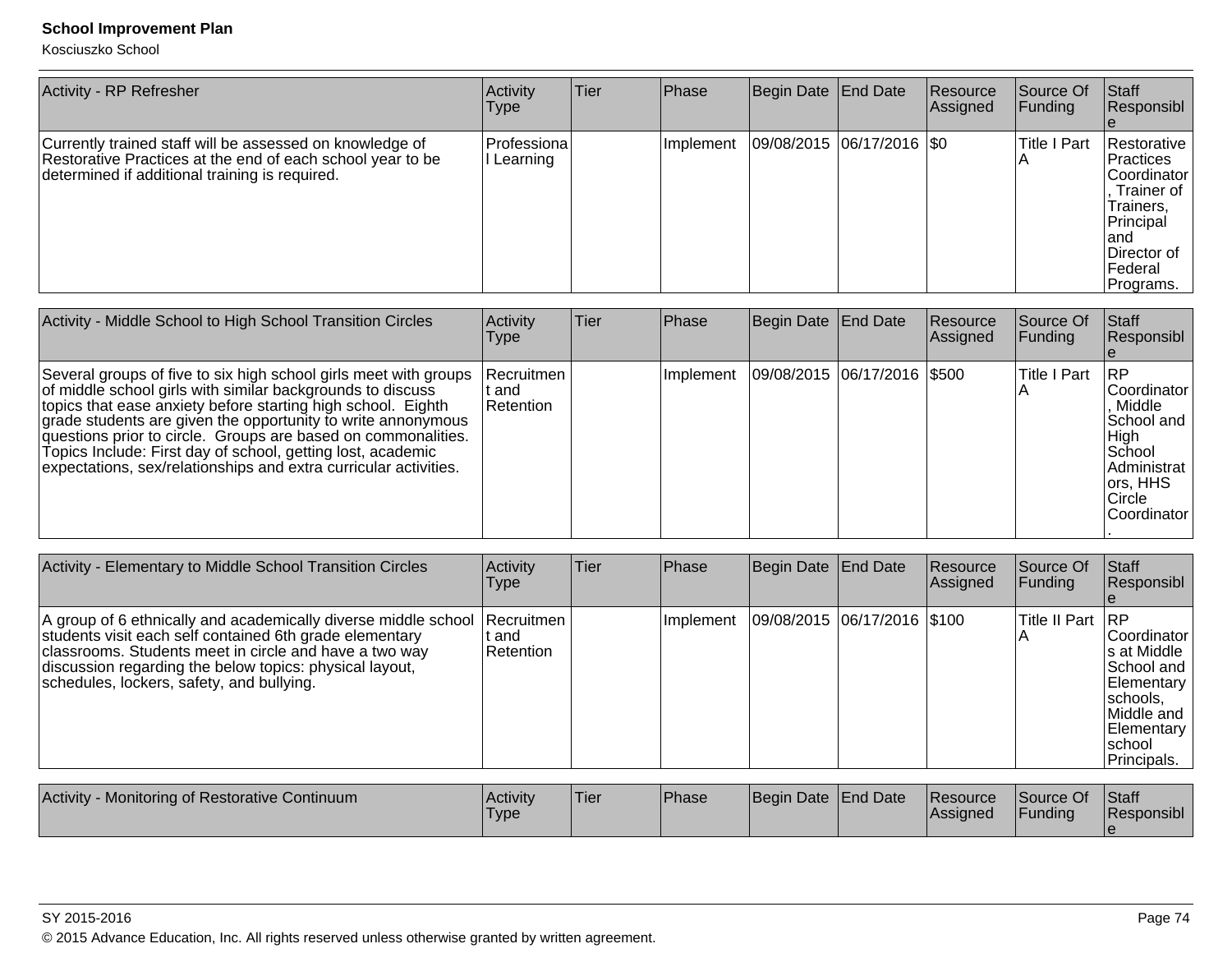Kosciuszko School

| Building Administrator and Restorative Practices Coordinator<br>will conduct walk throughs focused on the "look fors" identified<br>as the essential for the implemenation of the Restorative<br>Practices Continuum. "Look Fors" will include what the<br>teachers and students will be doing in the classroom if<br>Restorative Practices are fully implemented. Zangle and a<br>school data base will be used to analyze disciplinary referrals<br>and suspension to the office by the Restorative Practices<br>Coordinator. | Monitor |  |  |  | 10/01/2013  06/03/2014  \$0 |  | <b>Title I Part</b> | Building<br> Principal<br>land<br><b>Restorative</b><br><b>IPractices</b><br><b>Coordinator</b> |
|---------------------------------------------------------------------------------------------------------------------------------------------------------------------------------------------------------------------------------------------------------------------------------------------------------------------------------------------------------------------------------------------------------------------------------------------------------------------------------------------------------------------------------|---------|--|--|--|-----------------------------|--|---------------------|-------------------------------------------------------------------------------------------------|
|---------------------------------------------------------------------------------------------------------------------------------------------------------------------------------------------------------------------------------------------------------------------------------------------------------------------------------------------------------------------------------------------------------------------------------------------------------------------------------------------------------------------------------|---------|--|--|--|-----------------------------|--|---------------------|-------------------------------------------------------------------------------------------------|

### **Measurable Objective 2:**

demonstrate a behavior All students will increase their ability to idenitify and use Restorative Practice affective statements and affective questions by 10% by06/01/2015 as measured by Restorative Practices Survey.

### **Strategy 1:**

Use of Affective Statements and Questions - All teachers and students will increase their ability to identify and Restorative Practice affective statements and affectivequestions by 10% measured by the Restorative Practices survey.

Research Cited: Costello, Bob; Watchel, Joshua; Watchel, Ted. Restorative Circles In Schools. Bethlehem PA: International Institute of Restorative Practices, 2010.Research says: Affective statements are expressions of personal feelings. Instead of scolding a student a teacher identifies the behavior and expresses how it makeshim or her feel. Affective statements help clarify boundaries, provide feedback, and build empathy. (p 12).

Costello, Bob; Watchel, Joshua; Watchel, Ted. Restorative Practices Handbook. Bethlehem PA: International Institute of Restorative Practices, 2009.

Research says: Affective questions help to elicit what a student is thinking and feeling and therefore many of their responses will be affective statements. There areother questions that can be asked to help students better understand the impact of behavior, both theirs and others (p. 19)

Tier:

| Activity - Book Study: Restorative Practices Handbook                                                                                                                                                                         | Activity<br>Type        | Tier | Phase      | Begin Date End Date           | <b>Resource</b><br><b>Assigned</b> | Source Of<br><b>IFunding</b> | Staff<br><b>Responsibl</b>                                                               |
|-------------------------------------------------------------------------------------------------------------------------------------------------------------------------------------------------------------------------------|-------------------------|------|------------|-------------------------------|------------------------------------|------------------------------|------------------------------------------------------------------------------------------|
| Staff will read and discuss a specified section of restorative<br>practices handbook monthly during teacher prep periods. At<br>this time the staff will then be prepared to implement the next<br>component of the strategy. | Professiona<br>Learning |      | Ilmplement | $ 09/08/2015 06/17/2016 $ \$0 |                                    | <b>Title I Part</b>          | <b>Restorative</b><br>Practices<br><b>Coordinator</b><br>. teachers<br>land<br>principal |
|                                                                                                                                                                                                                               |                         |      |            |                               |                                    |                              |                                                                                          |

| <b>Activity - Full Training</b> | <b>Activity</b><br>'Type | 'Tier | <b>Phase</b> | Begin Date End Date |  | Resource<br><b>IAssianed</b> | Source Of<br>Funding | <b>Staff</b><br>Responsibl |
|---------------------------------|--------------------------|-------|--------------|---------------------|--|------------------------------|----------------------|----------------------------|
|---------------------------------|--------------------------|-------|--------------|---------------------|--|------------------------------|----------------------|----------------------------|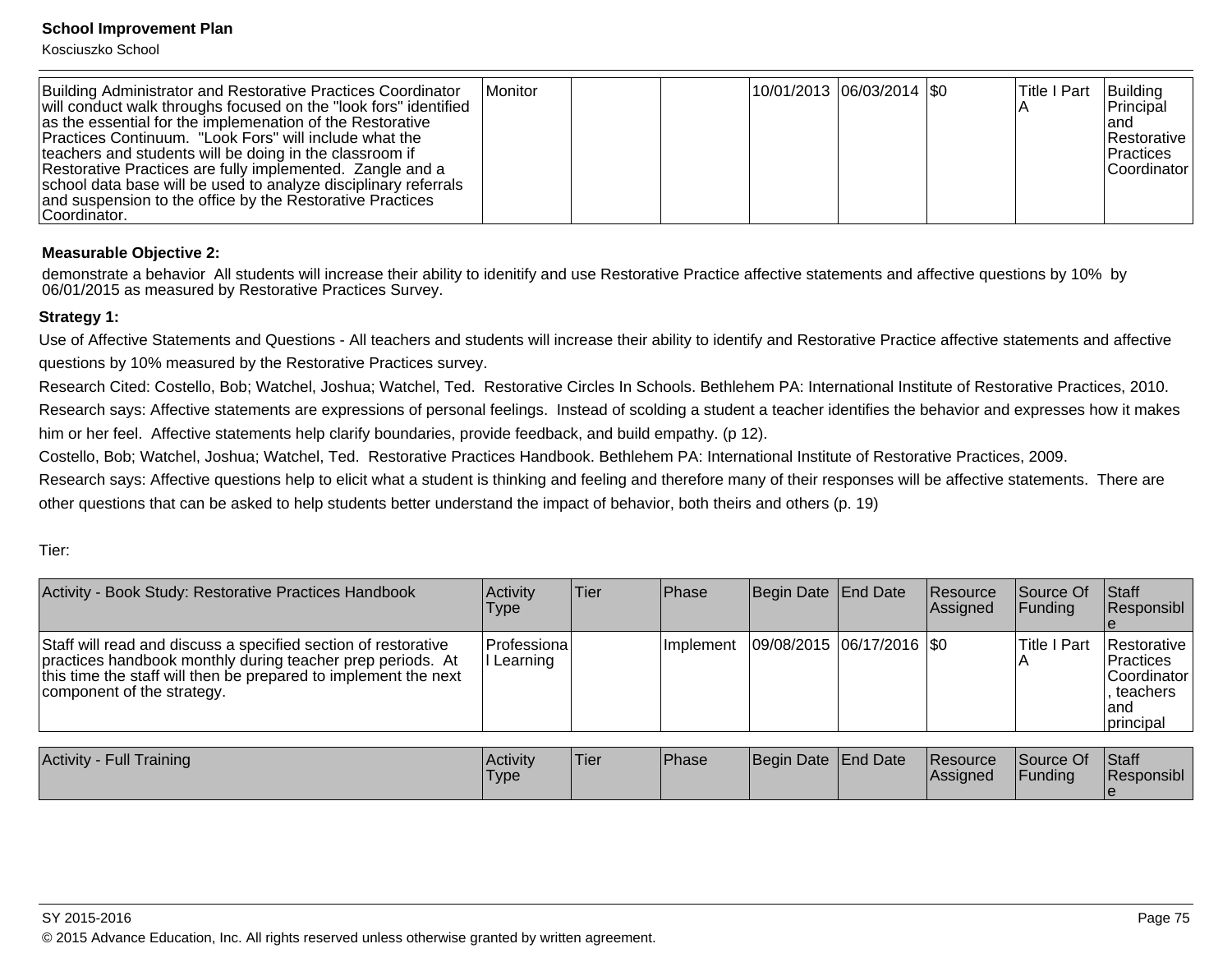Kosciuszko School

| All new staff members (who have not been trained) will<br>participate in a 2- day training. | Professiona<br>l Learning | Implement | 09/08/2015 06/17/2016 \$500 |  |  | Title I Part | Restorative<br>Practices<br> Coordinator <br>Trainer of<br>Trainers,<br>Principal<br>land<br>Director of<br>lFederal<br>Programs. |
|---------------------------------------------------------------------------------------------|---------------------------|-----------|-----------------------------|--|--|--------------|-----------------------------------------------------------------------------------------------------------------------------------|
|---------------------------------------------------------------------------------------------|---------------------------|-----------|-----------------------------|--|--|--------------|-----------------------------------------------------------------------------------------------------------------------------------|

| <b>Activity - RP Refresher</b>                                                                                                                                       | Activity<br>Type         | Tier | <b>Phase</b> | Begin Date End Date       | Resource<br>Assigned | Source Of<br><b>Funding</b>         | <b>Staff</b><br>Responsibl                                                                                                          |
|----------------------------------------------------------------------------------------------------------------------------------------------------------------------|--------------------------|------|--------------|---------------------------|----------------------|-------------------------------------|-------------------------------------------------------------------------------------------------------------------------------------|
| Currently trained staff will be assessed on knowledge of<br>Restorative Practices at the end of each school year to<br>determine if additional training is required. | Professiona <br>Learning |      | Ilmplement   | 09/08/2015 06/17/2016 \$0 |                      | <b>Title I Part</b><br>$\mathsf{A}$ | lRestorative<br> Practices <br>Coordinator<br>Trainer of<br>Trainers,<br>Principals<br>land<br>Director of<br>lFederal<br>Programs. |

| Activity - Monitoring of Restorative Continuum                                                                                                                                                                                                                                                                                                                                                                                                                                                                                   | Activity<br>Type | Tier | <b>Phase</b> | Begin Date End Date |                           | <b>Resource</b><br>Assigned | <b>Source Of</b><br><b>Funding</b> | <b>Staff</b><br>Responsibl                                                    |
|----------------------------------------------------------------------------------------------------------------------------------------------------------------------------------------------------------------------------------------------------------------------------------------------------------------------------------------------------------------------------------------------------------------------------------------------------------------------------------------------------------------------------------|------------------|------|--------------|---------------------|---------------------------|-----------------------------|------------------------------------|-------------------------------------------------------------------------------|
| Building Administrator and Restorative Practices Coordinator<br>will conduct walk throughs focused on the "look fors" identified<br>as the essential for the implemenation of the Restorative<br>Practices Continuum. "Look Fors" will include what the<br>teachers and students will be doing in the classroom if<br>Restorative Practices are fully implemented. Zangle and a<br>school data base will be used to analyze disciplinary referrals<br>and suspension to the office by the Restorative Practices<br>∣Coordinator. | Walkthroug       |      | Monitor      |                     | 09/08/2015 06/17/2016 \$0 |                             | lTitle I Part                      | Building<br>Administrat<br>for and<br>Restorative<br>Practices<br>Coordinator |

## **Goal 3: All students at Koscuiszko Middle School will increase their proficiency in Science.**

This plan includes progress notes which are at the very end of this document

### **Measurable Objective 1:**

85% of Seventh and Eighth grade Black or African-American, Asian, White, Economically Disadvantaged, Gifted and Talented, Hispanic or Latino, Students with<br>Disabilities, English Learners, Two or More Races, American Indian proficiency in grade level standards in Science by 06/12/2015 as measured by M-STEP.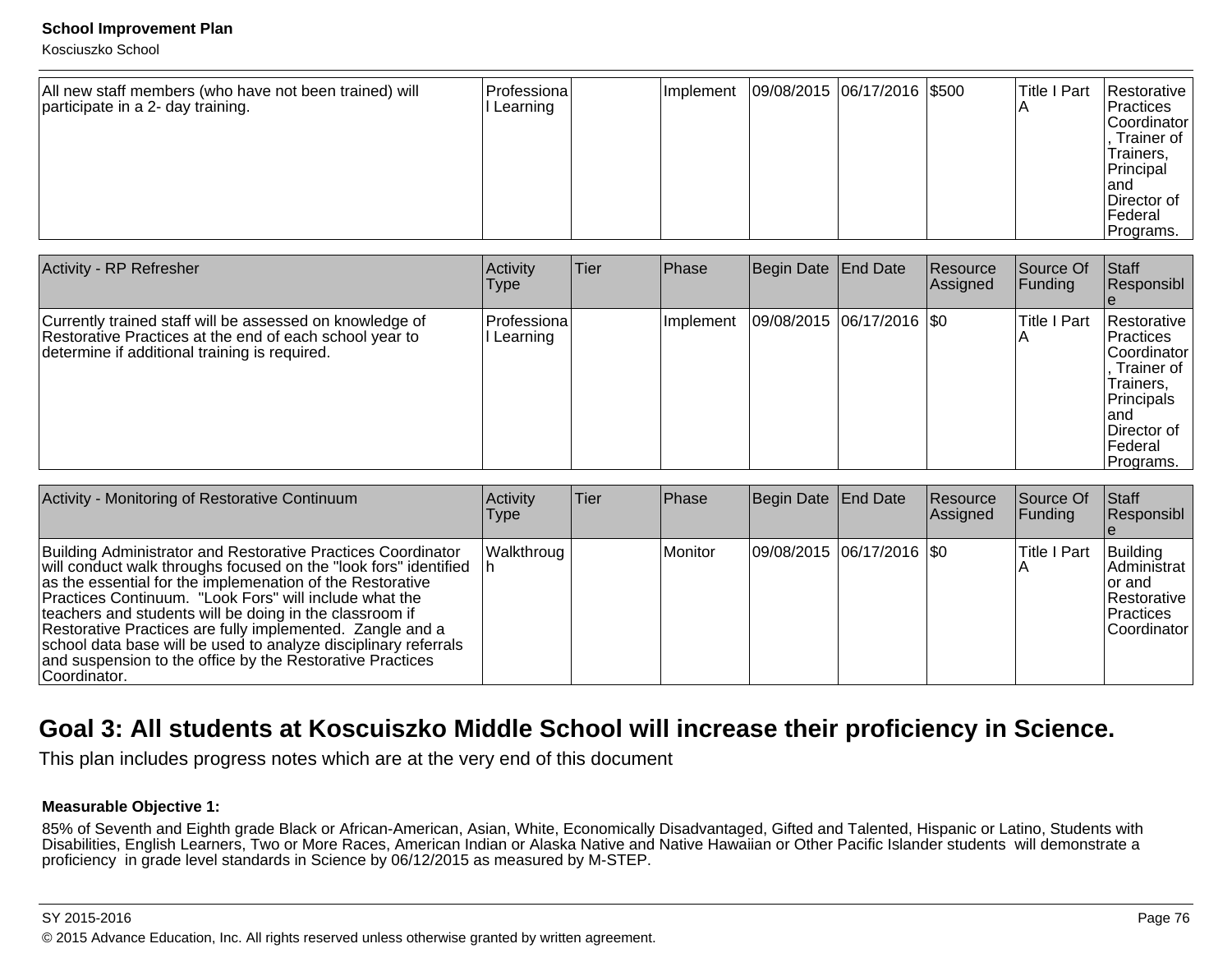## **Strategy 1:**

Differentiated Instruction - Teachers will implement Differentiated Instruction in order to implement the Common Core State Standards. Differentiated Instruction atKMS will include using Thinking Maps to differentiate by readiness, supporting students through Response to Intervention, supporting students through the integrationof sheltered and resources classrooms, and specific professional development to implement specific instructional strategies.

Research Cited: Holzman , Stefanie. "Thinking Maps®: Strategy-Based Learning." Aiming High Jan. 2006: n. page 20 May 2013.

This article describes the impact of Thinking Maps on an urban school with a high population of English Language learners. According to this case study, ThinkingMaps have been successful because of their ease of use by students and staff, the in all content areas and at all age levels, and the flexibility to used for data collect.Examples and descriptions of each map is described. Specific attention is paid to the usefulness for English Language Learners.

Hughes, C. & Dexter, D. (2011). Response to intervention: A research-based summary. Theory Into Practice, v50 n 1, p. 4-11.

The Response to Intervention process is being used to give high-quality interventions to students who need them. It relies on the tracking of student progress, fidelity ofthe classroom teacher, a high quality curriculum, and the integration of evidence based strategies to increase student achievement in the classroom.

Tomlinson, C.A. (1999). The differentiated classroom: Responding to the needs of all learners. Alexandria, VA: ASCD. Chapter 7: Instructional Strategies that SupportDifferentiation.

Tomlinson shared her three decades of experience of helping teachers divide their time, resources, and efforts to effectively instruct many students of diverse backgrounds, readiness, skill levels, and interests. This chapter provides narratives about actual lessons and classrooms to assist teaches in differentiating theirinstruction.

Tomlinson, C.A. (2001). How to differentiate instruction in mixed-ability classrooms (2nd ed.). Alexandria, VA: ASCD. How to Plan Lesson- Differentiate by ReadinessChapter 8 pages 45-51.

This chapter provides additional sample lessons and activities designed to help teachers differentiate instruction based on readiness.

Weis, L. (2011). The Effect of Thinking Maps on Students' Higher Order Thinking Skills . Northridge: California State University.

This research paper discusses the impact on student achievement as measured by classroom assessments in an Advanced Placement Biology class. The effect ofutilizing Thinking Maps as an instructional strategy is statistically relevant. Field notes were used to support the surveys and assessments conducted during the study.

Zemelman, S., Daniels, H., & Hyde, A. (2012). Best practice: Bringing standards to life in america's classrooms (4th ed.). Portsmouth, NH: Heinemann. TheImportance of Best Practice Principles pg. 10-18.

This chapter addresses the importance that instruction should be student-centered, authentic, holistic, and appropriately developmental. Differentiated instructionallows for students to learn in the best way possible in accordance to what each student needs and wants. It is important for teacher to infuse student-driven curriculum

#### SY 2015-2016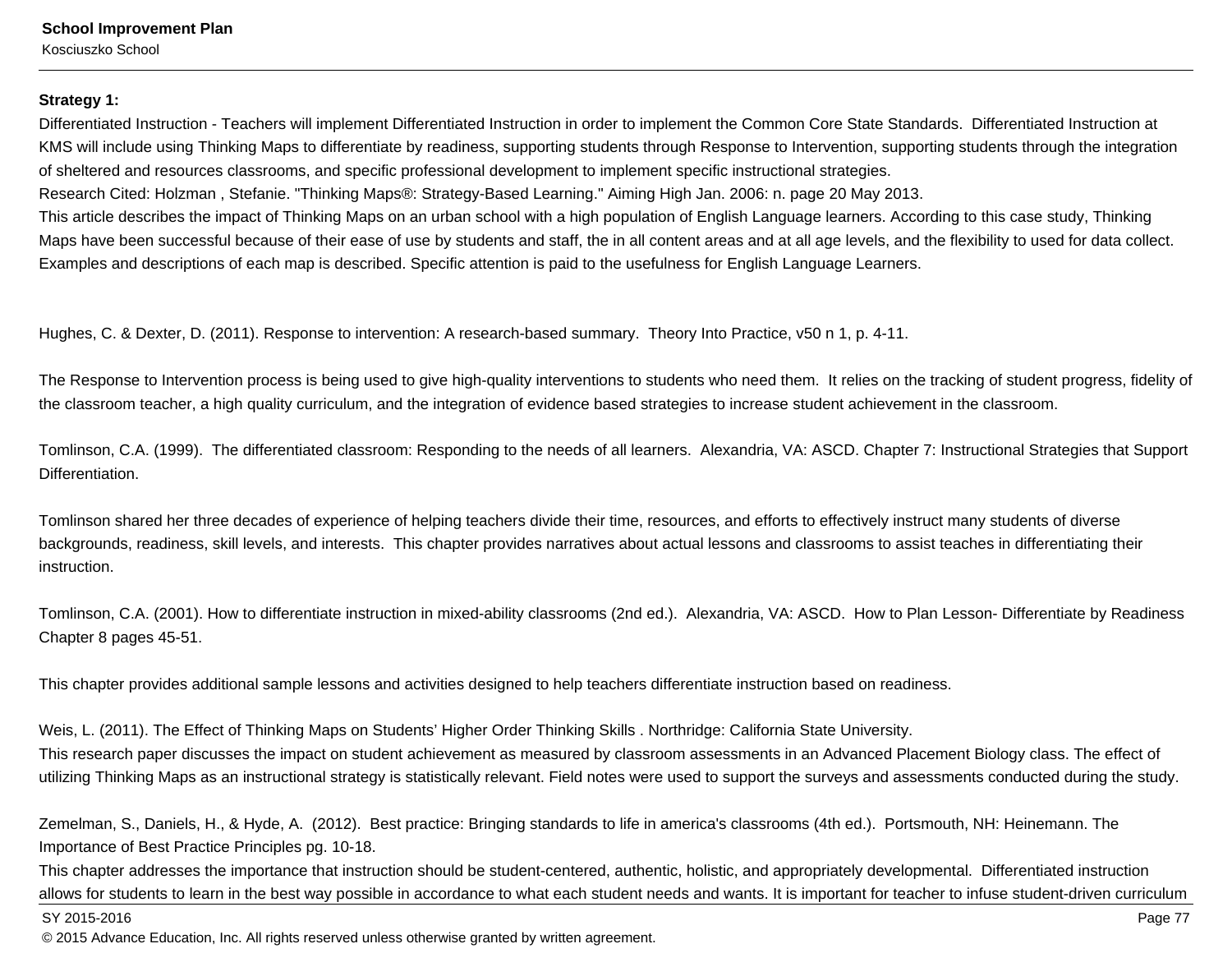Kosciuszko School

by asking students what they want to learn and differentiating the curriculum in order to do so.

Tier: Tier 1

| <b>Activity - Thinking Maps</b>                                                                                                                                                                                                        | Activity<br>Type        | 'Tier  | <b>Phase</b> | Begin Date End Date                       | <b>Resource</b><br><b>Assigned</b> | Source Of<br><b>IFunding</b> | <b>Staff</b><br>Responsibl                  |
|----------------------------------------------------------------------------------------------------------------------------------------------------------------------------------------------------------------------------------------|-------------------------|--------|--------------|-------------------------------------------|------------------------------------|------------------------------|---------------------------------------------|
| All teachers will implement Thinking Maps as a differentiated<br>instructional strategy. The 8 Thinking Maps will be used<br>regularly to augment formative and summative assessments in<br>the classroom to promote cognitive skills. | Direct<br>l Instruction | Tier 1 |              | Implement   09/01/2013   06/17/2016   \$0 |                                    | <b>Required</b>              | No Funding   All Building  <br><b>Staff</b> |

| Activity - ELL Support & Sheltered Classes                                                                                                                                                                                                | Activity<br><b>Type</b>         | Tier   | <b>Phase</b> | Begin Date   End Date |                             | Resource<br>Assigned | Source Of<br> Fundina           | <b>Staff</b><br>Responsibl                                                                                                 |
|-------------------------------------------------------------------------------------------------------------------------------------------------------------------------------------------------------------------------------------------|---------------------------------|--------|--------------|-----------------------|-----------------------------|----------------------|---------------------------------|----------------------------------------------------------------------------------------------------------------------------|
| Teachers will place students in classes best suited for their<br>English language proficiency (general education, supplemental,<br>sheltered, or newcomers) with teachers who are properly<br>trained to meet content and language goals. | Academic <br>Support<br>Program | Tier 2 | Implement    |                       | 09/02/2013 06/17/2016   \$0 |                      | No Funding Building<br>Required | administrat<br>lors and<br>IELL<br>Iteachers<br> will ensure<br>appropriate<br>∣testing and<br>Iplacement<br>lof students. |

| Activity - Thinking Maps Professional Development & Materials                                                                                                                                                                                            | Activity<br>Type                 | Tier | Phase     | Begin Date          | <b>End Date</b>    | Resource<br>Assigned | Source Of<br><b>Funding</b>        | Staff<br>Responsibl                                                                                                                                      |
|----------------------------------------------------------------------------------------------------------------------------------------------------------------------------------------------------------------------------------------------------------|----------------------------------|------|-----------|---------------------|--------------------|----------------------|------------------------------------|----------------------------------------------------------------------------------------------------------------------------------------------------------|
| All teachers will be trained to implement Thinking Maps. In<br>addition follow up training will be provided throughout the year<br>(4 days with subs) to ensure consistent and correct use.<br>Emphasis will be placed on writing across the curriculum. | Professiona Tier 1<br>I Learning |      | Implement | 09/08/2015          | 06/17/2016 \\$3000 |                      | Title I<br>Schoolwide   be trained | All staff will<br>implement<br><b>Thinking</b><br>Maps.<br>Trained<br>staff<br>Imembers<br>will serve<br>as in-house<br>trainers for<br>lthe<br>program. |
| Activity - SIOP & MABE Professional Development                                                                                                                                                                                                          | Activity<br>Type                 | Tier | Phase     | Begin Date End Date |                    | Resource<br>Assigned | Source Of<br> Funding              | Staff<br>Responsibl<br>le                                                                                                                                |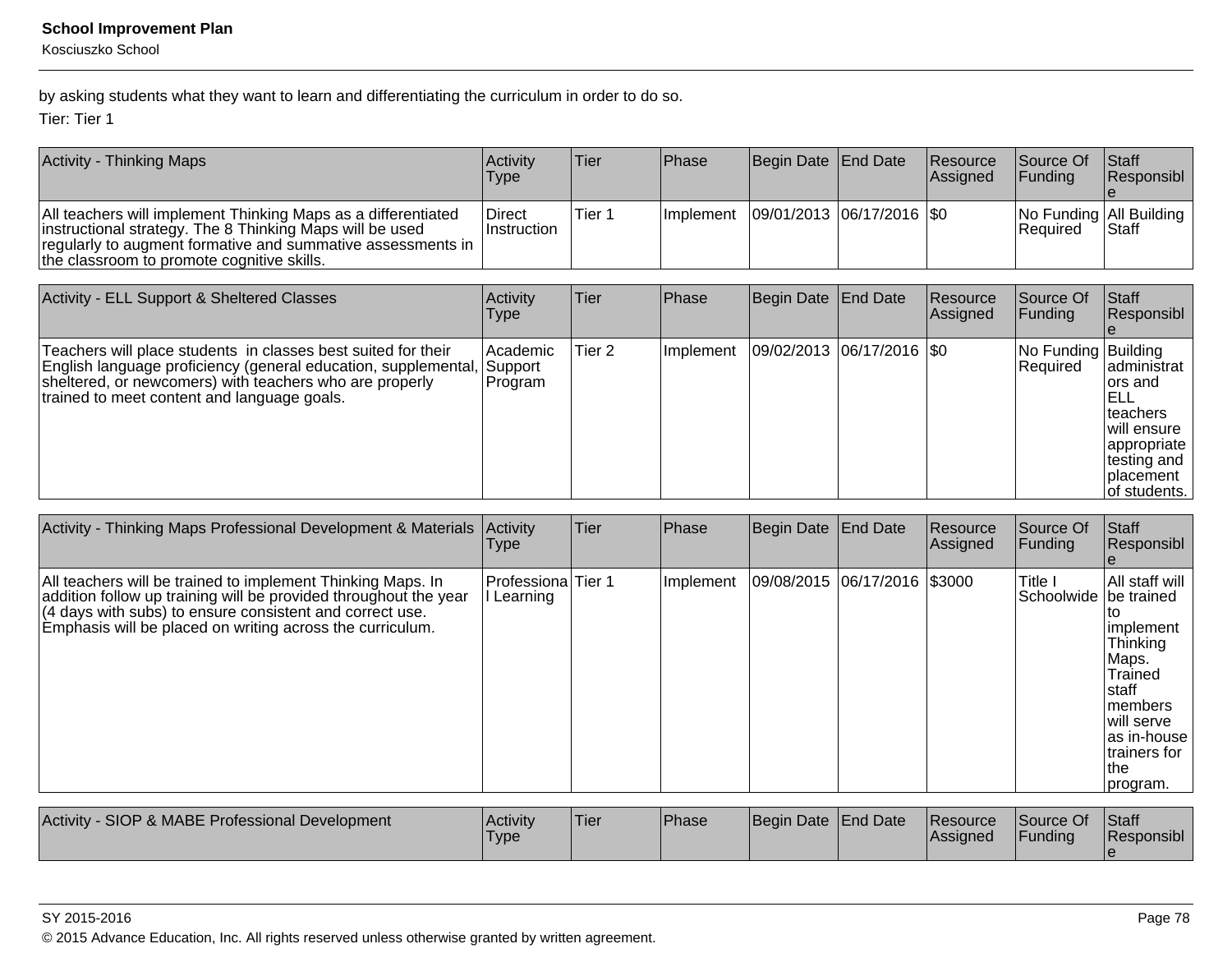Kosciuszko School

| ELL, Sheltered, and Newcomer teachers will be properly<br>trained in strategies to best meet the needs of English<br>Language Learners. Opportunities may include workshops and<br>conferences when available. | Professiona Tier 2<br>Learning |  | l Implement |  | 09/02/2013  06/17/2016  \$625 |  | 'Title I | Building<br>Schoolwide administrati<br>Ion will<br>lensure<br>laccess to<br>lall staff<br>working<br>l with<br>English<br> Language<br>ILearners. |
|----------------------------------------------------------------------------------------------------------------------------------------------------------------------------------------------------------------|--------------------------------|--|-------------|--|-------------------------------|--|----------|---------------------------------------------------------------------------------------------------------------------------------------------------|
|----------------------------------------------------------------------------------------------------------------------------------------------------------------------------------------------------------------|--------------------------------|--|-------------|--|-------------------------------|--|----------|---------------------------------------------------------------------------------------------------------------------------------------------------|

| Activity - Response To Intervention (RTI)                                                                                                                                                                                                                                                                                                                                                                                                                                                 | Activity<br><b>Type</b>        | Tier   | Phase     | Begin Date End Date         | <b>Resource</b><br>Assigned | lSource Of<br> Funding | <b>Staff</b><br>Responsibl                                                                                                                                                              |
|-------------------------------------------------------------------------------------------------------------------------------------------------------------------------------------------------------------------------------------------------------------------------------------------------------------------------------------------------------------------------------------------------------------------------------------------------------------------------------------------|--------------------------------|--------|-----------|-----------------------------|-----------------------------|------------------------|-----------------------------------------------------------------------------------------------------------------------------------------------------------------------------------------|
| All teachers will implement Tier 1 interventions (presenting<br>information in multiple formats, gradual release of<br>responsibility, modeling, multiple modes of output to check for<br>understanding, etc.) in their classrooms daily. Title I teachers<br>will implement Tier 2 interventions as needed. Daily<br>Supplemental Classes and push-in classroom support. Tier 3<br>interventions (One-on-One Coaching) will be implemented by<br>Title I teachers on an as-needed basis. | Academic<br>Support<br>Program | Tier 1 | Implement | 09/02/2013  06/17/2016  \$0 |                             | Required               | No Funding   All staff will<br>limplement<br>Tier 1 RTI<br>strategies<br>lin their<br>Iclassrooms<br>. Title I<br><b>Teachers</b><br>implement<br>lTier 2 and<br>lTier 3<br>Strategies. |

| Activity - Monitoring Differentiated Instruction                                                                                                                                                                                                                                                                                                                               | <b>Activity</b><br><b>Type</b> | ∣Tier  | Phase          | Begin Date End Date |                               | Resource<br>Assigned | Source Of<br>IFundina             | <b>IStaff</b><br><b>Responsibl</b> |
|--------------------------------------------------------------------------------------------------------------------------------------------------------------------------------------------------------------------------------------------------------------------------------------------------------------------------------------------------------------------------------|--------------------------------|--------|----------------|---------------------|-------------------------------|----------------------|-----------------------------------|------------------------------------|
| Building Administrator will review weekly lesson plans and<br>conduct classroom walk throughs. Building Administrator will be<br>looking to see that the content being taught is aligned to the<br>common core state standards, Thinking Maps are being used,<br>students are being supported by the RTI program, and the<br>integration of sheltered and resource classrooms. | <b>Other</b>                   | Tier 1 | <b>Monitor</b> |                     | $ 09/02/2013 06/17/2016 $ \$0 |                      | No Funding Building<br>l Reauired | <b>Administrat</b>                 |

| Activity - BrainPOP Website Subscription                                                                                           | Activity<br>Type                  | <b>Tier</b> | <b>Phase</b>      | Begin Date   End Date         | <b>Resource</b><br><b>Assigned</b> | Source Of<br><b>IFundina</b>     | <b>Staff</b><br><b>Responsibl</b> |
|------------------------------------------------------------------------------------------------------------------------------------|-----------------------------------|-------------|-------------------|-------------------------------|------------------------------------|----------------------------------|-----------------------------------|
| All teachers will have access to the BrainPOP website to<br>supplement the existing curriculum. (Multi-year license<br>(purchased) | l Academic<br>Support<br>IProgram | Tier 1      | <b>Ilmplement</b> | $ 09/02/2013 06/17/2016 $ \$0 |                                    | 'Title<br>Schoolwide   classroom | IAII<br>Iteachers                 |
| Activity - EdHelper Website Subscription                                                                                           | Activity<br><b>Type</b>           | <b>Tier</b> | Phase             | Begin Date End Date           | <b>Resource</b><br>Assigned        | Source Of<br><b>Funding</b>      | <b>Staff</b><br><b>Responsibl</b> |

#### SY 2015-2016

© 2015 Advance Education, Inc. All rights reserved unless otherwise granted by written agreement.

e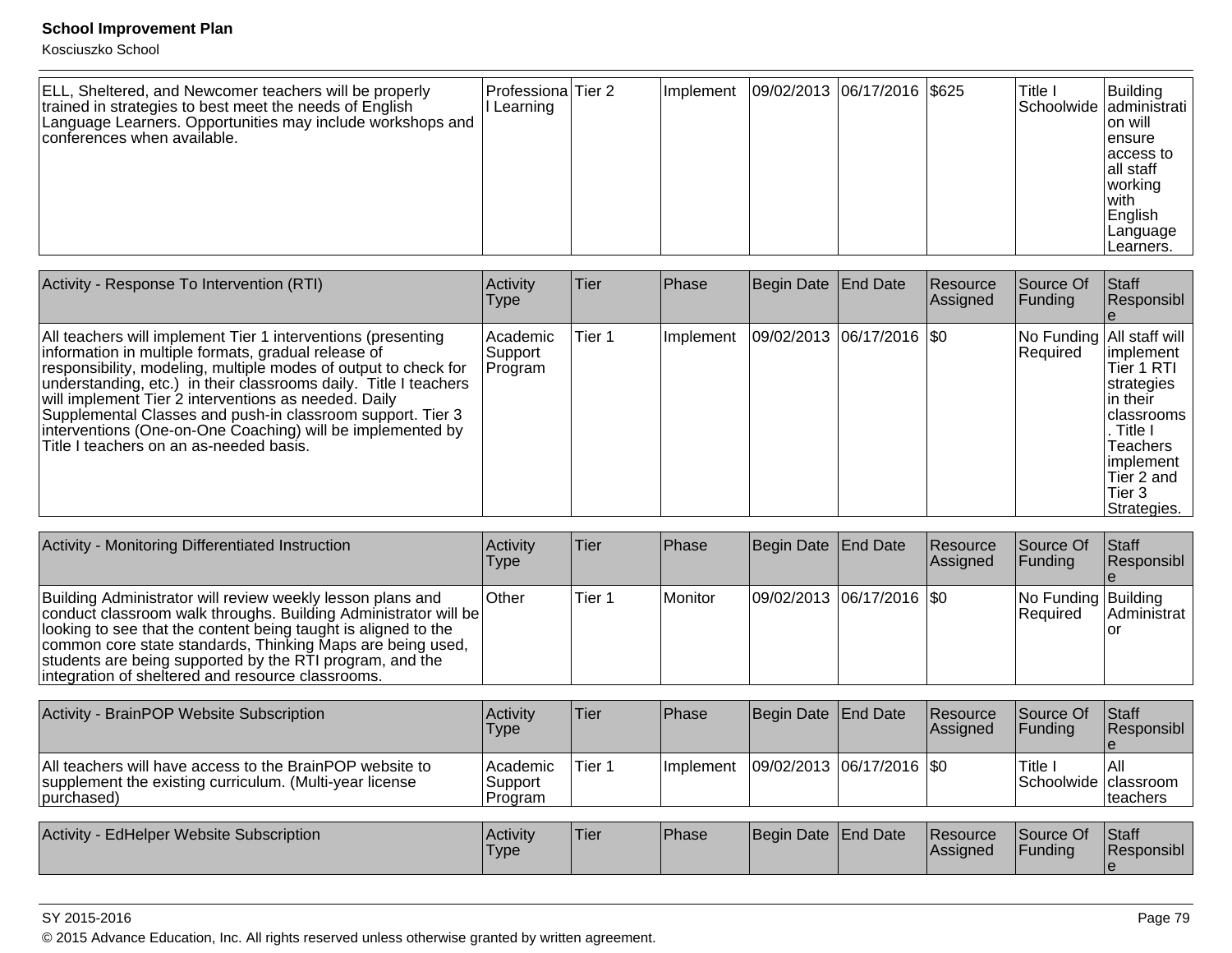Kosciuszko School

| All teachers will have access to the EdHelper website to<br>supplement the existing curriculum. (Multi-year license<br>purchased) | Academic <br>Support<br> Program  | Tier <sub>1</sub> | Implement | 09/02/2013 | $ 06/17/2016 $ \$0    |                      | Title I<br>Schoolwide        | IAII<br>Iclassroom<br>lteachers |
|-----------------------------------------------------------------------------------------------------------------------------------|-----------------------------------|-------------------|-----------|------------|-----------------------|----------------------|------------------------------|---------------------------------|
| Activity - Discovery Education Website Subscription                                                                               | Activity<br><b>Type</b>           | Tier              | Phase     | Begin Date | End Date              | Resource<br>Assigned | Source Of<br>Funding         | Staff<br>Responsibl             |
| All teachers will have access to the Discovery Education<br>website to supplement the existing curriculum.                        | Academic <br>Support<br>Program   | Tier <sub>1</sub> | Implement | 09/02/2013 | 06/17/2016   \$0      |                      | No Funding   All<br>Required | classroom<br>lteachers          |
| Activity - Success Maker Professional Development                                                                                 | Activity<br>Type                  | Tier              | Phase     | Begin Date | End Date              | Resource<br>Assigned | Source Of<br>Funding         | Staff<br>Responsibl<br>Ie.      |
| All teachers will be trained on how to use Success Maker                                                                          | Professiona Tier 1<br>II Learning |                   | Implement | 09/08/2015 | $ 06/16/2016 $ \$2000 |                      | Title I<br>Schoolwide        | All teachers                    |
| Activity - Success Maker Professional Development                                                                                 | Activity<br><b>Type</b>           | Tier              | Phase     | Begin Date | <b>End Date</b>       | Resource<br>Assigned | Source Of<br>Funding         | <b>Staff</b><br> Responsibl     |
| All teachers will be trained on how to use Success Maker                                                                          | Professiona<br>II Learning        | Tier 1            | Implement | 09/08/2015 | 06/16/2016            | \$2000               | Title I<br>Schoolwide        | All teachers                    |

### **Strategy 2:**

Curriculum Design & Implementation - Teachers will develop and implement curriculum design in alignment with the common core state standards through the use ofBackward Design, Cross-Curricular activities such as sustained silent reading and writing, Cross Curricular Projects in specific content areas, professional content areameetings and the development of a curriculum calendar.

Research Cited: Lake, K. (1994). Integrated Curriculum. School Improvement Research Series, VIII(16).

An integrated curriculum provides the learners with a unified view of commonly held knowledge while motivating and developing the student's power to bridge ideasbetween relationships. An interdisciplinary curriculum includes a combination of subjects, an emphasis on projects, sources that go beyond the textbook, relationships among concepts, and thematic units that focus on organizing principles.

Zemelman, S., Daniels, H., & Hyde, A. (2012). Best practice: Bringing standards to life in America's classrooms (4th ed.). Portsmouth, NH: Heinemann. IntegrativeUnits: pages 68-71.

The authors advocate learning that is extended and coordinated to include content information that integrates cross-content exploration. Creating a truly integrated curriculum requires cooperation and the development of a scope and sequence document that would allow teacher to coordinate their efforts to include interdisciplinarycontent.

Tier: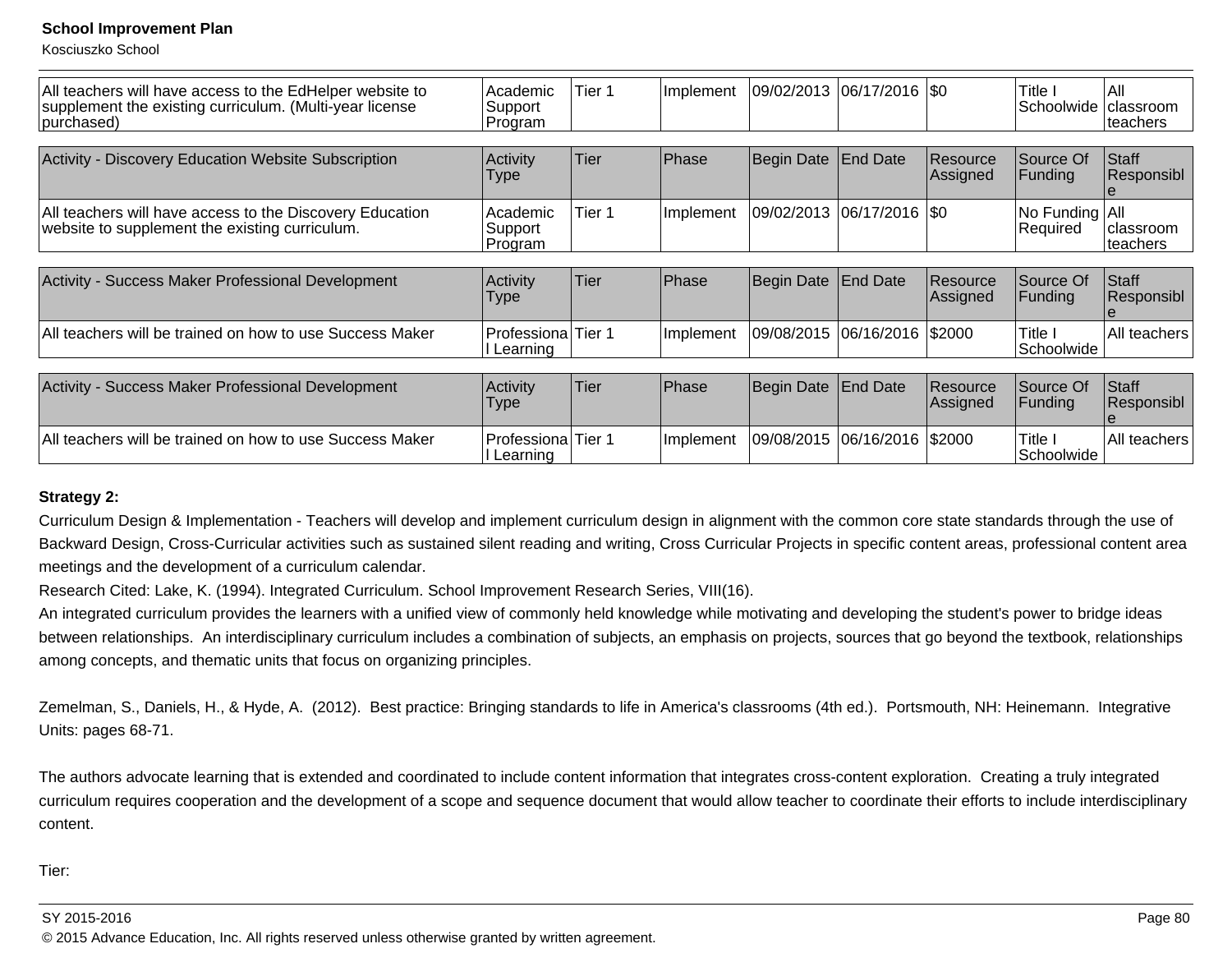| Activity - Backward Design                                                                                                                                                                                                                                                            | Activitv<br>Type                        | Tier | <b>Phase</b> | Begin Date End Date         | <b>Resource</b><br>Assigned | <b>Source Of</b><br><b>Funding</b> | Staff<br>Responsibl   |
|---------------------------------------------------------------------------------------------------------------------------------------------------------------------------------------------------------------------------------------------------------------------------------------|-----------------------------------------|------|--------------|-----------------------------|-----------------------------|------------------------------------|-----------------------|
| Teachers will utilize Backward Design to plan and implement<br>content curriculum. Teachers will identify learning goals,<br>outline essential questions, create performance tasks, and<br>determine evidence to validate student growth for each unit<br>taught throughout the year. | Curriculum   Tier 1<br>Developme<br>∣nt |      | Ilmplement   | 09/02/2013  06/17/2016  \$0 |                             | No Funding All<br><b>Required</b>  | Classroom<br>Teachers |

| Activity - Writing Across the Curriculum                                                                                                                                                                                                                                           | <b>Activity</b><br>Type | Tier | <b>IPhase</b>     | Begin Date End Date         | <b>Resource</b><br><b>Assigned</b> | <b>Source Of</b><br><b>IFunding</b> | <b>Staff</b><br>Responsibl   |
|------------------------------------------------------------------------------------------------------------------------------------------------------------------------------------------------------------------------------------------------------------------------------------|-------------------------|------|-------------------|-----------------------------|------------------------------------|-------------------------------------|------------------------------|
| All teachers will develop activities that utilize Writing across the Curriculum Tier 1<br>Curriculum. Students will be required to do at least one writing Developme<br>$ $ activity per quarter in each content area. The topic will pertain $ $ nt<br>to the current curriculum. |                         |      | <b>Ilmplement</b> | 09/02/2013  06/17/2016  \$0 |                                    | $ No$ Funding $ All$<br>Required    | Classroom<br><b>Teachers</b> |

| <b>Activity - Cross Curricular Projects</b>                                                                                                                                                                                                                                                                                                           | <b>Activity</b><br>Type         | lTier   | <b>IPhase</b> | Begin Date End Date           | <b>Resource</b><br>Assigned | <b>Source Of</b><br><b>IFunding</b>     | <b>Staff</b><br>Responsibl   |
|-------------------------------------------------------------------------------------------------------------------------------------------------------------------------------------------------------------------------------------------------------------------------------------------------------------------------------------------------------|---------------------------------|---------|---------------|-------------------------------|-----------------------------|-----------------------------------------|------------------------------|
| All teachers will develop cross-curricular projects. The projects   Curriculum  <br>will include content areas that are common to both subject<br>areas and focus on Common Core Standards. Teachers will<br>develop one cross-curricular project per year that may focus on<br>areas such as measurement, data analysis, and weather and<br>climate. | <i><b>IDevelopme</b></i><br>Int | ⊺Tier 1 | Ilmplement    | $ 09/02/2013 06/17/2016 $ \$0 |                             | $ No$ Funding $ All$<br><b>Required</b> | <b>Classroom</b><br>Teachers |

| <b>Activity - Content Area Meetings</b>                                                                                                                                                                                                                                                                                                                                                                                                                                   | Activity<br>Type                        | ∣Tier∶ | <b>Phase</b>     | Begin Date End Date          | Resource<br>Assigned | Source Of<br><b>Funding</b>                 | Staff<br>Responsibl |
|---------------------------------------------------------------------------------------------------------------------------------------------------------------------------------------------------------------------------------------------------------------------------------------------------------------------------------------------------------------------------------------------------------------------------------------------------------------------------|-----------------------------------------|--------|------------------|------------------------------|----------------------|---------------------------------------------|---------------------|
| All teachers will meet in their content areas once per quarter.<br>Teachers will discuss the implementation and refinement of<br>Thinking Maps. Teachers will reflect on how this strategy has<br>been incorporated into their instruction. Teachers will also<br>thoughtfully consider the success and/or areas of improvement<br>for this strategy. Teachers will also plan extended learning<br>activities and review curriculum as student data becomes<br>available. | <b>Professiona</b> Tier 1<br>l Learning |        | <b>Implement</b> | 09/08/2015 06/17/2016 \$4000 |                      | <sup>1</sup> Title 1<br>Schoolwide Teachers | IAII                |

| Activity<br>Curriculm Calendar | <b>Activity</b><br>Type | Tier | <b>Phase</b> | Begin Date End Date | <b>Resource</b><br><b>IAssigned</b> | Source Of<br><b>Funding</b> | <b>Staff</b><br>Responsibl |
|--------------------------------|-------------------------|------|--------------|---------------------|-------------------------------------|-----------------------------|----------------------------|
|                                |                         |      |              |                     |                                     |                             |                            |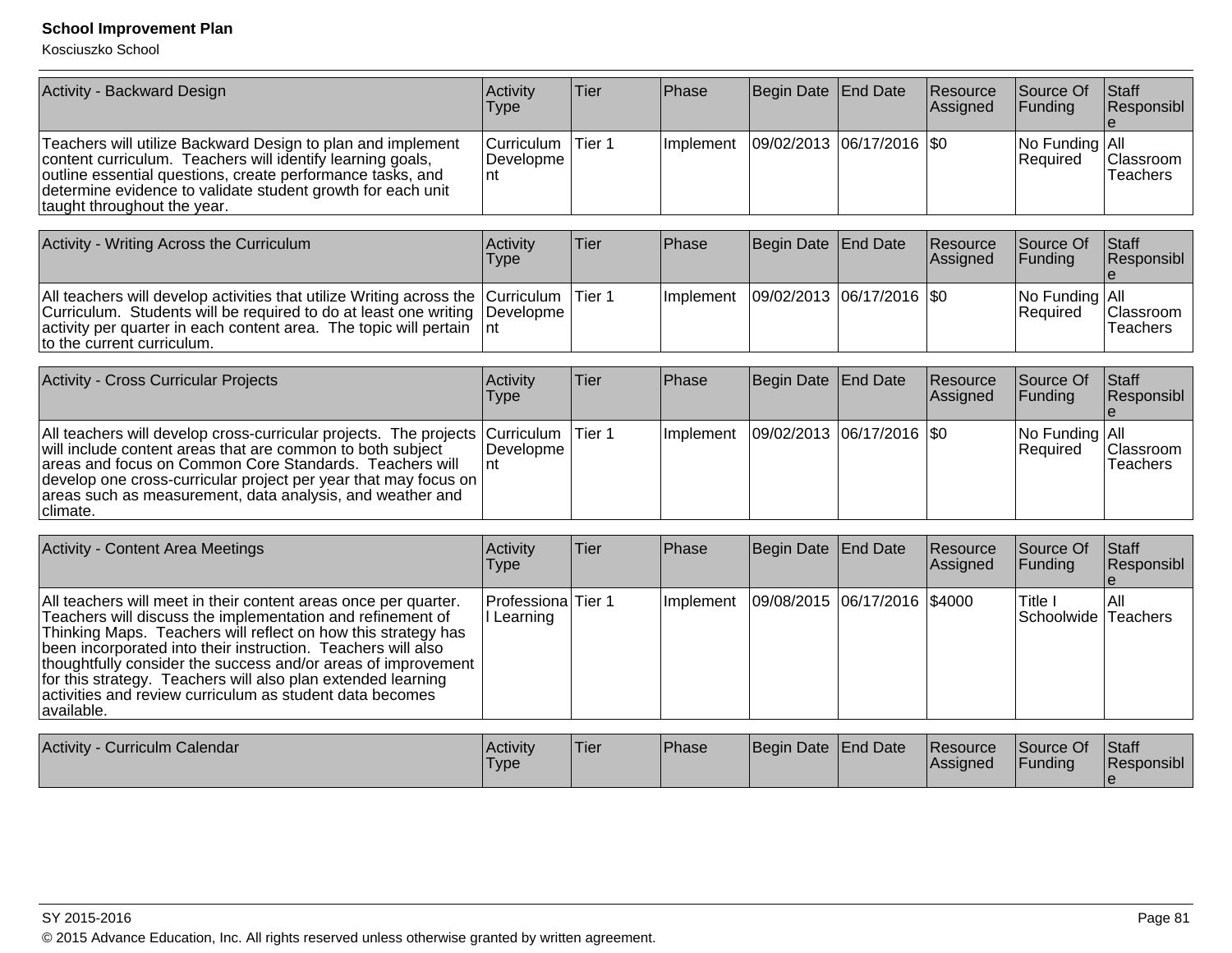Kosciuszko School

| All building staff will develop a monthly curriculum calendar with Policy and<br>a brief description of the content that will be taught. Teachers<br>will utilize the calendar to plan cross-curricular activities that<br>focus on Common Core Standards in all content areas. | <b>IProcess</b> | lTier 1 | ∣Implement |  | 09/02/2013  06/17/2016  \$25 |  | <b>IGeneral</b><br><b>Fund</b> | <b>All teachers</b><br>will submit<br>monthly<br>lacademic<br>lgoals.<br>Select staff<br>l will be<br>responsible<br> for updating <br><b>Master</b><br>Calendar. |
|---------------------------------------------------------------------------------------------------------------------------------------------------------------------------------------------------------------------------------------------------------------------------------|-----------------|---------|------------|--|------------------------------|--|--------------------------------|-------------------------------------------------------------------------------------------------------------------------------------------------------------------|
|---------------------------------------------------------------------------------------------------------------------------------------------------------------------------------------------------------------------------------------------------------------------------------|-----------------|---------|------------|--|------------------------------|--|--------------------------------|-------------------------------------------------------------------------------------------------------------------------------------------------------------------|

| Activity - Monitoring Curriculum & Design                                                                                                                                                                                                                                                                                                      | Activity<br>Type | Tier   | <b>IPhase</b>  | Begin Date End Date |                             | Resource<br>Assigned | Source Of<br><b>IFunding</b>            | Staff<br>Responsibl |
|------------------------------------------------------------------------------------------------------------------------------------------------------------------------------------------------------------------------------------------------------------------------------------------------------------------------------------------------|------------------|--------|----------------|---------------------|-----------------------------|----------------------|-----------------------------------------|---------------------|
| Building Administrator will review weekly lesson plans and<br>conduct classroom walk throughs. Building Administrator will be<br>llooking to see that the content being taught is aligned to the<br>common core state standards, cross curricular activities and<br>projects are being done, and the curriculum calendar is being<br>followed. | <b>Other</b>     | Tier 1 | <b>Monitor</b> |                     | 09/02/2013 06/17/2016   \$0 |                      | No Funding Building<br><b>IRequired</b> | Administrat         |

| <b>Activity - Curriculum Consultants</b>                                                                                                          | <b>Activity</b><br>Type | Tier | <b>IPhase</b> | Begin Date   End Date |                               | Resource<br><b>Assigned</b> | <b>Source Of</b><br>IFundina            | <b>IStaff</b><br>Responsibl                                                                 |
|---------------------------------------------------------------------------------------------------------------------------------------------------|-------------------------|------|---------------|-----------------------|-------------------------------|-----------------------------|-----------------------------------------|---------------------------------------------------------------------------------------------|
| All teachers will have access to curriculum consultants in order Professiona Tier 1<br>to improve classroom practices and enhance student growth. | Learning                |      | Ilmplement    |                       | $ 09/02/2013 06/17/2016 $ \$0 |                             | $ No$ Funding $ All$<br><b>Required</b> | <b>Iclassroom</b><br> teachers<br><b>IDistrict</b><br><b>Curriculum</b><br><b>IDirector</b> |

| Activity - NWEA                                                                                                        | Activity<br><b>Type</b> | 'Tier   | <b>Phase</b>      | Begin Date End Date |                             | Resource<br><b>Assigned</b> | <b>Source Of</b><br><b>IFundina</b> | <b>Staff</b><br><b>Responsibl</b> |
|------------------------------------------------------------------------------------------------------------------------|-------------------------|---------|-------------------|---------------------|-----------------------------|-----------------------------|-------------------------------------|-----------------------------------|
| Teachers will use the test results from the NWEA to measure<br>student growth and tailor instruction to student needs. | ∣Other                  | ∣Tier 1 | <b>Ilmplement</b> |                     | 09/03/2013  06/17/2016  \$0 |                             | l Reauired                          | No Funding   All teachers         |

| Activity - Interactive Science Curriculum                                                                                                                                                                                               | Activity<br><b>Type</b>               | Tier   | <b>IPhase</b>    | Begin Date End Date          | <b>Resource</b><br>Assigned | Source Of<br>IFundina         | Staff<br>Responsibl                                 |
|-----------------------------------------------------------------------------------------------------------------------------------------------------------------------------------------------------------------------------------------|---------------------------------------|--------|------------------|------------------------------|-----------------------------|-------------------------------|-----------------------------------------------------|
| Interactive Science Curriculum materials will be utilized in Co-<br>Itaught & ELL classes to increase the achievement of KMS'<br>llowest performing sub-groups. Students will have access to<br>online support and curriculum guidance. | <b>Supplemen</b><br>Ital<br>Materials | Tier 1 | Gettina<br>Ready | 09/02/2014 06/17/2016 \$9079 |                             | Title I<br>Schoolwide Special | JELL,<br>Education.<br> & Co-<br>Taught<br> classes |

### SY 2015-2016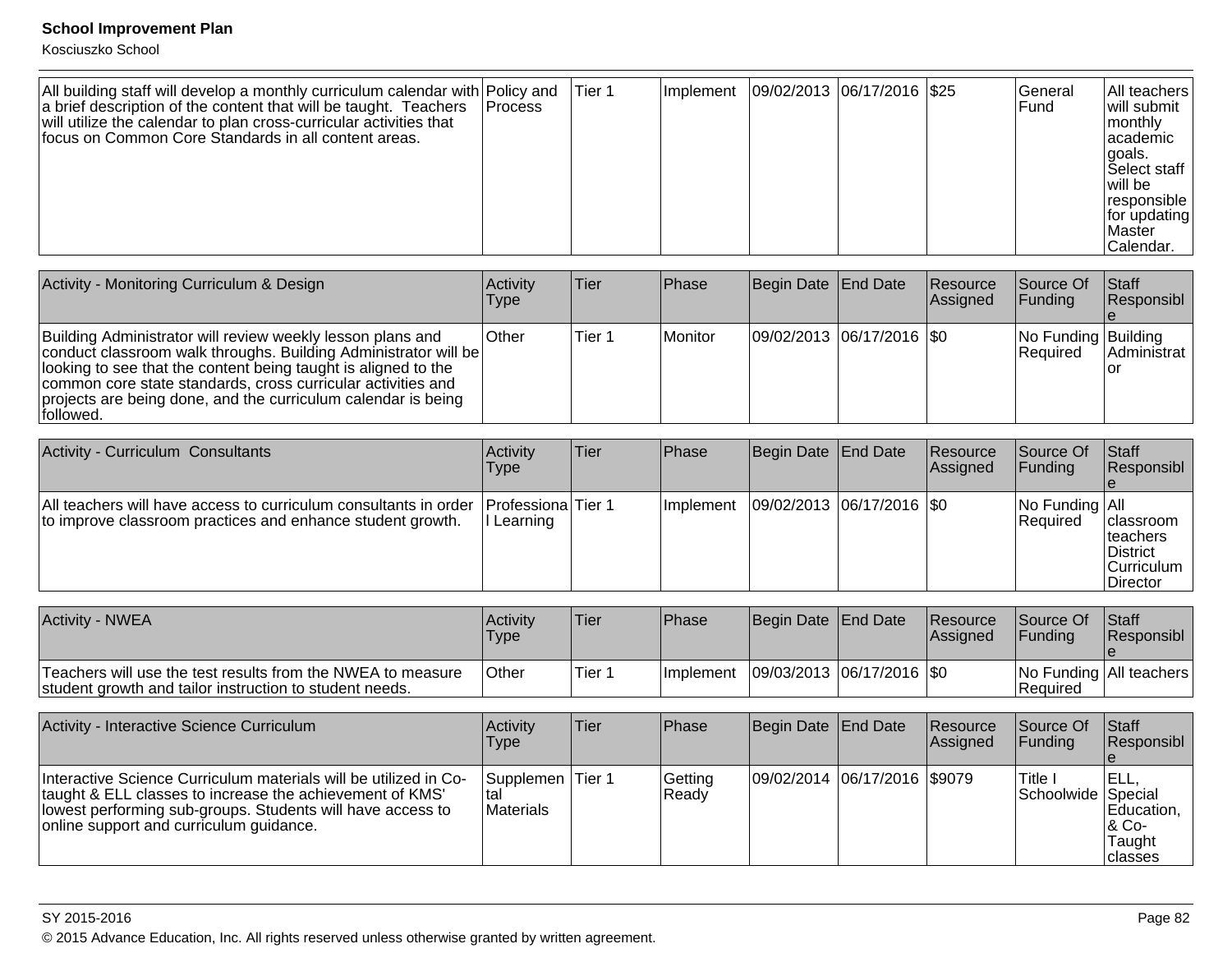Kosciuszko School

| Activity - Interactive Science Materials                                                                      | <b>Activity</b><br>Type | lTier. | <b>IPhase</b>    | Begin Date End Date          | Resource<br><b>Assigned</b> | Source Of<br>IFundina        | $\vert$ Staff<br>Responsibl                               |
|---------------------------------------------------------------------------------------------------------------|-------------------------|--------|------------------|------------------------------|-----------------------------|------------------------------|-----------------------------------------------------------|
| Supplemental materials will be purchased to allow students to<br>participate in hands-on learning experiences | <b>IMaterials</b>       | Tier 1 | Getting<br>Ready | 09/02/2014 06/17/2016 \$1000 |                             | 'Title<br>Schoolwide Special | IELL<br><b>IEducation</b><br>1& Co-<br>Taught<br>Teachers |

## **Goal 4: All Koscuiszko Middle School students will increase their proficiency in Reading.**

This plan includes progress notes which are at the very end of this document

### **Measurable Objective 1:**

85% of Seventh and Eighth grade Black or African-American, Asian, White, Economically Disadvantaged, Gifted and Talented, Hispanic or Latino, Students with Disabilities, English Learners, Two or More Races, American Indian or Alaska Native and Native Hawaiian or Other Pacific Islander students will demonstrate aproficiency grade level Common Core Standards in English Language Arts by 06/17/2022 as measured by the M-STEP.

### **Strategy 1:**

Differentiated Instruction - Teachers will implement Differentiated Instruction in order to implement the Common Core State Standards. Differentiated Instruction atKMS will include using Thinking Maps to differentiate by readiness, supporting students through Response to Intervention, supporting students through the integrationof sheltered and resources classrooms, and specific professional development to implement specific instructional strategies.

Research Cited: Holzman , Stefanie. "Thinking Maps®: Strategy-Based Learning." Aiming High Jan. 2006: n. page 20 May 2013.

This article describes the impact of Thinking Maps on an urban school with a high population of English Language learners. According to this case study, Thinking Maps have been successful because of their ease of use by students and staff, the in all content areas and at all age levels, and the flexibility to used for data collect.Examples and descriptions of each map is described. Specific attention is paid to the usefulness for English Language Learners.

Hughes, C. & Dexter, D. (2011). Response to intervention: A research-based summary. Theory Into Practice, v50 n 1, p. 4-11.

The Response to Intervention process is being used to give high-quality interventions to students who need them. It relies on the tracking of student progress, fidelity ofthe classroom teacher, a high quality curriculum, and the integration of evidence based strategies to increase student achievement in the classroom.

Tomlinson, C.A. (1999). The differentiated classroom: Responding to the needs of all learners. Alexandria, VA: ASCD. Chapter 7: Instructional Strategies that SupportDifferentiation.

Tomlinson shared her three decades of experience of helping teachers divide their time, resources, and efforts to effectively instruct many students of diversebackgrounds, readiness, skill levels, and interests. This chapter provides narratives about actual lessons and classrooms to assist teaches in differentiating their

SY 2015-2016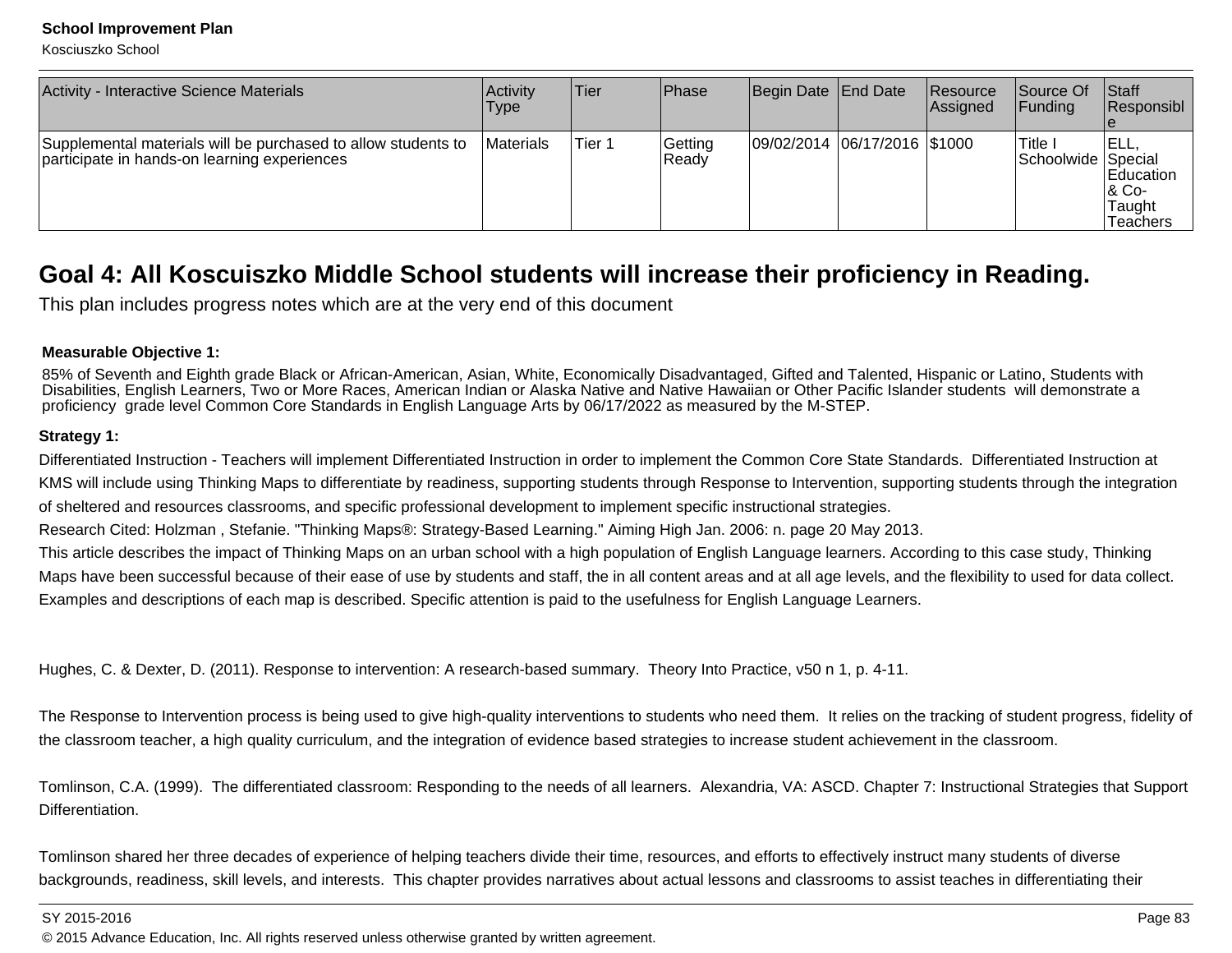Kosciuszko School

instruction.

Tomlinson, C.A. (2001). How to differentiate instruction in mixed-ability classrooms (2nd ed.). Alexandria, VA: ASCD. How to Plan Lesson- Differentiate by ReadinessChapter 8 pages 45-51.

This chapter provides additional sample lessons and activities designed to help teachers differentiate instruction based on readiness.

Weis, L. (2011). The Effect of Thinking Maps on Students' Higher Order Thinking Skills . Northridge: California State University.

This research paper discusses the impact on student achievement as measured by classroom assessments in an Advanced Placement Biology class. The effect ofutilizing Thinking Maps as an instructional strategy is statistically relevant. Field notes were used to support the surveys and assessments conducted during the study.

Zemelman, S., Daniels, H., & Hyde, A. (2012). Best practice: Bringing standards to life in america's classrooms (4th ed.). Portsmouth, NH: Heinemann. TheImportance of Best Practice Principles pg. 10-18.

This chapter addresses the importance that instruction should be student-centered, authentic, holistic, and appropriately developmental. Differentiated instruction allows for students to learn in the best way possible in accordance to what each student needs and wants. It is important for teacher to infuse student-driven curriculumby asking students what they want to learn and differentiating the curriculum in order to do so. Tier: Tier 1

| <b>Activity - Thinking Maps</b>                                                                                                                                                                                                        | ∣Activit∨<br>Type                   | Tier   | <b>IPhase</b> | Begin Date End Date           | <b>Resource</b><br>Assigned | <b>Source Of</b><br>IFundina | <b>Staff</b><br>Responsibl                  |
|----------------------------------------------------------------------------------------------------------------------------------------------------------------------------------------------------------------------------------------|-------------------------------------|--------|---------------|-------------------------------|-----------------------------|------------------------------|---------------------------------------------|
| All teachers will implement Thinking Maps as a differentiated<br>instructional strategy. The 8 Thinking Maps will be used<br>regularly to augment formative and summative assessments in<br>the classroom to promote cognitive skills. | <b>Direct</b><br><b>Instruction</b> | Tier 1 | Ilmplement    | $ 09/08/2015 06/17/2016 $ \$0 |                             | l Reauired                   | No Funding   All Building  <br><b>Staff</b> |

| Activity -<br>· Thinking Maps Professional Development & Materials   Activity | <b>Type</b> | 'Tier | Phase | Begin Date   End Date | <b>Resource</b><br>lAssianed | Source Of<br><b>IFunding</b> | <b>Staff</b><br>Responsibl |
|-------------------------------------------------------------------------------|-------------|-------|-------|-----------------------|------------------------------|------------------------------|----------------------------|
|                                                                               |             |       |       |                       |                              |                              |                            |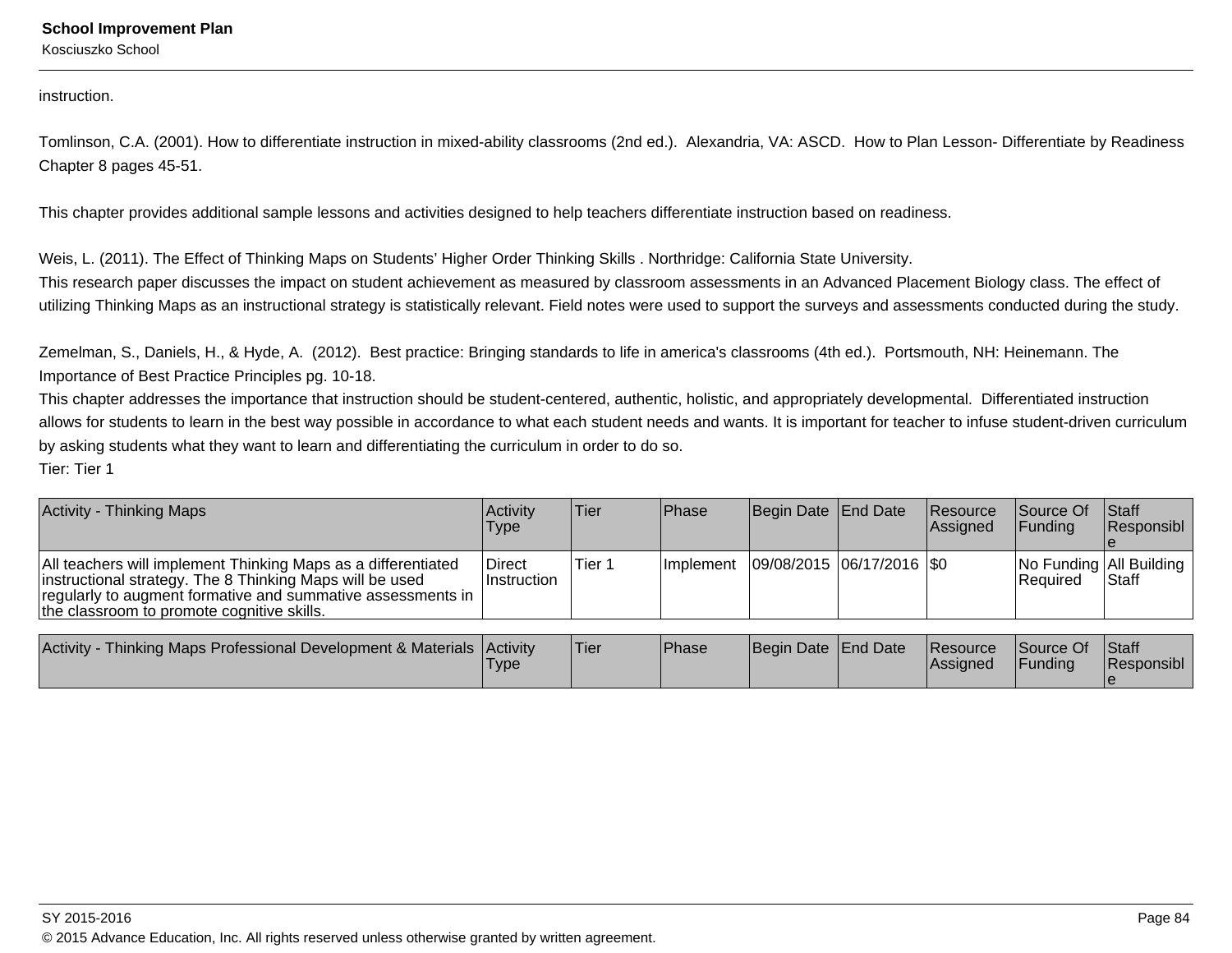| All teachers will be trained to implement Thinking Maps. In<br>addition follow up training will be provided throughout the year | Professiona Tier 1<br>Learning | Implement | 09/08/2015 06/17/2016 \$3000 | Title I<br>Schoolwide be trained | All staff will                                                                                                                     |
|---------------------------------------------------------------------------------------------------------------------------------|--------------------------------|-----------|------------------------------|----------------------------------|------------------------------------------------------------------------------------------------------------------------------------|
| $(4$ days with subs) to ensure consistent and correct use.<br>Emphasis will be placed on writing across the curriculum.         |                                |           |                              |                                  | implement<br>Thinking<br>Maps.<br>Trained<br>Istaff<br>Imembers<br>Iwill serve<br>as in-house<br>trainers for<br>Ithe<br> program. |

| Activity - ELL Support & Sheltered Classes                                                                                                                                                                                                 | Activity<br>Type                 | Tier   | Phase     | Begin Date   End Date       | Resource<br>Assigned | Source Of<br><b>Funding</b>     | <b>Staff</b><br>Responsibl                                                                                                 |
|--------------------------------------------------------------------------------------------------------------------------------------------------------------------------------------------------------------------------------------------|----------------------------------|--------|-----------|-----------------------------|----------------------|---------------------------------|----------------------------------------------------------------------------------------------------------------------------|
| Teachers will place students in classes best suited for their<br> English language proficiency (general education, supplemental,<br>sheltered, or newcomers) with teachers who are properly<br>trained to meet content and language goals. | l Academic<br>Support<br>Program | Tier 2 | Implement | 09/08/2015 06/17/2016   \$0 |                      | No Funding Building<br>Required | ladministrat<br>lors and<br>IELL<br>Iteachers<br>will ensure<br> appropriate<br>∣testing and<br>Iplacement<br>of students. |

| Activity - SIOP & MABE Professional Development                                                                                                                                                                                                         | Activity<br>Type   | <b>Tier</b> | <b>Phase</b> | Begin Date End Date |                             | Resource<br>Assigned | Source Of<br>Funding | <b>Staff</b><br>Responsibl                                                                                                                          |
|---------------------------------------------------------------------------------------------------------------------------------------------------------------------------------------------------------------------------------------------------------|--------------------|-------------|--------------|---------------------|-----------------------------|----------------------|----------------------|-----------------------------------------------------------------------------------------------------------------------------------------------------|
| SIOP Professional Development ELL, Sheltered, and<br>Newcomer teachers will be properly trained in strategies to best I Learning<br>meet the needs of English Language Learners. Opportunities<br>may include workshops and conferences when available. | Professiona Tier 2 |             | Implement    |                     | 09/08/2015 06/17/2016 \$625 |                      | lTitle I             | Building<br>Schoolwide   administrati<br>Ton will<br>lensure<br>laccess to<br>lall staff<br> working <br>lwith.<br>English<br>Language<br>Learners. |

| Activity<br>- Response To Intervention (RTI) | <b>Activity</b><br><b>Type</b> | Tier | <b>Phase</b> | Begin Date End Date | <b>Resource</b><br><b>Assigned</b> | Source Of<br>Funding | Staff<br>Responsibl |
|----------------------------------------------|--------------------------------|------|--------------|---------------------|------------------------------------|----------------------|---------------------|
|                                              |                                |      |              |                     |                                    |                      |                     |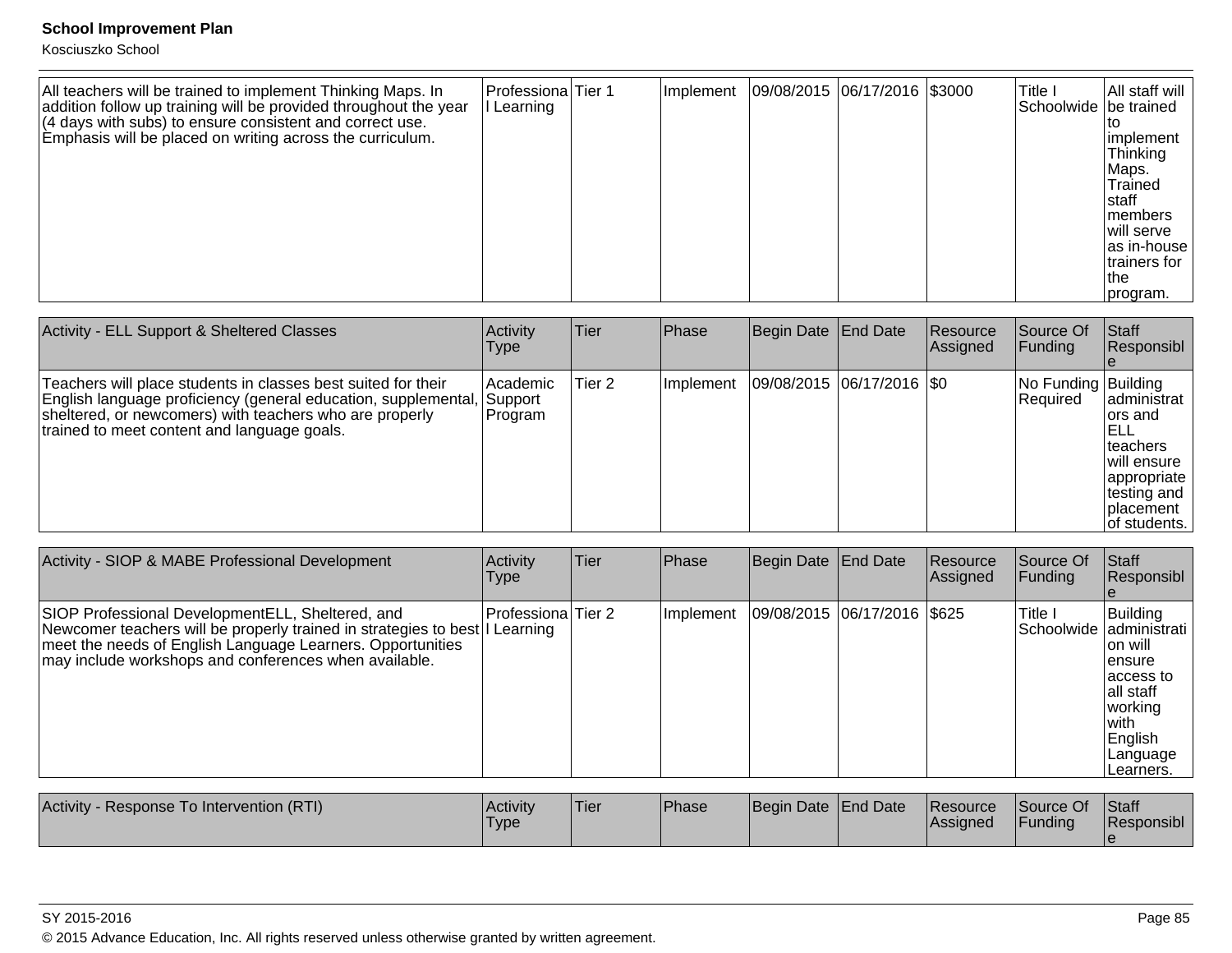Kosciuszko School

| All teachers will implement Tier 1 interventions (presenting<br>information in multiple formats, gradual release of<br>responsibility, modeling, multiple modes of output to check for<br>understanding, etc.) in their classrooms daily. Title I teachers<br>will implement Tier 2 interventions as needed. Daily<br>Supplemental Classes and push-in classroom support. Tier 3<br>interventions (One-on-One Coaching) will be implemented by<br>Title I teachers on an as-needed basis. | l Academic<br>Support<br>Program | Tier 1 | Implement   09/08/2015   06/17/2016   \$0 |  |  |  | No Funding All staff will<br>Required | limplement<br>Tier 1 RTI<br>strategies<br>lin their l<br><b>I</b> classrooms<br>. Title I<br><b>Teachers</b><br>limplement<br>Tier 2 and<br>Tier 3<br>Strategies. |
|-------------------------------------------------------------------------------------------------------------------------------------------------------------------------------------------------------------------------------------------------------------------------------------------------------------------------------------------------------------------------------------------------------------------------------------------------------------------------------------------|----------------------------------|--------|-------------------------------------------|--|--|--|---------------------------------------|-------------------------------------------------------------------------------------------------------------------------------------------------------------------|
|-------------------------------------------------------------------------------------------------------------------------------------------------------------------------------------------------------------------------------------------------------------------------------------------------------------------------------------------------------------------------------------------------------------------------------------------------------------------------------------------|----------------------------------|--------|-------------------------------------------|--|--|--|---------------------------------------|-------------------------------------------------------------------------------------------------------------------------------------------------------------------|

| Activity - Monitoring Differentiated Instruction                                                                                                                                                                                                                                                                                                                               | <b>Activity</b><br>Type | lTier  | Phase   | Begin Date End Date         | <b>Resource</b><br><b>Assigned</b> | <b>Source Of</b><br> Funding           | <b>Staff</b><br>Responsibl |
|--------------------------------------------------------------------------------------------------------------------------------------------------------------------------------------------------------------------------------------------------------------------------------------------------------------------------------------------------------------------------------|-------------------------|--------|---------|-----------------------------|------------------------------------|----------------------------------------|----------------------------|
| Building Administrator will review weekly lesson plans and<br>conduct classroom walk throughs. Building Administrator will be<br>looking to see that the content being taught is aligned to the<br>common core state standards, Thinking Maps are being used,<br>students are being supported by the RTI program, and the<br>integration of sheltered and resource classrooms. | ∣Other                  | Tier 1 | Monitor | 09/08/2015 06/17/2016   \$0 |                                    | No Funding Building<br><b>Required</b> | Administrat                |

| Activity - BrainPOP Website Subscription                                                                                          | Activity<br>Type                 | Tier   | Phase            | Begin Date End Date         | <b>Resource</b><br><b>IAssigned</b> | Source Of<br>IFundina           | <b>Staff</b><br><b>Responsibl</b> |
|-----------------------------------------------------------------------------------------------------------------------------------|----------------------------------|--------|------------------|-----------------------------|-------------------------------------|---------------------------------|-----------------------------------|
| All teachers will have access to the BrainPOP website to<br>supplement the existing curriculum. (Multi-year license<br>purchased) | l Academic<br>Support<br>Program | Tier 1 | <b>Implement</b> | 09/08/2015  06/17/2016  \$0 |                                     | Title<br>Schoolwide   classroom | lAll<br>Iteachers                 |

| Activity - EdHelper Website Subscription                                                                                          | Activity<br>Type                      | Tier   | <b>Phase</b>      | Begin Date End Date |                             | Resource<br><b>Assigned</b> | Source Of<br><b>IFundina</b>  | <b>Staff</b><br><b>Responsibl</b> |
|-----------------------------------------------------------------------------------------------------------------------------------|---------------------------------------|--------|-------------------|---------------------|-----------------------------|-----------------------------|-------------------------------|-----------------------------------|
| All teachers will have access to the EdHelper website to<br>supplement the existing curriculum. (Multi-year license<br>purchased) | <b>Academic</b><br>Support<br>Program | Tier 1 | <b>Ilmplement</b> |                     | 09/08/2015  06/17/2016  \$0 |                             | Title<br>Schoolwide classroom | l All<br>Iteachers                |

| Activity - Discovery Education Website Subscription                                                        | Activity<br>Type                 | lTier       | Phase             | Begin Date   End Date     | <b>Resource</b><br>Assigned | Source Of<br><b>Funding</b>  | Staff<br>Responsibl           |
|------------------------------------------------------------------------------------------------------------|----------------------------------|-------------|-------------------|---------------------------|-----------------------------|------------------------------|-------------------------------|
| All teachers will have access to the Discovery Education<br>website to supplement the existing curriculum. | Academic <br>Support<br> Program | Tier 1      | <b>Ilmplement</b> | 09/08/2015 06/17/2016 \$0 |                             | No Funding   All<br>Required | <b>classroom</b><br>Iteachers |
| Activity - iLit Program                                                                                    | <b>Activity</b><br><b>Type</b>   | <b>Tier</b> | Phase             | Begin Date End Date       | <b>Resource</b><br>Assigned | Source Of<br><b>IFunding</b> | <b>Staff</b><br>Responsibl    |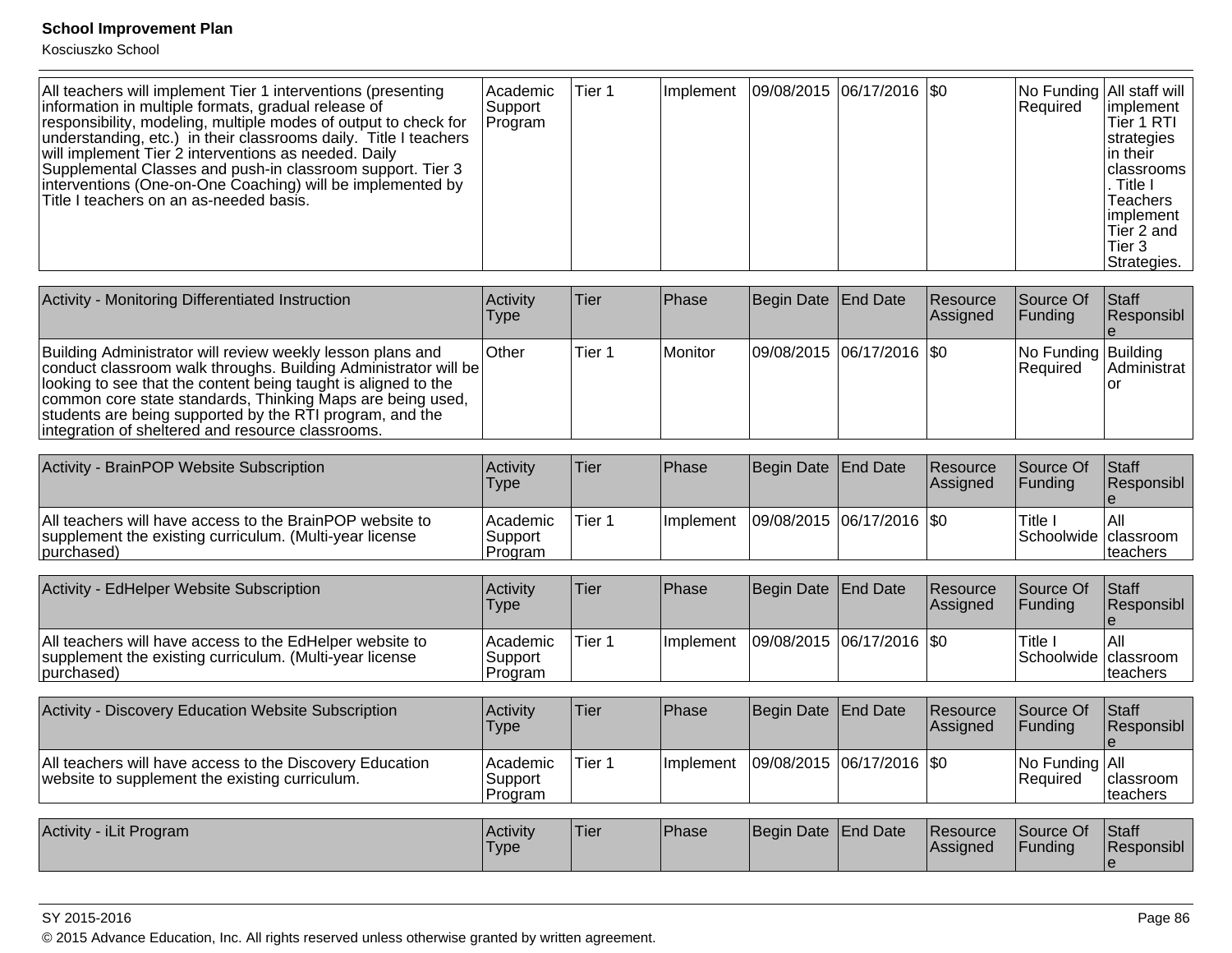Kosciuszko School

| Special Education and ELA teachers will utilize the iLit program<br>on the iPads to improve reading comprehension. iLit is a<br>literacy instructional model that allows students to use<br>technology effectively. It creates a classroom that provides the<br>teacher with the ability to monitor student engagement and<br>progress using technology. All work is completed by the<br>students on their iPads. Teachers respond electronically to<br>students individually. Students will receive ninety minutes of<br>ELA instruction per day. There will be two eighth grade classes<br>this year that will take part in this program of instruction. | Academic<br>Support<br>Program | Tier <sub>2</sub> | Implement        | 09/08/2015        | 06/17/2016 \$7200  |                      | Title I<br>Schoolwide Special  | ELA and<br>Education<br>Teachers                  |
|------------------------------------------------------------------------------------------------------------------------------------------------------------------------------------------------------------------------------------------------------------------------------------------------------------------------------------------------------------------------------------------------------------------------------------------------------------------------------------------------------------------------------------------------------------------------------------------------------------------------------------------------------------|--------------------------------|-------------------|------------------|-------------------|--------------------|----------------------|--------------------------------|---------------------------------------------------|
| Activity - The Ramp-Up Literacy Program                                                                                                                                                                                                                                                                                                                                                                                                                                                                                                                                                                                                                    | Activity<br><b>Type</b>        | Tier              | Phase            | <b>Begin Date</b> | End Date           | Resource<br>Assigned | Source Of<br>Funding           | <b>Staff</b><br>Responsibl<br>$\mathbf{e}$        |
| The Ramp-Up literacy program is designed for secondary<br>students who are reading below grade level. It is considered a<br>Tier II and Tier III Intervention. Research shows that<br>comprehension and making connections with text has improved<br>for all students. This model is supported by the National Center<br>for Education and the Economy's (NCEE) Ramp Up to<br>Advanced Literacy Program. It is based on the philosophy that<br>an educational leader promotes the success of every student<br>by advocating, nurturing, and sustaining a school that helps<br>students progress rapidly.                                                   | Academic<br>Support<br>Program | Tier <sub>2</sub> | Getting<br>Ready | 09/03/2013        | 06/12/2015 \\$0    |                      | No Funding ELA and<br>Required | Title I<br>reading<br>teachers                    |
| Activity - Lexia                                                                                                                                                                                                                                                                                                                                                                                                                                                                                                                                                                                                                                           | Activity<br><b>Type</b>        | Tier              | Phase            | <b>Begin Date</b> | <b>End Date</b>    | Resource<br>Assigned | Source Of<br>Funding           | <b>Staff</b><br>Responsibl                        |
| Special education teachers of Language Arts will us Lexia to<br>increase phonemic awareness as part of a whole language<br>approach. The program is computer based.                                                                                                                                                                                                                                                                                                                                                                                                                                                                                        | Academic<br>Support<br>Program | Tier <sub>2</sub> | Getting<br>Ready | 09/08/2015        | $ 06/17/2016 $ \$0 |                      | No Funding Special<br>Required | education<br>teachers of<br>language<br>arts      |
| <b>Activity - Success Maker</b>                                                                                                                                                                                                                                                                                                                                                                                                                                                                                                                                                                                                                            | Activity<br><b>Type</b>        | Tier              | Phase            | <b>Begin Date</b> | <b>End Date</b>    | Resource<br>Assigned | Source Of<br>Funding           | <b>Staff</b><br>Responsibl<br>e                   |
| The Success Maker program is designed for secondary<br>students who are performing below grade level in math. It is<br>considered a Tier II and Tier III Intervention. This model is<br>supported by the National Center for Education. It is based on<br>the philosophy that an educational leader promotes the<br>success of every student by advocating, nurturing, and<br>sustaining a school that helps students progress rapidly. (3)<br>year license purchased). This program will become part of the<br>ninety minute ELA block. Students in both seventh and eighth<br>grade language arts classes will use this program twenty<br>minutes a day. | Academic<br>Support<br>Program | Tier <sub>2</sub> | Implement        | 09/08/2015        | 06/17/2016         | \$25790              | Title I<br>Schoolwide          | <b>ELA</b><br>teachers<br>and Title I<br>Teachers |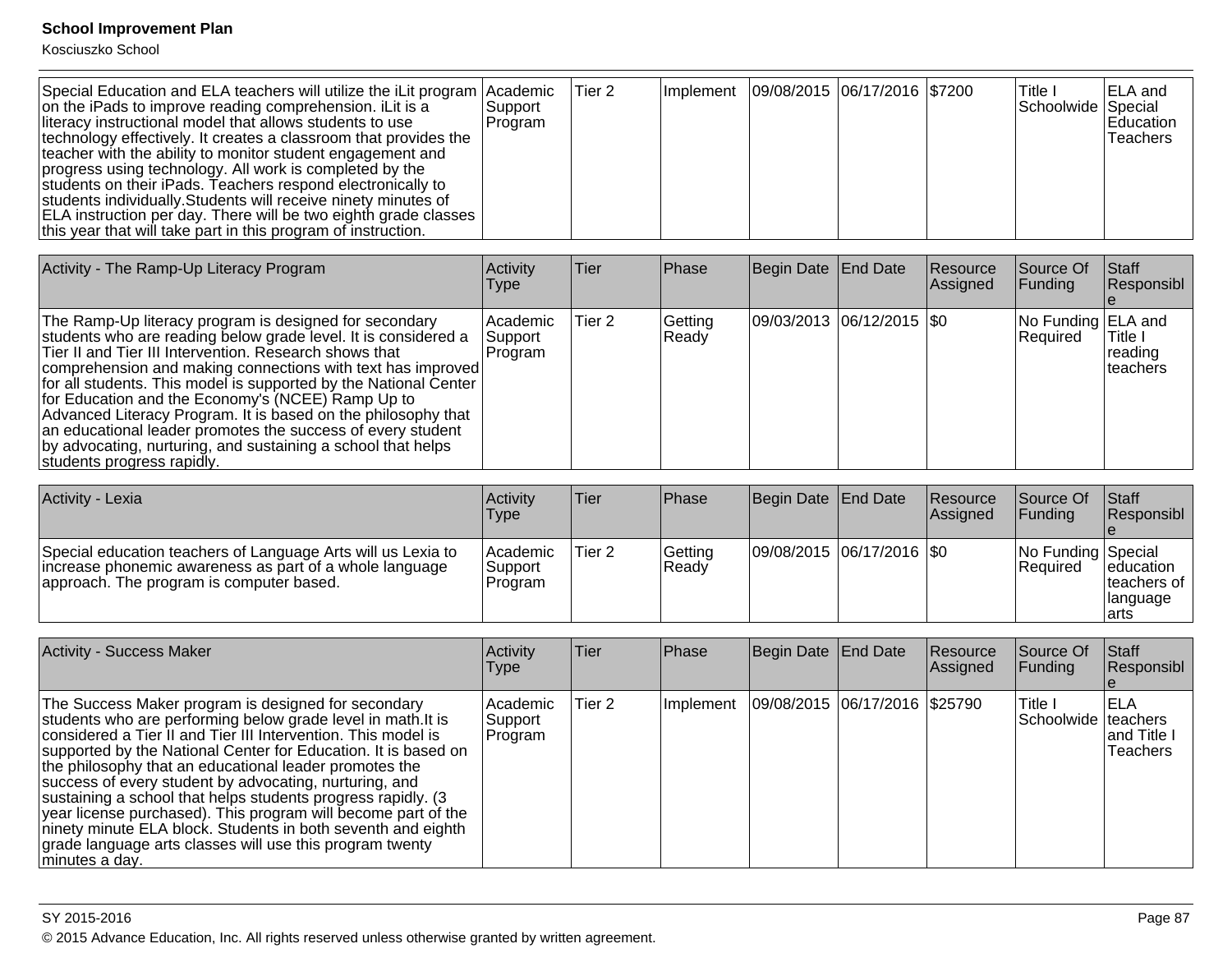All teachers will be trained on how to use Success Maker

Kosciuszko School

| <b>Activity - MobyMax</b>                                                                                                                                                                                                                                                                                               | Activity<br><b>Type</b>          | Tier        | Phase      | Begin Date End Date         | Resource<br>Assigned | Source Of<br> Funding          | <b>Staff</b><br>Responsibl |
|-------------------------------------------------------------------------------------------------------------------------------------------------------------------------------------------------------------------------------------------------------------------------------------------------------------------------|----------------------------------|-------------|------------|-----------------------------|----------------------|--------------------------------|----------------------------|
| Title I ELA teachers will utilize Moby Max to enhance student<br>achievement. The Moby Max program is able to teach<br>students up to three times as fast as other curricula by finding<br>missing skills, teaching those skills via targeted instruction,<br>practicing those skills, and implementing a review cycle. | l Academic<br>Support<br>Program | Tier 2      | Ilmplement | 09/08/2015 06/17/2016   \$0 |                      | lTitle I<br>ISchoolwide IStaff | <b>Title I ELA</b>         |
|                                                                                                                                                                                                                                                                                                                         |                                  |             |            |                             |                      |                                |                            |
| Activity - Success Maker Professional Development                                                                                                                                                                                                                                                                       | Activity<br><b>Type</b>          | <b>Tier</b> | Phase      | Begin Date End Date         | Resource<br>Assigned | Source Of<br> Fundina          | <b>Staff</b><br>Responsibl |

### **Strategy 2:**

Curriculum Design & Implementation - Teachers will develop and implement curriculum design in alignment with the common core state standards through the use ofBackward Design, Cross-Curricular activities such as sustained silent reading and writing, Cross Curricular Projects in specific content areas, professional content areameetings and the development of a curriculum calendar.

Implement 09/08/2015 06/16/2016 \$2000 Title I

r Professiona Tier 1 l Learning

Research Cited: Lake, K. (1994). Integrated Curriculum. School Improvement Research Series, VIII(16).

An integrated curriculum provides the learners with a unified view of commonly held knowledge while motivating and developing the student's power to bridge ideasbetween relationships. An interdisciplinary curriculum includes a combination of subjects, an emphasis on projects, sources that go beyond the textbook, relationships among concepts, and thematic units that focus on organizing principles.

Zemelman, S., Daniels, H., & Hyde, A. (2012). Best practice: Bringing standards to life in America's classrooms (4th ed.). Portsmouth, NH: Heinemann. IntegrativeUnits: pages 68-71.

The authors advocate learning that is extended and coordinated to include content information that integrates cross-content exploration. Creating a truly integratedcurriculum requires cooperation and the development of a scope and sequence document that would allow teacher to coordinate their efforts to include interdisciplinarycontent.

Tier: Tier 1

| Activity - Backward Design                                                                                                                                                                                                                                                            | <b>Activity</b><br>Type                 | lTier. | <b>Phase</b>      | Begin Date End Date         | Resource<br>Assigned | Source Of<br><b>IFunding</b>            | <b>Staff</b><br>Responsibl |
|---------------------------------------------------------------------------------------------------------------------------------------------------------------------------------------------------------------------------------------------------------------------------------------|-----------------------------------------|--------|-------------------|-----------------------------|----------------------|-----------------------------------------|----------------------------|
| Teachers will utilize Backward Design to plan and implement<br>content curriculum. Teachers will identify learning goals,<br>outline essential questions, create performance tasks, and<br>determine evidence to validate student growth for each unit<br>taught throughout the year. | Curriculum   Tier 1<br>Developme<br>∣nt |        | <b>Ilmplement</b> | 09/08/2015  06/17/2016  \$0 |                      | $ No$ Funding $ All$<br><b>Required</b> | <b>Teachers</b>            |

#### SY 2015-2016

© 2015 Advance Education, Inc. All rights reserved unless otherwise granted by written agreement.

All teachers

**Schoolwide**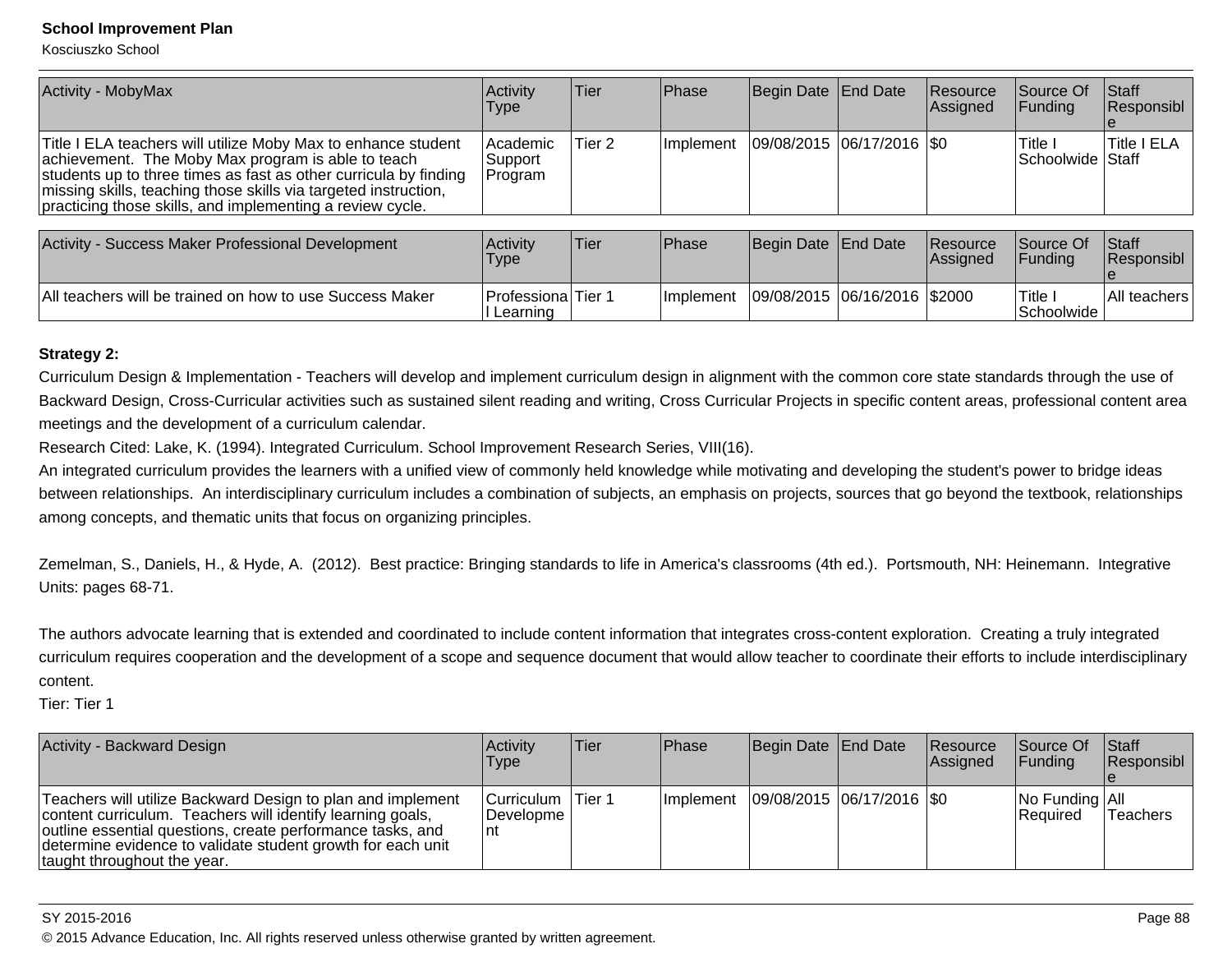| Activity - Writing Across the Curriculum                                                                                                                                                                                                                                     | Activity<br>Type | Tier | <b>Phase</b>     | Begin Date End Date         | Resource<br>Assigned | Source Of<br><b>IFundina</b>            | Staff<br>Responsibl          |
|------------------------------------------------------------------------------------------------------------------------------------------------------------------------------------------------------------------------------------------------------------------------------|------------------|------|------------------|-----------------------------|----------------------|-----------------------------------------|------------------------------|
| All teachers will develop activities that utilize Writing across the Curriculum Tier 1<br>Curriculum. Students will be required to do at least one writing Developme<br>activity per quarter in each content area. The topic will pertain   nt<br>to the current curriculum. |                  |      | <b>Implement</b> | 09/08/2015  06/17/2016  \$0 |                      | $ No$ Funding $ All$<br><b>Required</b> | <b>Classroom</b><br>Teachers |

| Activity - Cross Curricular Projects                                                                                                                                                                                                         | <b>Activity</b><br>Type                    | Tier    | <b>IPhase</b> | Begin Date End Date         | Resource<br>Assigned | <b>Source Of</b><br><b>IFundina</b>     | <b>Staff</b><br>Responsibl   |
|----------------------------------------------------------------------------------------------------------------------------------------------------------------------------------------------------------------------------------------------|--------------------------------------------|---------|---------------|-----------------------------|----------------------|-----------------------------------------|------------------------------|
| All teachers will develop cross-curricular projects. The projects<br>will include content areas that are common to both subject<br>areas and focus on Common Core Standards. Teachers will<br>develop one cross-curricular project per year. | Curriculum  <br><b>IDevelopme</b> I<br>Int | ITier 1 | Ilmplement    | 09/08/2015  06/17/2016  \$0 |                      | $ No$ Funding $ All$<br><b>Required</b> | Classroom<br><b>Teachers</b> |

| <b>Activity - Content Area Meetings</b>                                                                                                                                                                                                                                                                                                                                                                                                                                      | Activity<br>Type                        | lTier: | <b>Phase</b> | Begin Date End Date            | Resource<br>Assigned | Source Of<br><b>IFunding</b>    | Staff<br>Responsibl |
|------------------------------------------------------------------------------------------------------------------------------------------------------------------------------------------------------------------------------------------------------------------------------------------------------------------------------------------------------------------------------------------------------------------------------------------------------------------------------|-----------------------------------------|--------|--------------|--------------------------------|----------------------|---------------------------------|---------------------|
| All teachers will meet in their content areas once per quarter.<br>Teachers will discuss the implementation and refinement of<br>Thinking Maps. Teachers will reflect on how this strategy has<br>been incorporated into their instruction. Teachers will also<br> thoughtfully consider the success and/or areas of improvement  <br>for this strategy. Teachers will also plan extended learning<br>activities and review curriculum as student data becomes<br>available. | <b>ProfessionalTier 1</b><br>I Learning |        | ⊥Implement   | 09/08/2015  06/17/2016  \$4000 |                      | lTitle I<br>Schoolwide Teachers | IAII                |

| Activity - Curriculm Calendar                                                                                                                                                                                                                                                   | Activity<br>Type | Tier   | Phase     | Begin Date End Date |                            | Resource<br>Assigned | Source Of<br>Funding | <b>Staff</b><br>Responsibl                                                                                                                              |
|---------------------------------------------------------------------------------------------------------------------------------------------------------------------------------------------------------------------------------------------------------------------------------|------------------|--------|-----------|---------------------|----------------------------|----------------------|----------------------|---------------------------------------------------------------------------------------------------------------------------------------------------------|
| All building staff will develop a monthly curriculum calendar with Policy and<br>a brief description of the content that will be taught. Teachers<br>will utilize the calendar to plan cross-curricular activities that<br>focus on Common Core Standards in all content areas. | <b>Process</b>   | Tier 1 | Implement |                     | 09/08/2015 06/17/2016 \$25 |                      | lGeneral<br>Fund     | All teachers<br>lwill submit<br>monthly<br>lacademic<br>lgoals.<br>Select staff<br>lwill be<br>responsible<br>for updating<br><b>Master</b><br>Calendar |

| <b>Activity</b><br>Monitoring Curriculum Design & Implementation | Activity<br>Type | 'Tier | <b>Phase</b> | Begin Date End Date | <b>Resource</b><br><b>IAssigned</b> | Source Of<br><b>IFunding</b> | Staff<br>Responsibl |
|------------------------------------------------------------------|------------------|-------|--------------|---------------------|-------------------------------------|------------------------------|---------------------|
|                                                                  |                  |       |              |                     |                                     |                              |                     |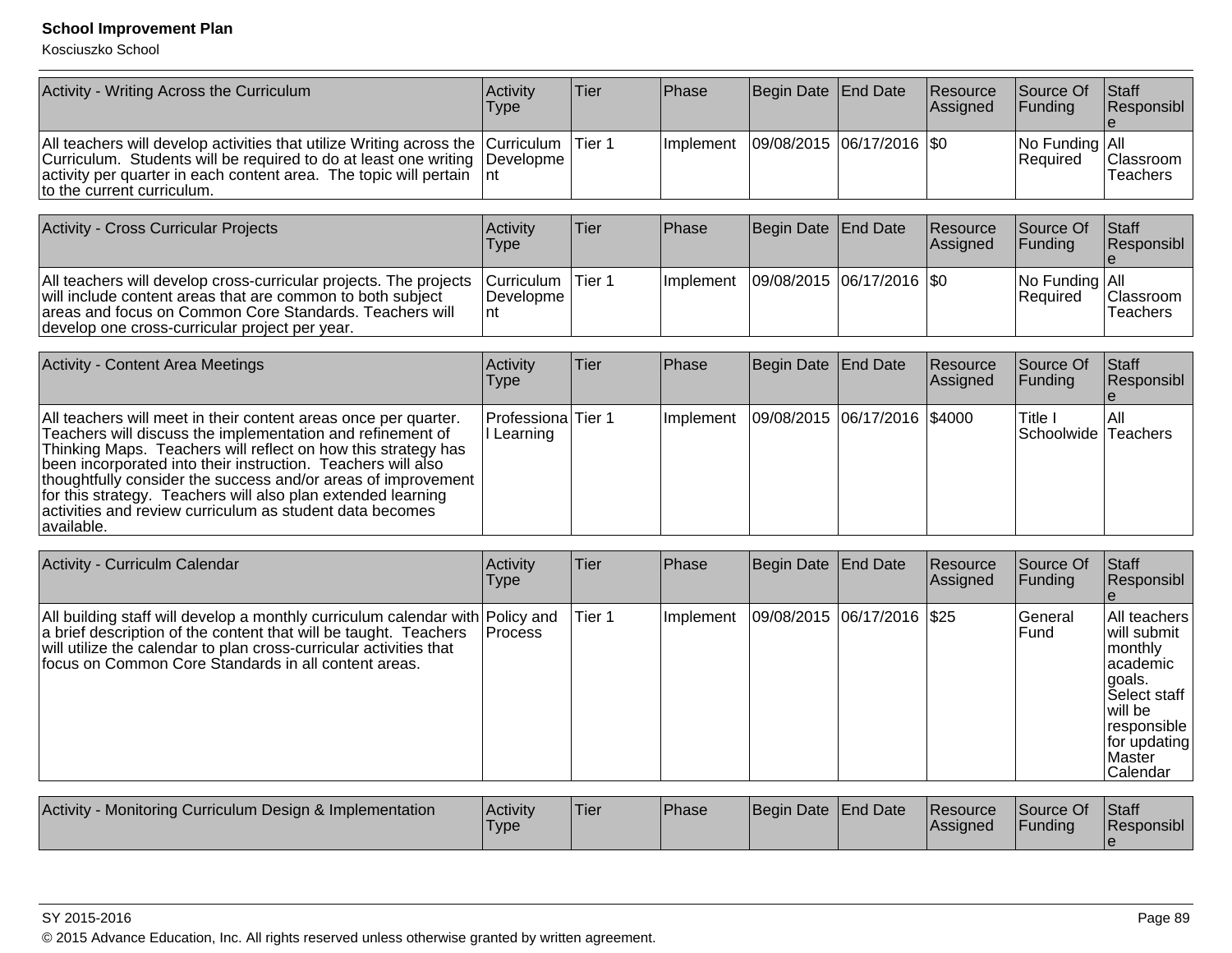Kosciuszko School

| Building Administrator will review weekly lesson plans and<br>conduct classroom walk throughs. Building Administrator will be<br>looking to see that the content being taught is aligned to the<br>common core state standards, cross curricular activities and<br>projects are being done, and the curriculum calendar is being<br>followed. | <b>Other</b> | Tier 1 | l Monitor | 09/08/2015 06/17/2016   \$0 |  |  | No Funding Building<br><b>IRequired</b> | IAdministrat<br>Tor |
|-----------------------------------------------------------------------------------------------------------------------------------------------------------------------------------------------------------------------------------------------------------------------------------------------------------------------------------------------|--------------|--------|-----------|-----------------------------|--|--|-----------------------------------------|---------------------|
|-----------------------------------------------------------------------------------------------------------------------------------------------------------------------------------------------------------------------------------------------------------------------------------------------------------------------------------------------|--------------|--------|-----------|-----------------------------|--|--|-----------------------------------------|---------------------|

| <b>Activity - Curriculum Consultants</b>                                                                                                             | Activity<br><b>Type</b> | Tier | <b>IPhase</b>     | Begin Date End Date         | Resource<br><b>Assigned</b> | Source Of<br>IFundina                   | Staff<br>Responsibl                                                           |
|------------------------------------------------------------------------------------------------------------------------------------------------------|-------------------------|------|-------------------|-----------------------------|-----------------------------|-----------------------------------------|-------------------------------------------------------------------------------|
| All teachers will have access to curriculum consultants in order   Professiona  Tier 1<br>to improve classroom practices and enhance student growth. | II Learning             |      | <b>Ilmplement</b> | 09/08/2015  06/17/2016  \$0 |                             | $ No$ Funding $ All$<br><b>Required</b> | classroom<br>Iteachers<br><b>IDistrict</b><br> Curriculum<br><b>IDirector</b> |

| <b>Activity - NWEA</b>                                                                                                 | <b>Activity</b><br><b>Type</b> | 'Tier  | <b>Phase</b> | Begin Date End Date         | <b>Resource</b><br><b>Assigned</b> | <b>Source Of</b><br><b>IFundina</b> | <b>Staff</b><br><b>Responsibl</b> |
|------------------------------------------------------------------------------------------------------------------------|--------------------------------|--------|--------------|-----------------------------|------------------------------------|-------------------------------------|-----------------------------------|
| Teachers will use the test results from the NWEA to measure<br>student growth and tailor instruction to student needs. | <b>Other</b>                   | Tier 1 | Ilmplement   | 09/08/2015  06/17/2016  \$0 |                                    | <b>IRequired</b>                    | No Funding   All teachers         |

## **Goal 5: All students at Koscuiszko Middle School will increase their proficiency in Social Studies.**

This plan includes progress notes which are at the very end of this document

### **Measurable Objective 1:**

85% of Seventh and Eighth grade Black or African-American, Asian, White, Economically Disadvantaged, Gifted and Talented, Hispanic or Latino, Students with<br>Disabilities, English Learners, Two or More Races, American Indian proficiency in grade level standards in Social Studies by 06/17/2022 as measured by M-STEP.

### **Strategy 1:**

Differentiated Instruction - Teachers will implement Differentiated Instruction in order to implement the Common Core State Standards. Differentiated Instruction atKMS will include using Thinking Maps to differentiate by readiness, supporting students through Response to Intervention, supporting students through the integrationof sheltered and resources classrooms, and specific professional development to implement specific instructional strategies.

Research Cited: Holzman , Stefanie. "Thinking Maps®: Strategy-Based Learning." Aiming High Jan. 2006: n. page 20 May 2013.

This article describes the impact of Thinking Maps on an urban school with a high population of English Language learners. According to this case study, ThinkingMaps have been successful because of their ease of use by students and staff, the in all content areas and at all age levels, and the flexibility to used for data collect.Examples and descriptions of each map is described. Specific attention is paid to the usefulness for English Language Learners.

Hughes, C. & Dexter, D. (2011). Response to intervention: A research-based summary. Theory Into Practice, v50 n 1, p. 4-11.

#### SY 2015-2016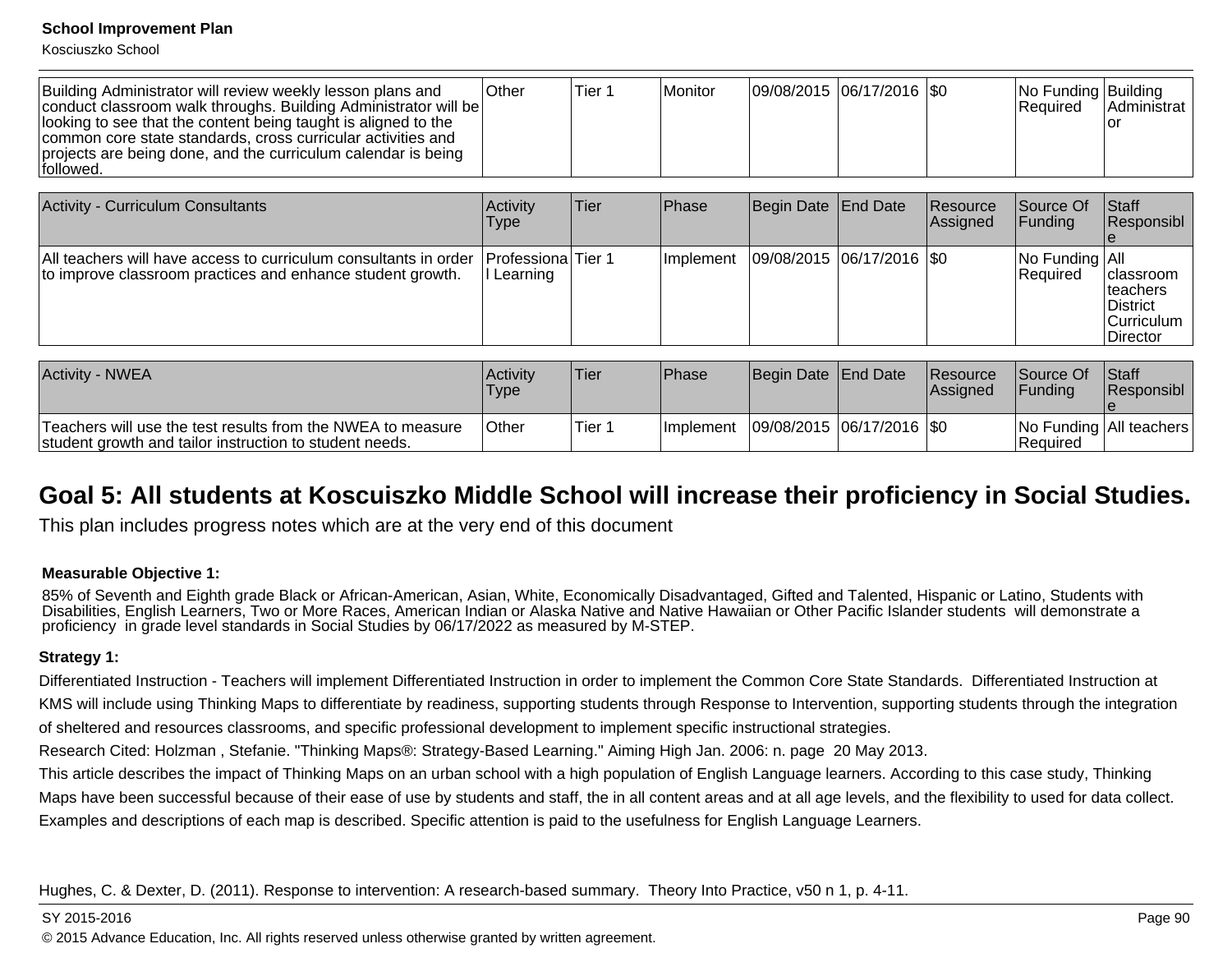The Response to Intervention process is being used to give high-quality interventions to students who need them. It relies on the tracking of student progress, fidelity ofthe classroom teacher, a high quality curriculum, and the integration of evidence based strategies to increase student achievement in the classroom.

Tomlinson, C.A. (1999). The differentiated classroom: Responding to the needs of all learners. Alexandria, VA: ASCD. Chapter 7: Instructional Strategies that SupportDifferentiation.

Tomlinson shared her three decades of experience of helping teachers divide their time, resources, and efforts to effectively instruct many students of diversebackgrounds, readiness, skill levels, and interests. This chapter provides narratives about actual lessons and classrooms to assist teaches in differentiating theirinstruction.

Tomlinson, C.A. (2001). How to differentiate instruction in mixed-ability classrooms (2nd ed.). Alexandria, VA: ASCD. How to Plan Lesson- Differentiate by ReadinessChapter 8 pages 45-51.

This chapter provides additional sample lessons and activities designed to help teachers differentiate instruction based on readiness.

Weis, L. (2011). The Effect of Thinking Maps on Students' Higher Order Thinking Skills . Northridge: California State University.

This research paper discusses the impact on student achievement as measured by classroom assessments in an Advanced Placement Biology class. The effect ofutilizing Thinking Maps as an instructional strategy is statistically relevant. Field notes were used to support the surveys and assessments conducted during the study.

Zemelman, S., Daniels, H., & Hyde, A. (2012). Best practice: Bringing standards to life in america's classrooms (4th ed.). Portsmouth, NH: Heinemann. TheImportance of Best Practice Principles pg. 10-18.

This chapter addresses the importance that instruction should be student-centered, authentic, holistic, and appropriately developmental. Differentiated instructionallows for students to learn in the best way possible in accordance to what each student needs and wants. It is important for teacher to infuse student-driven curriculumby asking students what they want to learn and differentiating the curriculum in order to do so. Tier: Tier 1

| <b>Activity - Thinking Maps</b>                                                                                                                                                                                                        | Activitv<br>Type       | Tier   | Phase             | Begin Date End Date         | <b>Resource</b><br>Assigned | <b>Source Of</b><br><b>IFundina</b>   | <b>Staff</b><br>Responsibl |
|----------------------------------------------------------------------------------------------------------------------------------------------------------------------------------------------------------------------------------------|------------------------|--------|-------------------|-----------------------------|-----------------------------|---------------------------------------|----------------------------|
| All teachers will implement Thinking Maps as a differentiated<br>instructional strategy. The 8 Thinking Maps will be used<br>regularly to augment formative and summative assessments in<br>the classroom to promote cognitive skills. | Direct<br>∣Instruction | Tier 1 | <b>Ilmplement</b> | 09/08/2015  06/17/2016  \$0 |                             | No Funding All Building<br>l Reauired | <b>Staff</b>               |

| Activity<br>Thinking Maps Professional Development & Materials | <b>Activity</b><br><b>Type</b> | <b>Tier</b> | <b>Phase</b> | Begin Date End Date |  | <b>Resource</b><br><b>Assigned</b> | Source Of<br>'Funding | Staff<br>Responsibl |
|----------------------------------------------------------------|--------------------------------|-------------|--------------|---------------------|--|------------------------------------|-----------------------|---------------------|
|----------------------------------------------------------------|--------------------------------|-------------|--------------|---------------------|--|------------------------------------|-----------------------|---------------------|

#### SY 2015-2016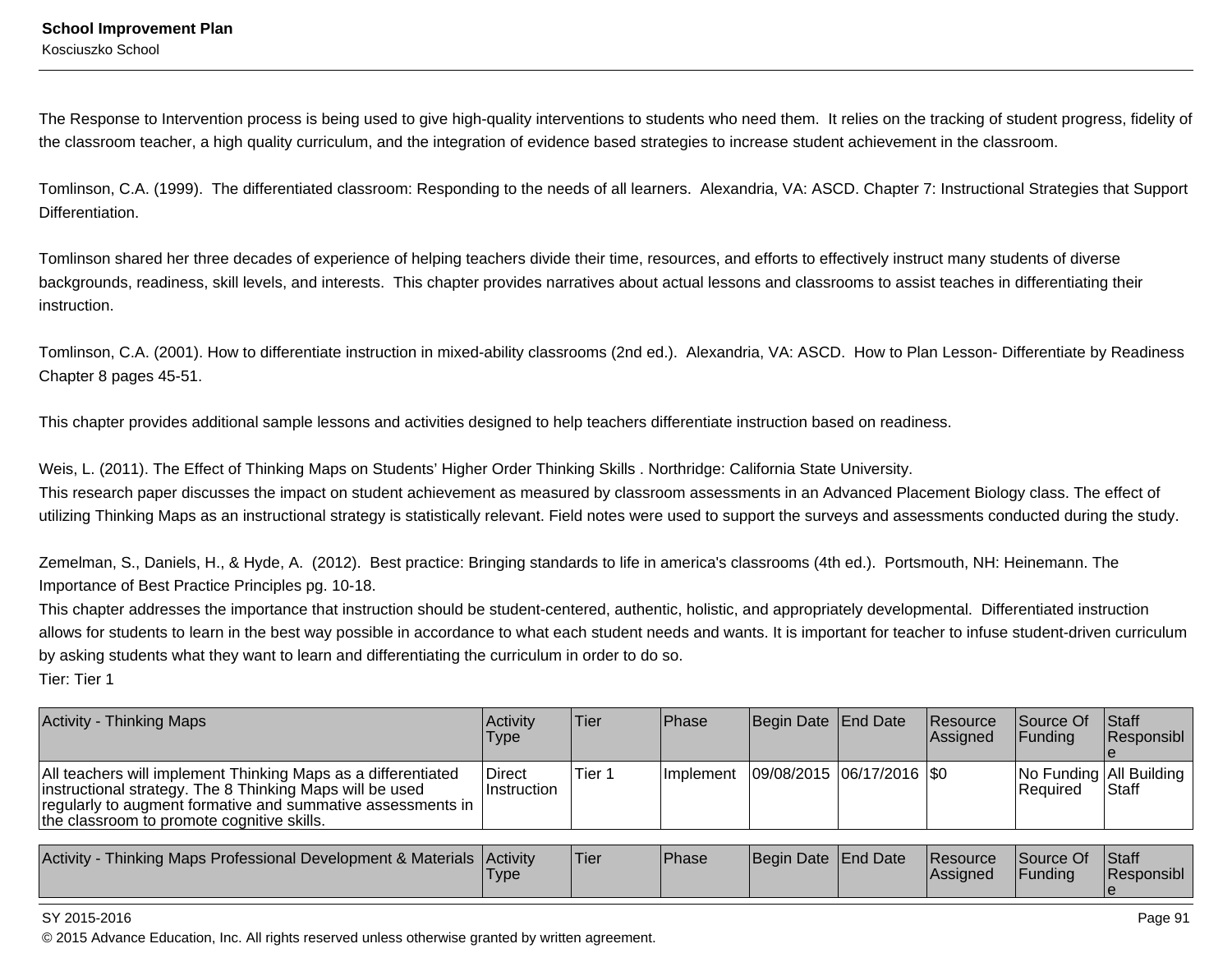| All teachers will be trained to implement Thinking Maps. In<br>addition follow up training will be provided throughout the year | Professiona Tier 1<br>Learning | Implement | 09/08/2015 06/17/2016 \$3000 | Title I<br>Schoolwide be trained | All staff will                                                                                                                     |
|---------------------------------------------------------------------------------------------------------------------------------|--------------------------------|-----------|------------------------------|----------------------------------|------------------------------------------------------------------------------------------------------------------------------------|
| $(4$ days with subs) to ensure consistent and correct use.<br>Emphasis will be placed on writing across the curriculum.         |                                |           |                              |                                  | implement<br>Thinking<br>Maps.<br>Trained<br>Istaff<br>Imembers<br>Iwill serve<br>as in-house<br>trainers for<br>Ithe<br> program. |

| Activity - ELL Support & Sheltered Classes                                                                                                                                                                                                 | Activity<br>Type                 | Tier   | Phase     | Begin Date   End Date       | Resource<br>Assigned | Source Of<br><b>Funding</b>     | <b>Staff</b><br>Responsibl                                                                                                 |
|--------------------------------------------------------------------------------------------------------------------------------------------------------------------------------------------------------------------------------------------|----------------------------------|--------|-----------|-----------------------------|----------------------|---------------------------------|----------------------------------------------------------------------------------------------------------------------------|
| Teachers will place students in classes best suited for their<br> English language proficiency (general education, supplemental,<br>sheltered, or newcomers) with teachers who are properly<br>trained to meet content and language goals. | l Academic<br>Support<br>Program | Tier 2 | Implement | 09/08/2015 06/17/2016   \$0 |                      | No Funding Building<br>Required | ladministrat<br>lors and<br>IELL<br>Iteachers<br>will ensure<br> appropriate<br>∣testing and<br>Iplacement<br>of students. |

| Activity - SIOP & MABE Professional Development                                                                                                                                                                | Activity<br>Type               | <b>Tier</b> | <b>Phase</b> | Begin Date   End Date |                             | Resource<br>Assigned | Source Of<br>Funding | <b>Staff</b><br>Responsibl                                                                                                                        |
|----------------------------------------------------------------------------------------------------------------------------------------------------------------------------------------------------------------|--------------------------------|-------------|--------------|-----------------------|-----------------------------|----------------------|----------------------|---------------------------------------------------------------------------------------------------------------------------------------------------|
| ELL, Sheltered, and Newcomer teachers will be properly<br>trained in strategies to best meet the needs of English<br>Language Learners. Opportunities may include workshops and<br>conferences when available. | Professiona Tier 2<br>Learning |             | Implement    |                       | 09/08/2015 06/17/2016 \$625 |                      | Title I              | Building<br>Schoolwide administrati<br>lon will<br>lensure<br>laccess to<br>lall staff<br> working <br>lwith.<br>English<br>Language<br>Learners. |

| Activity<br>- Response To Intervention (RTI) | <b>Activity</b><br><b>Type</b> | Tier | <b>Phase</b> | Begin Date End Date | <b>Resource</b><br><b>Assigned</b> | Source Of<br>Funding | Staff<br>Responsibl |
|----------------------------------------------|--------------------------------|------|--------------|---------------------|------------------------------------|----------------------|---------------------|
|                                              |                                |      |              |                     |                                    |                      |                     |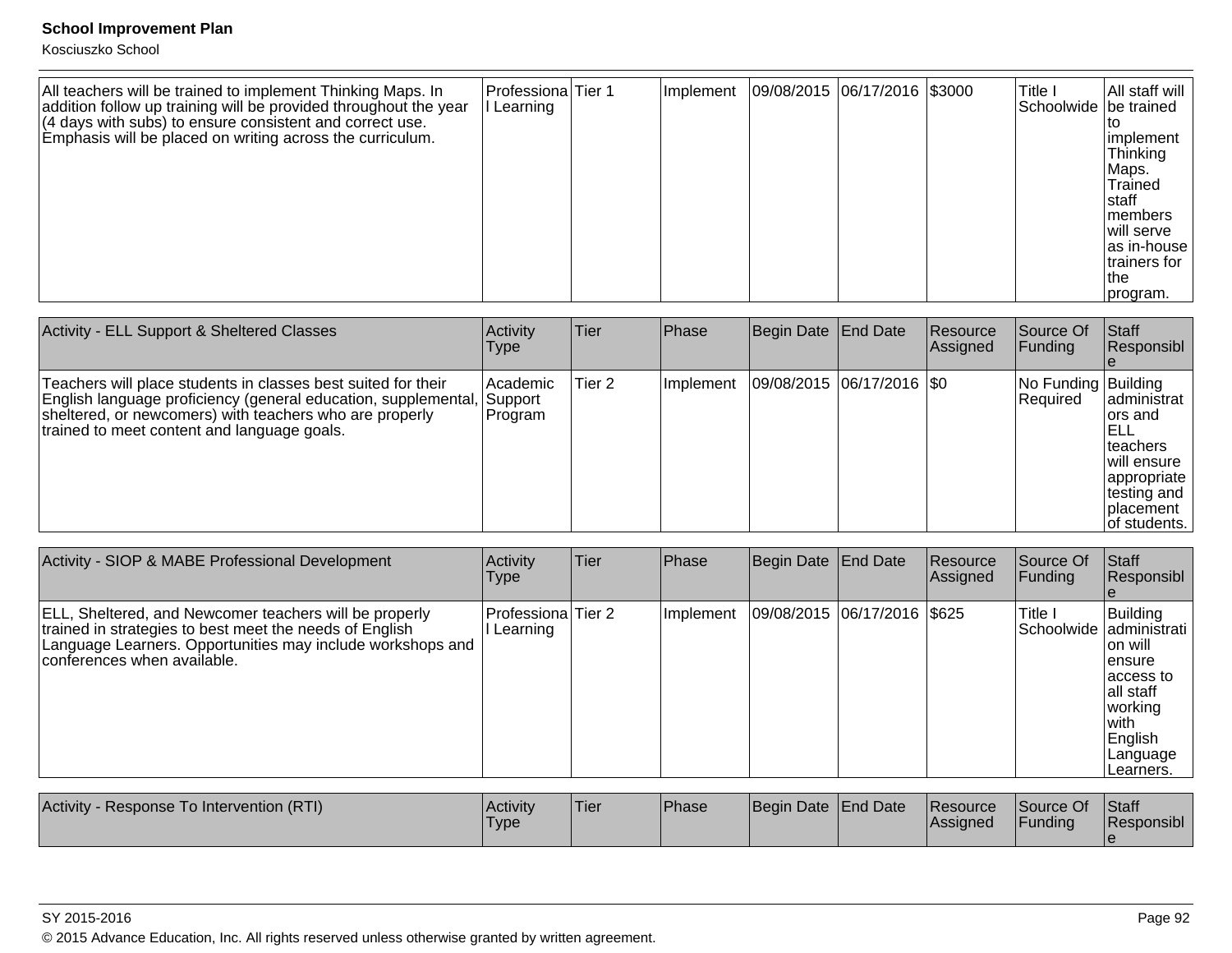Kosciuszko School

| All teachers will implement Tier 1 interventions (presenting<br>information in multiple formats, gradual release of<br>responsibility, modeling, multiple modes of output to check for<br>understanding, etc.) in their classrooms daily. Title I teachers<br>will implement Tier 2 interventions as needed. Daily<br>Supplemental Classes and push-in classroom support. Tier 3<br>interventions (One-on-One Coaching) will be implemented by<br>Title I teachers on an as-needed basis. | l Academic<br>Support<br>Program | Tier 1 | Implement   09/08/2015   06/17/2016   \$0 |  |  |  | No Funding All staff will<br>Required | limplement<br>Tier 1 RTI<br>strategies<br>lin their l<br><b>I</b> classrooms<br>. Title I<br><b>Teachers</b><br>limplement<br>Tier 2 and<br>Tier 3<br>Strategies. |
|-------------------------------------------------------------------------------------------------------------------------------------------------------------------------------------------------------------------------------------------------------------------------------------------------------------------------------------------------------------------------------------------------------------------------------------------------------------------------------------------|----------------------------------|--------|-------------------------------------------|--|--|--|---------------------------------------|-------------------------------------------------------------------------------------------------------------------------------------------------------------------|
|-------------------------------------------------------------------------------------------------------------------------------------------------------------------------------------------------------------------------------------------------------------------------------------------------------------------------------------------------------------------------------------------------------------------------------------------------------------------------------------------|----------------------------------|--------|-------------------------------------------|--|--|--|---------------------------------------|-------------------------------------------------------------------------------------------------------------------------------------------------------------------|

| Activity - Monitoring Differentiated Instruction                                                                                                                                                                                                                                                                                                                               | <b>Activity</b><br>Type | lTier  | Phase   | Begin Date End Date         | <b>Resource</b><br><b>Assigned</b> | <b>Source Of</b><br> Funding           | <b>Staff</b><br>Responsibl |
|--------------------------------------------------------------------------------------------------------------------------------------------------------------------------------------------------------------------------------------------------------------------------------------------------------------------------------------------------------------------------------|-------------------------|--------|---------|-----------------------------|------------------------------------|----------------------------------------|----------------------------|
| Building Administrator will review weekly lesson plans and<br>conduct classroom walk throughs. Building Administrator will be<br>looking to see that the content being taught is aligned to the<br>common core state standards, Thinking Maps are being used,<br>students are being supported by the RTI program, and the<br>integration of sheltered and resource classrooms. | ∣Other                  | Tier 1 | Monitor | 09/08/2015 06/17/2016   \$0 |                                    | No Funding Building<br><b>Required</b> | Administrat                |

| Activity - BrainPOP Website Subscription                                                                                          | Activity<br>Type                 | Tier   | <b>Phase</b>     | Begin Date End Date         | <b>Resource</b><br><b>IAssigned</b> | Source Of<br>IFundina           | <b>Staff</b><br><b>Responsibl</b> |
|-----------------------------------------------------------------------------------------------------------------------------------|----------------------------------|--------|------------------|-----------------------------|-------------------------------------|---------------------------------|-----------------------------------|
| All teachers will have access to the BrainPOP website to<br>supplement the existing curriculum. (Multi-year license<br>purchased) | l Academic<br>Support<br>Program | Tier 1 | <b>Implement</b> | 09/08/2015  06/17/2016  \$0 |                                     | Title<br>Schoolwide   classroom | lAll<br>Iteachers                 |

| Activity - EdHelper Website Subscription                                                                                          | <b>Activity</b><br>Type                  | 'Tier  | <b>Phase</b>      | Begin Date End Date         | <b>Resource</b><br><b>Assigned</b> | Source Of<br>IFundina            | <b>Staff</b><br><b>Responsibl</b> |
|-----------------------------------------------------------------------------------------------------------------------------------|------------------------------------------|--------|-------------------|-----------------------------|------------------------------------|----------------------------------|-----------------------------------|
| All teachers will have access to the EdHelper website to<br>supplement the existing curriculum. (Multi-year license<br>purchased) | <b>Academic</b><br>∣Support i<br>Program | Tier 1 | <b>Ilmplement</b> | 09/08/2015  06/17/2016  \$0 |                                    | Title.<br>Schoolwide   classroom | I All<br>Iteachers                |

| Activity - Discovery Education Website Subscription                                                        | Activity<br>Type                 | <b>Tier</b> | Phase             | Begin Date   End Date         | <b>Resource</b><br>Assigned | Source Of<br><b>IFunding</b>        | <b>Staff</b><br>Responsibl        |
|------------------------------------------------------------------------------------------------------------|----------------------------------|-------------|-------------------|-------------------------------|-----------------------------|-------------------------------------|-----------------------------------|
| All teachers will have access to the Discovery Education<br>website to supplement the existing curriculum. | Academic <br>Support<br> Program | Tier 1      | <b>Ilmplement</b> | $ 09/08/2015 06/17/2016 $ \$0 |                             | No Funding   All<br><b>Required</b> | Iclassroom<br>Iteachers           |
| Activity - Success Maker Professional Development                                                          | <b>Activity</b><br><b>Type</b>   | <b>Tier</b> | Phase             | Begin Date End Date           | <b>Resource</b><br>Assigned | Source Of<br><b>IFunding</b>        | <b>Staff</b><br><b>Responsibl</b> |

### SY 2015-2016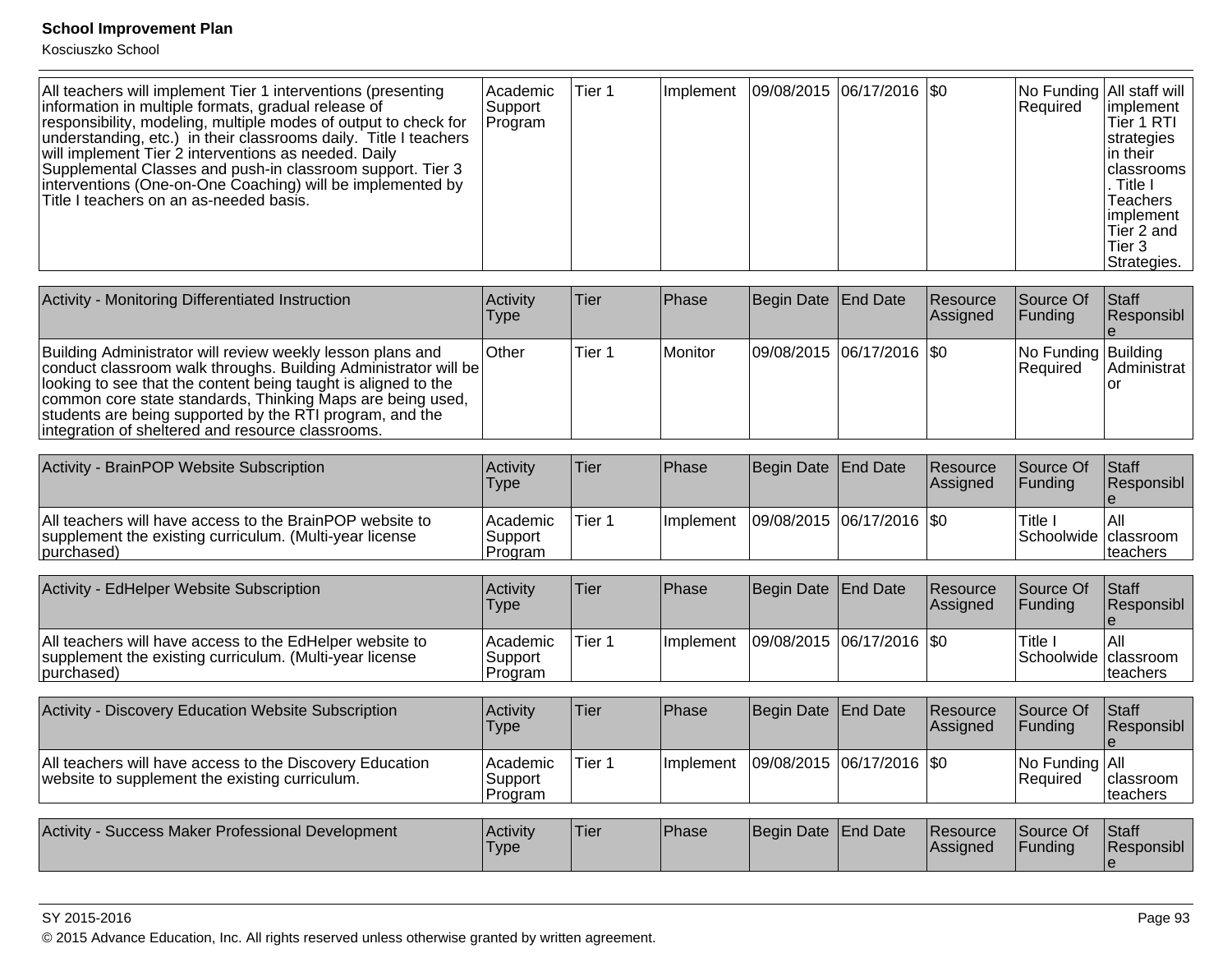Kosciuszko School

| All tea<br>Makeı<br>on<br>Success<br>trained<br>to use<br>how to<br>$n \Delta r$<br>WIII<br>,,,,,,, <del>,,</del> ,,,<br>בוסו | Professiona<br>. ier<br>''''<br><b>21</b> | <b>Ilmplement</b> | $\overline{\phantom{a}}$<br>~<br>/ח/חר<br>ำ 1 -<br>. | $\sim$<br>-<br><u>ົດເ</u><br>IU6 | \$2000 | .<br>Title<br>AA<br>שטושוני: | <b>A</b> 11<br>All |
|-------------------------------------------------------------------------------------------------------------------------------|-------------------------------------------|-------------------|------------------------------------------------------|----------------------------------|--------|------------------------------|--------------------|
|-------------------------------------------------------------------------------------------------------------------------------|-------------------------------------------|-------------------|------------------------------------------------------|----------------------------------|--------|------------------------------|--------------------|

### **Strategy 2:**

Curriculum Design & Implementation - Teachers will develop and implement curriculum design in alignment with the common core state standards through the use ofBackward Design, Cross-Curricular activities such as sustained silent reading and writing, Cross Curricular Projects in specific content areas, professional content areameetings and the development of a curriculum calendar.

Research Cited: Lake, K. (1994). Integrated Curriculum. School Improvement Research Series, VIII(16).

An integrated curriculum provides the learners with a unified view of commonly held knowledge while motivating and developing the student's power to bridge ideasbetween relationships. An interdisciplinary curriculum includes a combination of subjects, an emphasis on projects, sources that go beyond the textbook, relationshipsamong concepts, and thematic units that focus on organizing principles.

Zemelman, S., Daniels, H., & Hyde, A. (2012). Best practice: Bringing standards to life in America's classrooms (4th ed.). Portsmouth, NH: Heinemann. IntegrativeUnits: pages 68-71.

The authors advocate learning that is extended and coordinated to include content information that integrates cross-content exploration. Creating a truly integrated curriculum requires cooperation and the development of a scope and sequence document that would allow teacher to coordinate their efforts to include interdisciplinarycontent.

#### Tier: Tier 1

| <b>Activity - Backward Design</b>                                                                                                                                                                                                                                                     | Activity<br>Type               | Tier    | Phase     | Begin Date End Date           | Resource<br>Assigned | Source Of<br><b>Funding</b>  | <b>Staff</b><br>Responsibl          |
|---------------------------------------------------------------------------------------------------------------------------------------------------------------------------------------------------------------------------------------------------------------------------------------|--------------------------------|---------|-----------|-------------------------------|----------------------|------------------------------|-------------------------------------|
| Teachers will utilize Backward Design to plan and implement<br>content curriculum. Teachers will identify learning goals,<br>outline essential questions, create performance tasks, and<br>determine evidence to validate student growth for each unit<br>taught throughout the year. | Curriculum<br>Developme<br>Int | Tier 1  | Implement | $ 09/08/2015 06/17/2016 $ \$0 |                      | No Funding All<br>Required   | <b>Teachers</b>                     |
| Activity - Writing Across the Curriculum                                                                                                                                                                                                                                              | Activity<br>Type               | Tier    | Phase     | Begin Date End Date           | Resource<br>Assigned | Source Of<br><b>Funding</b>  | <b>Staff</b><br>Responsibl          |
| All teachers will develop activities that utilize Writing across the  Curriculum  <br>Curriculum. Students will be required to do at least one writing Developme<br>activity per quarter in each content area. The topic will pertain<br>to the current curriculum.                   | -Int                           | ITier 1 | Implement | 09/08/2015 06/17/2016 S0      |                      | No Funding   All<br>Required | <b>Classroom</b><br><b>Teachers</b> |

| Activity<br>Cross Curricular Projects | Activity<br>Type | 'Tier | Phase | Begin Date End Date |  | <b>Resource</b><br><b>IAssianed</b> | Source Of<br><sup>1</sup> Funding | <b>Staff</b><br>Responsibl |
|---------------------------------------|------------------|-------|-------|---------------------|--|-------------------------------------|-----------------------------------|----------------------------|
|---------------------------------------|------------------|-------|-------|---------------------|--|-------------------------------------|-----------------------------------|----------------------------|

#### SY 2015-2016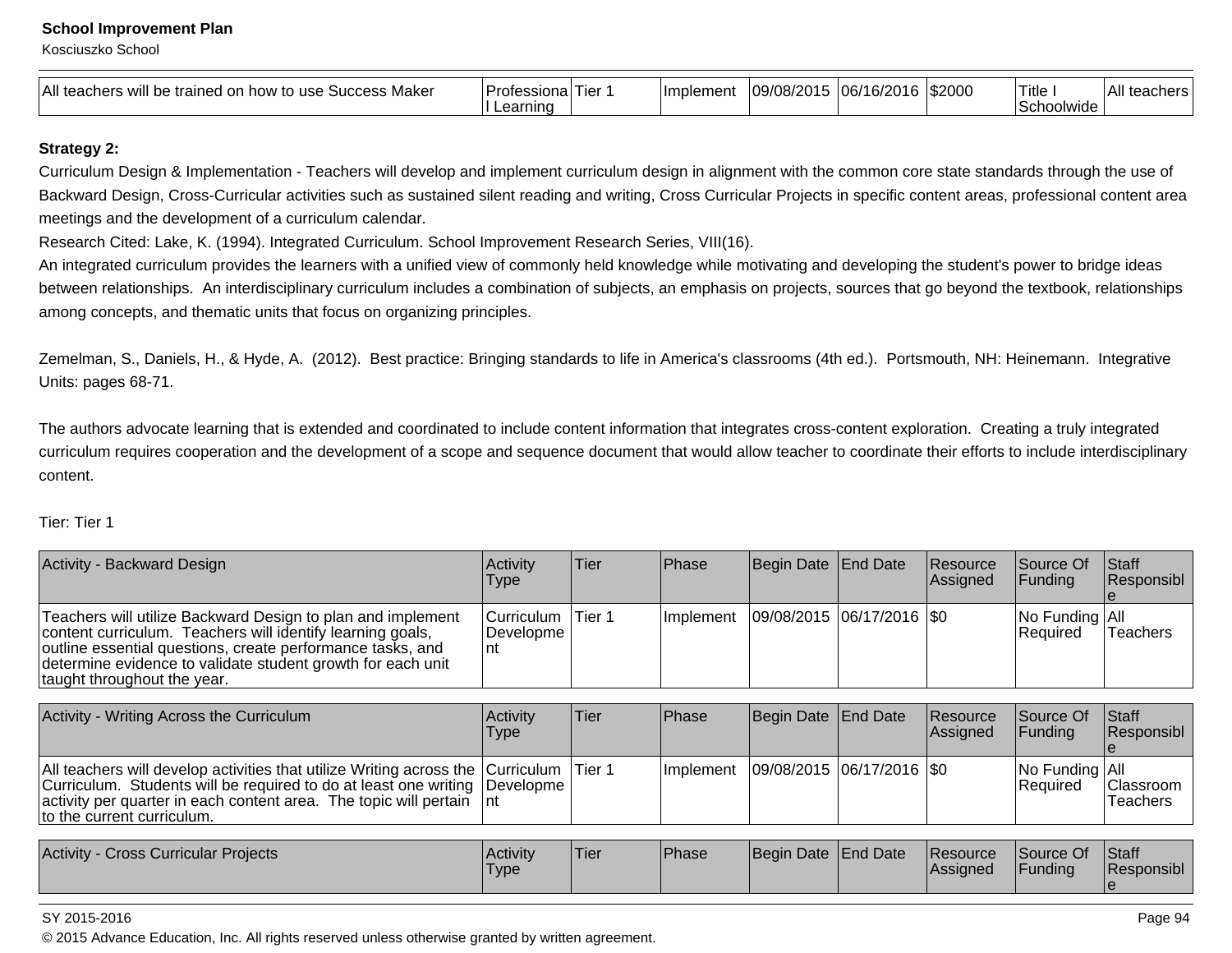| All teachers will develop cross-curricular projects. The projects   Curriculum  <br>will include content areas that are common to both subject<br>areas and focus on Common Core Standards. Teachers will<br>develop one cross-curricular project per year.                                                                                                                                                                                                                    | Developme<br>nt                | lTier 1 | Implement | 09/08/2015  06/17/2016  \$0  |                             | No Funding All<br>Required | Classroom<br><b>Teachers</b> |
|--------------------------------------------------------------------------------------------------------------------------------------------------------------------------------------------------------------------------------------------------------------------------------------------------------------------------------------------------------------------------------------------------------------------------------------------------------------------------------|--------------------------------|---------|-----------|------------------------------|-----------------------------|----------------------------|------------------------------|
|                                                                                                                                                                                                                                                                                                                                                                                                                                                                                |                                |         |           |                              |                             |                            |                              |
| <b>Activity - Content Area Meetings</b>                                                                                                                                                                                                                                                                                                                                                                                                                                        | Activity<br>Type               | Tier    | Phase     | Begin Date End Date          | Resource<br><b>Assigned</b> | Source Of<br>Funding       | Staff<br>Responsibl          |
| All teachers will meet in their content areas once per quarter.<br>Teachers will discuss the implementation and refinement of<br>Thinking Maps. Teachers will reflect on how these strategies<br>have been incorporated into their instruction. Teachers will<br>also thoughtfully consider the success and/or areas of<br>improvement for this strategy. Teachers will also plan<br>extended learning activities and review curriculum as student<br>Idata becomes available. | Professiona Tier 1<br>Learning |         | Implement | 09/08/2015 06/17/2016 \$4000 |                             | Title I<br>Schoolwide      | IAII<br>Teachers             |

| Activity - Curriculm Calendar                                                                                                                                                                                                                                                   | Activity<br>Type | <b>Tier</b> | Phase     | Begin Date End Date |                            | Resource<br> Assigned | Source Of<br> Funding | <b>Staff</b><br>Responsibl                                                                                                                             |
|---------------------------------------------------------------------------------------------------------------------------------------------------------------------------------------------------------------------------------------------------------------------------------|------------------|-------------|-----------|---------------------|----------------------------|-----------------------|-----------------------|--------------------------------------------------------------------------------------------------------------------------------------------------------|
| All building staff will develop a monthly curriculum calendar with Policy and<br>a brief description of the content that will be taught. Teachers<br>will utilize the calendar to plan cross-curricular activities that<br>focus on Common Core Standards in all content areas. | <b>Process</b>   | Tier 1      | Implement |                     | 09/08/2015 06/17/2016 \$25 |                       | lGeneral<br>Fund      | All teachers<br>lwill submit<br> monthly<br>lacademic<br>lgoals.<br>lSelect staff<br>lwill be<br> responsible<br>for updating<br>lMaster<br> Calendar. |

| Activity - Monitoring Curriculum Design & Implementation                                                                                                                                                                                                                                                                                       | Activity<br>Type | <b>Tier</b> | Phase       | Begin Date   End Date       | Resource<br>Assigned | Source Of<br><b>IFunding</b>           | Staff<br><b>Responsibl</b> |
|------------------------------------------------------------------------------------------------------------------------------------------------------------------------------------------------------------------------------------------------------------------------------------------------------------------------------------------------|------------------|-------------|-------------|-----------------------------|----------------------|----------------------------------------|----------------------------|
| Building Administrator will review weekly lesson plans and<br>conduct classroom walk throughs. Building Administrator will be<br>looking to see that the content being taught is aligned to the<br>common core state standards, cross curricular activities and<br>projects are being done, and the curriculum calendar is being<br>lfollowed. | <b>Other</b>     | Tier 1      | l Implement | 09/08/2015  06/17/2016  \$0 |                      | No Funding Building<br><b>Required</b> | Administrat                |
|                                                                                                                                                                                                                                                                                                                                                |                  |             |             |                             |                      |                                        |                            |

| Activity<br>Curriculum Consultants | <b>Activity</b><br>'Type | .<br>Tier | <b>Phase</b> | Begin Date End Date | <b>Resource</b><br><b>IAssigned</b> | Source Of<br><b>IFundina</b> | Staff<br>Responsibl |
|------------------------------------|--------------------------|-----------|--------------|---------------------|-------------------------------------|------------------------------|---------------------|
|                                    |                          |           |              |                     |                                     |                              |                     |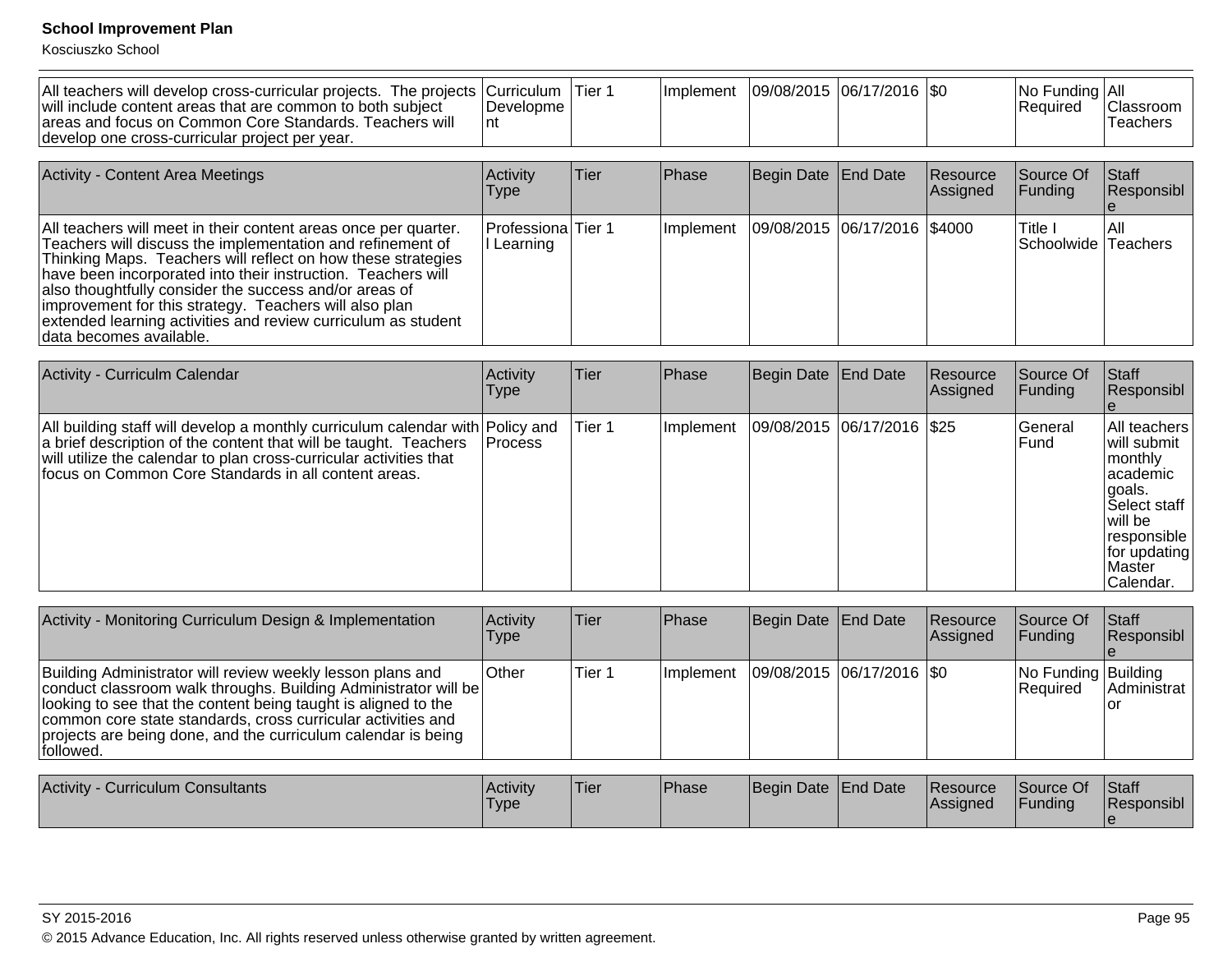Kosciuszko School

| All teachers will have access to curriculum consultants in order<br>to improve classroom practices and enhance student growth. | <b>Professiona</b> Tier 1<br>Learning |        | Ilmplement | $ 09/08/2015 06/17/2016 $ \$0 |                      | No Funding   All<br>Required | classroom<br>Iteachers<br><b>IDistrict</b><br><b>Curriculum</b><br><b>IDirector</b> |
|--------------------------------------------------------------------------------------------------------------------------------|---------------------------------------|--------|------------|-------------------------------|----------------------|------------------------------|-------------------------------------------------------------------------------------|
| Activity - NWEA                                                                                                                | Activity<br><b>Type</b>               | Tier   | Phase      | Begin Date End Date           | Resource<br>Assigned | Source Of<br><b>IFundina</b> | <b>Staff</b><br>Responsibl                                                          |
| Teachers will use the test results from the NWEA to make<br>changes to the curriculum.                                         | <b>Other</b>                          | Tier 1 | Implement  | $ 09/08/2015 06/17/2016 $ \$0 |                      | Required                     | No Funding   All teachers                                                           |

## **Goal 6: All Kosciuszko Middle school students will increase their proficiency in Writing.**

This plan includes progress notes which are at the very end of this document

### **Measurable Objective 1:**

85% of Seventh and Eighth grade Black or African-American, Asian, White, Economically Disadvantaged, Gifted and Talented, Hispanic or Latino, Students with Disabilities, English Learners, Two or More Races, American Indian or Alaska Native and Native Hawaiian or Other Pacific Islander students will demonstrate aproficiency grade level Common Core Standards in English Language Arts by 06/17/2022 as measured by the M-STEP.

### **Strategy 1:**

Differentiated Instruction - Teachers will implement Differentiated Instruction in order to implement the Common Core State Standards. Differentiated Instruction atKMS will include using Thinking Maps to differentiate by readiness, supporting students through Response to Intervention, supporting students through the integrationof sheltered and resources classrooms, and specific professional development to implement specific instructional strategies.

Research Cited: Holzman , Stefanie. "Thinking Maps®: Strategy-Based Learning." Aiming High Jan. 2006: n. page 20 May 2013.

This article describes the impact of Thinking Maps on an urban school with a high population of English Language learners. According to this case study, Thinking Maps have been successful because of their ease of use by students and staff, the in all content areas and at all age levels, and the flexibility to used for data collect.Examples and descriptions of each map is described. Specific attention is paid to the usefulness for English Language Learners.

Hughes, C. & Dexter, D. (2011). Response to intervention: A research-based summary. Theory Into Practice, v50 n 1, p. 4-11.

The Response to Intervention process is being used to give high-quality interventions to students who need them. It relies on the tracking of student progress, fidelity ofthe classroom teacher, a high quality curriculum, and the integration of evidence based strategies to increase student achievement in the classroom.

Tomlinson, C.A. (1999). The differentiated classroom: Responding to the needs of all learners. Alexandria, VA: ASCD. Chapter 7: Instructional Strategies that SupportDifferentiation.

#### SY 2015-2016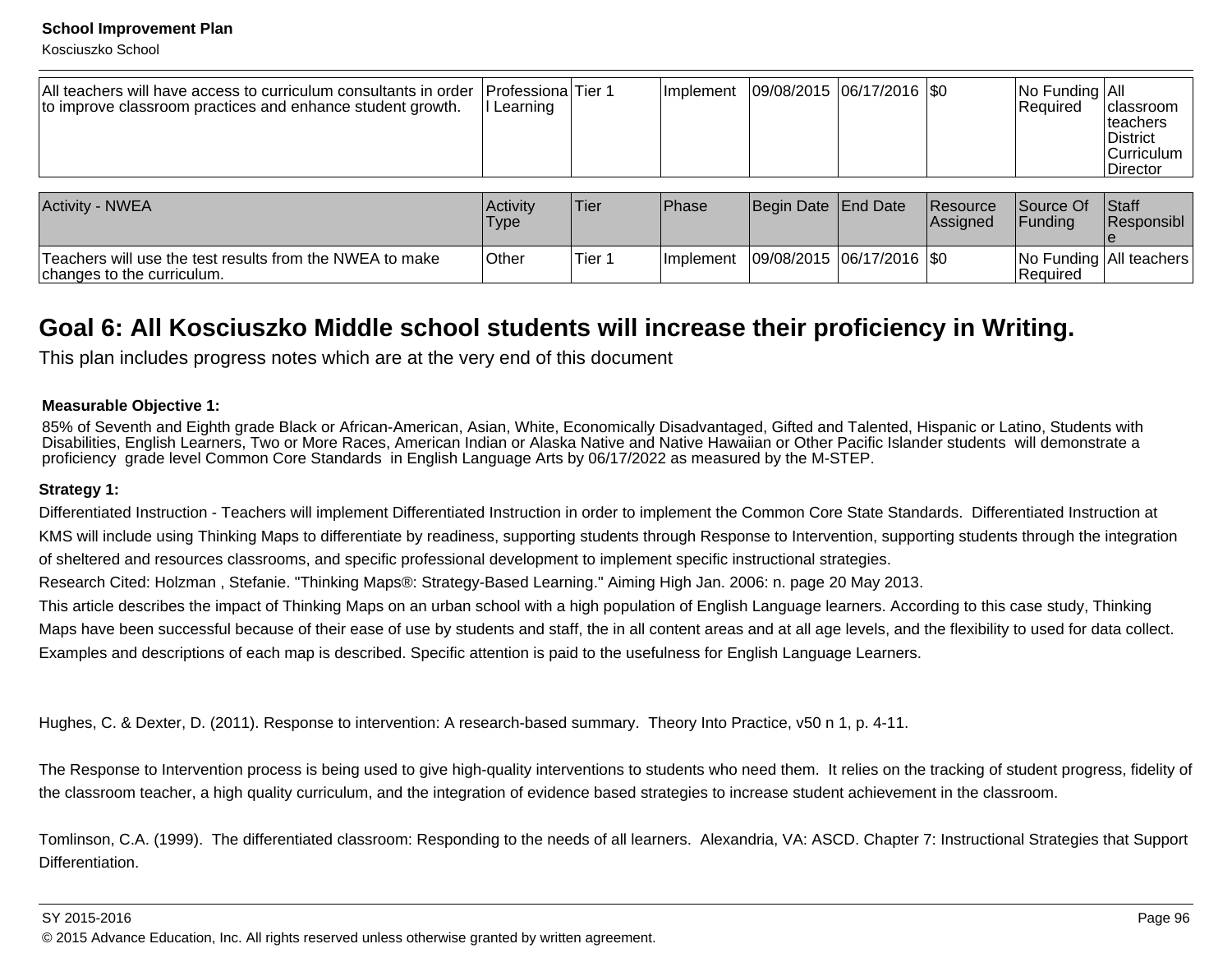Kosciuszko School

Tomlinson shared her three decades of experience of helping teachers divide their time, resources, and efforts to effectively instruct many students of diverse backgrounds, readiness, skill levels, and interests. This chapter provides narratives about actual lessons and classrooms to assist teaches in differentiating theirinstruction.

Tomlinson, C.A. (2001). How to differentiate instruction in mixed-ability classrooms (2nd ed.). Alexandria, VA: ASCD. How to Plan Lesson- Differentiate by ReadinessChapter 8 pages 45-51.

This chapter provides additional sample lessons and activities designed to help teachers differentiate instruction based on readiness.

Weis, L. (2011). The Effect of Thinking Maps on Students' Higher Order Thinking Skills . Northridge: California State University.

This research paper discusses the impact on student achievement as measured by classroom assessments in an Advanced Placement Biology class. The effect ofutilizing Thinking Maps as an instructional strategy is statistically relevant. Field notes were used to support the surveys and assessments conducted during the study.

Zemelman, S., Daniels, H., & Hyde, A. (2012). Best practice: Bringing standards to life in america's classrooms (4th ed.). Portsmouth, NH: Heinemann. TheImportance of Best Practice Principles pg. 10-18.

This chapter addresses the importance that instruction should be student-centered, authentic, holistic, and appropriately developmental. Differentiated instructionallows for students to learn in the best way possible in accordance to what each student needs and wants. It is important for teacher to infuse student-driven curriculumby asking students what they want to learn and differentiating the curriculum in order to do so. Tier: Tier 1

| <b>Activity - Thinking Maps</b>                                                                                                                                                                                                        | Activity<br>Type             | lTier. | <b>IPhase</b>     | Begin Date End Date         | Resource<br>Assigned | Source Of<br><b>IFundina</b>                   | <b>Staff</b><br>Responsibl |
|----------------------------------------------------------------------------------------------------------------------------------------------------------------------------------------------------------------------------------------|------------------------------|--------|-------------------|-----------------------------|----------------------|------------------------------------------------|----------------------------|
| All teachers will implement Thinking Maps as a differentiated<br>instructional strategy. The 8 Thinking Maps will be used<br>regularly to augment formative and summative assessments in<br>the classroom to promote cognitive skills. | Direct<br><b>Instruction</b> | Tier 1 | <b>Ilmplement</b> | 09/02/2013  06/17/2016  \$0 |                      | No Funding   All Building  <br><b>Required</b> | <b>Staff</b>               |

| Activity -<br>Thinking Maps Professional Development & Materials Activity | 'Type | 'Tier | <b>Phase</b> | Begin Date End Date |  | <b>Resource</b><br><b>IAssianed</b> | Source Of<br>Funding | <b>Staff</b><br>Responsibl |
|---------------------------------------------------------------------------|-------|-------|--------------|---------------------|--|-------------------------------------|----------------------|----------------------------|
|---------------------------------------------------------------------------|-------|-------|--------------|---------------------|--|-------------------------------------|----------------------|----------------------------|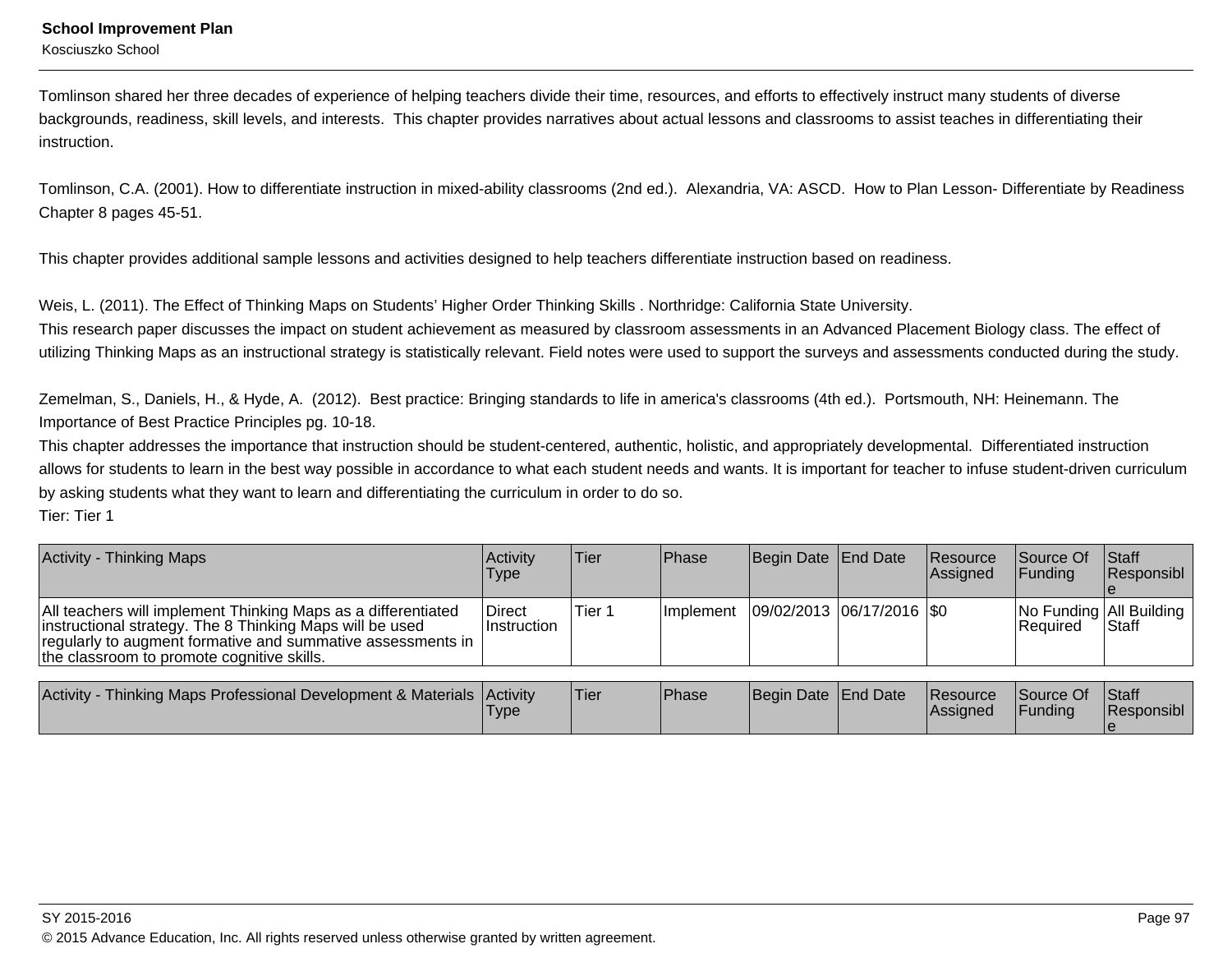| All teachers will be trained to implement Thinking Maps. In<br>addition follow up training will be provided throughout the year | Professiona Tier 1<br>Learning | Implement | 09/08/2015 06/17/2016 \$3000 | Title I<br>Schoolwide be trained | All staff will                                                                                                                     |
|---------------------------------------------------------------------------------------------------------------------------------|--------------------------------|-----------|------------------------------|----------------------------------|------------------------------------------------------------------------------------------------------------------------------------|
| $(4$ days with subs) to ensure consistent and correct use.<br>Emphasis will be placed on writing across the curriculum.         |                                |           |                              |                                  | implement<br>Thinking<br>Maps.<br>Trained<br>Istaff<br>Imembers<br>Iwill serve<br>as in-house<br>trainers for<br>Ithe<br> program. |

| Activity - ELL Support & Sheltered Classes                                                                                                                                                                                                | Activity<br><b>Type</b>           | <b>Tier</b> | Phase     | Begin Date   End Date         | Resource<br>Assigned | Source Of<br> Funding             | <b>Staff</b><br>Responsibl                                                                                              |
|-------------------------------------------------------------------------------------------------------------------------------------------------------------------------------------------------------------------------------------------|-----------------------------------|-------------|-----------|-------------------------------|----------------------|-----------------------------------|-------------------------------------------------------------------------------------------------------------------------|
| Teachers will place students in classes best suited for their<br>English language proficiency (general education, supplemental,<br>sheltered, or newcomers) with teachers who are properly<br>trained to meet content and language goals. | l Academic<br>Support<br> Program | Tier 2      | Implement | $ 09/02/2013 06/17/2016 $ \$0 |                      | No Funding  Building <br>Required | administrat<br>lors and<br>IELL<br>Iteachers<br>will ensure<br>appropriate<br>testing and<br>Iplacement<br>of students. |

| Activity - SIOP & MABE Professional Development                                                                                                                                                                                                         | Activity<br><b>Type</b> | Tier | Phase     | Begin Date End Date          | Resource<br>Assigned | Source Of<br><b>Funding</b> | <b>Staff</b><br>Responsibl                                                                                                                     |
|---------------------------------------------------------------------------------------------------------------------------------------------------------------------------------------------------------------------------------------------------------|-------------------------|------|-----------|------------------------------|----------------------|-----------------------------|------------------------------------------------------------------------------------------------------------------------------------------------|
| SIOP Professional Development ELL, Sheltered, and<br>Newcomer teachers will be properly trained in strategies to best I Learning<br>meet the needs of English Language Learners. Opportunities<br>may include workshops and conferences when available. | Professiona Tier 2      |      | Implement | 09/02/2013 06/17/2016 \\$625 |                      | Title I                     | Building<br>Schoolwide administrati<br>Ton will<br>lensure<br>laccess to<br>lall staff<br>working<br>lwith<br>English<br>Language<br>Learners. |

| <b>Activity</b><br>y - Response To Intervention (RTI) | <b>Activity</b><br>'Type | 'Tier | <b>Phase</b> | Begin Date End Date | Resource<br><b>Assigned</b> | Source Of<br>Funding | <b>Staff</b><br><b>IResponsibl</b> |
|-------------------------------------------------------|--------------------------|-------|--------------|---------------------|-----------------------------|----------------------|------------------------------------|
|                                                       |                          |       |              |                     |                             |                      |                                    |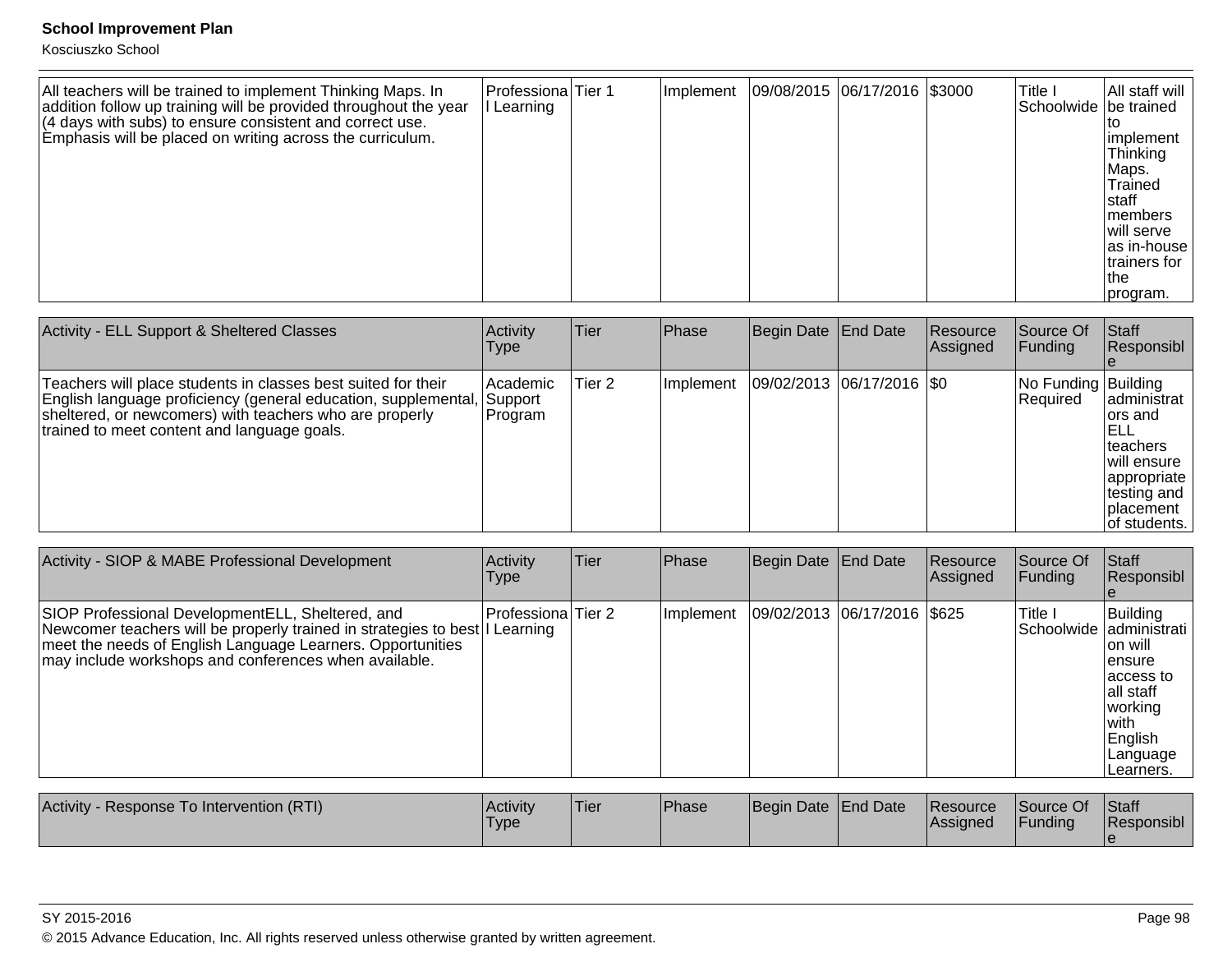Kosciuszko School

| All teachers will implement Tier 1 interventions (presenting<br>information in multiple formats, gradual release of<br>responsibility, modeling, multiple modes of output to check for<br>understanding, etc.) in their classrooms daily. Title I teachers<br>will implement Tier 2 interventions as needed. Daily<br>Supplemental Classes and push-in classroom support. Tier 3<br>interventions (One-on-One Coaching) will be implemented by<br>Title I teachers on an as-needed basis. | l Academic<br>Support<br>Program | Tier 1 |  | Implement   09/02/2013   06/17/2016   \$0 |  |  | No Funding All staff will<br>Required | limplement<br>Tier 1 RTI<br>strategies<br>lin their<br>Iclassrooms<br>. Title I<br>Iteachers<br>l will<br>limplement<br>lTier 2 and<br>Tier 3<br>Strategies. |
|-------------------------------------------------------------------------------------------------------------------------------------------------------------------------------------------------------------------------------------------------------------------------------------------------------------------------------------------------------------------------------------------------------------------------------------------------------------------------------------------|----------------------------------|--------|--|-------------------------------------------|--|--|---------------------------------------|--------------------------------------------------------------------------------------------------------------------------------------------------------------|
|-------------------------------------------------------------------------------------------------------------------------------------------------------------------------------------------------------------------------------------------------------------------------------------------------------------------------------------------------------------------------------------------------------------------------------------------------------------------------------------------|----------------------------------|--------|--|-------------------------------------------|--|--|---------------------------------------|--------------------------------------------------------------------------------------------------------------------------------------------------------------|

| Activity - Monitoring Differentiated Instruction                                                                                                                                                                                                                                                                                                                               | <b>Activity</b><br><b>Type</b> | lTier. | <b>Phase</b>   | Begin Date End Date           | Resource<br>Assigned | Source Of<br><b>IFunding</b>           | <b>Staff</b><br>Responsibl |
|--------------------------------------------------------------------------------------------------------------------------------------------------------------------------------------------------------------------------------------------------------------------------------------------------------------------------------------------------------------------------------|--------------------------------|--------|----------------|-------------------------------|----------------------|----------------------------------------|----------------------------|
| Building Administrator will review weekly lesson plans and<br>conduct classroom walk throughs. Building Administrator will be<br>looking to see that the content being taught is aligned to the<br>common core state standards, Thinking Maps are being used,<br>students are being supported by the RTI program, and the<br>integration of sheltered and resource classrooms. | lOther                         | Tier 1 | <b>Monitor</b> | $ 09/02/2013 06/17/2016 $ \$0 |                      | No Funding Building<br><b>Required</b> | Administrat                |

| Activity - BrainPOP Website Subscription                                                                                          | Activity<br>Type                 | Tier   | Phase      | Begin Date End Date         | <b>Resource</b><br><b>Assigned</b> | Source Of<br><b>IFundina</b>    | <b>IStaff</b><br><b>Responsibl</b> |
|-----------------------------------------------------------------------------------------------------------------------------------|----------------------------------|--------|------------|-----------------------------|------------------------------------|---------------------------------|------------------------------------|
| All teachers will have access to the BrainPOP website to<br>supplement the existing curriculum. (Multi-year license<br>purchased) | l Academic<br>Support<br>Program | Tier 1 | Ilmplement | 09/02/2013  06/17/2016  \$0 |                                    | Title .<br>Schoolwide classroom | IAII<br><b>Iteachers</b>           |

| Activity - EdHelper Website Subscription                                                    | <b>Activity</b><br>Type        | 'Tier  | <b>IPhase</b>    | Begin Date End Date         | <b>Resource</b><br>Assigned | Source Of<br><b>IFundina</b>            | <b>Staff</b><br><b>Responsibl</b> |
|---------------------------------------------------------------------------------------------|--------------------------------|--------|------------------|-----------------------------|-----------------------------|-----------------------------------------|-----------------------------------|
| All teachers will have access to EdHelper website to<br>supplement the existing curriculum. | Academic<br>Support<br>Program | Tier 1 | <b>Implement</b> | 09/02/2013  06/17/2016  \$0 |                             | $ No$ Funding $ All$<br><b>Required</b> | Iclassroom<br> teachers           |

| Activity - Discovery Education Website Subscription                                                        | <b>Activity</b><br>Type          | <b>Tier</b> | <b>Phase</b>      | Begin Date End Date |                             | <b>Resource</b><br><b>Assigned</b> | Source Of<br><b>IFundina</b>             | l Staff<br><b>Responsibl</b>   |
|------------------------------------------------------------------------------------------------------------|----------------------------------|-------------|-------------------|---------------------|-----------------------------|------------------------------------|------------------------------------------|--------------------------------|
| All teachers will have access to the Discovery Education<br>website to supplement the existing curriculum. | l Academic<br>Support<br>Program | Tier 1      | <b>Ilmplement</b> |                     | 09/02/2013  06/17/2016  \$0 |                                    | $ No$ Funding $ All$<br><b>IRequired</b> | <b>Iclassroom</b><br> teachers |

| <b>Activity</b><br>. iLit Program | <b>Activity</b><br>'Type | <sup>1</sup> Tier | Phase | Begin Date End Date |  | <b>Resource</b><br>lAssianed | Source Of<br>Fundina | Staff<br>l Responsibl |
|-----------------------------------|--------------------------|-------------------|-------|---------------------|--|------------------------------|----------------------|-----------------------|
|-----------------------------------|--------------------------|-------------------|-------|---------------------|--|------------------------------|----------------------|-----------------------|

### SY 2015-2016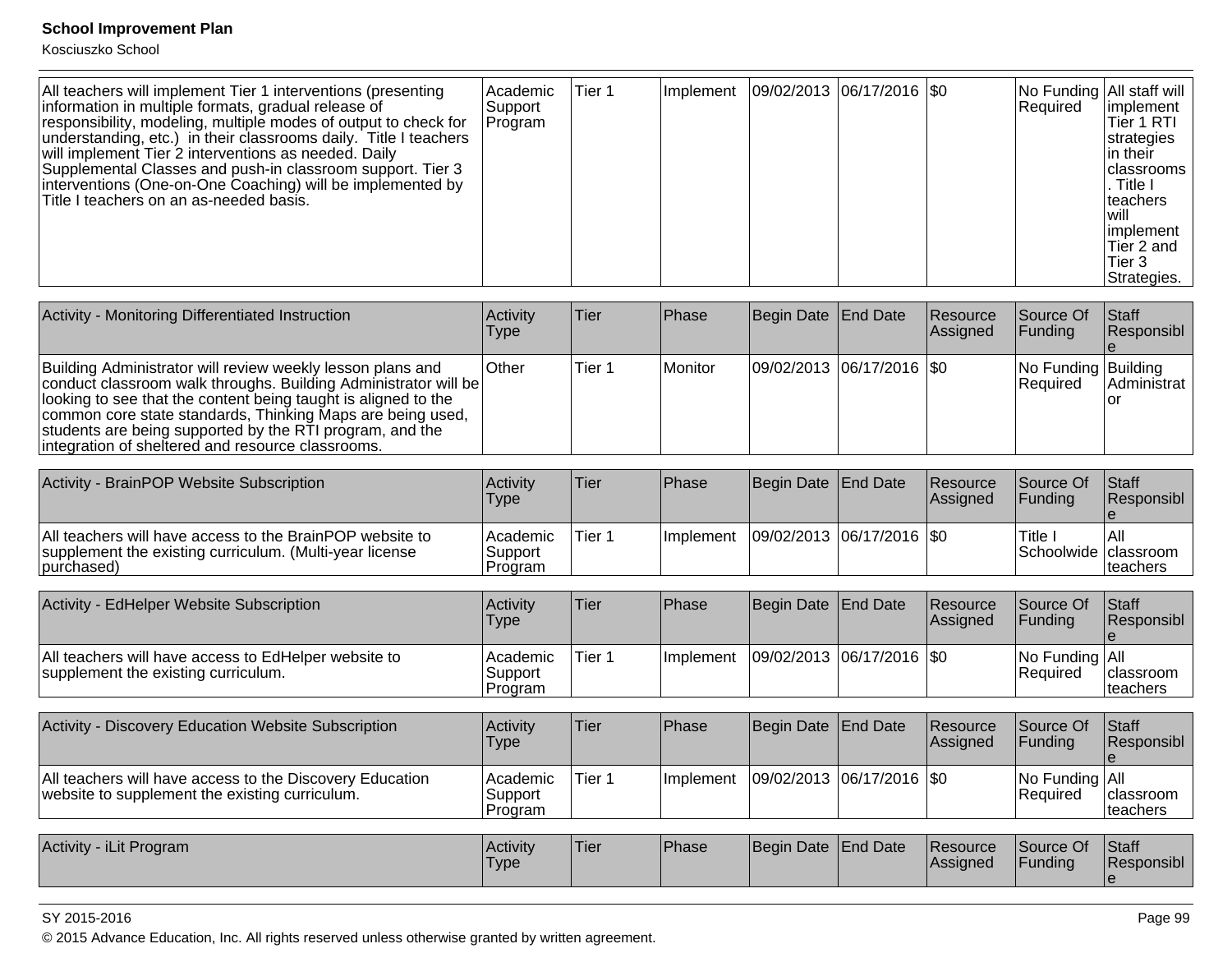Kosciuszko School

| Special Education and ELA teachers will utilize the iLit program Academic<br>on the iPads to improve reading comprehension. ILit is a<br>literacy instructional model that allows students to use<br>technology effectively. It creates a classroom that provides the<br>teacher with the ability to monitor student engagement and<br>progress using technology. All work is completed by the<br>students on their iPads. Teachers respond electronically to<br>students individually. This program will be implemented in two<br>eighth grade ELA classes. The class will meet for ninety<br>minutes a day. | Support<br>Program | Tier 2 | Implement   09/02/2013   06/17/2016   \$7200 |  | lTitle I<br>Schoolwide Special | <b>IELA</b> and<br>Education<br>Teachers |
|---------------------------------------------------------------------------------------------------------------------------------------------------------------------------------------------------------------------------------------------------------------------------------------------------------------------------------------------------------------------------------------------------------------------------------------------------------------------------------------------------------------------------------------------------------------------------------------------------------------|--------------------|--------|----------------------------------------------|--|--------------------------------|------------------------------------------|

| Activity - The Ramp-Up Literacy Program                                                                                                                                                                                                                                                                                                                                                                                                                                                                                                                                                               | Activity<br><b>Type</b>           | <b>Tier</b> | Phase            | Begin Date End Date         | Resource<br><b>Assigned</b> | Source Of<br><b>Funding</b> | Staff<br>Responsibl                               |
|-------------------------------------------------------------------------------------------------------------------------------------------------------------------------------------------------------------------------------------------------------------------------------------------------------------------------------------------------------------------------------------------------------------------------------------------------------------------------------------------------------------------------------------------------------------------------------------------------------|-----------------------------------|-------------|------------------|-----------------------------|-----------------------------|-----------------------------|---------------------------------------------------|
| The Ramp-Up literacy program is designed for secondary<br>students who are reading below grade level. It is considered a<br>Tier II and Tier III Intervention. Reseach shows that<br>comprehension and making connections with text has improved<br>for all students. This model is supported by the National Center<br>for Education and the Economy's (NCEE) Ramp Up to<br>Advanced Literacy Program. It is based on the philosophy that<br>an educational leader promotes the success of every stuent by<br>advocating, nuturing, and sustaining a school that helps<br>students progress rapidly. | l Academic<br>Support<br> Program | Tier 2      | Getting<br>Ready | 09/02/2013 06/17/2016   \$0 |                             | <b>Other</b>                | <b>ELA</b> and<br>Title I<br>reading<br>Iteachers |

| Activity -<br>- Success Maker Professional Development   | <b>Activity</b><br>'Type       | Tier | <b>Phase</b>      | Begin Date End Date |                              | <b>Resource</b><br><b>Assigned</b> | Source Of<br><b>IFunding</b> | <b>Staff</b><br><b>Responsibl</b> |
|----------------------------------------------------------|--------------------------------|------|-------------------|---------------------|------------------------------|------------------------------------|------------------------------|-----------------------------------|
| All teachers will be trained on how to use Success Maker | Professiona Tier 1<br>∟earninɑ |      | <b>Ilmplement</b> |                     | 09/08/2015 06/16/2016 \$2000 |                                    | Title<br><b>Schoolwide</b>   | <b>All teachers</b> '             |

### **Strategy 2:**

Curriculum Design and Implementation - Teachers will develop and implement curriculum design in alignment with the common core state standards through the use ofBackward Design, Cross-Curricular activities such as sustained silent reading and writing, Cross Curricular Projects in specific content areas, professional content areameetings and the development of a curriculum calendar.

Research Cited: Lake, K. (1994). Integrated Curriculum. School Improvement Research Series, VIII(16).

An integrated curriculum provides the learners with a unified view of commonly held knowledge while motivating and developing the student's power to bridge ideasbetween relationships. An interdisciplinary curriculum includes a combination of subjects, an emphasis on projects, sources that go beyond the textbook, relationships among concepts, and thematic units that focus on organizing principles.

Zemelman, S., Daniels, H., & Hyde, A. (2012). Best practice: Bringing standards to life in America's classrooms (4th ed.). Portsmouth, NH: Heinemann. IntegrativeUnits: pages 68-71.

The authors advocate learning that is extended and coordinated to include content information that integrates cross-content exploration. Creating a truly integrated

SY 2015-2016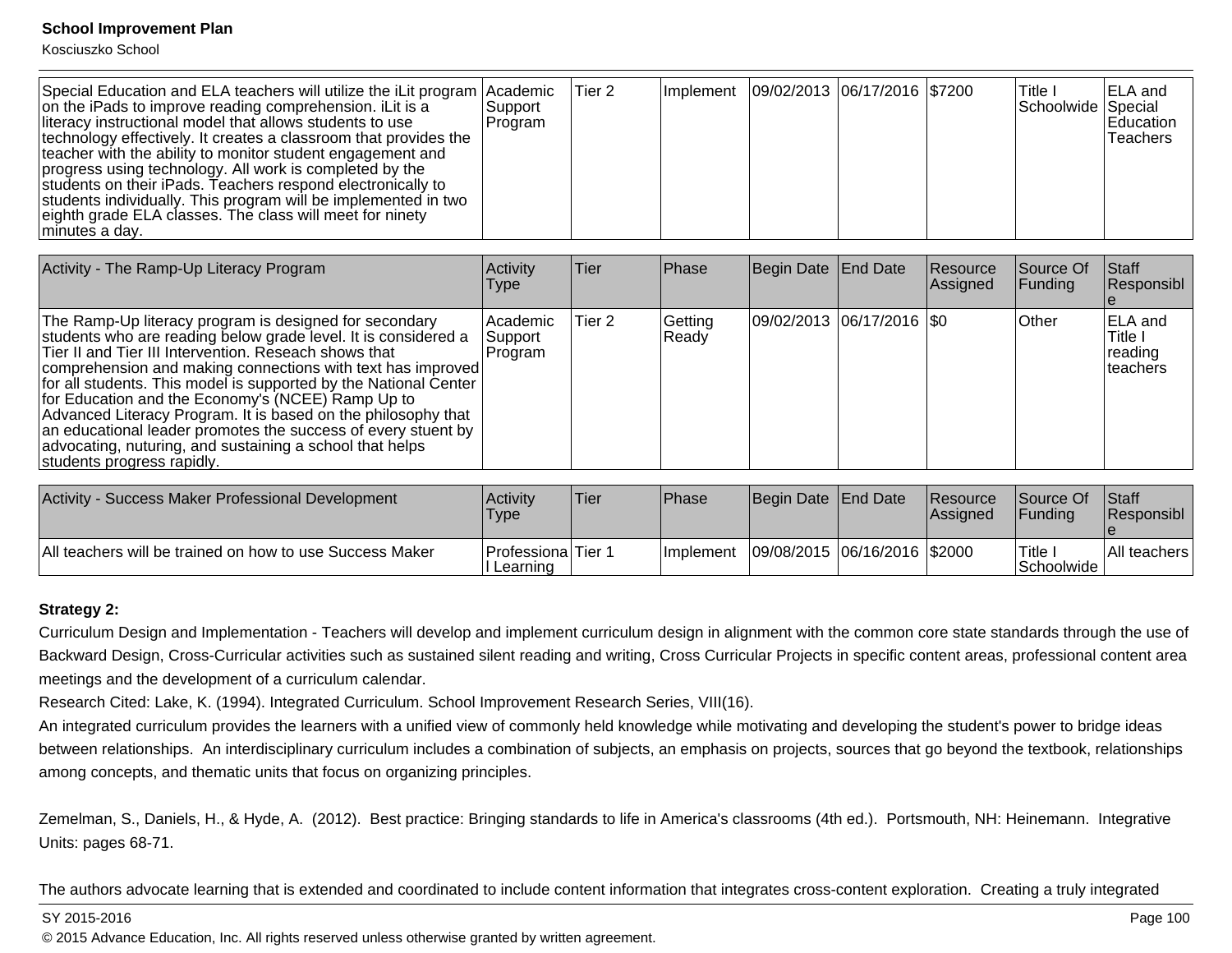Kosciuszko School

curriculum requires cooperation and the development of a scope and sequence document that would allow teacher to coordinate their efforts to include interdisciplinarycontent.

Tier: Tier 1

| Activity - Backward Design                                                                                                                                                                                                                                                                                                                                                                                                                                                | Activity<br><b>Type</b>        | <b>Tier</b>       | Phase     | Begin Date | End Date           | Resource<br>Assigned | Source Of<br>Funding                | Staff<br>Responsibl          |
|---------------------------------------------------------------------------------------------------------------------------------------------------------------------------------------------------------------------------------------------------------------------------------------------------------------------------------------------------------------------------------------------------------------------------------------------------------------------------|--------------------------------|-------------------|-----------|------------|--------------------|----------------------|-------------------------------------|------------------------------|
| Teachers will utilize Backward Design to plan and implement<br>content curriculum. Teachers will identify learning goals,<br>outline essential questions, create performance tasks, and<br>determine evidence to validate student growth for each unit<br>taught throughout the year.                                                                                                                                                                                     | Curriculum<br>Developme<br>nt  | Tier 1            | Implement | 09/02/2013 | $ 06/17/2016 $ \$0 |                      | No Funding All teachers<br>Required |                              |
| Activity - Writing Across the Curriculum                                                                                                                                                                                                                                                                                                                                                                                                                                  | Activity<br><b>Type</b>        | Tier              | Phase     | Begin Date | <b>End Date</b>    | Resource<br>Assigned | Source Of<br>Funding                | <b>Staff</b><br>Responsibl   |
| All teachers will develop cross-curricular projects. The projects<br>will include content areas that are common to both subject<br>areas and focus on Common Core Standards. Teachers will<br>develop one cross-curricular project per year.                                                                                                                                                                                                                              | Curriculum<br>Developme<br>Int | Tier <sub>1</sub> | Implement | 09/02/2013 | 06/17/2016         | \$0                  | No Funding<br>Required              | All<br>classroom<br>teachers |
| Activity - Cross Curricular Projects                                                                                                                                                                                                                                                                                                                                                                                                                                      | Activity<br><b>Type</b>        | Tier              | Phase     | Begin Date | <b>End Date</b>    | Resource<br>Assigned | Source Of<br>Funding                | Staff<br>Responsibl          |
| All teachers will develop cross-curricular projects. The projects<br>will include content areas that are common to both subject<br>areas and focus on Common Core Standards. Teachers will<br>develop one cross-curricular project per year.                                                                                                                                                                                                                              | Curriculum<br>Developme<br>nt  | Tier <sub>1</sub> | Implement | 09/02/2013 | $ 06/17/2016 $ \$0 |                      | No Funding All<br>Required          | classroom<br>teachers        |
| <b>Activity - Content Area Meetings</b>                                                                                                                                                                                                                                                                                                                                                                                                                                   | Activity<br><b>Type</b>        | Tier              | Phase     | Begin Date | <b>End Date</b>    | Resource<br>Assigned | Source Of<br>Funding                | Staff<br>Responsibl          |
| All teachers will meet in their content areas once per quarter.<br>Teachers will discuss the implementation and refinement of<br>Thinking Maps. Teachers will reflect on how this strategy has<br>been incorporated into their instruction. Teachers will also<br>thoughtfully consider the success and/or areas of improvement<br>for this strategy. Teachers will also plan extended learning<br>activities and review curriculum as student data becomes<br>available. | Professiona<br>I Learning      | Tier 1            | Implement | 09/08/2015 | 06/17/2016 \$4000  |                      | Title I<br>Schoolwide               | All teachers                 |
| Activity - Curriculum Calendar                                                                                                                                                                                                                                                                                                                                                                                                                                            | Activity<br>Type               | <b>Tier</b>       | Phase     | Begin Date | <b>End Date</b>    | Resource<br>Assigned | Source Of<br>Funding                | <b>Staff</b><br>Responsibl   |

e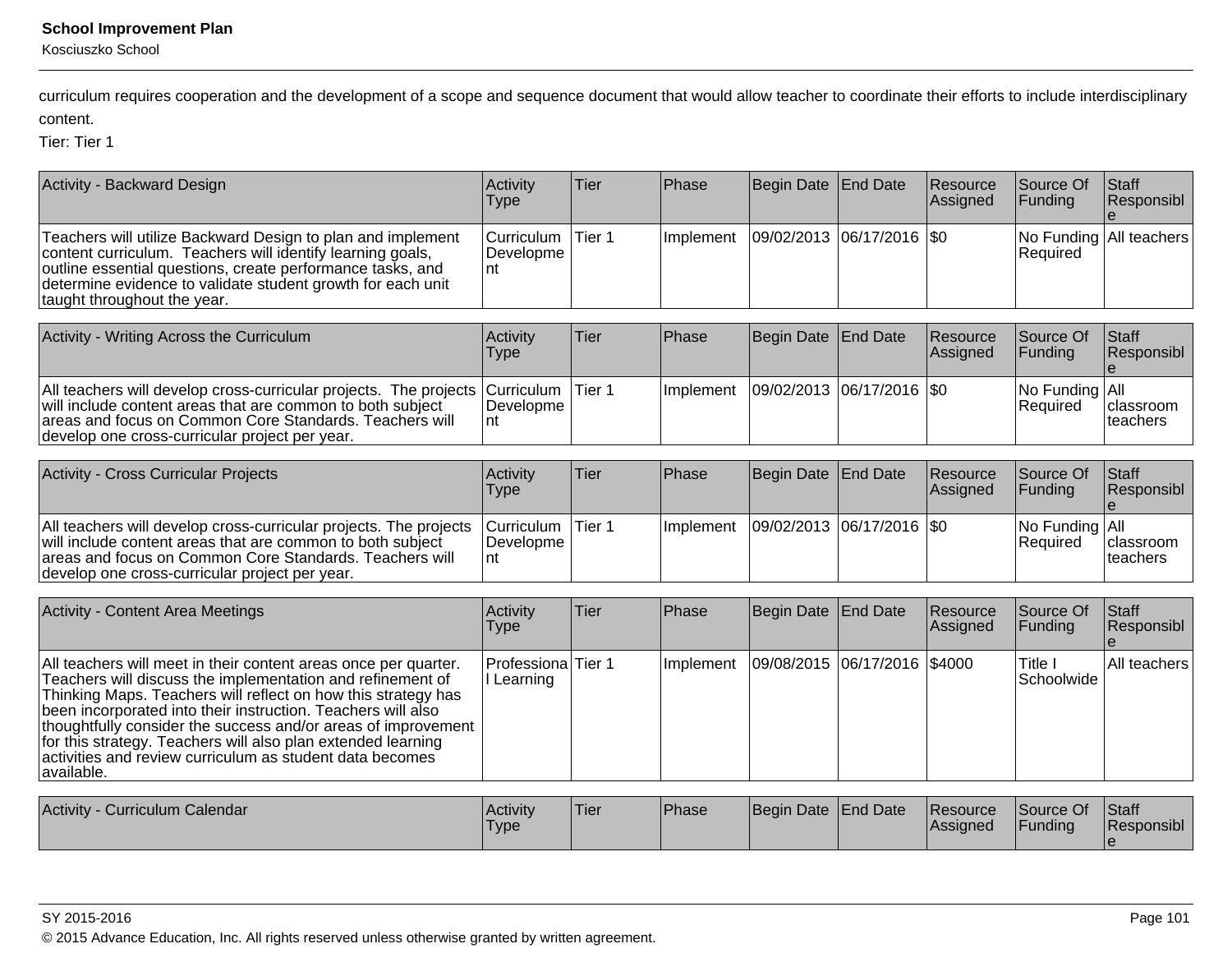| All building staff will develop a monthly curriculum calendar with Policy and<br>a brief description of the content that will be taught. Teachers   Process<br>will utilize the calendar to plan cross-curricular activities that<br>Ifocus on Common Core Standards in all content areas. |  | Tier 1 | Implement | 09/02/2013  06/17/2016   \$25 |  |  | lGeneral<br><b>Fund</b> | IAII teachers<br>will submit<br> monthly<br>lacademic<br>lgoals.<br><b>Select staff</b><br>lwill be<br> responsible<br>for updating<br><b>Mater</b><br>Calendar. |
|--------------------------------------------------------------------------------------------------------------------------------------------------------------------------------------------------------------------------------------------------------------------------------------------|--|--------|-----------|-------------------------------|--|--|-------------------------|------------------------------------------------------------------------------------------------------------------------------------------------------------------|
|--------------------------------------------------------------------------------------------------------------------------------------------------------------------------------------------------------------------------------------------------------------------------------------------|--|--------|-----------|-------------------------------|--|--|-------------------------|------------------------------------------------------------------------------------------------------------------------------------------------------------------|

| Activity - Monitoring Curriculum Design & Implementation                                                                                                                                                                                                                                                                                      | <b>Activity</b><br><b>Type</b> | Tier   | <b>IPhase</b>  | Begin Date End Date         | Resource<br><b>Assigned</b> | Source Of<br>IFundina                   | <b>Staff</b><br>Responsibl |
|-----------------------------------------------------------------------------------------------------------------------------------------------------------------------------------------------------------------------------------------------------------------------------------------------------------------------------------------------|--------------------------------|--------|----------------|-----------------------------|-----------------------------|-----------------------------------------|----------------------------|
| Building Administrator will review weekly lesson plans and<br>conduct classroom walk throughs. Building Administrator will be<br>looking to see that the content being taught is aligned to the<br>common core state standards, cross curricular activities and<br>projects are being done, and the curriculum calendar is being<br>followed. | Other                          | Tier 1 | <b>Monitor</b> | 09/02/2013 06/17/2016   \$0 |                             | No Funding Building<br><b>IRequired</b> | Administrat                |

| <b>Activity - Curriculum Consultants</b>                                                                                                          | <b>Activity</b><br><b>Type</b> | Tier | <b>IPhase</b> | Begin Date   End Date         | Resource<br><b>Assigned</b> | Source Of<br>IFundina             | <b>Staff</b><br>Responsibl                                                                     |
|---------------------------------------------------------------------------------------------------------------------------------------------------|--------------------------------|------|---------------|-------------------------------|-----------------------------|-----------------------------------|------------------------------------------------------------------------------------------------|
| All teachers will have access to curriculum consultants in order Professiona Tier 1<br>to improve classroom practices and enhance student growth. | II Learning                    |      | Ilmplement    | $ 09/02/2013 06/17/2016 $ \$0 |                             | No Funding All<br><b>Required</b> | <b>Iclassroom</b><br><b>Iteachers</b><br>and District<br><b>Curriculum</b><br><b>IDirector</b> |

| Activity - NWEA                                                                                                        | Activity<br><b>Type</b> | 'Tier  | <b>IPhase</b> | Begin Date End Date |                                           | <b>Resource</b><br><b>Assigned</b> | lSource Of<br><b>IFundina</b> | <b>Staff</b><br><b>Responsibl</b> |
|------------------------------------------------------------------------------------------------------------------------|-------------------------|--------|---------------|---------------------|-------------------------------------------|------------------------------------|-------------------------------|-----------------------------------|
| Teachers will use the test results from the NWEA to measure<br>student growth and tailor instruction to student needs. | <b>Other</b>            | Tier 1 |               |                     | Implement   09/03/2013   06/17/2016   \$0 |                                    | <b>Other</b>                  | <b>IAII</b> teachers <sup>1</sup> |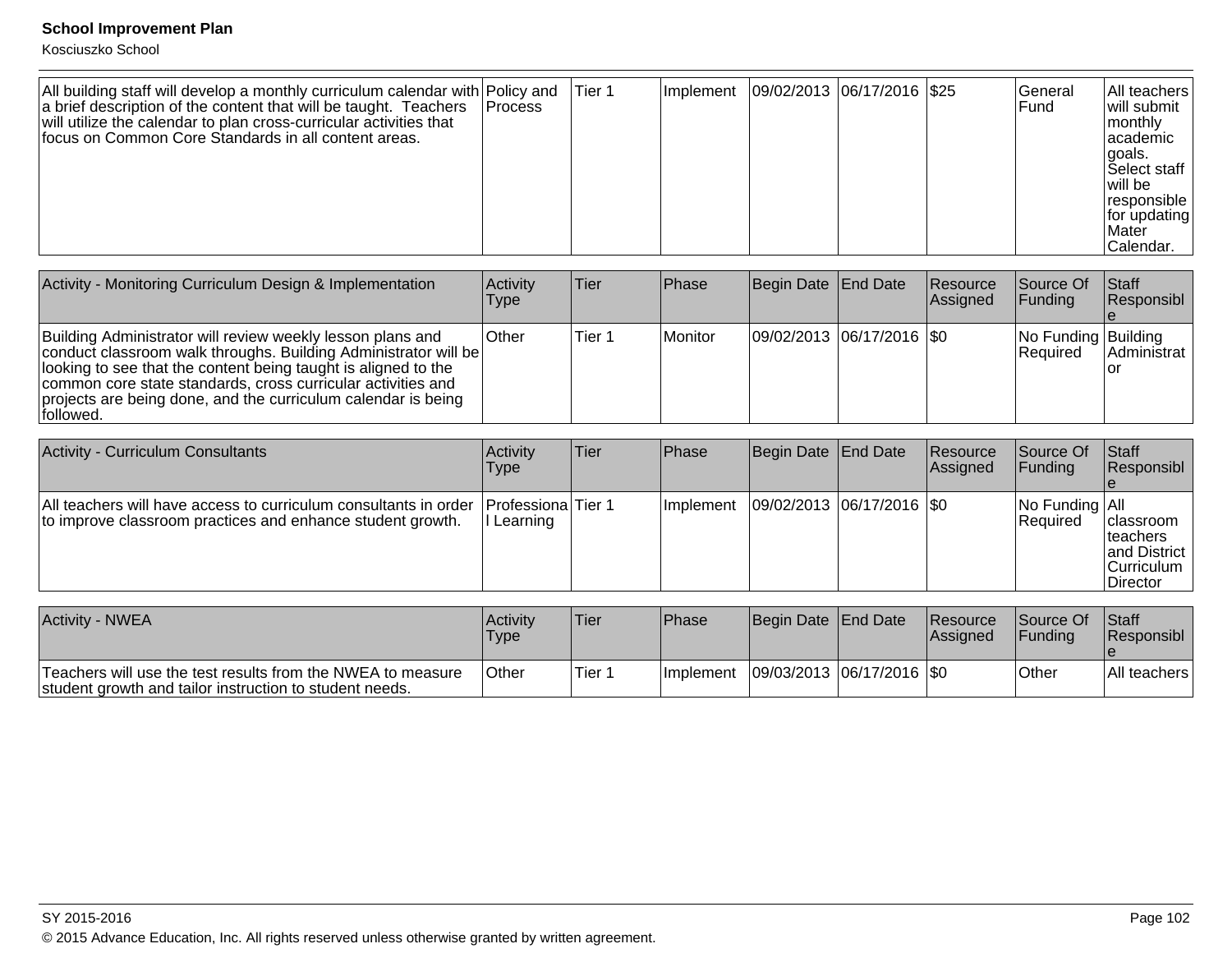# **Activity Summary by Funding Source**

### **Below is a breakdown of your activities by funding source**

### **Other**

| <b>Activity Name</b>            | Activity Description                                                                                                                                                                                                                                                                                                                                                                                                                                                                                                                                                                                        | Activity<br>Type               | <b>Tier</b> | Phase            | Begin Date End Date           | Resource<br> Assigned | Staff<br>Responsibl                               |
|---------------------------------|-------------------------------------------------------------------------------------------------------------------------------------------------------------------------------------------------------------------------------------------------------------------------------------------------------------------------------------------------------------------------------------------------------------------------------------------------------------------------------------------------------------------------------------------------------------------------------------------------------------|--------------------------------|-------------|------------------|-------------------------------|-----------------------|---------------------------------------------------|
| The Ramp-Up Literacy<br>Program | The Ramp-Up literacy program is designed for<br>secondary students who are reading below grade<br>level. It is considered a Tier II and Tier III<br>Intervention. Reseach shows that comprehension<br>and making connections with text has improved<br>for all students. This model is supported by the<br>National Center for Education and the Economy's<br>(NCEE) Ramp Up to Advanced Literacy Program.<br>It is based on the philosophy that an educational<br>leader promotes the success of every stuent by<br>advocating, nuturing, and sustaining a school that<br>helps students progress rapidly. | Academic<br>Support<br>Program | Tier 2      | Getting<br>Ready | 09/02/2013 06/17/2016  \$0    |                       | <b>ELA</b> and<br>Title I<br>reading<br>Iteachers |
| <b>NWEA</b>                     | Teachers will use the test results from the NWEA<br>to measure student growth and tailor instruction to<br>student needs.                                                                                                                                                                                                                                                                                                                                                                                                                                                                                   | <b>Other</b>                   | Tier 1      | Implement        | $ 09/03/2013 06/17/2016 $ \$0 |                       | All teachers                                      |

### **Title I Schoolwide**

| <b>Activity Name</b>                                  | <b>Activity Description</b>                                                                                                                                                                                              | Activity<br><b>Type</b>        | <b>Tier</b> | Phase     | Begin Date End Date |                               | Resource<br>Assigned | Staff<br>Responsibl                                                                                                                   |
|-------------------------------------------------------|--------------------------------------------------------------------------------------------------------------------------------------------------------------------------------------------------------------------------|--------------------------------|-------------|-----------|---------------------|-------------------------------|----------------------|---------------------------------------------------------------------------------------------------------------------------------------|
| <b>SIOP &amp; MABE</b><br>Professional<br>Development | <b>ELL, Sheltered, and Newcomer teachers will be</b><br>properly trained in strategies to best meet the<br>needs of English Language Learners.<br>Opportunities may include workshops and<br>conferences when available. | Professiona Tier 2<br>Learning |             | Implement |                     | 09/02/2013  06/17/2016  \$625 |                      | Building<br>ladministrati<br>Ton will<br>lensure<br>laccess to<br>lall staff<br>working<br>l with<br>English<br>Language<br>Learners. |
| <b>EdHelper Website</b><br>Subscription               | All teachers will have access to the EdHelper<br>website to supplement the existing curriculum.<br>(Multi-year license purchased)                                                                                        | Academic<br>Support<br>Program | Tier 1      | Implement |                     | 09/08/2015 06/17/2016  \$0    |                      | IAII<br>Iclassroom<br>Iteachers                                                                                                       |

### SY 2015-2016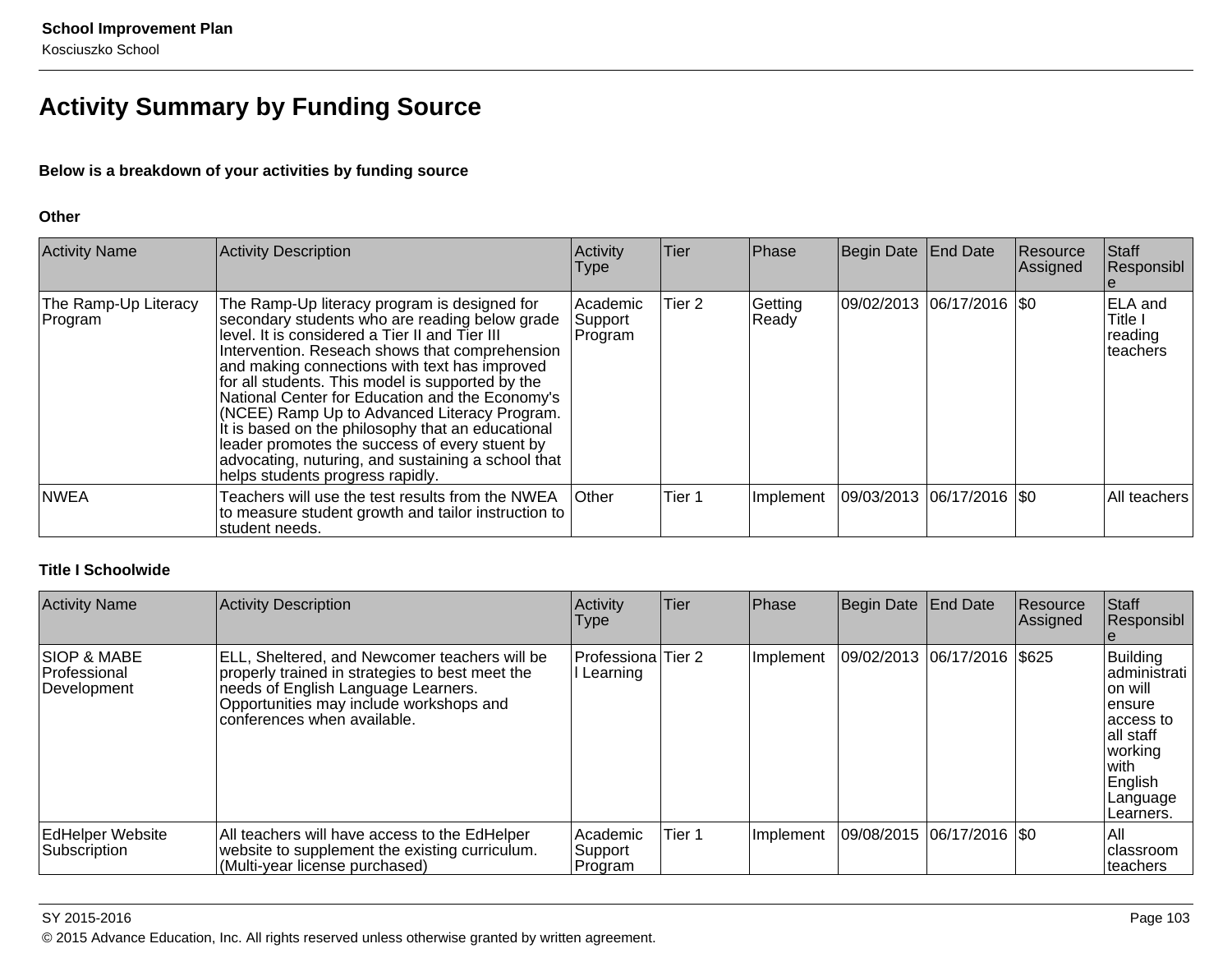Kosciuszko School

| <b>SIOP &amp; MABE</b><br>Professional<br>Development              | ELL, Sheltered, and Newcomer teachers will be<br>properly trained in strategies to best meet the<br>needs of English Language Learners.<br>Opportunities may include workshops and<br>conferences when available.                                                                                                             | Professiona Tier 2<br>I Learning |                   | Implement |                                              | 09/08/2015 06/17/2016       | \$625  | <b>Building</b><br>administrati<br>on will<br>ensure<br>access to<br>all staff<br>working<br>with<br>English<br>Language<br>Learners.                                       |
|--------------------------------------------------------------------|-------------------------------------------------------------------------------------------------------------------------------------------------------------------------------------------------------------------------------------------------------------------------------------------------------------------------------|----------------------------------|-------------------|-----------|----------------------------------------------|-----------------------------|--------|-----------------------------------------------------------------------------------------------------------------------------------------------------------------------------|
| <b>BrainPOP Website</b><br>Subscription                            | All teachers will have access to the BrainPOP<br>website to supplement the existing curriculum.<br>(Multi-year license purchased)                                                                                                                                                                                             | Academic<br>Support<br>Program   | Tier 1            | Implement |                                              | 09/02/2013  06/17/2016  \$0 |        | All<br>classroom<br>teachers                                                                                                                                                |
| <b>Success Maker</b><br>Professional<br>Development                | All teachers will be trained on how to use Success<br>Maker                                                                                                                                                                                                                                                                   | Professiona Tier 1<br>Learning   |                   | Implement |                                              | 09/08/2015 06/16/2016       | \$2000 | All teachers                                                                                                                                                                |
| <b>Thinking Maps</b><br>Professional<br>Development &<br>Materials | All teachers will be trained to implement Thinking<br>Maps. In addition follow up training will be<br>provided throughout the year (4 days with subs) to<br>ensure consistent and correct use. Emphasis will<br>be placed on writing across the curriculum.                                                                   | Professiona<br>I Learning        | Tier 1            | Implement |                                              | 09/08/2015 06/17/2016       | \$3000 | All staff will<br>be trained<br>to<br>implement<br>Thinking<br>Maps.<br>Trained<br>staff<br><b>Imembers</b><br>will serve<br>as in-house<br>trainers for<br>the<br>program. |
| <b>Success Maker</b><br>Professional<br>Development                | All teachers will be trained on how to use Success<br>Maker                                                                                                                                                                                                                                                                   | Professiona<br>Learning          | Tier 1            | Implement |                                              | 09/08/2015 06/16/2016       | \$2000 | All teachers                                                                                                                                                                |
| MobyMax                                                            | Title I ELA teachers will utilize Moby Max to<br>enhance student achievement. The Moby Max<br>program is able to teach students up to three<br>times as fast as other curricula by finding missing<br>skills, teaching those skills via targeted instruction,<br>practicing those skills, and implementing a review<br>cycle. | Academic<br>Support<br>Program   | Tier <sub>2</sub> | Implement |                                              | 09/08/2015  06/17/2016  \$0 |        | <b>Title I ELA</b><br>Staff                                                                                                                                                 |
| Supplemental Math<br>Benchmark Education<br>Connections            | Math teachers will have access to the VCL<br>Benchmark series to enhance the mathematics<br>VCL Series with Content curriculum. Students will discover the usefulness<br>of math in real life and will practice application of<br>mathematical concepts utilizing the materials.                                              | <b>Materials</b>                 | Tier 2            |           | Implement   09/08/2015   06/17/2016   \$5800 |                             |        | Title I Math<br>Teachers                                                                                                                                                    |
| <b>BrainPOP Website</b><br>Subscription                            | All teachers will have access to the BrainPOP<br>website to supplement the existing curriculum.<br>(Multi-year license purchased)                                                                                                                                                                                             | Academic<br>Support<br>Program   | Tier 1            | Implement |                                              | 09/08/2015  06/17/2016  \$0 |        | IAII<br>classroom<br>teachers                                                                                                                                               |

es a construction of the construction of the construction of the construction of the construction of the construction of the construction of the construction of the construction of the construction of the construction of t © 2015 Advance Education, Inc. All rights reserved unless otherwise granted by written agreement.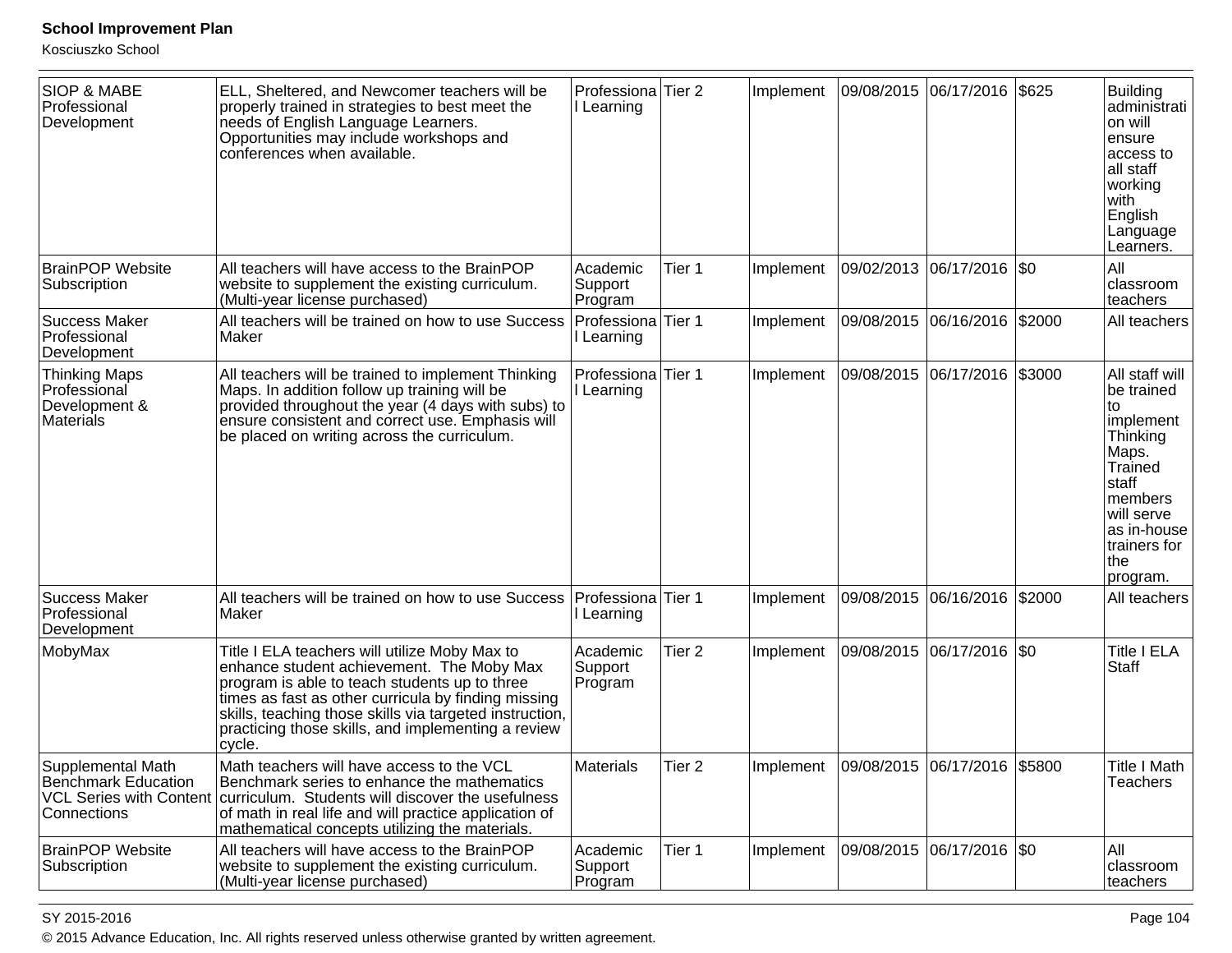| <b>SIOP &amp; MABE</b><br>Professional<br>Development                     | ELL, Sheltered, and Newcomer teachers will be<br>properly trained in strategies to best meet the<br>needs of English Language Learners.<br>Opportunities may include workshops and<br>conferences when available.                                           | Professiona<br>Learning        | Tier <sub>2</sub> | Implement        | 09/08/2015            | 06/17/2016            | \$625  | <b>Building</b><br>administrati<br>on will<br>ensure<br>access to<br>all staff<br>working<br>with<br>English<br>Language<br>Learners.                                        |
|---------------------------------------------------------------------------|-------------------------------------------------------------------------------------------------------------------------------------------------------------------------------------------------------------------------------------------------------------|--------------------------------|-------------------|------------------|-----------------------|-----------------------|--------|------------------------------------------------------------------------------------------------------------------------------------------------------------------------------|
| <b>Thinking Maps</b><br>Professional<br>Development &<br><b>Materials</b> | All teachers will be trained to implement Thinking<br>Maps. In addition follow up training will be<br>provided throughout the year (4 days with subs) to<br>ensure consistent and correct use. Emphasis will<br>be placed on writing across the curriculum. | Professiona<br>I Learning      | Tier 1            | Implement        | 09/08/2015            | 06/17/2016            | \$3000 | All staff will<br>be trained<br>to<br>implement<br>Thinking<br>Maps.<br>Trained<br>staff<br><b>Imembers</b><br>will serve<br>as in-house<br>trainers for<br> the<br>program. |
| Scholastic Magazine for<br><b>Math</b>                                    | Title I math teachers will have access to a<br>Scholastic Magazine for Math subscription. The<br>subscription will allow students to discover the<br>practical uses for math in every day life.                                                             | <b>Materials</b>               | Tier <sub>2</sub> | Implement        | 09/08/2015            | 06/17/2016            | \$413  | <b>Title I Math</b><br>teachers                                                                                                                                              |
| <b>Interactive Science</b><br>Materials                                   | Supplemental materials will be purchased to allow<br>students to participate in hands-on learning<br>experiences                                                                                                                                            | Materials                      | Tier 1            | Getting<br>Ready |                       | 09/02/2014 06/17/2016 | \$1000 | ELL,<br>Special<br>Education<br>& Co-<br>Taught<br>Teachers                                                                                                                  |
| <b>BrainPOP Website</b><br>Subscription                                   | All teachers will have access to the BrainPOP<br>website to supplement the existing curriculum.<br>(Multi-year license purchased)                                                                                                                           | Academic<br>Support<br>Program | Tier 1            | Implement        | 09/02/2013 06/17/2016 |                       | SO     | All<br>classroom<br>teachers                                                                                                                                                 |
| <b>Success Maker</b><br>Professional<br>Development                       | All teachers will be trained on how to use Success<br>Maker                                                                                                                                                                                                 | Professiona<br>Learning        | Tier 1            | Implement        | 09/08/2015 06/16/2016 |                       | \$2000 | All teachers                                                                                                                                                                 |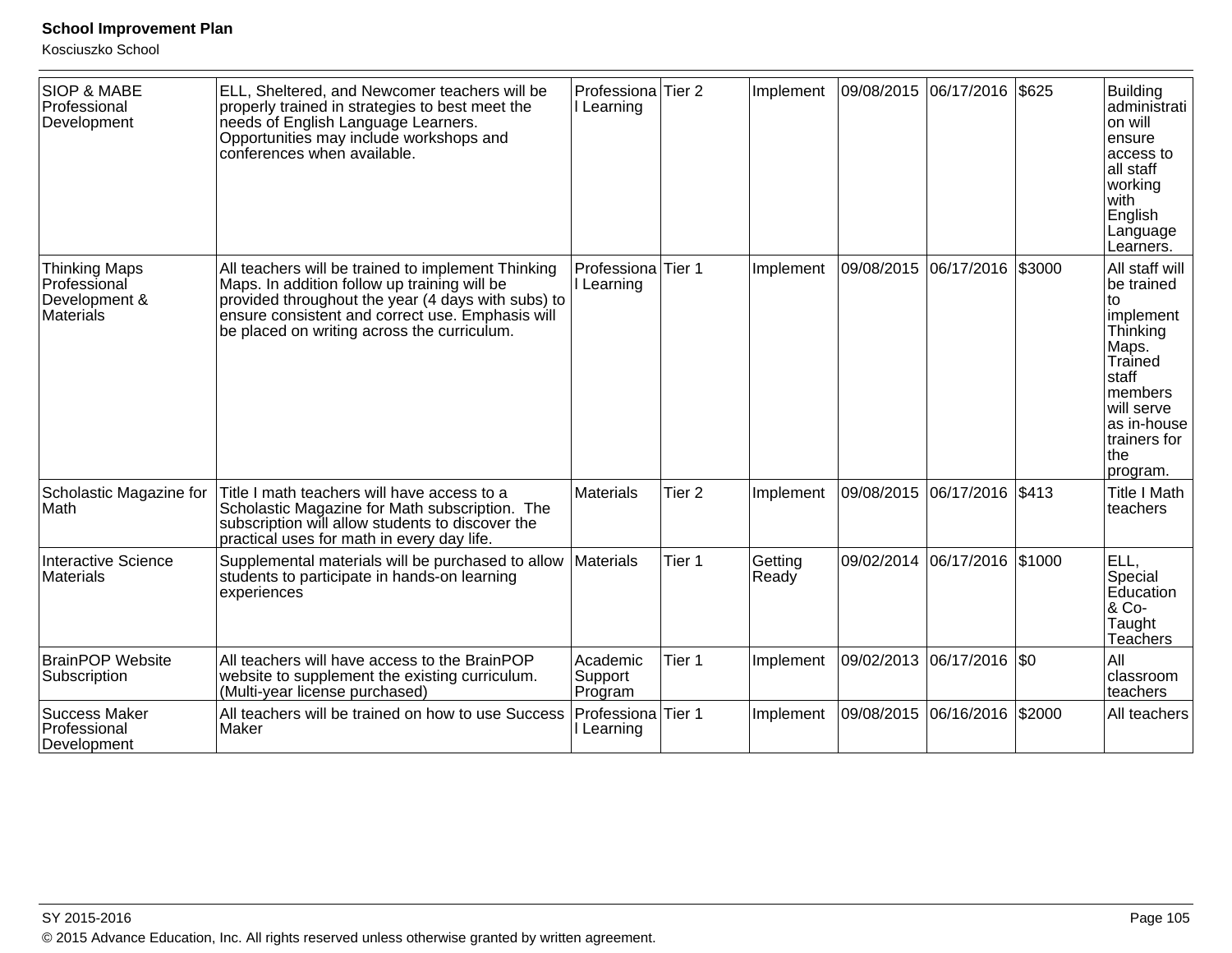| <b>Success Maker</b>                                               | The Success Maker program is designed for<br>secondary students who are performing below<br>grade level in math and reading. It is considered a<br>Tier II and Tier III Intervention. This model is<br>supported by the National Center for Education. It<br>is based on the philosophy that an educational<br>leader promotes the success of every stuent by<br>advocating, nuturing, and sustaining a school that<br>helps students progress rapidly. (3 year license<br>purchased for math and reading)                                                                                                 | Academic<br>Support<br>Program   | Tier <sub>2</sub> | Implement        | 09/08/2015 06/17/2016 \$25790 |                              |        | Title I<br>teachers                                                  |
|--------------------------------------------------------------------|------------------------------------------------------------------------------------------------------------------------------------------------------------------------------------------------------------------------------------------------------------------------------------------------------------------------------------------------------------------------------------------------------------------------------------------------------------------------------------------------------------------------------------------------------------------------------------------------------------|----------------------------------|-------------------|------------------|-------------------------------|------------------------------|--------|----------------------------------------------------------------------|
| <b>Thinking Maps</b><br>Professional<br>Development &<br>Materials | Any new teachers will be trained to implement<br>Thinking Maps. In addition follow up training for all<br>teachers will be provided throughout the year to<br>ensure consistent and correct use. A focus will be<br>placed on writing across the curriculum.                                                                                                                                                                                                                                                                                                                                               | Professiona Tier 1<br>I Learning |                   | Implement        | 09/08/2015 06/17/2016         |                              | \$3000 | All staff will<br>be trained<br>to<br>implement<br>Thinking<br>Maps. |
| Interactive Science<br>Curriculum                                  | Interactive Science Curriculum materials will be<br>utilized in Co-taught & ELL classes to increase the tal<br>achievement of KMS' lowest performing sub-<br>groups. Students will have access to online<br>support and curriculum guidance.                                                                                                                                                                                                                                                                                                                                                               | Supplemen Tier 1<br>Materials    |                   | Getting<br>Ready |                               | 09/02/2014 06/17/2016 \$9079 |        | ELL,<br>Special<br>Education,<br>& Co-<br>Taught<br>classes          |
| <b>iLit Program</b>                                                | Special Education and ELA teachers will utilize the<br>iLit program on the iPads to improve reading<br>comprehension. iLit is a literacy instructional<br>model that allows students to use technology<br>effectively. It creates a classroom that provides<br>the teacher with the ability to monitor student<br>engagement and progress using technology. All<br>work is completed by the students on their iPads.<br>Teachers respond electronically to students<br>individually. This program will be implemented in<br>two eighth grade ELA classes. The class will meet<br>for ninety minutes a day. | Academic<br>Support<br>Program   | Tier <sub>2</sub> | Implement        | 09/02/2013 06/17/2016 \$7200  |                              |        | ELA and<br>Special<br>Education<br><b>Teachers</b>                   |
| Content Area Meetings                                              | All teachers will meet in their content areas once<br>per quarter. Teachers will discuss the<br>implementation and refinement of Thinking Maps.<br>Teachers will reflect on how these strategies have<br>been incorporated into their instruction. Teachers<br>will also thoughtfully consider the success and/or<br>areas of improvement for this strategy. Teachers<br>will also plan extended learning activities and<br>review curriculum as student data becomes<br>available.                                                                                                                        | Professiona Tier 1<br>I Learning |                   | Implement        | 09/08/2015 06/17/2016         |                              | \$4000 | All<br><b>Teachers</b>                                               |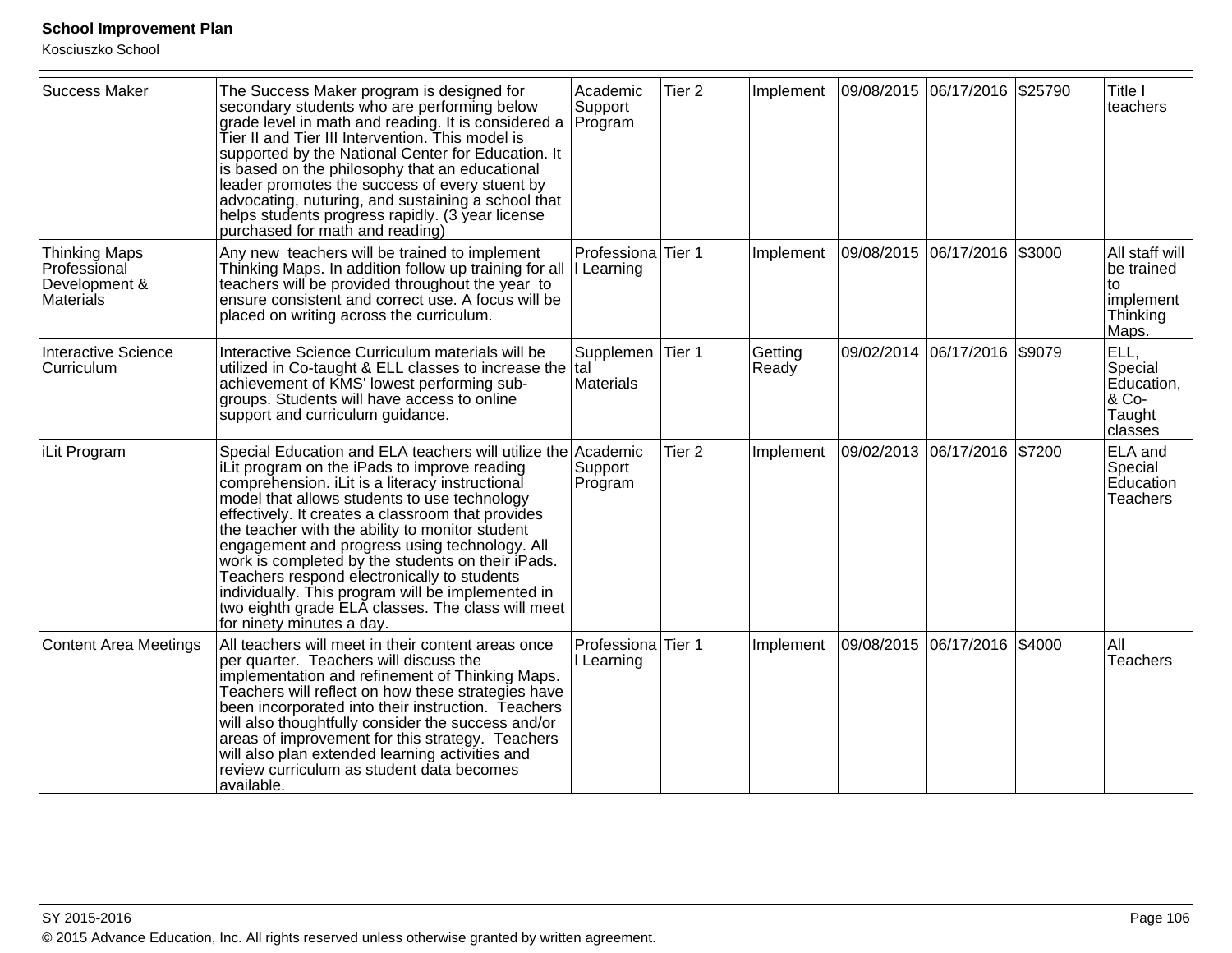| <b>Content Area Meetings</b>                                              | All teachers will meet in their content areas once<br>per quarter. Teachers will discuss the<br>implementation and refinement of Thinking Maps.<br>Teachers will reflect on how this strategy has been<br>incorporated into their instruction. Teachers will<br>also thoughtfully consider the success and/or<br>areas of improvement for this strategy. Teachers<br>will also plan extended learning activities and<br>review curriculum as student data becomes<br>available. | Professiona Tier 1<br>Learning   |        | Implement | 09/08/2015 06/17/2016 \$4000 |  | All<br><b>Teachers</b>                                                                                                                                                |
|---------------------------------------------------------------------------|---------------------------------------------------------------------------------------------------------------------------------------------------------------------------------------------------------------------------------------------------------------------------------------------------------------------------------------------------------------------------------------------------------------------------------------------------------------------------------|----------------------------------|--------|-----------|------------------------------|--|-----------------------------------------------------------------------------------------------------------------------------------------------------------------------|
| <b>Success Maker</b><br>Professional<br>Development                       | All teachers will be trained on how to use Success<br>Maker                                                                                                                                                                                                                                                                                                                                                                                                                     | Professiona<br>Learning          | Tier 1 | Implement | 09/08/2015 06/16/2016 \$2000 |  | All teachers                                                                                                                                                          |
| <b>Success Maker</b><br>Professional<br>Development                       | All teachers will be trained on how to use Success<br>Maker                                                                                                                                                                                                                                                                                                                                                                                                                     | Professiona<br>Learning          | Tier 1 | Implement | 09/08/2015 06/16/2016 \$2000 |  | All teachers                                                                                                                                                          |
| <b>Content Area Meetings</b>                                              | All teachers will meet in their content areas once<br>per quarter. Teachers will discuss the<br>implementation and refinement of Thinking Maps.<br>Teachers will reflect on how this strategy has been<br>incorporated into their instruction. Teachers will<br>also thoughtfully consider the success and/or<br>areas of improvement for this strategy. Teachers<br>will also plan extended learning activities and<br>review curriculum as student data becomes<br>available. | Professiona<br>l Learning        | Tier 1 | Implement | 09/08/2015 06/17/2016 \$4000 |  | All teachers                                                                                                                                                          |
| <b>Thinking Maps</b><br>Professional<br>Development &<br><b>Materials</b> | All teachers will be trained to implement Thinking<br>Maps. In addition follow up training will be<br>provided throughout the year (4 days with subs) to<br>ensure consistent and correct use. Emphasis will<br>be placed on writing across the curriculum.                                                                                                                                                                                                                     | Professiona Tier 1<br>I Learning |        | Implement | 09/08/2015 06/17/2016 \$3000 |  | All staff will<br>be trained<br>to<br>implement<br>Thinking<br>Maps.<br>Trained<br> staff<br>members<br>will serve<br>as in-house<br>trainers for<br> the<br>program. |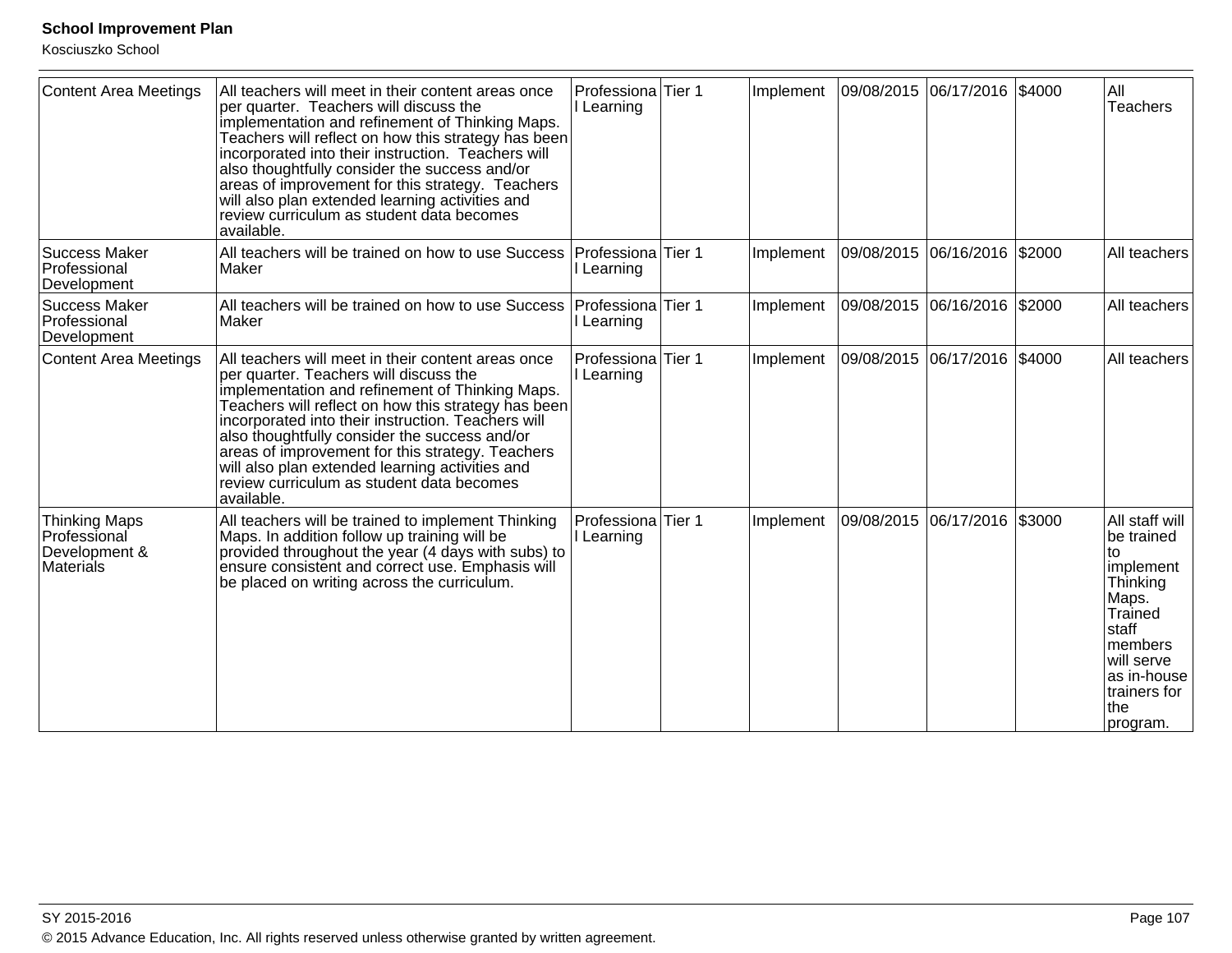Kosciuszko School

| iLit Program                                          | Special Education and ELA teachers will utilize the Academic<br>iLit program on the iPads to improve reading<br>comprehension. iLit is a literacy instructional<br>model that allows students to use technology<br>effectively. It creates a classroom that provides<br>the teacher with the ability to monitor student<br>engagement and progress using technology. All<br>work is completed by the students on their iPads.<br>Teachers respond electronically to students<br>individually. Students will receive ninety minutes of<br>ELA instruction per day. There will be two eighth<br>grade classes this year that will take part in this<br>program of instruction. | Support<br>Program                          | Tier <sub>2</sub> | Implement |                           | 09/08/2015 06/17/2016 \$7200 |        | <b>ELA</b> and<br>Special<br>Education<br><b>Teachers</b>                                                                        |
|-------------------------------------------------------|------------------------------------------------------------------------------------------------------------------------------------------------------------------------------------------------------------------------------------------------------------------------------------------------------------------------------------------------------------------------------------------------------------------------------------------------------------------------------------------------------------------------------------------------------------------------------------------------------------------------------------------------------------------------------|---------------------------------------------|-------------------|-----------|---------------------------|------------------------------|--------|----------------------------------------------------------------------------------------------------------------------------------|
| <b>Content Area Meetings</b>                          | All teachers will meet in their content areas once<br>per quarter. Teachers will discuss the<br>implementation and refinement of Thinking Maps.<br>Teachers will reflect on how this strategy has been<br>incorporated into their instruction. Teachers will<br>also thoughtfully consider the success and/or<br>areas of improvement for this strategy. Teachers<br>will also plan extended learning activities and<br>review curriculum as student data becomes<br>available.                                                                                                                                                                                              | Professiona<br>Learning                     | Tier 1            | Implement | 09/08/2015                | 06/17/2016                   | \$4000 | All<br><b>Teachers</b>                                                                                                           |
| <b>EdHelper Website</b><br>Subscription               | All teachers will have access to the EdHelper<br>website to supplement the existing curriculum.<br>(Multi-year license purchased)                                                                                                                                                                                                                                                                                                                                                                                                                                                                                                                                            | Academic<br>Support<br>Program              | Tier 1            | Implement |                           | 09/02/2013 06/17/2016 \$0    |        | All<br>classroom<br>teachers                                                                                                     |
| <b>EdHelper Website</b><br>Subscription               | All teachers will have access to the EdHelper<br>website to supplement the existing curriculum.<br>(Multi-year license purchased)                                                                                                                                                                                                                                                                                                                                                                                                                                                                                                                                            | Academic<br>Support<br>Program              | Tier 1            | Implement | 09/08/2015 06/17/2016 \$0 |                              |        | All<br>classroom<br>teachers                                                                                                     |
| <b>SIOP &amp; MABE</b><br>Professional<br>Development | SIOP Professional Development ELL, Sheltered,<br>and Newcomer teachers will be properly trained in<br>strategies to best meet the needs of English<br>Language Learners. Opportunities may include<br>workshops and conferences when available.                                                                                                                                                                                                                                                                                                                                                                                                                              | Professiona<br>I Learning                   | Tier <sub>2</sub> | Implement |                           | 09/08/2015 06/17/2016 \$625  |        | Building<br>administrati<br>on will<br>lensure<br>access to<br>all staff<br>working<br> with<br>English<br>Language<br>Learners. |
| <b>BrainPOP Website</b><br>Subscription               | All teachers will have access to the BrainPOP<br>website to supplement the existing curriculum.<br>(Multi-year license purchased)                                                                                                                                                                                                                                                                                                                                                                                                                                                                                                                                            | Academic<br>Support<br>Program              | Tier 1            | Implement | 09/08/2015                | $ 06/17/2016 $ \$0           |        | All<br>classroom<br>teachers                                                                                                     |
| <b>EdHelper Website</b><br>Subscription               | All teachers will have access to the EdHelper<br>website to supplement the existing curriculum.<br>(Multi-year license purchased)                                                                                                                                                                                                                                                                                                                                                                                                                                                                                                                                            | Academic<br>Support<br>Program              | Tier 1            | Implement | 09/08/2015 06/17/2016 \$0 |                              |        | All<br>classroom<br>teachers                                                                                                     |
| <b>Success Maker</b><br>Professional<br>Development   | All teachers will be trained on how to use Success<br>Maker                                                                                                                                                                                                                                                                                                                                                                                                                                                                                                                                                                                                                  | Professiona <sup> </sup> Tier 1<br>Learning |                   | Implement | 09/08/2015 06/16/2016     |                              | \$2000 | All teachers                                                                                                                     |

#### SY 2015-2016

en and the set of the set of the set of the set of the set of the set of the set of the set of the set of the set of the set of the set of the set of the set of the set of the set of the set of the set of the set of the se © 2015 Advance Education, Inc. All rights reserved unless otherwise granted by written agreement.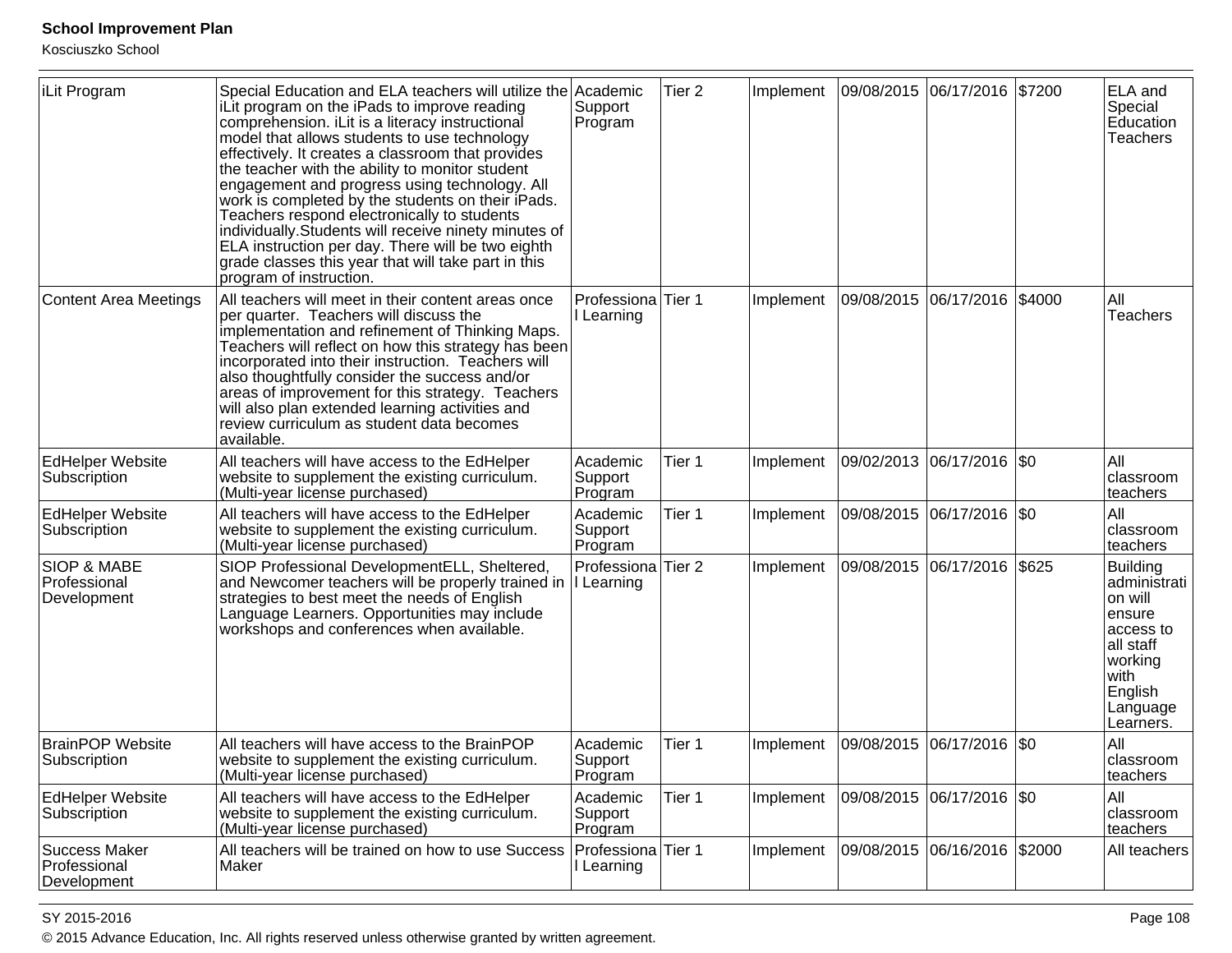Kosciuszko School

| <b>SIOP &amp; MABE</b><br>Professional<br>Development                     | SIOP Professional Development ELL, Sheltered,<br>and Newcomer teachers will be properly trained in   Learning<br>strategies to best meet the needs of English<br>Language Learners. Opportunities may include<br>workshops and conferences when available.                                                                                                                                                                                                                                                                                                                                                                                                      | Professional Tier 2            |                   | Implement | 09/02/2013  06/17/2016  \$625 |        | <b>Building</b><br>administrati<br>on will<br>ensure<br>access to<br>all staff<br>working<br>with<br>English<br>Language<br>Learners.                                        |
|---------------------------------------------------------------------------|-----------------------------------------------------------------------------------------------------------------------------------------------------------------------------------------------------------------------------------------------------------------------------------------------------------------------------------------------------------------------------------------------------------------------------------------------------------------------------------------------------------------------------------------------------------------------------------------------------------------------------------------------------------------|--------------------------------|-------------------|-----------|-------------------------------|--------|------------------------------------------------------------------------------------------------------------------------------------------------------------------------------|
| <b>Success Maker</b>                                                      | The Success Maker program is designed for<br>secondary students who are performing below<br>grade level in math. It is considered a Tier II and<br>Tier III Intervention. This model is supported by<br>the National Center for Education. It is based on<br>the philosophy that an educational leader<br>promotes the success of every student by<br>advocating, nurturing, and sustaining a school that<br>helps students progress rapidly. (3 year license<br>purchased). This program will become part of the<br>ninety minute ELA block. Students in both seventh<br>and eighth grade language arts classes will use<br>this program twenty minutes a day. | Academic<br>Support<br>Program | Tier <sub>2</sub> | Implement | 09/08/2015 06/17/2016 \$25790 |        | <b>ELA</b><br>teachers<br>and Title I<br><b>Teachers</b>                                                                                                                     |
| <b>Thinking Maps</b><br>Professional<br>Development &<br><b>Materials</b> | All teachers will be trained to implement Thinking<br>Maps. In addition follow up training will be<br>provided throughout the year (4 days with subs) to<br>ensure consistent and correct use. Emphasis will<br>be placed on writing across the curriculum.                                                                                                                                                                                                                                                                                                                                                                                                     | Professiona<br>I Learning      | Tier 1            | Implement | 09/08/2015 06/17/2016         | \$3000 | All staff will<br>be trained<br>to<br>implement<br>Thinking<br>Maps.<br>Trained<br>staff<br><b>Imembers</b><br>will serve<br>as in-house<br>trainers for<br> the<br>program. |
| <b>Content Area Meetings</b>                                              | All teachers will meet in their content areas once<br>per quarter. Teachers will discuss the<br>implementation and refinement of Thinking Maps.<br>Teachers will reflect on how this strategy has been<br>incorporated into their instruction. Teachers will<br>also thoughtfully consider the success and/or<br>areas of improvement for this strategy. Teachers<br>will also plan extended learning activities and<br>review curriculum as student data becomes<br>available.                                                                                                                                                                                 | Professiona<br>I Learning      | Tier 1            | Implement | 09/08/2015 06/17/2016         | \$4000 | All<br>Teachers                                                                                                                                                              |
| <b>BrainPOP Website</b><br>Subscription                                   | All teachers will have access to the BrainPOP<br>website to supplement the existing curriculum.<br>(Multi-year license purchased)                                                                                                                                                                                                                                                                                                                                                                                                                                                                                                                               | Academic<br>Support<br>Program | Tier 1            | Implement | 09/08/2015  06/17/2016  \$0   |        | All content<br>area<br>teachers                                                                                                                                              |

SY 2015-2016

es and the contract of the contract of the contract of the contract of the contract of the contract of the contract of the contract of the contract of the contract of the contract of the contract of the contract of the con © 2015 Advance Education, Inc. All rights reserved unless otherwise granted by written agreement.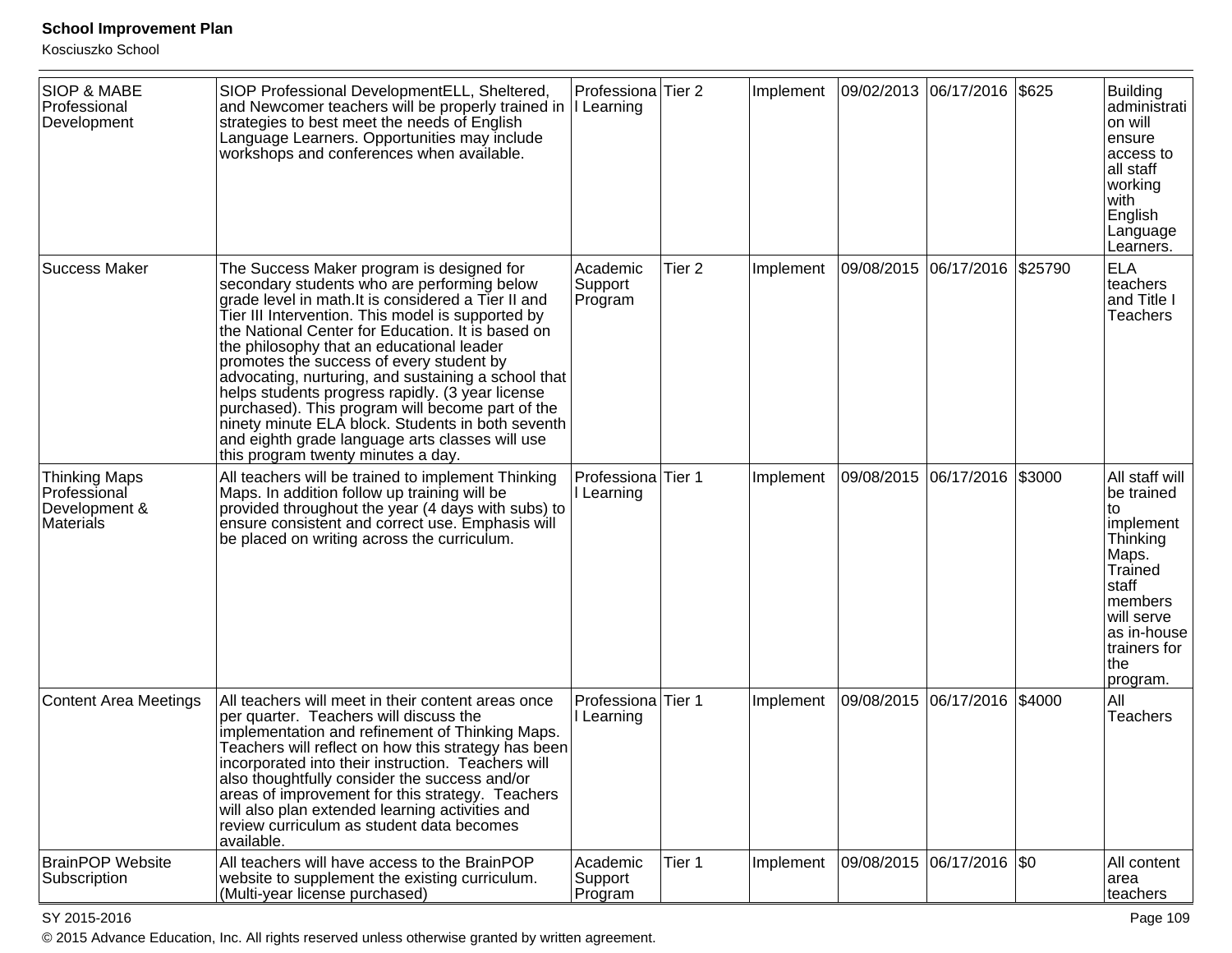Kosciuszko School

#### **Title I Part A**

| <b>Activity Name</b>                   | <b>Activity Description</b>                                                                                                                                                                                                                                                                                                                                                                                                                                                                                                                    | Activity<br><b>Type</b>          | Tier | Phase     | <b>Begin Date</b> | End Date                  | Resource<br>Assigned | Staff<br>Responsibl                                                                                                           |
|----------------------------------------|------------------------------------------------------------------------------------------------------------------------------------------------------------------------------------------------------------------------------------------------------------------------------------------------------------------------------------------------------------------------------------------------------------------------------------------------------------------------------------------------------------------------------------------------|----------------------------------|------|-----------|-------------------|---------------------------|----------------------|-------------------------------------------------------------------------------------------------------------------------------|
| Monitoring of<br>Restorative Continuum | <b>Building Administrator and Restorative Practices</b><br>Coordinator will conduct walk throughs focused on h<br>the "look fors" identified as the essential for the<br>implemenation of the Restorative Practices<br>Continuum. "Look Fors" will include what the<br>teachers and students will be doing in the<br>classroom if Restorative Practices are fully<br>implemented. Zangle and a school data base will<br>be used to analyze disciplinary referrals and<br>suspension to the office by the Restorative<br>Practices Coordinator. | Walkthroug                       |      | Monitor   |                   | 09/08/2015 06/17/2016 \$0 |                      | <b>Building</b><br>Administrat<br>or and<br>Restorative<br>Practices<br>Coordinator                                           |
| <b>Bullying Task Force</b>             | Creating a task force with selected students to<br>create a culture where the community looks upon<br>bullying behavior and bystanders as negative. We<br>want to create a culture of defenders.                                                                                                                                                                                                                                                                                                                                               | Behavioral<br>Support<br>Program |      | Implement |                   | 09/08/2015 06/17/2016     | \$1500               | <b>RP</b><br>coordinator,<br>Administrat<br>or.<br>Instructiona<br>I Staff,<br>Social<br>Worker,<br>Central<br>Office         |
| <b>Full Training</b>                   | All new staff members (who have not been<br>trained) will participate in a 2-day training.                                                                                                                                                                                                                                                                                                                                                                                                                                                     | Professiona<br>I Learning        |      | Implement | 09/08/2015        | 06/17/2016                | \$500                | Restorative<br>Practices<br>Coordinator<br>Trainer of<br>Trainers,<br>Principal<br>and<br>Director of<br>Federal<br>Programs. |
| <b>Full Training</b>                   | All new staff members (who have not been<br>trained) will participate in a 2- day training.                                                                                                                                                                                                                                                                                                                                                                                                                                                    | Professiona<br>Learning          |      | Implement |                   | 09/08/2015 06/17/2016     | \$500                | Restorative<br>Practices<br>Coordinator<br>Trainer of<br>Trainers,<br>Principal<br>and<br>Director of<br>Federal<br>Programs. |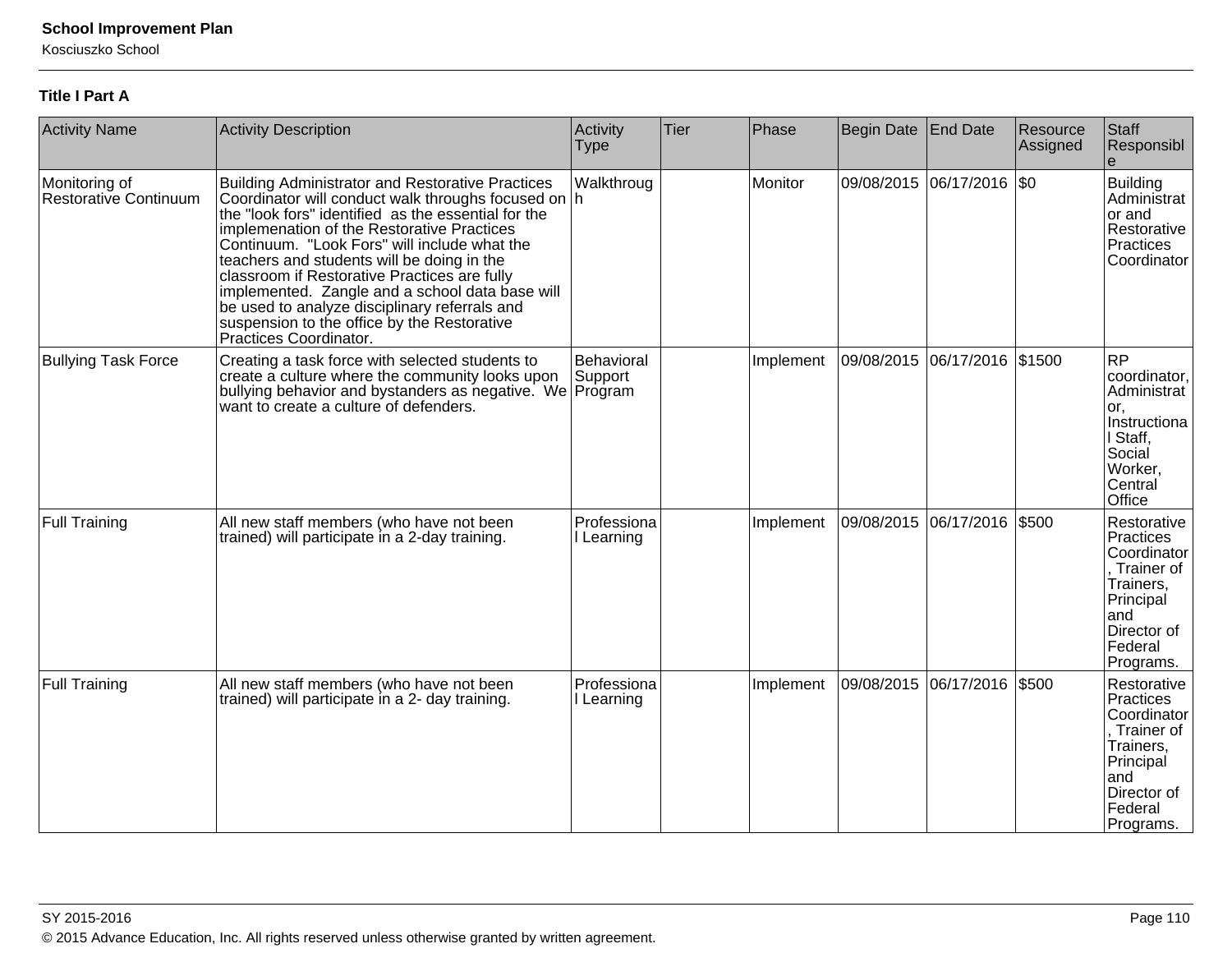| <b>RP</b> Refresher                                   | Currently trained staff will be assessed on<br>knowledge of Restorative Practices at the end of<br>each school year to be determined if additional<br>training is required.                                                                                                                                                                                                                                                                                                                                                                  | Professiona<br>I Learning | Implement |            | 09/08/2015 06/17/2016 \$0 |           | Restorative<br>Practices<br>Coordinator<br>Trainer of<br>Trainers,<br>Principal<br>and<br>Director of<br>Federal<br>Programs.    |
|-------------------------------------------------------|----------------------------------------------------------------------------------------------------------------------------------------------------------------------------------------------------------------------------------------------------------------------------------------------------------------------------------------------------------------------------------------------------------------------------------------------------------------------------------------------------------------------------------------------|---------------------------|-----------|------------|---------------------------|-----------|----------------------------------------------------------------------------------------------------------------------------------|
| Monitoring of<br>Restorative Continuum                | <b>Building Administrator and Restorative Practices</b><br>Coordinator will conduct walk throughs focused on<br>the "look fors" identified as the essential for the<br>implemenation of the Restorative Practices<br>Continuum. "Look Fors" will include what the<br>teachers and students will be doing in the<br>classroom if Restorative Practices are fully<br>implemented. Zangle and a school data base will<br>be used to analyze disciplinary referrals and<br>suspension to the office by the Restorative<br>Practices Coordinator. | Monitor                   |           |            | 10/01/2013 06/03/2014 \$0 |           | <b>Building</b><br>Principal<br>and<br>Restorative<br>Practices<br>Coordinator                                                   |
| <b>RP</b> Refresher                                   | Currently trained staff will be assessed on<br>knowledge of Restorative Practices at the end of<br>each school year to determine if additional training<br>is required.                                                                                                                                                                                                                                                                                                                                                                      | Professiona<br>I Learning | Implement | 09/08/2015 | 06/17/2016                | <b>SO</b> | Restorative<br>Practices<br>Coordinator<br>, Trainer of<br>Trainers,<br>Principals<br>and<br>Director of<br>Federal<br>Programs. |
| <b>Book Study: Restorative</b><br>Practices Handbook  | Staff will read and discuss a specified section of<br>restorative practices handbook monthly during<br>teacher prep periods. At this time the staff will<br>then be prepared to implement the next<br>component of the strategy.                                                                                                                                                                                                                                                                                                             | Professiona<br>I Learning | Implement |            | 09/08/2015 06/17/2016 \$0 |           | Restorative<br>Practices<br>Coordinator<br>, teachers<br>and<br>principal                                                        |
| Middle School to High<br>School Transition<br>Circles | Several groups of five to six high school girls meet Recruitmen<br>with groups of middle school girls with similar<br>backgrounds to discuss topics that ease anxiety<br>before starting high school. Eighth grade students<br>are given the opportunity to write annonymous<br>questions prior to circle. Groups are based on<br>commonalities.<br>Topics Include: First day of school, getting lost,<br>academic expectations, sex/relationships and<br>extra curricular activities.                                                       | t and<br>Retention        | Implement |            | 09/08/2015 06/17/2016     | \$500     | <b>RP</b><br>Coordinator<br>, Middle<br>School and<br>High<br>School<br>Administrat<br>ors, HHS<br>Circle<br>Coordinator         |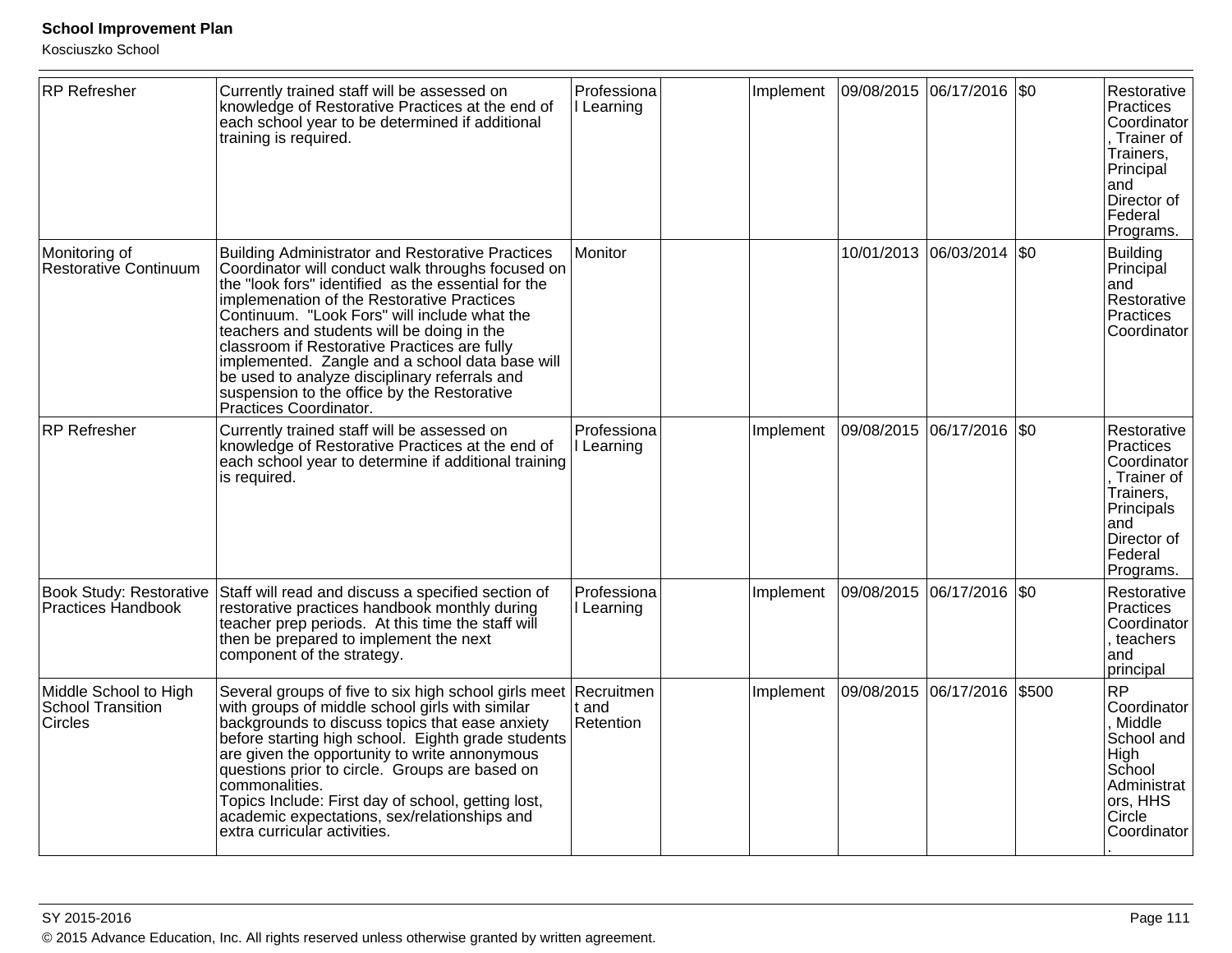Kosciuszko School

#### **General Fund**

| <b>Activity Name</b>       | <b>Activity Description</b>                                                                                                                                                                                                                                                     | Activity<br><b>Type</b>      | Tier   | Phase     | <b>Begin Date</b> | <b>End Date</b>              | Resource<br>Assigned | Staff<br>Responsibl                                                                                                                           |
|----------------------------|---------------------------------------------------------------------------------------------------------------------------------------------------------------------------------------------------------------------------------------------------------------------------------|------------------------------|--------|-----------|-------------------|------------------------------|----------------------|-----------------------------------------------------------------------------------------------------------------------------------------------|
| <b>Curriculm Calendar</b>  | All building staff will develop a monthly curriculum<br>calendar with a brief description of the content that Process<br>will be taught. Teachers will utilize the calendar to<br>plan cross-curricular activities that focus on<br>Common Core Standards in all content areas. | Policy and                   | Tier 1 | Implement |                   | 09/08/2015 06/17/2016        | \$25                 | All teachers<br>will submit<br>monthly<br>academic<br>goals.<br>Select staff<br>will be<br>responsible<br>for updating<br>Master<br>Calendar. |
| <b>Curriculum Calendar</b> | All building staff will develop a monthly curriculum<br>calendar with a brief description of the content that<br>will be taught. Teachers will utilize the calendar to<br>plan cross-curricular activities that focus on<br>Common Core Standards in all content areas.         | Policy and<br><b>Process</b> | Tier 1 | Implement |                   | 09/02/2013 06/17/2016        | $\frac{1}{2}$        | All teachers<br>will submit<br>monthly<br>academic<br>goals.<br>Select staff<br>will be<br>responsible<br>for updating<br>Mater<br>Calendar.  |
| <b>Curriculm Calendar</b>  | All building staff will develop a monthly curriculum<br>calendar with a brief description of the content that<br>will be taught. Teachers will utilize the calendar to<br>plan cross-curricular activities that focus on<br>Common Core Standards in all content areas.         | Policy and<br><b>Process</b> | Tier 1 | Implement |                   | 09/08/2015 06/17/2016        | $\frac{1}{2}$        | All teachers<br>will submit<br>monthly<br>academic<br>goals.<br>Select staff<br>will be<br>responsible<br>for updating<br>Master<br>Calendar  |
| <b>Curriculm Calendar</b>  | All building staff will develop a monthly curriculum<br>calendar with a brief description of the content that Process<br>will be taught. Teachers will utilize the calendar to<br>plan cross-curricular activities that focus on State<br>Standards in all content areas.       | Policy and                   | Tier 1 | Implement |                   | 09/08/2015  06/17/2016  \$25 |                      | All teachers<br>will submit<br>monthly<br>academic<br>goals.<br>Select staff<br>will be<br>responsible<br>for updating<br>Master<br>Calendar. |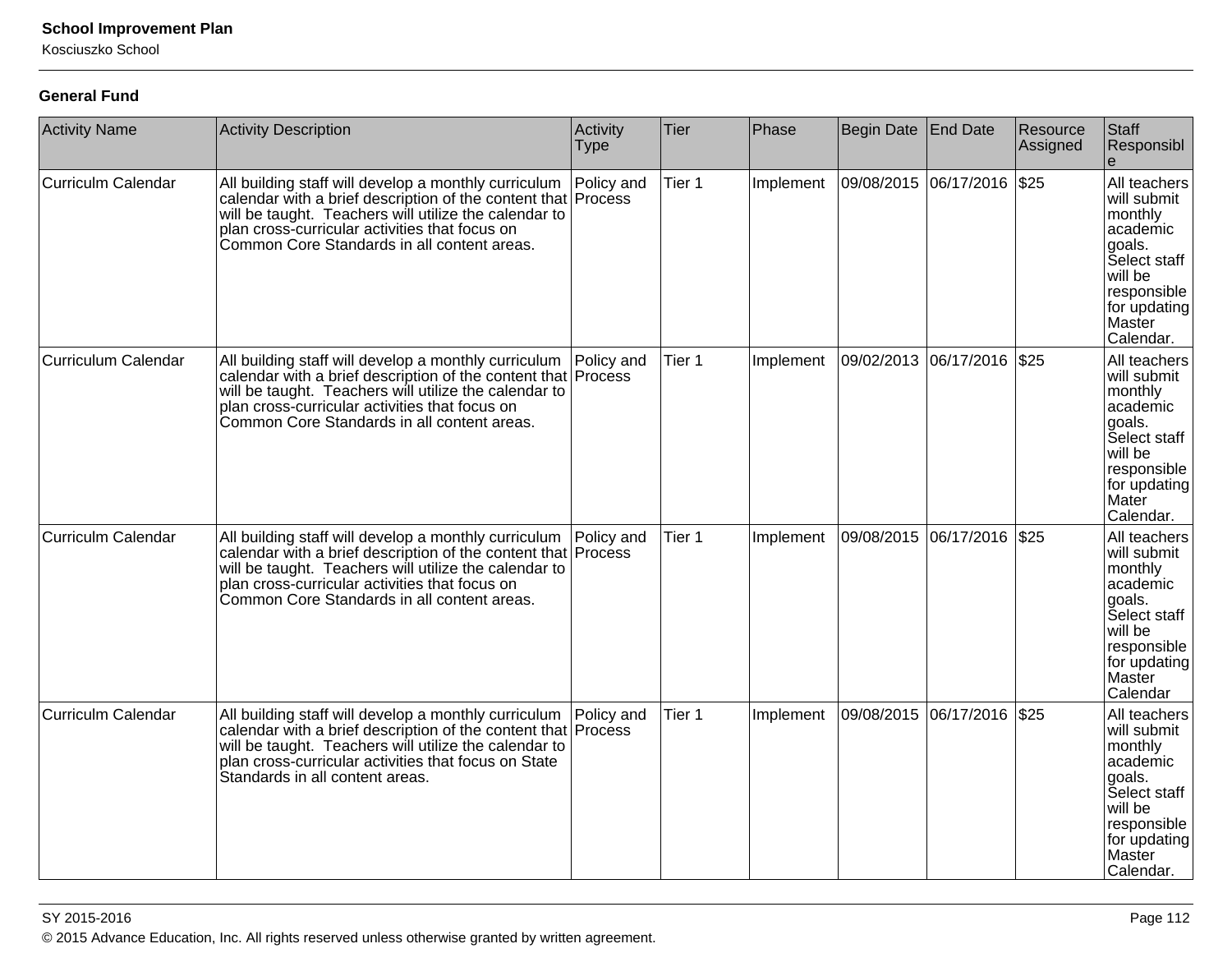Kosciuszko School

| Curriculm Calendar | All building staff will develop a monthly curriculum   Policy and<br>calendar with a brief description of the content that Process<br>will be taught. Teachers will utilize the calendar to<br>plan cross-curricular activities that focus on<br>Common Core Standards in all content areas. |  | lTier 1 | <b>Implement</b> | 09/02/2013  06/17/2016   \$25 |  |  | All teachers<br>will submit<br>monthly<br>lacademic<br>l goals.<br><b>Select staff</b><br>l will be<br> responsible  <br>$ $ for updating<br><b>IMaster</b><br>Calendar. |
|--------------------|----------------------------------------------------------------------------------------------------------------------------------------------------------------------------------------------------------------------------------------------------------------------------------------------|--|---------|------------------|-------------------------------|--|--|--------------------------------------------------------------------------------------------------------------------------------------------------------------------------|
|--------------------|----------------------------------------------------------------------------------------------------------------------------------------------------------------------------------------------------------------------------------------------------------------------------------------------|--|---------|------------------|-------------------------------|--|--|--------------------------------------------------------------------------------------------------------------------------------------------------------------------------|

# **No Funding Required**

| <b>Activity Name</b>                                      | <b>Activity Description</b>                                                                                                                                                                                                                                                                                                                                              | Activity<br><b>Type</b>        | <b>Tier</b> | Phase     | Begin Date | <b>End Date</b>             | Resource<br>Assigned | Staff<br>Responsibl                                                                                                                            |
|-----------------------------------------------------------|--------------------------------------------------------------------------------------------------------------------------------------------------------------------------------------------------------------------------------------------------------------------------------------------------------------------------------------------------------------------------|--------------------------------|-------------|-----------|------------|-----------------------------|----------------------|------------------------------------------------------------------------------------------------------------------------------------------------|
| <b>Curriculum Consultants</b>                             | All teachers will have access to curriculum<br>consultants in order to improve classroom<br>practices and enhance student growth.                                                                                                                                                                                                                                        | Professiona Tier 1<br>Learning |             | Implement |            | 09/08/2015 06/17/2016 \$0   |                      | All<br>classroom<br>teachers<br>District<br>Curriculum<br>Director                                                                             |
| <b>Discovery Education</b><br><b>Website Subscription</b> | All teachers will have access to the Discovery<br>Education website to supplement the existing<br>curriculum.                                                                                                                                                                                                                                                            | Academic<br>Support<br>Program | Tier 1      | Implement | 09/02/2013 | $ 06/17/2016 $ \$0          |                      | All<br>classroom<br>teachers                                                                                                                   |
| <b>NWEA</b>                                               | Teachers will use the test results from the NWEA<br>to measure student growth and tailor instruction to<br>student needs.                                                                                                                                                                                                                                                | Other                          | Tier 1      | Implement |            | 09/03/2013 06/17/2016 \$0   |                      | All teachers                                                                                                                                   |
| Monitoring Differentiated<br>Instruction                  | Building Administrator will review weekly lesson<br>plans and conduct classroom walk throughs.<br>Building Administrator will be looking to see that<br>the content being taught is aligned to the State<br>Standards, Thinking Maps are being used,<br>students are being supported by the RTI program,<br>and the integration of sheltered and resource<br>classrooms. | Other                          | Tier 1      | Monitor   |            | 09/08/2015  06/17/2016  \$0 |                      | <b>Building</b><br>Administrat<br>or                                                                                                           |
| <b>ELL Support &amp;</b><br><b>Sheltered Classes</b>      | Teachers will place students in classes that are<br>best suited for their English language proficiency<br>(general education, supplemental, sheltered, or<br>newcomers) with teachers who are properly<br>trained to meet content and language goals.                                                                                                                    | Academic<br>Support<br>Program | Tier 2      | Implement |            | 09/08/2015  06/17/2016  \$0 |                      | <b>Building</b><br>administrat<br>ors and<br><b>ELL</b><br>teachers<br>will ensure<br>appropriate<br>testing and<br>placement<br>lof students. |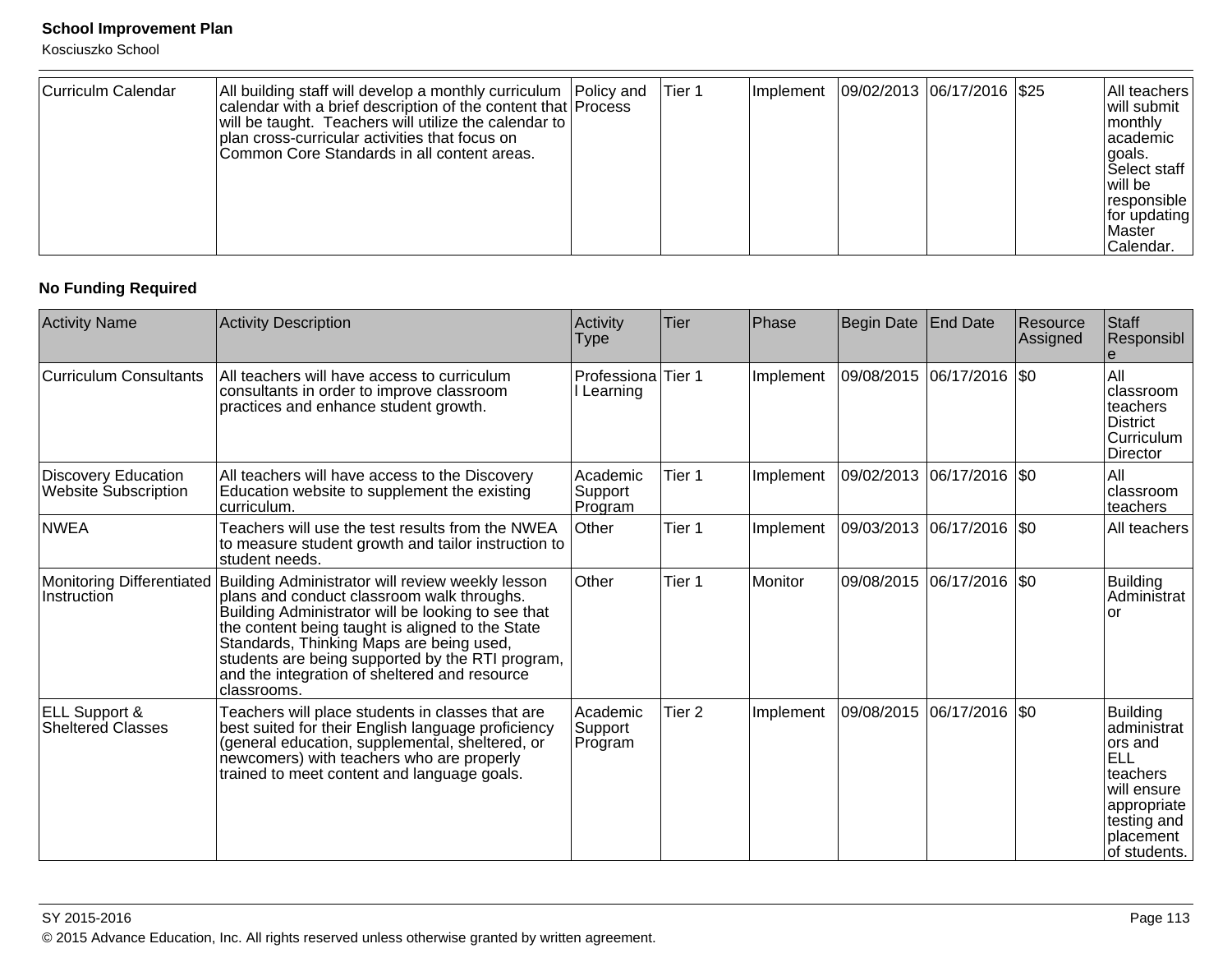Kosciuszko School

| <b>Thinking Maps</b>                                      | All teachers will implement Thinking Maps as a<br>differentiated instructional strategy. The 8 Thinking Instruction<br>Maps will be used regularly to augment formative<br>and summative assessments in the classroom to<br>promote cognitive skills.                                                                                                                                                                                                                                                                                                                                                          | <b>Direct</b>                                 | Tier 1            | Implement        | 09/08/2015  06/17/2016  \$0 |                 | All Building<br>Staff                                              |
|-----------------------------------------------------------|----------------------------------------------------------------------------------------------------------------------------------------------------------------------------------------------------------------------------------------------------------------------------------------------------------------------------------------------------------------------------------------------------------------------------------------------------------------------------------------------------------------------------------------------------------------------------------------------------------------|-----------------------------------------------|-------------------|------------------|-----------------------------|-----------------|--------------------------------------------------------------------|
| <b>NWEA</b>                                               | Teachers will use the test results from the NWEA<br>to make changes to the curriculum.                                                                                                                                                                                                                                                                                                                                                                                                                                                                                                                         | Other                                         | Tier 1            | Implement        | 09/08/2015  06/17/2016  \$0 |                 | All teachers                                                       |
| <b>Backward Design</b>                                    | Teachers will utilize Backward Design to plan and<br>implement content curriculum. Teachers will<br>identify learning goals, outline essential questions,<br>create performance tasks, and determine<br>evidence to validate student growth for each unit<br>taught throughout the year.                                                                                                                                                                                                                                                                                                                       | <b>Curriculum</b><br>Developme<br>∣nt         | Tier 1            | Implement        | 09/08/2015  06/17/2016  \$0 |                 | All<br>Teachers                                                    |
| <b>Cross Curricular</b><br>Projects                       | All teachers will develop cross-curricular projects.<br>The projects will include content areas that are<br>common to both subject areas and focus on<br>Common Core Standards. Teachers will develop<br>one cross-curricular project per year that may<br>focus on areas such as measurement, data<br>analysis, and weather and climate.                                                                                                                                                                                                                                                                      | Curriculum<br>Developme<br>nt                 | Tier 1            | Implement        | 09/02/2013                  | 06/17/2016  \$0 | All<br>Classroom<br><b>Teachers</b>                                |
| <b>Cross Curricular</b><br>Projects                       | All teachers will develop cross-curricular projects.<br>The projects will include content areas that are<br>common to both subject areas and focus on<br>Common Core Standards. Teachers will develop<br>one cross-curricular project per year.                                                                                                                                                                                                                                                                                                                                                                | Curriculum<br>Developme<br>nt                 | Tier 1            | Implement        | 09/02/2013  06/17/2016  \$0 |                 | All<br>classroom<br>teachers                                       |
| Discovery Education<br>website                            | All teachers will have access to the Discovery<br>Education website to supplement the existing<br>curriculum.                                                                                                                                                                                                                                                                                                                                                                                                                                                                                                  | Academic<br>Support<br>Program                | Tier 1            | Implement        | 09/08/2015  06/17/2016  \$0 |                 | All teachers                                                       |
| The Ramp-Up Literacy<br>Program                           | The Ramp-Up literacy program is designed for<br>secondary students who are reading below grade<br>level. It is considered a Tier II and Tier III<br>Intervention. Research shows that comprehension<br>and making connections with text has improved<br>for all students. This model is supported by the<br>National Center for Education and the Economy's<br>(NCEE) Ramp Up to Advanced Literacy Program.<br>It is based on the philosophy that an educational<br>leader promotes the success of every student by<br>advocating, nurturing, and sustaining a school that<br>helps students progress rapidly. | Academic<br>Support<br>Program                | Tier <sub>2</sub> | Getting<br>Ready | 09/03/2013                  | 06/12/2015  \$0 | <b>ELA</b> and<br>Title I<br>reading<br>teachers                   |
| <b>Discovery Education</b><br><b>Website Subscription</b> | All teachers will have access to the Discovery<br>Education website to supplement the existing<br>curriculum.                                                                                                                                                                                                                                                                                                                                                                                                                                                                                                  | Academic<br>Support<br>Program                | Tier 1            | Implement        | 09/08/2015 06/17/2016 \$0   |                 | All<br>classroom<br>teachers                                       |
| Curriculum Consultants                                    | All teachers will have access to curriculum<br>consultants in order to improve classroom<br>practices and enhance student growth.                                                                                                                                                                                                                                                                                                                                                                                                                                                                              | Professiona <sup> </sup> Tier 1<br>I Learning |                   | Implement        | 09/08/2015 06/17/2016  \$0  |                 | All<br>classroom<br>teachers<br>District<br>Curriculum<br>Director |

#### SY 2015-2016

en and the set of the set of the set of the set of the set of the set of the set of the set of the set of the  $P$ age 114  $\,$ © 2015 Advance Education, Inc. All rights reserved unless otherwise granted by written agreement.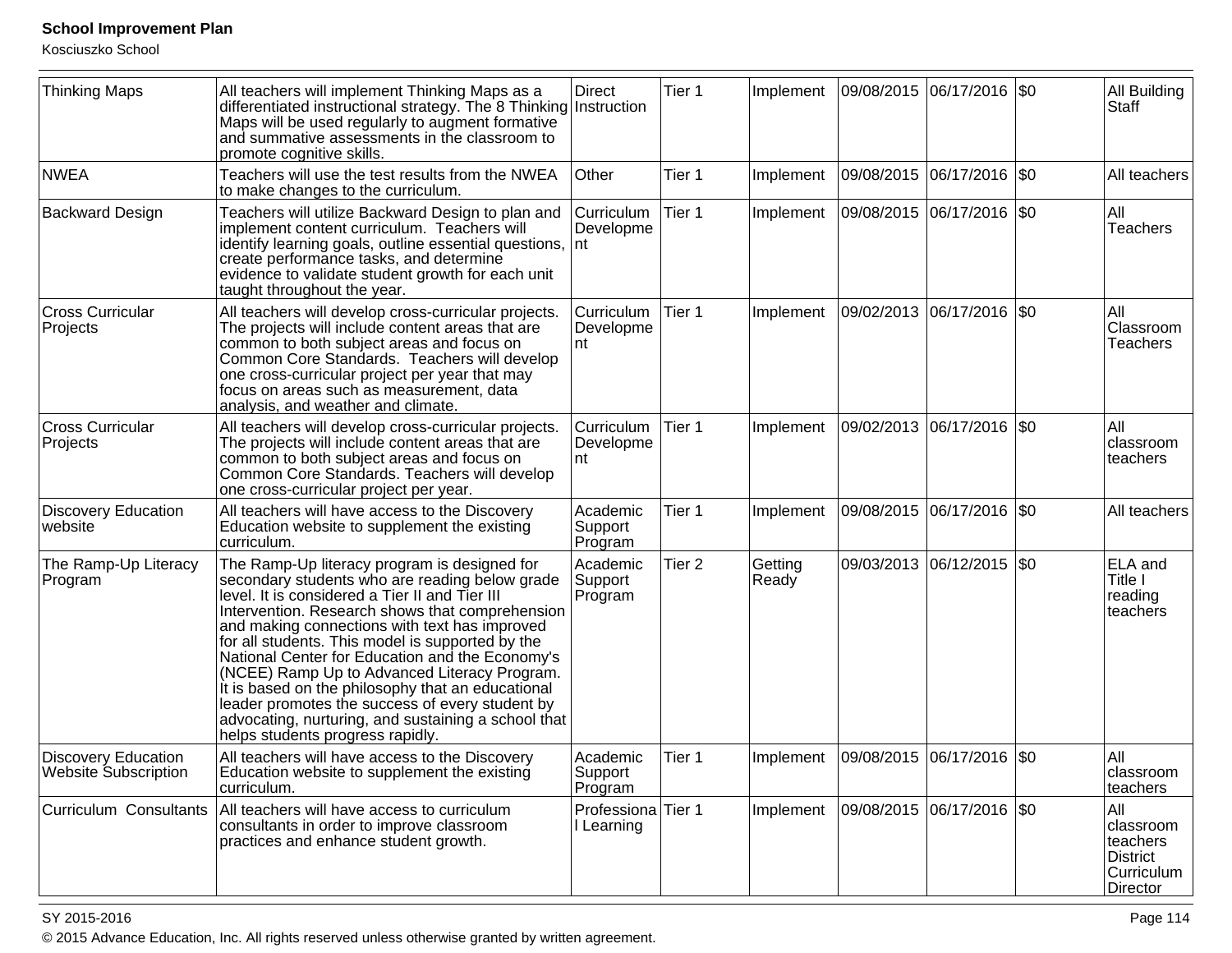Kosciuszko School

| Response to<br>Intervention                                | All teachers will implement Tier 1 interventions<br>(presenting information in multiple formats,<br>gradual release of responsibility, modeling,<br>multiple modes of output to check for<br>understanding, etc.) in their classrooms daily.<br>Title I teachers will implement Tier 2 interventions<br>as needed. Daily Supplemental Classes and push-<br>in classroom support. Tier 3 interventions (One-<br>on-One Coaching) will be implemented by Title I<br>teachers on an as-needed basis. | Academic<br>Support<br>Program | Tier 1 | Implement |            | 09/08/2015 06/17/2016 \$0   | All staff will<br>implement<br>Tier 1 RTI<br>strategies<br>in their<br>classrooms<br>. Title I<br>Teachers<br>implement<br>Tier 2 and<br>Tier 3<br>Strategies. |
|------------------------------------------------------------|---------------------------------------------------------------------------------------------------------------------------------------------------------------------------------------------------------------------------------------------------------------------------------------------------------------------------------------------------------------------------------------------------------------------------------------------------------------------------------------------------|--------------------------------|--------|-----------|------------|-----------------------------|----------------------------------------------------------------------------------------------------------------------------------------------------------------|
| <b>Cross Curricular</b><br>Projects                        | All teachers will develop cross-curricular projects.<br>The projects will include content areas that are<br>common to both subject areas and focus on<br>Common Core Standards. Teachers will develop<br>one cross-curricular project per year.                                                                                                                                                                                                                                                   | Curriculum<br>Developme<br>nt  | Tier 1 | Implement | 09/08/2015 | 06/17/2016   \$0            | All<br>Classroom<br>Teachers                                                                                                                                   |
| Writing Across the<br>Curriculum                           | All teachers will develop cross-curricular projects.<br>The projects will include content areas that are<br>common to both subject areas and focus on<br>Common Core Standards. Teachers will develop<br>one cross-curricular project per year.                                                                                                                                                                                                                                                   | Curriculum<br>Developme<br>nt  | Tier 1 | Implement |            | 09/02/2013 06/17/2016 \$0   | All<br>classroom<br>teachers                                                                                                                                   |
| <b>Discovery Education</b><br>Website Subscription         | All teachers will have access to the Discovery<br>Education website to supplement the existing<br>curriculum.                                                                                                                                                                                                                                                                                                                                                                                     | Academic<br>Support<br>Program | Tier 1 | Implement |            | 09/08/2015  06/17/2016  \$0 | All<br>classroom<br>teachers                                                                                                                                   |
| <b>Monitoring Curriculum</b><br>Design &<br>Implementation | Building Administrator will review weekly lesson<br>plans and conduct classroom walk throughs.<br>Building Administrator will be looking to see that<br>the content being taught is aligned to the common<br>core state standards, cross curricular activities<br>and projects are being done, and the curriculum<br>calendar is being followed.                                                                                                                                                  | Other                          | Tier 1 | Monitor   |            | 09/02/2013 06/17/2016 \$0   | Building<br>Administrat<br>or                                                                                                                                  |
| <b>Cross Curricular</b><br>Projects                        | All teachers will develop cross-curricular projects.<br>The projects will include content areas that are<br>common to both subject areas and focus on<br>Common Core Standards. Teachers will develop<br>one cross-curricular project per year.                                                                                                                                                                                                                                                   | Curriculum<br>Developme<br>nt  | Tier 1 | Implement | 09/08/2015 | 06/17/2016   \$0            | All<br>Classroom<br>Teachers                                                                                                                                   |
| Instruction                                                | Monitoring Differentiated Building Administrator will review weekly lesson<br>plans and conduct classroom walk throughs.<br>Building Administrator will be looking to see that<br>the content being taught is aligned to the common<br>core state standards, Thinking Maps are being<br>used, students are being supported by the RTI<br>program, and the integration of sheltered and<br>resource classrooms.                                                                                    | Other                          | Tier 1 | Monitor   |            | 09/02/2013 06/17/2016 \$0   | <b>Building</b><br>Administrat<br>or                                                                                                                           |
| <b>Thinking Maps</b>                                       | All teachers will implement Thinking Maps as a<br>differentiated instructional strategy. The 8 Thinking Instruction<br>Maps will be used regularly to augment formative<br>and summative assessments in the classroom to<br>promote cognitive skills.                                                                                                                                                                                                                                             | <b>Direct</b>                  | Tier 1 | Implement |            | 09/08/2015  06/17/2016  \$0 | All Building<br>Staff                                                                                                                                          |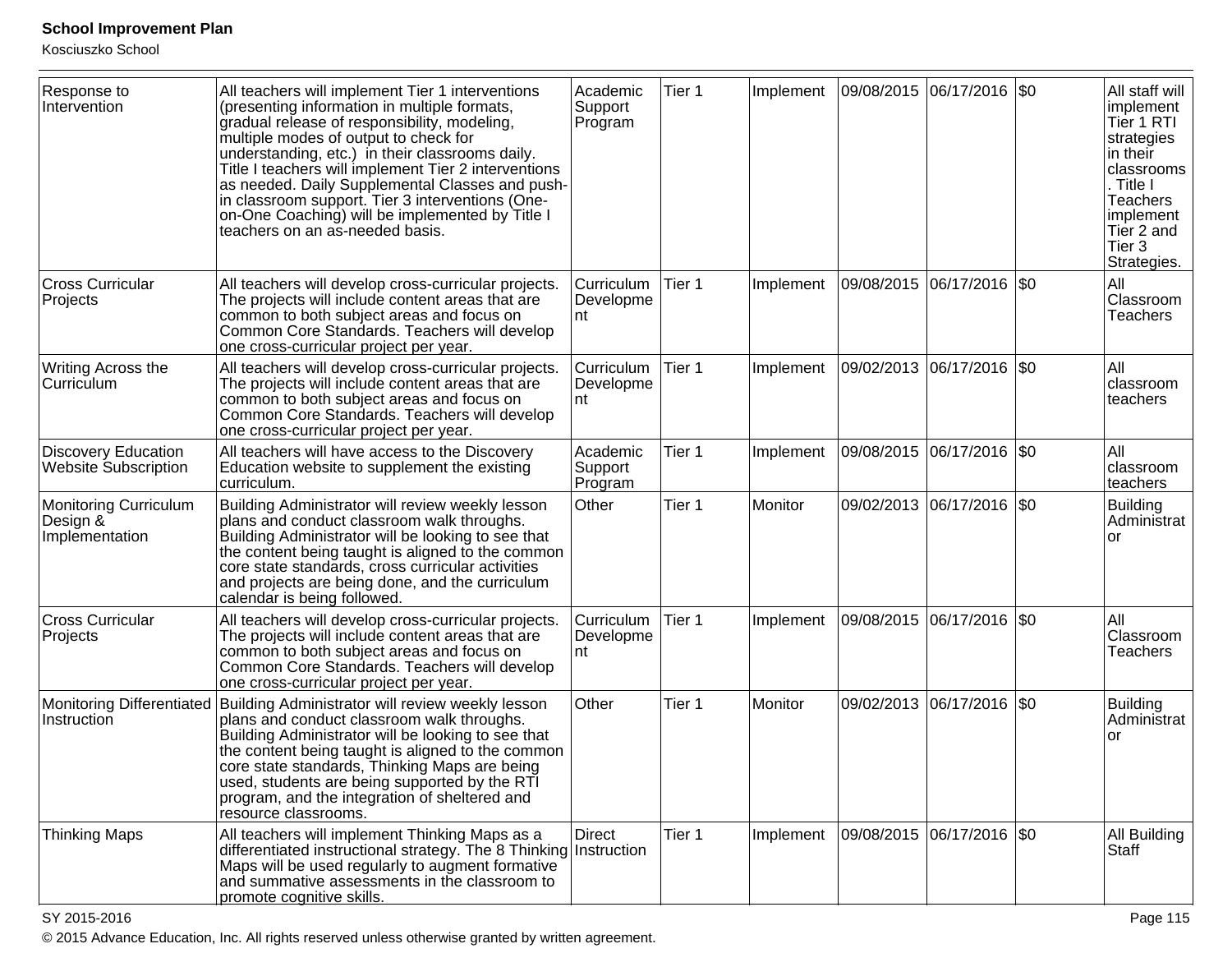Kosciuszko School

| <b>Backward Design</b>                                     | Teachers will utilize Backward Design to plan and<br>implement content curriculum. Teachers will<br>identify learning goals, outline essential questions,<br>create performance tasks, and determine<br>evidence to validate student growth for each unit<br>taught throughout the year.                                                                                                                                                                                                          | <b>Curriculum</b><br>Developme<br>Int | Tier 1 | Implement |                           | 09/02/2013 06/17/2016 \$0  |             | All<br>Classroom<br><b>Teachers</b>                                                                                                                                   |
|------------------------------------------------------------|---------------------------------------------------------------------------------------------------------------------------------------------------------------------------------------------------------------------------------------------------------------------------------------------------------------------------------------------------------------------------------------------------------------------------------------------------------------------------------------------------|---------------------------------------|--------|-----------|---------------------------|----------------------------|-------------|-----------------------------------------------------------------------------------------------------------------------------------------------------------------------|
| <b>Thinking Maps</b>                                       | All teachers will implement Thinking Maps as a<br>differentiated instructional strategy. The 8 Thinking Instruction<br>Maps will be used regularly to augment formative<br>and summative assessments in the classroom to<br>promote cognitive skills.                                                                                                                                                                                                                                             | <b>Direct</b>                         | Tier 1 | Implement | 09/01/2013                | 06/17/2016                 | $\sqrt{50}$ | All Building<br>Staff                                                                                                                                                 |
| Writing Across the<br>Curriculum                           | All teachers will develop activities that utilize<br>Writing across the Curriculum. Students will be<br>required to do at least one writing activity per<br>quarter in each content area. The topic will<br>pertain to the current curriculum.                                                                                                                                                                                                                                                    | Curriculum<br>Developme<br>nt         | Tier 1 | Implement |                           | 09/02/2013 06/17/2016  \$0 |             | All<br>Classroom<br><b>Teachers</b>                                                                                                                                   |
| Response To<br>Intervention (RTI)                          | All teachers will implement Tier 1 interventions<br>(presenting information in multiple formats,<br>gradual release of responsibility, modeling,<br>multiple modes of output to check for<br>understanding, etc.) in their classrooms daily.<br>Title I teachers will implement Tier 2 interventions<br>as needed. Daily Supplemental Classes and push-<br>in classroom support. Tier 3 interventions (One-<br>on-One Coaching) will be implemented by Title I<br>teachers on an as-needed basis. | Academic<br>Support<br>Program        | Tier 1 | Implement | 09/08/2015                | 06/17/2016                 | $\sqrt{50}$ | All staff will<br>implement<br>Tier 1 RTI<br>strategies<br>in their<br>classrooms<br>. Title I<br><b>Teachers</b><br>implement<br>Tier 2 and<br>Tier 3<br>Strategies. |
| <b>Thinking Maps</b>                                       | All teachers will implement Thinking Maps as a<br>differentiated instructional strategy. The 8 Thinking Instruction<br>Maps will be used regularly to augment formative<br>and summative assessments in the classroom to<br>promote cognitive skills.                                                                                                                                                                                                                                             | <b>Direct</b>                         | Tier 1 | Implement |                           | 09/02/2013 06/17/2016 \$0  |             | All Building<br>Staff                                                                                                                                                 |
| <b>Monitoring Curriculum</b><br>Design &<br>Implementation | Building Administrator will review weekly lesson<br>plans and conduct classroom walk throughs.<br>Building Administrator will be looking to see that<br>the content being taught is aligned to the common<br>core state standards, cross curricular activities<br>and projects are being done, and the curriculum<br>calendar is being followed.                                                                                                                                                  | Other                                 | Tier 1 | Monitor   | 09/08/2015                | 06/17/2016   \$0           |             | <b>Building</b><br>Administrat<br>or                                                                                                                                  |
| Monitoring Curriculum &<br>Design                          | Building Administrator will review weekly lesson<br>plans and conduct classroom walk throughs.<br>Building Administrator will be looking to see that<br>the content being taught is aligned to the common<br>core state standards, cross curricular activities<br>and projects are being done, and the curriculum<br>calendar is being followed.                                                                                                                                                  | Other                                 | Tier 1 | Monitor   |                           | 09/02/2013 06/17/2016      | $ $ \$0     | <b>Building</b><br>Administrat<br>lor                                                                                                                                 |
| <b>NWEA</b>                                                | Teachers will use the test results from the NWEA<br>to measure student growth and tailor instruction to<br>student needs.                                                                                                                                                                                                                                                                                                                                                                         | Other                                 | Tier 1 | Implement | 09/08/2015 06/17/2016 \$0 |                            |             | All teachers                                                                                                                                                          |

en and the set of the set of the set of the set of the set of the set of the set of the set of the Page 116  $\,$ © 2015 Advance Education, Inc. All rights reserved unless otherwise granted by written agreement.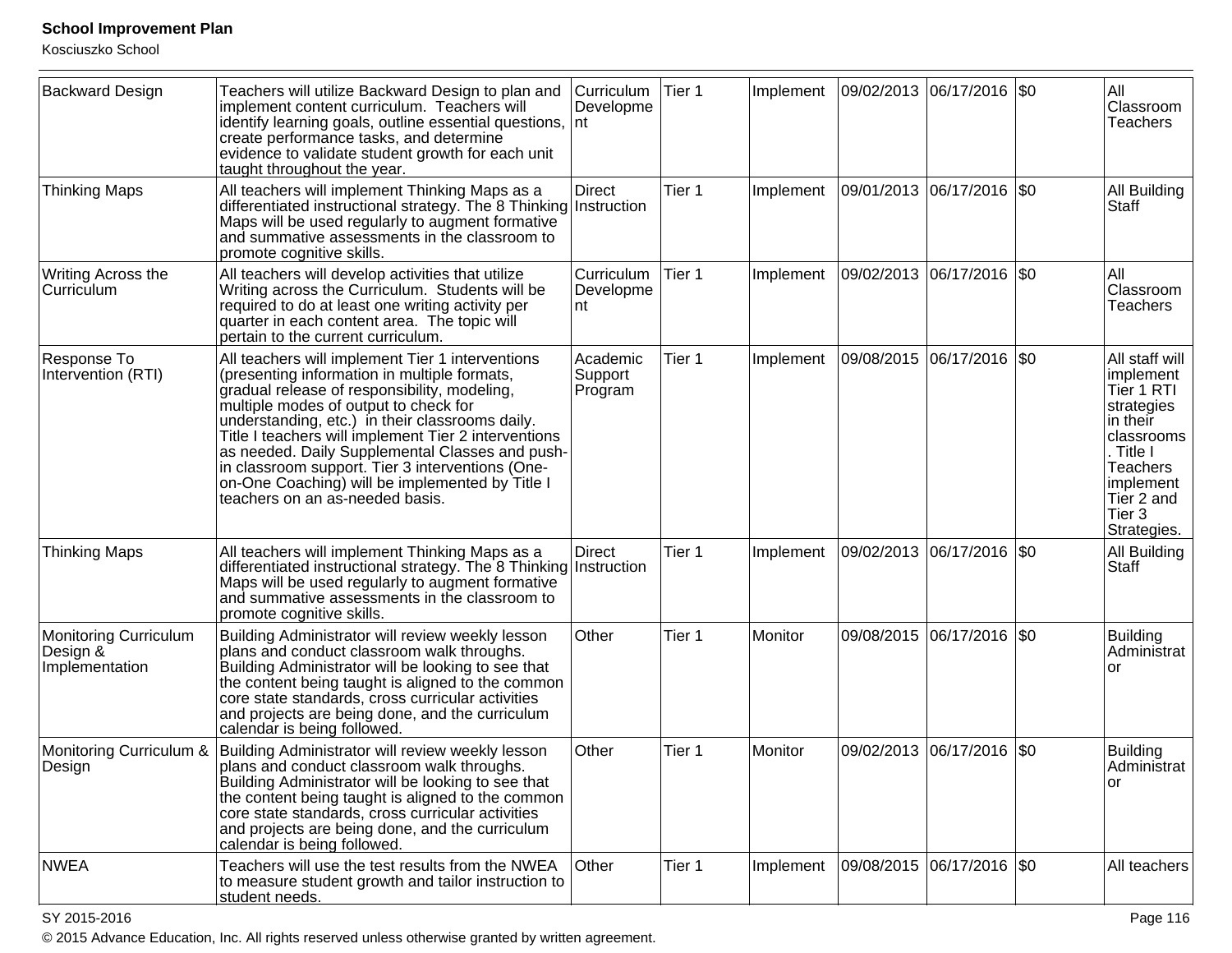| ELL Support &<br>Sheltered Classes                        | Teachers will place students in classes best suited Academic<br>for their English language proficiency (general<br>education, supplemental, sheltered, or<br>newcomers) with teachers who are properly<br>trained to meet content and language goals.                                                                                                                                                                                                                                             | Support<br>Program             | Tier <sub>2</sub> | Implement |            | 09/08/2015  06/17/2016  \$0 | <b>Building</b><br>administrat<br>ors and<br><b>ELL</b><br>teachers<br>will ensure<br>appropriate<br>testing and<br>placement<br>of students.                                  |
|-----------------------------------------------------------|---------------------------------------------------------------------------------------------------------------------------------------------------------------------------------------------------------------------------------------------------------------------------------------------------------------------------------------------------------------------------------------------------------------------------------------------------------------------------------------------------|--------------------------------|-------------------|-----------|------------|-----------------------------|--------------------------------------------------------------------------------------------------------------------------------------------------------------------------------|
| <b>Discovery Education</b><br><b>Website Subscription</b> | All teachers will have access to the Discovery<br>Education website to supplement the existing<br>curriculum.                                                                                                                                                                                                                                                                                                                                                                                     | Academic<br>Support<br>Program | Tier 1            | Implement |            | 09/02/2013 06/17/2016 \$0   | All<br>classroom<br>teachers                                                                                                                                                   |
| <b>EdHelper Website</b><br>Subscription                   | All teachers will have access to EdHelper website<br>to supplement the existing curriculum.                                                                                                                                                                                                                                                                                                                                                                                                       | Academic<br>Support<br>Program | Tier 1            | Implement |            | 09/02/2013  06/17/2016  \$0 | All<br>classroom<br>teachers                                                                                                                                                   |
| Writing Across the<br>Curriculum                          | All teachers will develop activities that utilize<br>Writing across the Curriculum. Students will be<br>required to do at least one writing activity per<br>quarter in each content area. The topic will<br>pertain to the current curriculum.                                                                                                                                                                                                                                                    | Curriculum<br>Developme<br>nt  | Tier 1            | Implement |            | 09/08/2015  06/17/2016  \$0 | All<br>Classroom<br><b>Teachers</b>                                                                                                                                            |
| Response To<br>Intervention (RTI)                         | All teachers will implement Tier 1 interventions<br>(presenting information in multiple formats,<br>gradual release of responsibility, modeling,<br>multiple modes of output to check for<br>understanding, etc.) in their classrooms daily.<br>Title I teachers will implement Tier 2 interventions<br>as needed. Daily Supplemental Classes and push-<br>in classroom support. Tier 3 interventions (One-<br>on-One Coaching) will be implemented by Title I<br>teachers on an as-needed basis. | Academic<br>Support<br>Program | Tier 1            | Implement | 09/02/2013 | $ 06/17/2016 $ \$0          | All staff will<br>implement<br>Tier 1 RTI<br>strategies<br>in their<br>classrooms<br>Title I<br>teachers<br>will<br>implement<br>Tier 2 and<br>Tier 3<br>Strategies.           |
| Response To<br>Intervention (RTI)                         | All teachers will implement Tier 1 interventions<br>(presenting information in multiple formats,<br>gradual release of responsibility, modeling,<br>multiple modes of output to check for<br>understanding, etc.) in their classrooms daily.<br>Title I teachers will implement Tier 2 interventions<br>as needed. Daily Supplemental Classes and push-<br>in classroom support. Tier 3 interventions (One-<br>on-One Coaching) will be implemented by Title I<br>teachers on an as-needed basis. | Academic<br>Support<br>Program | Tier 1            | Implement |            | 09/08/2015 06/17/2016 \$0   | All staff will<br>implement<br>Tier 1 RTI<br>strategies<br>in their<br>classrooms<br>Title I<br><b>Teachers</b><br>implement<br>Tier 2 and<br>Tier <sub>3</sub><br>Strategies. |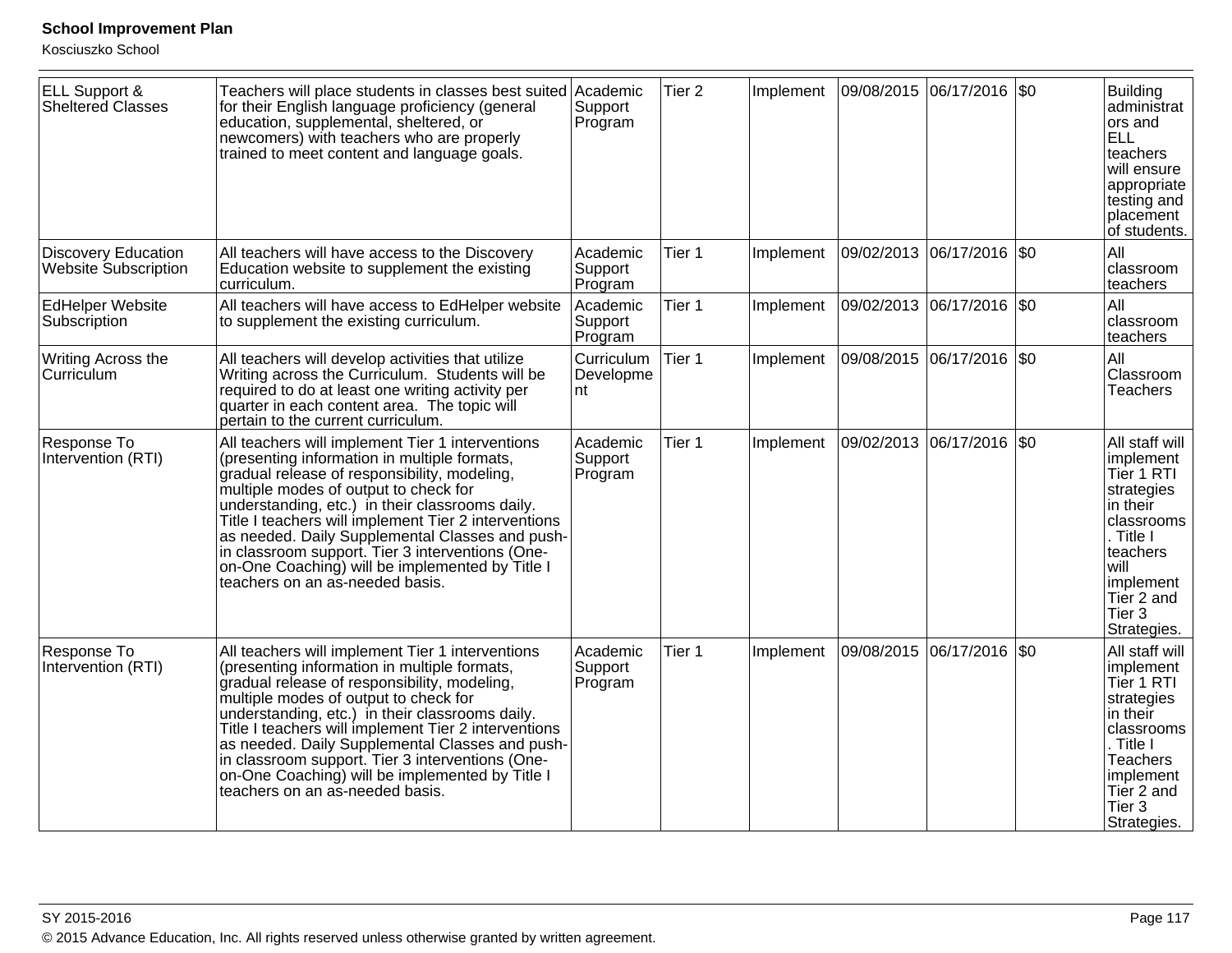| <b>Curriculum Consultants</b>                              | All teachers will have access to curriculum<br>consultants in order to improve classroom<br>practices and enhance student growth.                                                                                                                                                                                                                                                                              | Professiona Tier 1<br>Learning |        | Implement | 09/08/2015 06/17/2016 \$0  | All<br>classroom<br>teachers<br><b>District</b><br>Curriculum<br>Director     |
|------------------------------------------------------------|----------------------------------------------------------------------------------------------------------------------------------------------------------------------------------------------------------------------------------------------------------------------------------------------------------------------------------------------------------------------------------------------------------------|--------------------------------|--------|-----------|----------------------------|-------------------------------------------------------------------------------|
| Instruction                                                | Monitoring Differentiated Building Administrator will review weekly lesson<br>plans and conduct classroom walk throughs.<br>Building Administrator will be looking to see that<br>the content being taught is aligned to the common<br>core state standards, Thinking Maps are being<br>used, students are being supported by the RTI<br>program, and the integration of sheltered and<br>resource classrooms. | Other                          | Tier 1 | Monitor   | 09/08/2015 06/17/2016  \$0 | Building<br>Administrat<br><b>or</b>                                          |
| <b>Monitoring Differentiated</b><br>Instruction            | Building Administrator will review weekly lesson<br>Other<br>plans and conduct classroom walk throughs.<br>Building Administrator will be looking to see that<br>the content being taught is aligned to the common<br>core state standards, Thinking Maps are being<br>used, students are being supported by the RTI<br>program, and the integration of sheltered and<br>resource classrooms.                  |                                | Tier 1 | Monitor   | 09/02/2013 06/17/2016  \$0 | <b>Building</b><br>Administrat<br><b>or</b>                                   |
| <b>Curriculum Consultants</b>                              | All teachers will have access to curriculum<br>consultants in order to improve classroom<br>practices and enhance student growth.                                                                                                                                                                                                                                                                              | Professiona Tier 1<br>Learning |        | Implement | 09/02/2013 06/17/2016 \$0  | All<br>classroom<br>teachers<br>and District<br>Curriculum<br><b>Director</b> |
| <b>Monitoring Curriculum</b><br>Design &<br>Implementation | Building Administrator will review weekly lesson<br>plans and conduct classroom walk throughs.<br>Building Administrator will be looking to see that<br>the content being taught is aligned to the state<br>standards, cross curricular activities and projects<br>are being done, and the curriculum calendar is<br>being followed.                                                                           | Other                          | Tier 1 | Monitor   | 09/08/2015 06/17/2016 \$0  | Building<br>Administrat<br><b>or</b>                                          |
| <b>Backward Design</b>                                     | Teachers will utilize Backward Design to plan and<br>implement content curriculum. Teachers will<br>identify learning goals, outline essential questions, nt<br>create performance tasks, and determine<br>evidence to validate student growth for each unit<br>taught throughout the year.                                                                                                                    | Curriculum<br>Developme        | Tier 1 | Implement | 09/08/2015 06/17/2016 \$0  | All<br><b>Teachers</b>                                                        |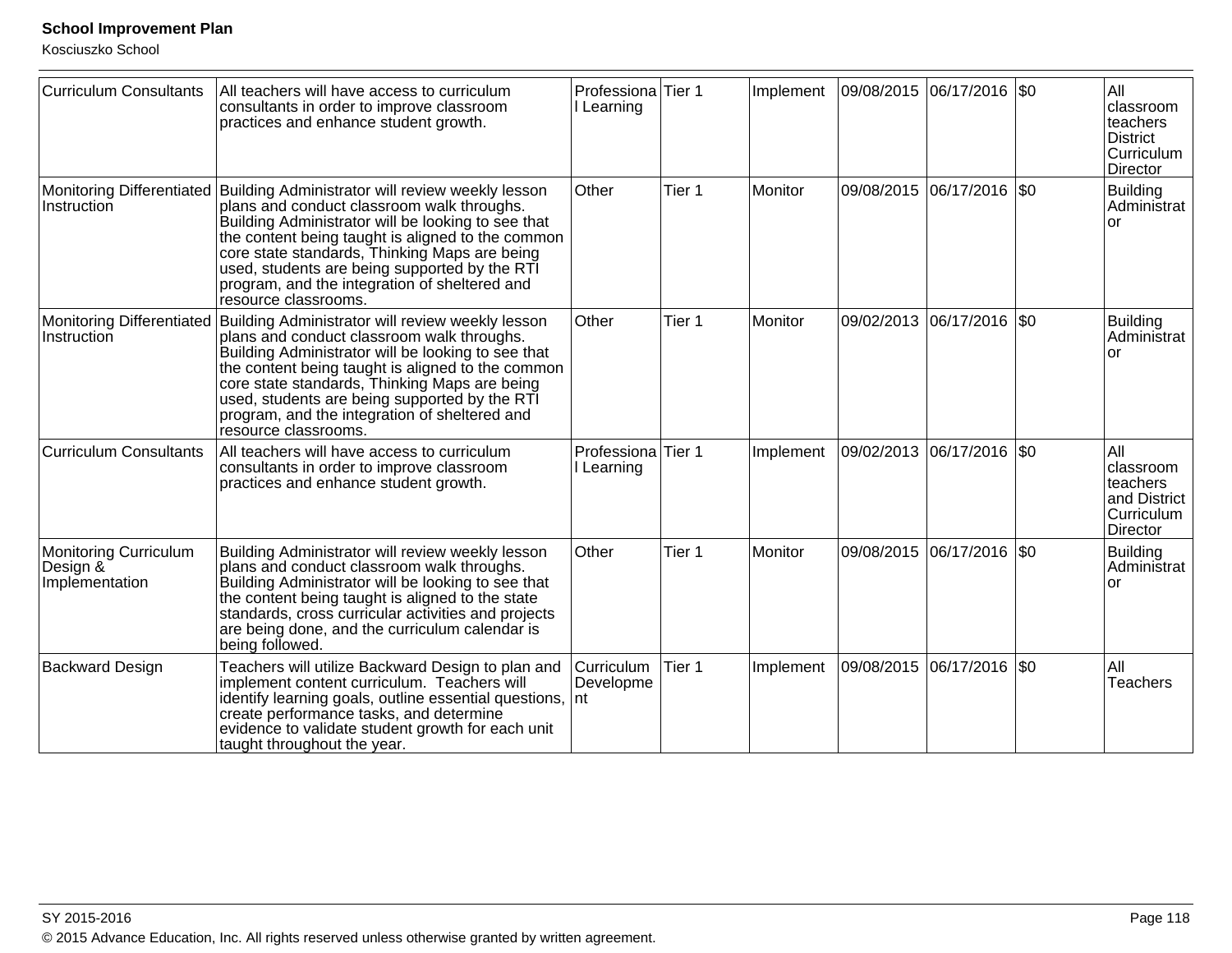| <b>ELL Support &amp;</b><br><b>Sheltered Classes</b> | Teachers will place students in classes best suited Academic<br>for their English language proficiency (general<br>education, supplemental, sheltered, or<br>newcomers) with teachers who are properly<br>trained to meet content and language goals.                                                                                                                                | Support<br>Program             | Tier <sub>2</sub> | Implement |            | 09/02/2013 06/17/2016 \$0   | Building<br>administrat<br>ors and<br>ELL<br>teachers<br>will ensure<br>appropriate<br>testing and<br>placement<br>of students. |
|------------------------------------------------------|--------------------------------------------------------------------------------------------------------------------------------------------------------------------------------------------------------------------------------------------------------------------------------------------------------------------------------------------------------------------------------------|--------------------------------|-------------------|-----------|------------|-----------------------------|---------------------------------------------------------------------------------------------------------------------------------|
| <b>Cross Curricular</b><br>Projects                  | Teachers will develop cross-curricular projects.<br>The projects will include content areas that are<br>common to both subject areas and focus on State<br>Standards. Teachers will develop one cross-<br>curricular project per year that may focus on areas<br>such as measurement, data analysis, and weather<br>and climate.                                                     | Curriculum<br>Developme<br>Int | Tier 1            | Implement |            | 09/08/2015  06/17/2016  \$0 | All<br>Classroom<br><b>Teachers</b>                                                                                             |
| Writing Across the<br>Curriculum                     | All teachers will develop activities that utilize<br>Writing across the Curriculum. Students will be<br>required to do at least one writing activity per<br>quarter in each content area. The topic will<br>pertain to the current curriculum.                                                                                                                                       | Curriculum<br>Developme<br>Int | Tier 1            | Implement |            | 09/08/2015  06/17/2016  \$0 | All<br>Classroom<br><b>Teachers</b>                                                                                             |
| <b>Backward Design</b>                               | Teachers will utilize Backward Design to plan and<br>implement content curriculum. Teachers will<br>identify learning goals, outline essential questions, nt<br>create performance tasks, and determine<br>evidence to validate student growth for each unit<br>taught throughout the year.                                                                                          | Curriculum<br>Developme        | Tier 1            | Implement |            | 09/02/2013  06/17/2016  \$0 | All teachers                                                                                                                    |
| <b>Monitoring Differentiated</b><br>Instruction      | Building Administrator will review weekly lesson<br>plans and conduct classroom walk throughs.<br>Building Administrator will be looking to see that<br>the content being taught is aligned to the common<br>core state standards, Thinking Maps are being<br>used, students are being supported by the RTI<br>program, and the integration of sheltered and<br>resource classrooms. | Other                          | Tier 1            | Monitor   | 09/08/2015 | 06/17/2016 \$0              | <b>Building</b><br>Administrat<br><b>or</b>                                                                                     |
| ELL Support &<br><b>Sheltered Classes</b>            | Teachers will place students in classes best suited<br>for their English language proficiency (general<br>education, supplemental, sheltered, or<br>newcomers) with teachers who are properly<br>trained to meet content and language goals.                                                                                                                                         | Academic<br>Support<br>Program | Tier <sub>2</sub> | Implement | 09/08/2015 | 06/17/2016  \$0             | Building<br>administrat<br>ors and<br>ELL<br>teachers<br>will ensure<br>appropriate<br>testing and<br>placement<br>of students. |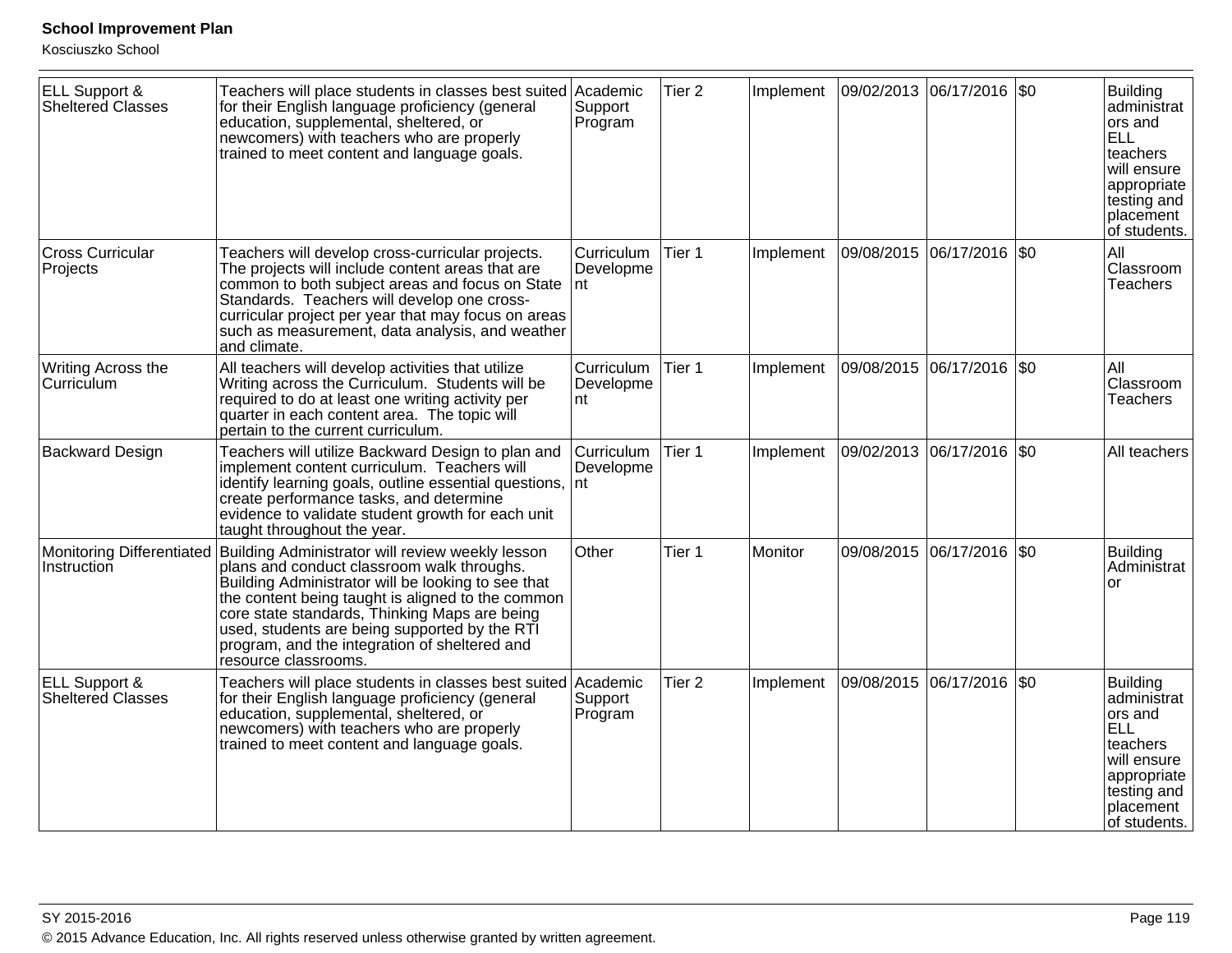| <b>ELL Support &amp;</b><br><b>Sheltered Classes</b> | Teachers will place students in classes best<br>suited for their English language proficiency<br>(general education, supplemental, sheltered, or<br>newcomers) with teachers who are properly<br>trained to meet content and language goals.                                                                                                                                                                                                                                                      | Academic<br>Support<br>Program        | Tier 2            | Implement        |            | 09/02/2013 06/17/2016 \$0  | <b>Building</b><br>administrat<br>ors and<br><b>ELL</b><br>teachers<br>will ensure<br>appropriate<br>testing and<br>placement<br>of students.                  |
|------------------------------------------------------|---------------------------------------------------------------------------------------------------------------------------------------------------------------------------------------------------------------------------------------------------------------------------------------------------------------------------------------------------------------------------------------------------------------------------------------------------------------------------------------------------|---------------------------------------|-------------------|------------------|------------|----------------------------|----------------------------------------------------------------------------------------------------------------------------------------------------------------|
| Writing Across the<br>Curriculum                     | All teachers will develop activities that utilize<br>Writing across the Curriculum. Students will be<br>required to do at least one writing activity per<br>quarter in each content area. The topic will<br>pertain to the current curriculum.                                                                                                                                                                                                                                                    | <b>Curriculum</b><br>Developme<br>Int | Tier 1            | Implement        | 09/08/2015 | 06/17/2016   \$0           | All<br>Classroom<br><b>Teachers</b>                                                                                                                            |
| Lexia                                                | Special education teachers of Language Arts will<br>us Lexia to increase phonemic awareness as part<br>of a whole language approach. The program is<br>computer based.                                                                                                                                                                                                                                                                                                                            | Academic<br>Support<br>Program        | Tier <sub>2</sub> | Getting<br>Ready |            | 09/08/2015 06/17/2016  \$0 | Special<br>education<br>teachers of<br>language<br>arts                                                                                                        |
| <b>Curriculum Consultants</b>                        | All teachers will have access to curriculum<br>consultants in order to improve classroom<br>practices and enhance student growth.                                                                                                                                                                                                                                                                                                                                                                 | Professiona Tier 1<br>Learning        |                   | Implement        |            | 09/02/2013 06/17/2016 \$0  | All<br>classroom<br>teachers<br><b>District</b><br>Curriculum<br>Director                                                                                      |
| Response To<br>Intervention (RTI)                    | All teachers will implement Tier 1 interventions<br>(presenting information in multiple formats,<br>gradual release of responsibility, modeling,<br>multiple modes of output to check for<br>understanding, etc.) in their classrooms daily.<br>Title I teachers will implement Tier 2 interventions<br>as needed. Daily Supplemental Classes and push-<br>in classroom support. Tier 3 interventions (One-<br>on-One Coaching) will be implemented by Title I<br>teachers on an as-needed basis. | Academic<br>Support<br>Program        | Tier 1            | Implement        | 09/02/2013 | 06/17/2016   \$0           | All staff will<br>implement<br>Tier 1 RTI<br>strategies<br>in their<br>classrooms<br>. Title I<br>Teachers<br>implement<br>Tier 2 and<br>Tier 3<br>Strategies. |
| <b>Backward Design</b>                               | Teachers will utilize Backward Design to plan and<br>implement content curriculum. Teachers will<br>identify learning goals, outline essential questions,<br>create performance tasks, and determine<br>evidence to validate student growth for each unit<br>taught throughout the year.                                                                                                                                                                                                          | Curriculum<br>Developme<br>Int        | Tier 1            | Implement        | 09/08/2015 | 06/17/2016   \$0           | All<br><b>Teachers</b>                                                                                                                                         |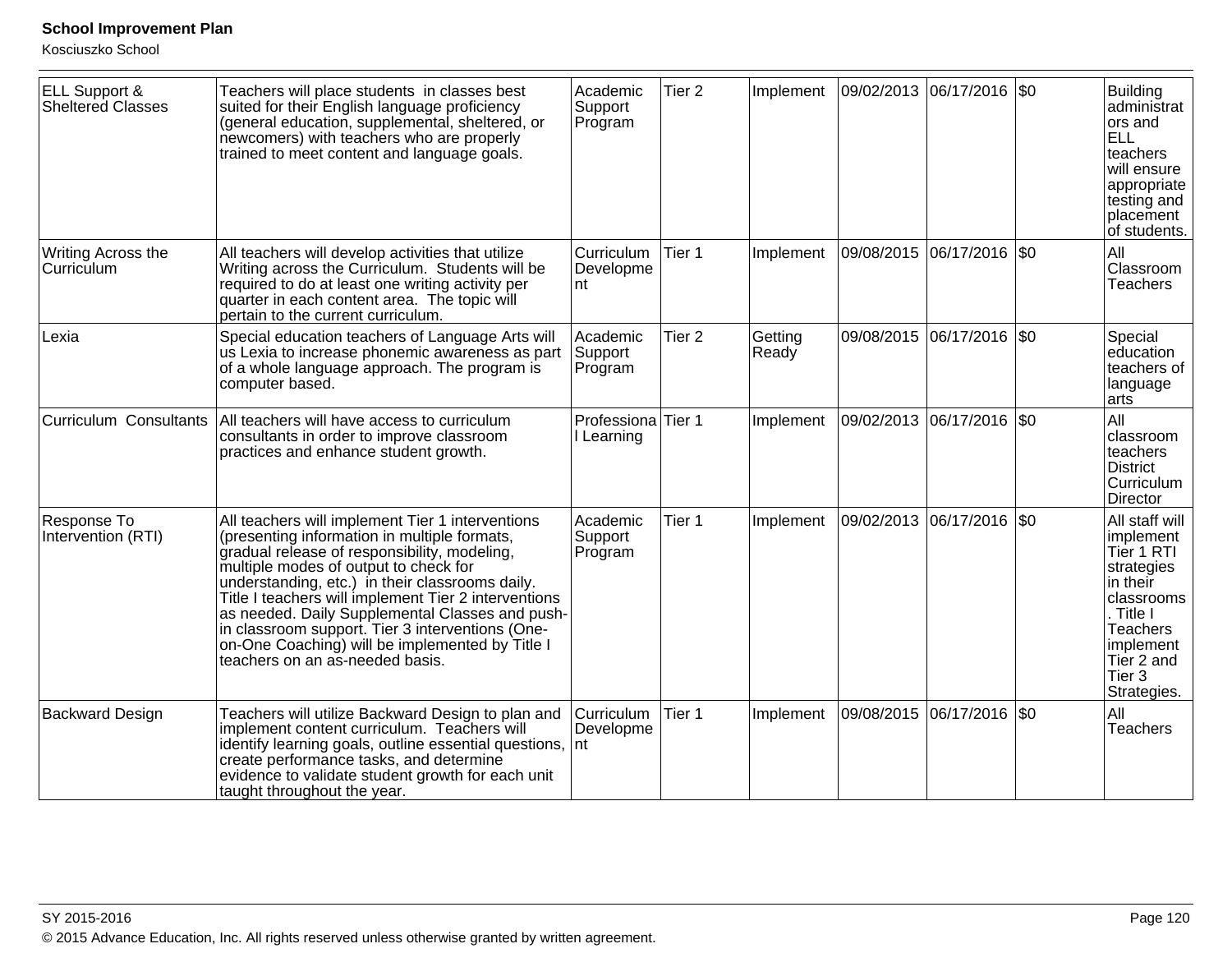Kosciuszko School

| Monitoring Curriculum<br>Design &<br>Implementation | Building Administrator will review weekly lesson<br>plans and conduct classroom walk throughs.<br>Building Administrator will be looking to see that<br>the content being taught is aligned to the common<br>core state standards, cross curricular activities<br>and projects are being done, and the curriculum<br>calendar is being followed. | <b>Other</b>   | Tier 1 | Implement | $ 09/08/2015 06/17/2016 $ \$0             | Building<br>Administrat<br>Ior |
|-----------------------------------------------------|--------------------------------------------------------------------------------------------------------------------------------------------------------------------------------------------------------------------------------------------------------------------------------------------------------------------------------------------------|----------------|--------|-----------|-------------------------------------------|--------------------------------|
| <b>INWEA</b>                                        | Teachers will use the test results from the NWEA<br>to measure student growth and tailor instruction to<br>student needs.                                                                                                                                                                                                                        | <b>Other</b>   | Tier 1 | Implement | $ 09/08/2015 06/17/2016 $ \$0             | All teachers                   |
| <b>Thinking Maps</b>                                | All teachers will use Thinking Maps as a<br>differentiated instructional strategy. The 8 Thinking Instruction<br>Maps will be used regularly to augment formative<br>and summative assessments in the classroom to<br>promote cognitive skills.                                                                                                  | <b>IDirect</b> | Tier 1 |           | Implement   09/08/2015   06/17/2016   \$0 | All Building<br><b>Staff</b>   |

#### **Title II Part A**

| <b>Activity Name</b>                                               | Activity Description                                                                                                                                                                                                                                                                           | Activity<br><b>Type</b>          | Tier | <b>Phase</b> | Begin Date End Date         | Resource<br>Assigned | Staff<br>Responsibl                                                                                                              |
|--------------------------------------------------------------------|------------------------------------------------------------------------------------------------------------------------------------------------------------------------------------------------------------------------------------------------------------------------------------------------|----------------------------------|------|--------------|-----------------------------|----------------------|----------------------------------------------------------------------------------------------------------------------------------|
| Elementary to Middle<br><b>School Transition</b><br><b>Circles</b> | A group of 6 ethnically and academically diverse<br>middle school students visit each self contained<br>6th grade elementary classrooms. Students meet<br>in circle and have a two way discussion regarding<br>the below topics: physical layout, schedules,<br>lockers, safety, and bullying. | Recruitmen<br>: and<br>Retention |      | Implement    | 09/08/2015 06/17/2016 \$100 |                      | RP<br> Coordinator<br>s at Middle<br>School and<br>Elementary<br> schools,<br>Middle and<br>Elementary<br>Ischool<br>Principals. |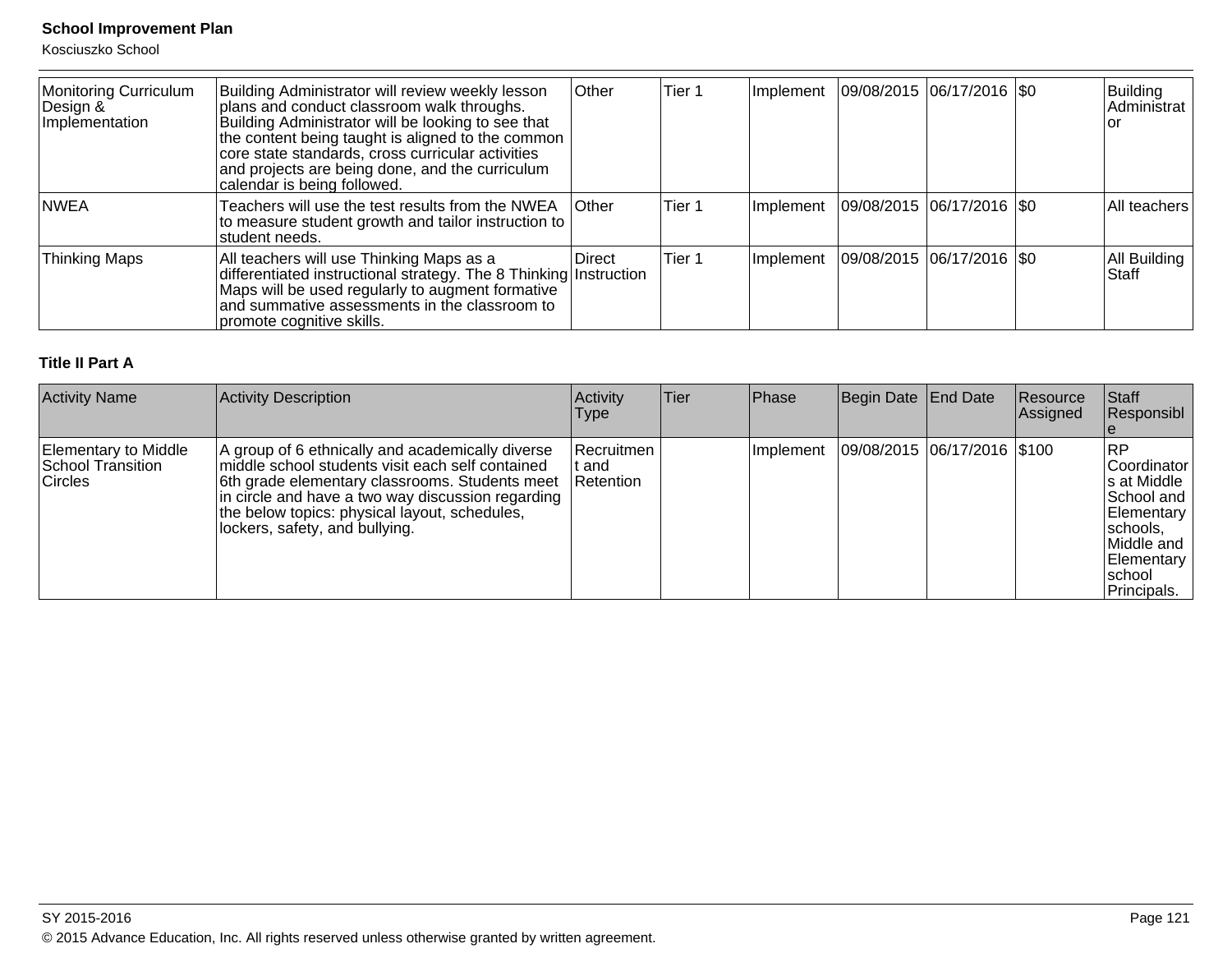# **Progress Notes**

| <b>Type</b> | Name                                                         | <b>Status</b> | <b>Comments</b>                                                                                                                                                                                                                    | <b>Created On</b> | <b>Created By</b>                         |
|-------------|--------------------------------------------------------------|---------------|------------------------------------------------------------------------------------------------------------------------------------------------------------------------------------------------------------------------------------|-------------------|-------------------------------------------|
| Activity    | <b>Thinking Maps</b>                                         | In Progress   | All staff has been trained to use Thinking Maps in their classroom.<br>Use is regular & students are becoming more independent thinkers<br>because of implementation.                                                              | May 29, 2014      | Mrs. Sandra E<br>Codispoti                |
| Activity    | <b>Monitoring Differentiated</b><br>Instruction              | In Progress   | Ongoing.                                                                                                                                                                                                                           |                   | May 29, 2014   Mrs. Sandra E<br>Codispoti |
| Activity    | Response to Intervention                                     | Completed     | Completed for 2014-2015. Will continue 2014-2015.                                                                                                                                                                                  | May 29, 2014      | Mrs. Sandra E<br>Codispoti                |
| Activity    | <b>Backward Design</b>                                       | In Progress   | Content area teachers are working together to establish a common<br>pre- and post-test for each content area. Full implementation is<br>expected in the 2014-2015 school year.                                                     | May 29, 2014      | Mrs. Sandra E<br>Codispoti                |
| Activity    | <b>EdHelper Website</b><br>Subscription                      | Completed     | Teachers are able to access EdHelper to supplement the existing<br>curriculum.                                                                                                                                                     |                   | May 29, 2014  Mrs. Sandra E<br>Codispoti  |
| Activity    | <b>Curriculm Calendar</b>                                    | In Progress   | Staff is in agreement of the necessity for this initiative. A formal<br>process still needs to be developed.                                                                                                                       | May 29, 2014      | Mrs. Sandra E<br>Codispoti                |
| Activity    | <b>BrainPOP Website</b><br>Subscription                      | In Progress   | Due to technical difficulties, login information was not obtained until<br>May. Teachers all have the login information and are now able to<br>utilize the resource.                                                               | May 29, 2014      | Mrs. Sandra E<br>Codispoti                |
| Activity    | SIOP & MABE Professional<br>Development                      | Completed     | ELL teachers have participated in a number of training aimed at<br>improving instruction for our ELL population. Additional training will<br>continue to be provided.                                                              | May 29, 2014      | Mrs. Sandra E<br>Codispoti                |
| Activity    | <b>Curriculum Consultants</b>                                | In Progress   | Curriculum consultants were utilized to help content areas align their<br>curriculum and design common assessments. More work is needed to<br>polish the common assessments in all subject areas and all grade<br>levels.          | May 29, 2014      | Mrs. Sandra E<br>Codispoti                |
| Activity    | Writing Across the<br>Curriculum                             | In Progress   | Teachers regularly assign writing assignments. More work is needed<br>to streamline the process and collect the data from these<br>assignments.                                                                                    | May 29, 2014      | Mrs. Sandra E<br>Codispoti                |
| Activity    | <b>Monitoring Curriculum</b><br>Design & Implementation      | In Progress   | Ongoing.                                                                                                                                                                                                                           | May 29, 2014      | Mrs. Sandra E<br>Codispoti                |
| Activity    | <b>Thinking Maps Professional</b><br>Development & Materials | In Progress   | One teacher pursued training to become a certified trainer for<br>Thinking Maps. She is supporting staff members as they use the<br>Maps in all content areas. Staff has requested more training specific<br>to each content area. | May 29, 2014      | Mrs. Sandra E<br>Codispoti                |
| Activity    | <b>Cross Curricular Projects</b>                             | In Progress   | Staff is in agreement of the necessity for this initiative. A formal<br>assignment still needs to be developed.                                                                                                                    | May 29, 2014      | Mrs. Sandra E<br>Codispoti                |
| Activity    | <b>Discovery Education website</b>                           | Completed     | Teachers are able to access Discovery Education to supplement the<br>existing curriculum.                                                                                                                                          | May 29, 2014      | Mrs. Sandra E<br>Codispoti                |

#### SY 2015-2016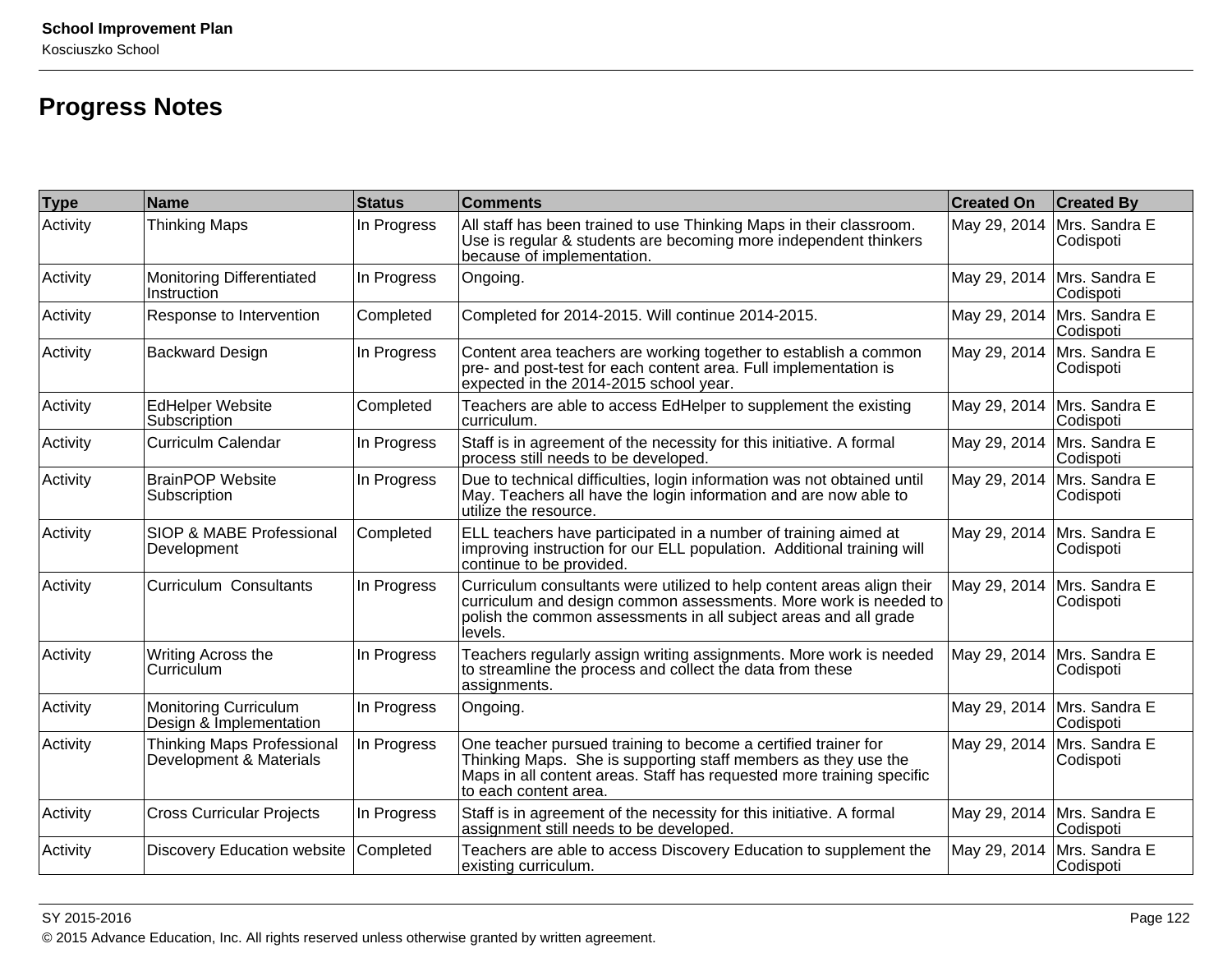Kosciuszko School

| Activity | <b>ELL Support &amp; Sheltered</b><br>Classes                | Completed   | Completed for 2014-2015. To be continued. 2014-2015.                                                                                                                                                                                                                                    |              | May 29, 2014   Mrs. Sandra E<br>Codispoti |
|----------|--------------------------------------------------------------|-------------|-----------------------------------------------------------------------------------------------------------------------------------------------------------------------------------------------------------------------------------------------------------------------------------------|--------------|-------------------------------------------|
| Activity | <b>NWEA</b>                                                  | In Progress | The testing window occurred in May 2014. In the 2014-2015 school<br>year, students will be tested three times per year (fall, winter, and<br>spring). The data will be used to better tailor instruction to student<br>needs and to establish which students need supplemental support. | May 29, 2014 | Mrs. Sandra E<br>Codispoti                |
| Activity | <b>Content Area Meetings</b>                                 | Completed   | All four content areas met quarterly to review data and instructional<br>practices. These meetings helped our staff align itself an improve<br>instruction. Staff has requested the format continue for the 2014-2015<br>school year.                                                   |              | May 29, 2014   Mrs. Sandra E<br>Codispoti |
| Activity | <b>Success Maker</b>                                         | In Progress | Plans are underway on how to incorporate Success Maker in Title I<br>pull out classes during the 2014-2015 school year.                                                                                                                                                                 | May 29, 2014 | Mrs. Sandra E<br>Codispoti                |
| Activity | <b>Cross Curricular Projects</b>                             | In Progress | Staff is in agreement of the necessity for this initiative. A formal<br>assignment still needs to be developed.                                                                                                                                                                         | May 29, 2014 | Mrs. Sandra E<br>Codispoti                |
| Activity | <b>Content Area Meetings</b>                                 | Completed   | All four content areas met quarterly to review data and instructional<br>practices. These meetings helped our staff align itself an improve<br>instruction. Staff has requested the format continue for the 2014-2015<br>school year.                                                   | May 29, 2014 | Mrs. Sandra E<br>Codispoti                |
| Activity | <b>Thinking Maps Professional</b><br>Development & Materials | In Progress | One teacher pursued training to become a certified trainer for<br>Thinking Maps. She is supporting staff members as they use the<br>Maps in all content areas. Staff has requested more training specific<br>to each content area.                                                      |              | May 29, 2014   Mrs. Sandra E<br>Codispoti |
| Activity | <b>Curriculm Calendar</b>                                    | Completed   | Staff is in agreement of the necessity for this initiative. A formal<br>process still needs to be developed.                                                                                                                                                                            |              | May 29, 2014   Mrs. Sandra E<br>Codispoti |
| Activity | Response To Intervention<br>(RTİ)                            | Completed   | Completed for 2014-2015. Will continue 2014-2015.                                                                                                                                                                                                                                       | May 29, 2014 | Mrs. Sandra E<br>Codispoti                |
| Activity | <b>Backward Design</b>                                       | In Progress | Content area teachers are working together to establish a common<br>pre- and post-test for each content area. Full implementation is<br>expected in the 2014-2015 school year.                                                                                                          | May 29, 2014 | Mrs. Sandra E<br>Codispoti                |
| Activity | <b>ELL Support &amp; Sheltered</b><br>Classes                | Completed   | Completed for 2014-2015. To be continued. 2014-2015.                                                                                                                                                                                                                                    |              | May 29, 2014   Mrs. Sandra E<br>Codispoti |
| Activity | <b>Thinking Maps</b>                                         | In Progress | All staff has been trained to use Thinking Maps in their classroom.<br>Use is regular & students are becoming more independent thinkers<br>because of implementation.                                                                                                                   | May 29, 2014 | Mrs. Sandra E<br>Codispoti                |
| Activity | SIOP & MABE Professional<br>Development                      | Completed   | ELL teachers have participated in a number of trainings aimed at<br>improving instruction for our ELL population. Additional training will<br>continue to be provided.                                                                                                                  |              | May 29, 2014   Mrs. Sandra E<br>Codispoti |
| Activity | <b>EdHelper Website</b><br>Subscription                      | Completed   | Teachers are able to access EdHelper to supplement the existing<br>curriculum.                                                                                                                                                                                                          | May 29, 2014 | Mrs. Sandra E<br>Codispoti                |
| Activity | <b>BrainPOP Website</b><br>Subscription                      | In Progress | Due to technical difficulties, login information was not obtained until<br>May. Teachers all have the login information and are now able to<br>utilize the resource.                                                                                                                    |              | May 29, 2014  Mrs. Sandra E<br>Codispoti  |
| Activity | Discovery Education Website Completed<br>Subscription        |             | Teachers are able to access Discovery Education to supplement the<br>existing curriculum.                                                                                                                                                                                               | May 29, 2014 | Mrs. Sandra E<br>Codispoti                |
| Activity | Monitoring Differentiated<br>Instruction                     | In Progress | Ongoing.                                                                                                                                                                                                                                                                                | May 29, 2014 | Mrs. Sandra E<br>Codispoti                |

#### SY 2015-2016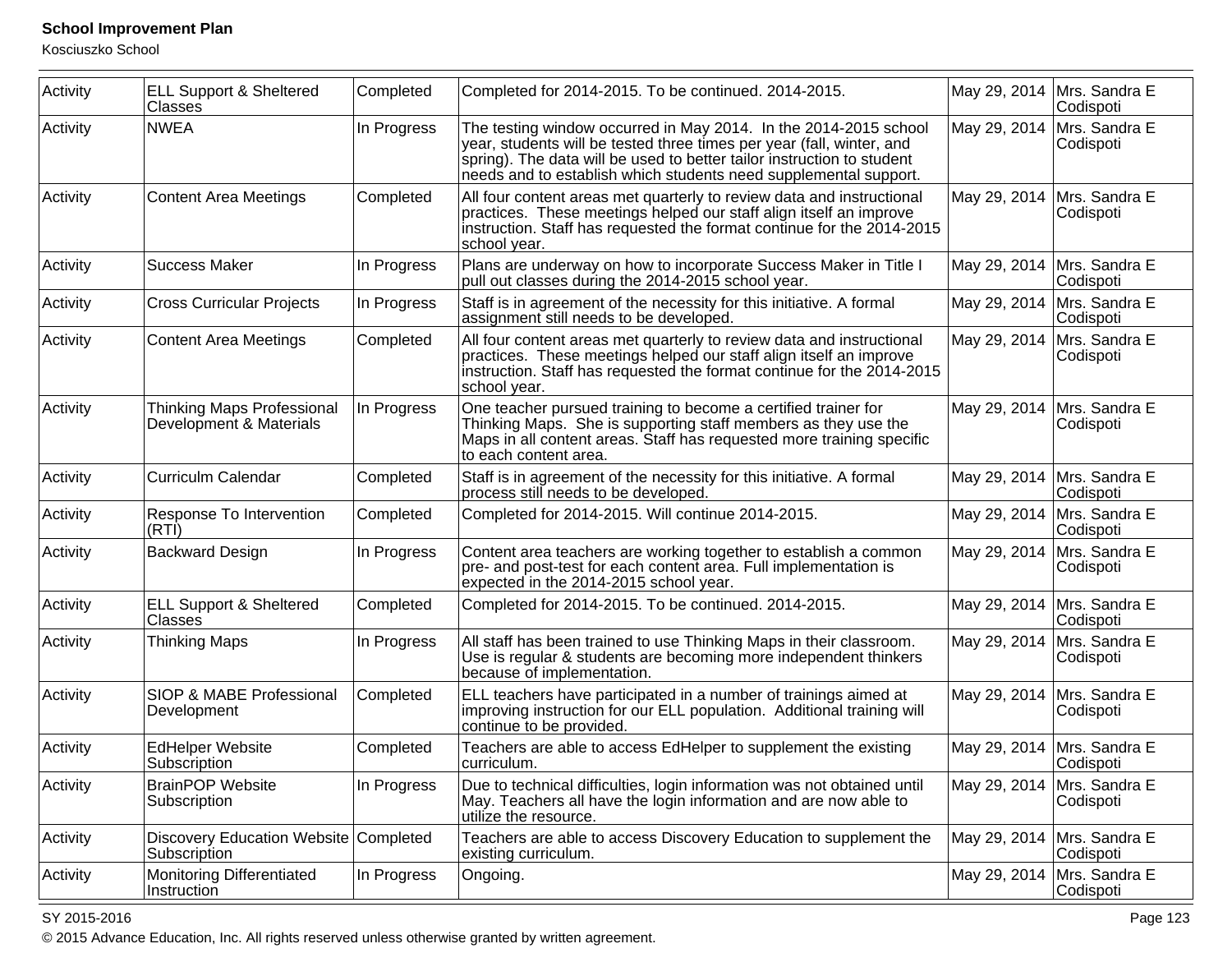Kosciuszko School

| Activity | <b>Curriculum Consultants</b>                           | In Progress | Curriculum consultants were utilized to help content areas align their<br>curriculum and design common assessments. More work is needed to<br>polish the common assessments in all subject areas and all grade<br>levels.                                                               | May 29, 2014 | Mrs. Sandra E<br>Codispoti                |
|----------|---------------------------------------------------------|-------------|-----------------------------------------------------------------------------------------------------------------------------------------------------------------------------------------------------------------------------------------------------------------------------------------|--------------|-------------------------------------------|
| Activity | Monitoring Curriculum &<br>Design                       | In Progress | Ongoing.                                                                                                                                                                                                                                                                                | May 29, 2014 | Mrs. Sandra E<br>Codispoti                |
| Activity | <b>NWEA</b>                                             | In Progress | The testing window occurred in May 2014. In the 2014-2015 school<br>year, students will be tested three times per year (fall, winter, and<br>spring). The data will be used to better tailor instruction to student<br>needs and to establish which students need supplemental support. | May 29, 2014 | Mrs. Sandra E<br>Codispoti                |
| Activity | Writing Across the<br>Curriculum                        | In Progress | Teachers regularly assign writing assignments. More work is needed<br>to streamline the process and collect the data from these<br>assignments.                                                                                                                                         | May 29, 2014 | Mrs. Sandra E<br>Codispoti                |
| Activity | <b>Curriculm Calendar</b>                               | In Progress | Staff is in agreement of the necessity for this initiative. A formal<br>process still needs to be developed.                                                                                                                                                                            |              | May 29, 2014   Mrs. Sandra E<br>Codispoti |
| Activity | <b>Success Maker</b>                                    | In Progress | Plans are underway on how to incorporate Success Maker in Title I<br>pull out classes during the 2014-2015 school year.                                                                                                                                                                 | May 29, 2014 | Mrs. Sandra E<br>Codispoti                |
| Activity | <b>Thinking Maps</b>                                    | In Progress | All staff has been trained to use Thinking Maps in their classroom.<br>Use is regular & students are becoming more independent thinkers<br>because of implementation.                                                                                                                   | May 29, 2014 | Mrs. Sandra E<br>Codispoti                |
| Activity | <b>Content Area Meetings</b>                            | Completed   | All four content areas met quarterly to review data and instructional<br>practices. These meetings helped our staff align itself an improve<br>instruction. Staff has requested the format continue for the 2014-2015<br>school year.                                                   | May 29, 2014 | Mrs. Sandra E<br>Codispoti                |
| Activity | <b>Monitoring Curriculum</b><br>Design & Implementation | Completed   | Ongoing.                                                                                                                                                                                                                                                                                | May 29, 2014 | Mrs. Sandra E<br>Codispoti                |
| Activity | Response To Intervention<br>(RTI)                       | Completed   | Completed for 2014-2015. Will continue 2014-2015.                                                                                                                                                                                                                                       | May 29, 2014 | Mrs. Sandra E<br>Codispoti                |
| Activity | <b>Curriculum Consultants</b>                           | In Progress | Curriculum consultants were utilized to help content areas align their<br>curriculum and design common assessments. More work is needed to<br>polish the common assessments in all subject areas and all grade<br>levels.                                                               | May 29, 2014 | Mrs. Sandra E<br>Codispoti                |
| Activity | iLit Program                                            | Completed   | The ELA teachers interacting with our Special Education population<br>were trained in the iLit program and began implementation during the<br>second semester. Implementation will be continued. 2014-2015.                                                                             | May 29, 2014 | Mrs. Sandra E<br>Codispoti                |
| Activity | <b>Cross Curricular Projects</b>                        | In Progress | Staff is in agreement of the necessity for this initiative. A formal<br>assignment still needs to be developed                                                                                                                                                                          | May 29, 2014 | Mrs. Sandra E<br>Codispoti                |
| Activity | SIOP & MABE Professional<br>Development                 | Completed   | ELL teachers have participated in a number of trainings aimed at<br>improving instruction for our ELL population. Additional training will<br>continue to be provided.                                                                                                                  | May 29, 2014 | Mrs. Sandra E<br>Codispoti                |
| Activity | <b>Backward Design</b>                                  | In Progress | Content area teachers are working together to establish a common<br>pre- and post-test for each content area. Full implementation is<br>expected in the 2014-2015 school year.                                                                                                          | May 29, 2014 | Mrs. Sandra E<br>Codispoti                |
| Activity | <b>ELL Support &amp; Sheltered</b><br>Classes           | Completed   | Completed for 2014-2015. To be continued. 2014-2015.                                                                                                                                                                                                                                    | May 29, 2014 | Mrs. Sandra E<br>Codispoti                |

#### SY 2015-2016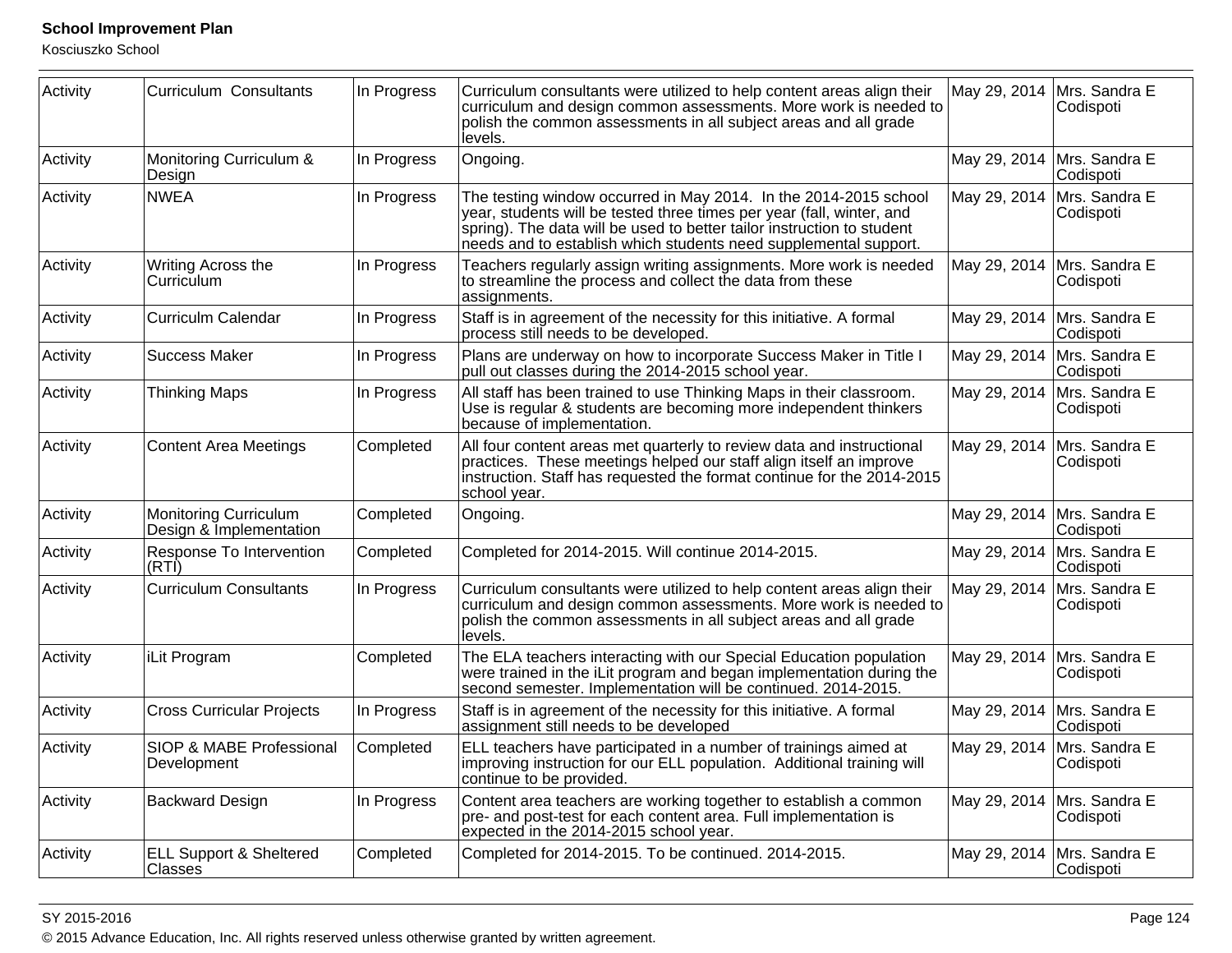Kosciuszko School

| Activity | <b>Monitoring Differentiated</b><br>Instruction         | In Progress | Ongoing.                                                                                                                                                                                                                                                                                |                             | May 29, 2014   Mrs. Sandra E<br>Codispoti |
|----------|---------------------------------------------------------|-------------|-----------------------------------------------------------------------------------------------------------------------------------------------------------------------------------------------------------------------------------------------------------------------------------------|-----------------------------|-------------------------------------------|
| Activity | <b>BrainPOP Website</b><br>Subscription                 | In Progress | Due to technical difficulties, login information was not obtained until<br>May. Teachers all have the login information and are now able to<br>utilize the resource.                                                                                                                    | May 29, 2014                | Mrs. Sandra E<br>Codispoti                |
| Activity | <b>EdHelper Website</b><br>Subscription                 | Completed   | Teachers are able to access EdHelper to supplement the existing<br>curriculum.                                                                                                                                                                                                          | May 29, 2014                | Mrs. Sandra E<br>Codispoti                |
| Activity | <b>NWEA</b>                                             | In Progress | The testing window occurred in May 2014. In the 2014-2015 school<br>year, students will be tested three times per year (fall, winter, and<br>spring). The data will be used to better tailor instruction to student<br>needs and to establish which students need supplemental support. | May 29, 2014                | Mrs. Sandra E<br>Codispoti                |
| Activity | Discovery Education Website Completed<br>Subscription   |             | Teachers are able to access Discovery Education to supplement the<br>existing curriculum.                                                                                                                                                                                               | May 29, 2014                | Mrs. Sandra E<br>Codispoti                |
| Activity | Thinking Maps Professional<br>Development & Materials   | In Progress | One teacher pursued training to become a certified trainer for<br>Thinking Maps. She is supporting staff members as they use the<br>Maps in all content areas. Staff has requested more training specific<br>to each content area.                                                      | May 29, 2014                | Mrs. Sandra E<br>Codispoti                |
| Activity | Writing Across the<br>Curriculum                        | In Progress | Teachers regularly assign writing assignments. More work is needed<br>to streamline the process and collect the data from these<br>assignments.                                                                                                                                         | May 29, 2014                | Mrs. Sandra E<br>Codispoti                |
| Activity | <b>NWEA</b>                                             | In Progress | The testing window occurred in May 2014. In the 2014-2015 school<br>year, students will be tested three times per year (fall, winter, and<br>spring). The data will be used to better tailor instruction to student<br>needs and to establish which students need supplemental support. | May 29, 2014                | Mrs. Sandra E<br>Codispoti                |
| Activity | Writing Across the<br>Curriculum                        | In Progress | Teachers regularly assign writing assignments. More work is needed<br>to streamline the process and collect the data from these<br>assignments.                                                                                                                                         | May 29, 2014                | Mrs. Sandra E<br>Codispoti                |
| Activity | <b>Thinking Maps</b>                                    | In Progress | All staff has been trained to use Thinking Maps in their classroom.<br>Use is regular & students are becoming more independent thinkers<br>because of implementation.                                                                                                                   | May 29, 2014                | Mrs. Sandra E<br>Codispoti                |
| Activity | <b>Curriculum Consultants</b>                           | In Progress | Curriculum consultants were utilized to help content areas align their<br>curriculum and design common assessments. More work is needed to<br>polish the common assessments in all subject areas and all grade<br>levels.                                                               | May 29, 2014                | Mrs. Sandra E<br>Codispoti                |
| Activity | Discovery Education Website Completed<br>Subscription   |             | Teachers are able to access Discovery Education to supplement the<br>existing curriculum.                                                                                                                                                                                               | May 29, 2014                | Mrs. Sandra E<br>Codispoti                |
| Activity | SIOP & MABE Professional<br>Development                 | Completed   | ELL teachers have participated in a number of trainings aimed at<br>improving instruction for our ELL population. Additional training will<br>continue to be provided.                                                                                                                  | May 29, 2014                | Mrs. Sandra E<br>Codispoti                |
| Activity | <b>EdHelper Website</b><br>Subscription                 | Completed   | Teachers are able to access EdHelper to supplement the existing<br>curriculum.                                                                                                                                                                                                          | May 29, 2014  Mrs. Sandra E | Codispoti                                 |
| Activity | <b>BrainPOP Website</b><br>Subscription                 | In Progress | Due to technical difficulties, login information was not obtained until<br>May. Teachers all have the login information and are now able to<br>utilize the resource.                                                                                                                    | May 29, 2014                | Mrs. Sandra E<br>Codispoti                |
| Activity | <b>Monitoring Curriculum</b><br>Design & Implementation | In Progress | Ongoing.                                                                                                                                                                                                                                                                                | May 29, 2014                | Mrs. Sandra E<br>Codispoti                |

#### SY 2015-2016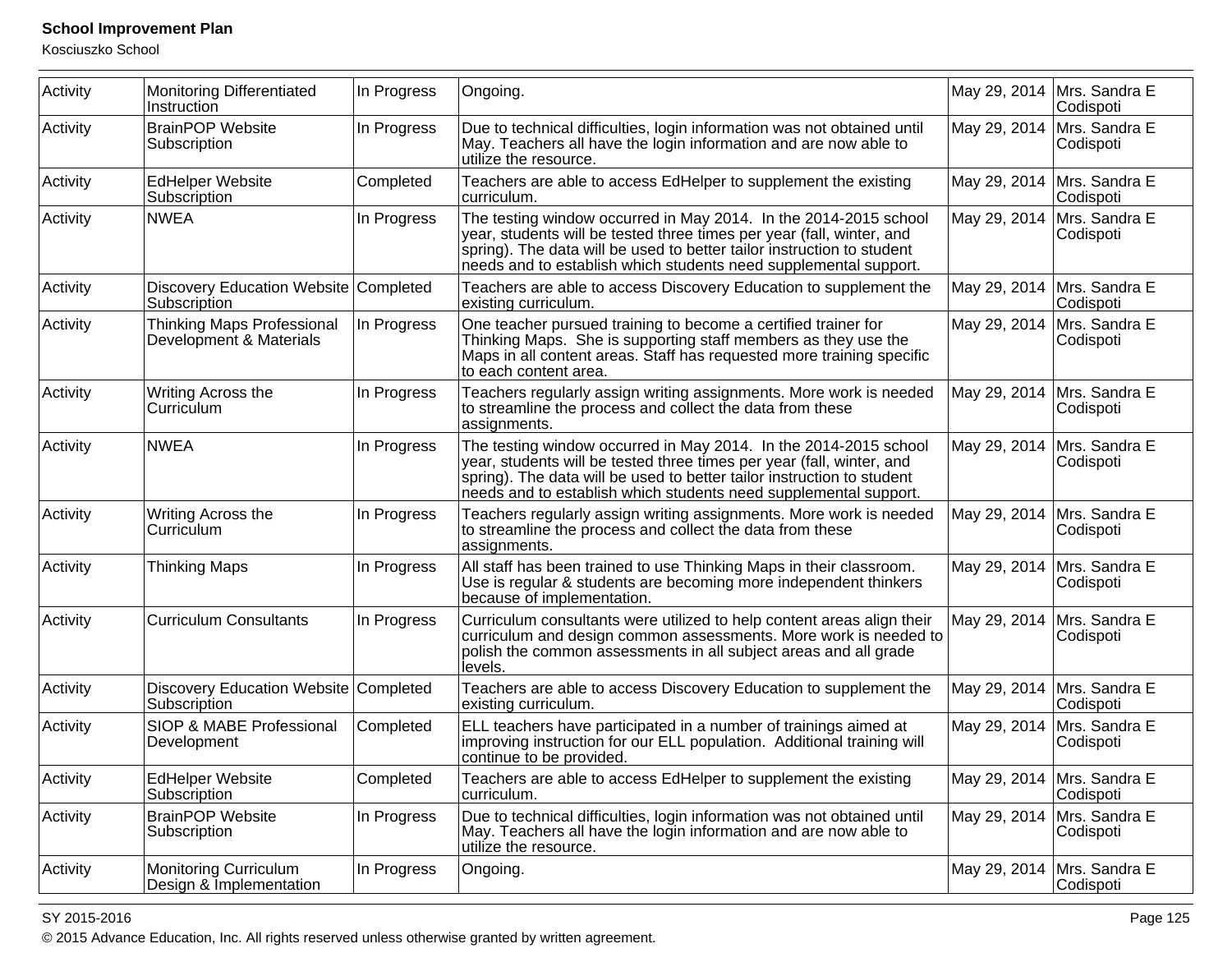Kosciuszko School

| Activity | Response To Intervention<br>(RTI)                            | Completed   | Completed for 2014-2015. Will continue 2014-2015.                                                                                                                                                                                                                                       | May 29, 2014 | Mrs. Sandra E<br>Codispoti |
|----------|--------------------------------------------------------------|-------------|-----------------------------------------------------------------------------------------------------------------------------------------------------------------------------------------------------------------------------------------------------------------------------------------|--------------|----------------------------|
| Activity | <b>Cross Curricular Projects</b>                             | In Progress | Staff is in agreement of the necessity for this initiative. A formal<br>assignment still needs to be developed.                                                                                                                                                                         | May 29, 2014 | Mrs. Sandra E<br>Codispoti |
| Activity | <b>Content Area Meetings</b>                                 | Completed   | All four content areas met quarterly to review data and instructional<br>practices. These meetings helped our staff align itself an improve<br>instruction. Staff has requested the format continue for the 2014-2015<br>school year.                                                   | May 29, 2014 | Mrs. Sandra E<br>Codispoti |
| Activity | Monitoring Differentiated<br>Instruction                     | In Progress | Ongoing.                                                                                                                                                                                                                                                                                | May 29, 2014 | Mrs. Sandra E<br>Codispoti |
| Activity | <b>ELL Support &amp; Sheltered</b><br>Classes                | Completed   | Completed for 2014-2015. To be continued. 2014-2015.                                                                                                                                                                                                                                    | May 29, 2014 | Mrs. Sandra E<br>Codispoti |
| Activity | <b>Backward Design</b>                                       | In Progress | Content area teachers are working together to establish a common<br>pre- and post-test for each content area. Full implementation is<br>expected in the 2014-2015 school year.                                                                                                          | May 29, 2014 | Mrs. Sandra E<br>Codispoti |
| Activity | <b>Thinking Maps Professional</b><br>Development & Materials | In Progress | One teacher pursued training to become a certified trainer for<br>Thinking Maps. She is supporting staff members as they use the<br>Maps in all content areas. Staff has requested more training specific<br>to each content area.                                                      | May 29, 2014 | Mrs. Sandra E<br>Codispoti |
| Activity | <b>Curriculm Calendar</b>                                    | In Progress | Staff is in agreement of the necessity for this initiative. A formal<br>process still needs to be developed.                                                                                                                                                                            | May 29, 2014 | Mrs. Sandra E<br>Codispoti |
| Activity | <b>NWEA</b>                                                  | In Progress | The testing window occurred in May 2014. In the 2014-2015 school<br>year, students will be tested three times per year (fall, winter, and<br>spring). The data will be used to better tailor instruction to student<br>needs and to establish which students need supplemental support. | May 29, 2014 | Mrs. Sandra E<br>Codispoti |
| Activity | <b>EdHelper Website</b><br>Subscription                      | Completed   | Teachers are able to access EdHelper to supplement the existing<br>curriculum.                                                                                                                                                                                                          | May 29, 2014 | Mrs. Sandra E<br>Codispoti |
| Activity | Thinking Maps Professional<br>Development & Materials        | In Progress | One teacher pursued training to become a certified trainer for<br>Thinking Maps. She is supporting staff members as they use the<br>Maps in all content areas. Staff has requested more training specific<br>to each content area.                                                      | May 29, 2014 | Mrs. Sandra E<br>Codispoti |
| Activity | <b>BrainPOP Website</b><br>Subscription                      | In Progress | Due to technical difficulties, login information was not obtained until<br>May. Teachers all have the login information and are now able to<br>utilize the resource.                                                                                                                    | May 29, 2014 | Mrs. Sandra E<br>Codispoti |
| Activity | <b>Thinking Maps</b>                                         | In Progress | All staff has been trained to use Thinking Maps in their classroom.<br>Use is regular & students are becoming more independent thinkers<br>because of implementation.                                                                                                                   | May 29, 2014 | Mrs. Sandra E<br>Codispoti |
| Activity | Discovery Education Website Completed<br>Subscription        |             | Teachers are able to access Discovery Education to supplement the<br>existing curriculum.                                                                                                                                                                                               | May 29, 2014 | Mrs. Sandra E<br>Codispoti |
| Activity | iLit Program                                                 | Completed   | The ELA teachers interacting with our Special Education population<br>were trained in the iLit program and began implementation during the<br>second semester. Implementation will be continued. 2014-2015.                                                                             | May 29, 2014 | Mrs. Sandra E<br>Codispoti |
| Activity | <b>Backward Design</b>                                       | In Progress | Content area teachers are working together to establish a common<br>pre- and post-test for each content area. Full implementation is<br>expected in the 2014-2015 school year.                                                                                                          | May 29, 2014 | Mrs. Sandra E<br>Codispoti |

#### SY 2015-2016